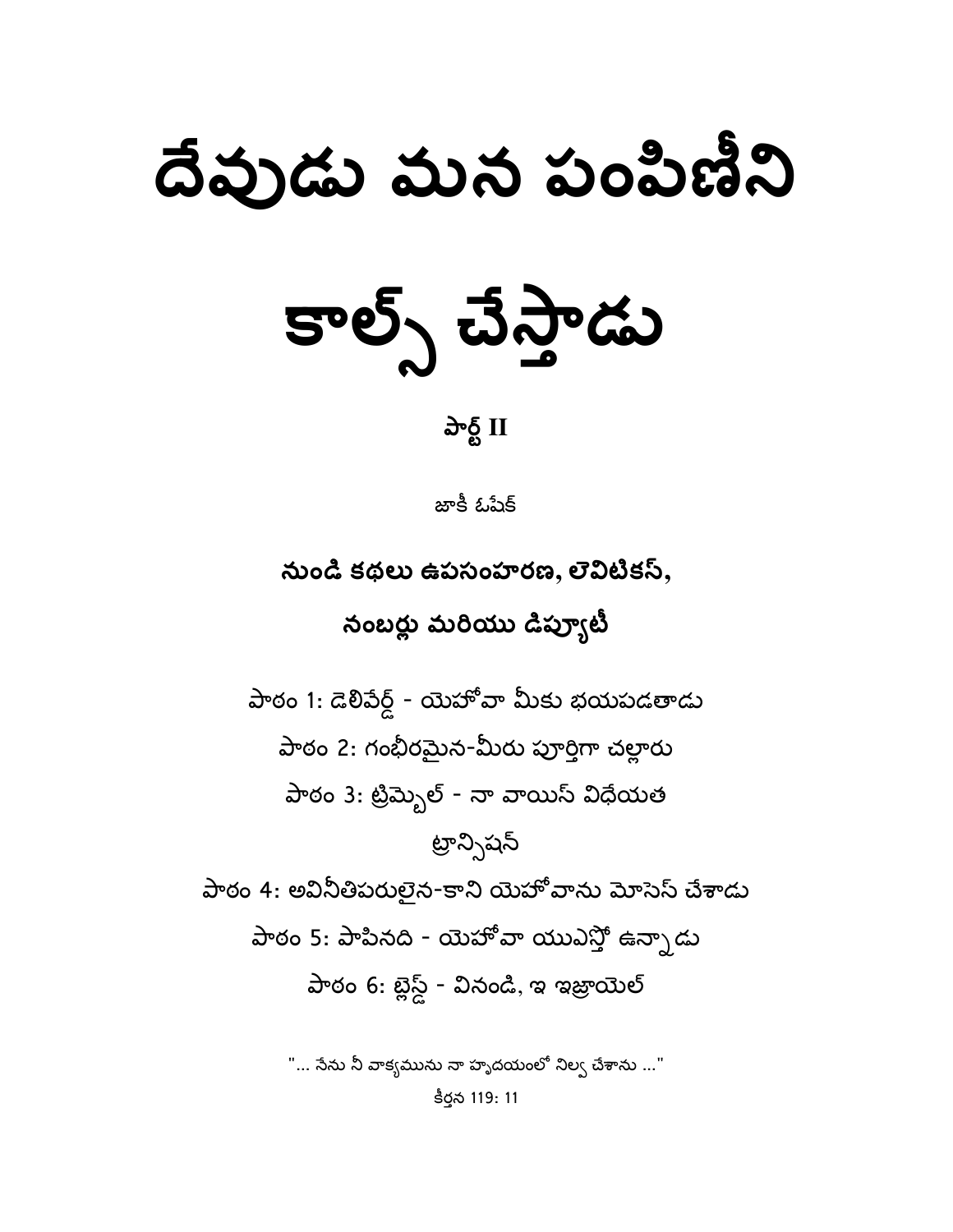## పదో పపెర్ ప్రచురణ **చేత ఉత్పత్తి చేయబడింది**

www.tenthpowerpublishing.com

కాపీరైట్  $\odot$  214 క్రాస్ కనెక్ట్ మంత్రిత్వశాఖలు. www.crosscm.org

అన్ని హక్కులూ ప్రత్యేకించుకోవడమైనది. సమీ<u>క</u>లో క్లుప్త గద్యాలై ఉటంకిస్తూ ఒక సమీక్షకారుడు తప్ప, ఈ పుస్తకం యొక్క ఏ భాగం రచయిత నుండి అనుమతి లేకుండా పునరుత్పత్తి చేయబడవచ్చు; లేదా ఈ పుస్తకంలో ఏ భాగం అయినా పునరుత్పత్తి చెయ్యబడదు, తిరిగి పెలికితీసే వ్యవస్థలో నిల్వ చేయబడుతుంది లేదా యాంత్రిక ఫోటోకాపీపింగ్, రికార్డింగ్ లేదా ఇతర మార్గాల ద్వారా వ్రాతపూర్వక అనుమతి లేకుండా కాపీ చేయబడుతుంది.

ఇతర సూచనలు లేకుండా, ది స్క్రిప్చర్ ఉల్లేఖనాలు ది హోలీ టైబిల్, ఇంగ్లీష్ స్టాండర్డ్ వెర్షన్ ® (ESV ®), గుడ్ న్యూస్ పబ్లిషర్స్ యొక్క ప్రచురణ మంత్రిత్వశాఖ క్రాస్ పేచే కాపీరైట్ © 21 అనుమతితో వాడినది. అన్ని హక్కులూ ప్రత్యేకించుకోవడమైనది.

"ESV" మరియు "ఇంగ్లీష్ స్టాండర్డ్ సంస్కరణ" క్రాస్వే యొక్క రిజిస్ట్రేషన్ ట్రేడ్మార్కులు. ట్రేడ్మార్క్ యొక్క ఉపయోగం క్రాస్ఓవర్ యొక్క అనుమతి అవసరం.

ఇంక్వెల్ క్రియేటివ్ డిజైన్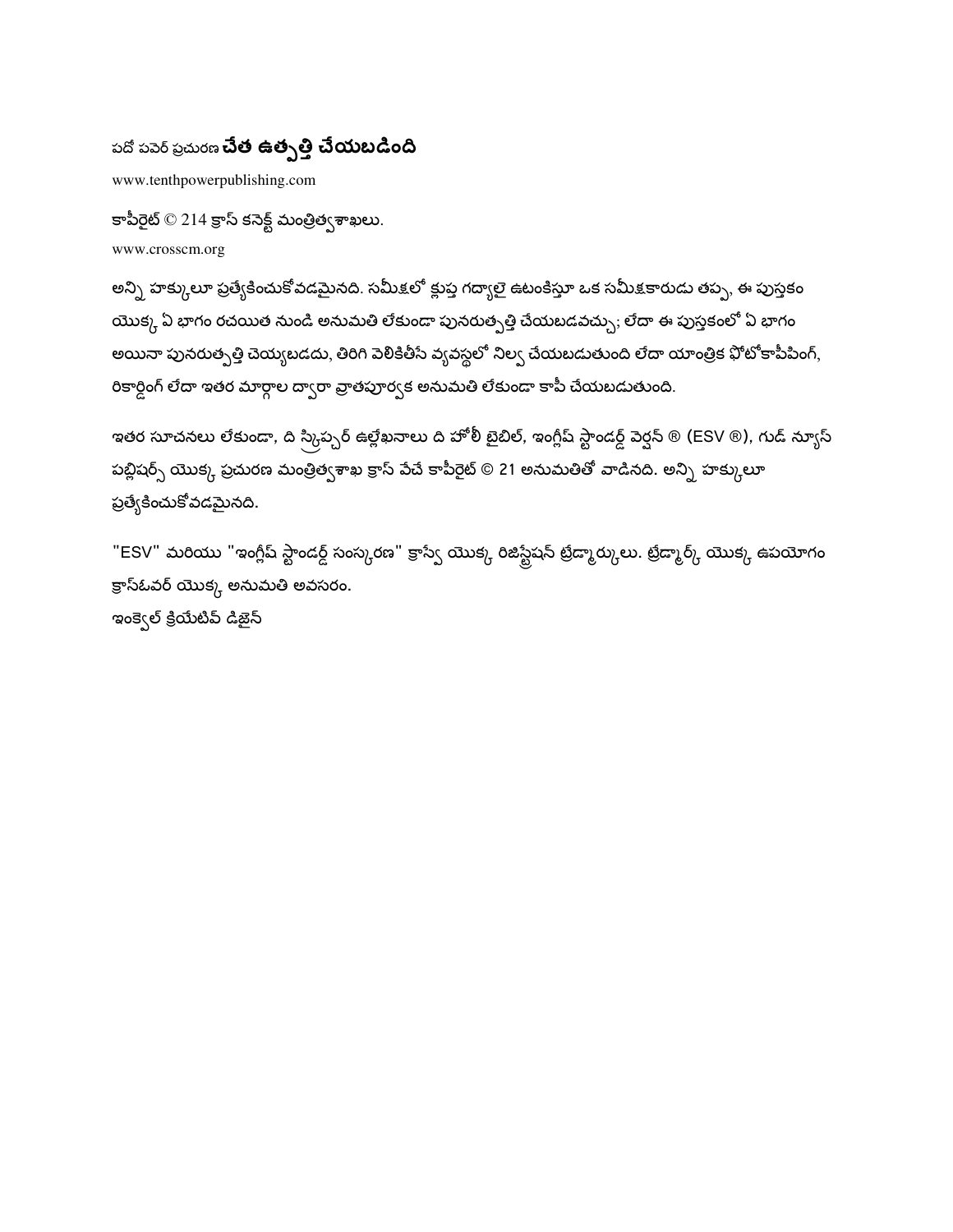#### మొదలు అవుతున్న

మీరు మీ జీవితంలోని మిగిలిన ఆకృతిని రూపొందించే అడ్వెంచర్లో పాల్గొంటున్నారు. మీ ప్రయాణం మీకు ప్రత్యేకంగా ఉంటుంది మరియు పవిత్ర బైబిల్ అని పిలువబడే బుక్ యొక్క మీ అవగాహనలో మీ ఉత్సాహంతో మరియు ఉత్సాహభరితమైన కోరికతో మీరు నిర్ణయించబడతారు. అధ్యయనంలో ఉన్న మీ నిబద్దత దేవుడు తన వాక్యము ద్వారా మీతో మాట్లాడినందున మీ జీవితాన్ని సంపన్నం చేస్తానని వాగ్దానం చేస్తుంది.

మీరు అధ్యయనం చేస్తున్నప్పుడు మీకు కొన్ని సిఫార్సు చేయబడిన సరఫరాలను ప్రోత్సహిస్తారు:

1. ఈ బైబిలు అధ్యయన విభాగం: "దేవుని పిలుపు, మన విమోచన- II"

2. హోలీ బైబిల్ యొక్క న్యూ ఇంటర్సేషనల్ పెర్షన్ (ఎస్ ఐ వి). గమనిక: మీరు కొత్త కొనుగోలు చేస్తే,

సాధ్యమైతే, బైబిలు కోసం చూడండి:

ఒక. ఒక క్రాస్-రిఫరెన్స్ కాలమ్ వరకు ప్రతి పేజీ మధ్యలో,

బి. ఒక కాంకోర్డన్స్ సాధారణంగా బైబిల్ పెనుక కనిపించేది, మరియు

సి. కొన్ని ప్రాథమిక పటాలు కూడా తిరిగి కనిపించేవి.

3 . పెన్ లేదా పెన్సిల్

4 . 3x5 లేదా 4x6 ఇండెక్స్ కార్డులు

లో జాబితా చేసిన మూడు లక్షణాలతో # 2 మీరు మీ అధ్యయనం కోసం తగినంతగా సరఫరా చేయబడతారు మరియు ఈ పాఠాల ద్వారా విజయవంతంగా నావిగేట్ చెయ్యడానికి సిద్ధంగా ఉంటారు. అయితే, ఇది బైబిలుకు మొదటిసారి బహిర్గతమైతే, మీరు బైబిలును నావిగేట్ చేసే అధ్యయనంలో మొదట ఆలోచించదలిిచారు. ఈ అధ్యయనంలో మీరు నైపుణ్యాలను అభివృద్ధి చేయడంలో సహాయపడటానికి రూపొందించిన నావిగేషనల్ టూల్స్ అందిస్తుంది మరియు మీకు మరింత నమ్మకంగా ఉన్న బైబిలు విద్యార్థిని తయారుచేయండి. బైబిల్ను నావిగేట్ చెయ్యడం క్రాస్ కనెక్ట్ వెబ్సైట్లో ఖర్చు లేదా బాధ్యతలను డౌన్లోడ్ చేసుకోవచ్చు <u>www.CrossCM.or</u>g ఈ అధ్యయనం సిఫారసు చేయబడినప్పటికీ, దేవుని ప్రణాళికను అధ్యయనం చేయడంలో విజయం సా "దేవుని పిలుపు, మన విమోచన- II"

మీ బైబిలును గుర్తు పెట్టడానికి వెనుకాడరు. ఇది చదవడానికి మీ బైబిలు. మీ గమనికలు, మీ అండర్ లైనింగ్, హైలైటింగ్, సర్కింగ్ మరియు బాణాలుతో మీ స్వంతంగా చేయండి! మీరు ఆలోచనలు, ప్రశ్నలు, మరియు అధ్యయనం ద్వారా మీ ప్రయాణం ట్రాకింగ్ కోసం ఒక నోట్బుక్ లేదా టాబ్లెట్ ఉపయోగించడానికి ఎంచుకోవచ్చు. మీరు మీ స్వంతంగా సేర్చుకోగలిగేలా ఈ అధ్యయనం రాయబడింది. స్వీయ క్రమశిక్షణ యొక్క డిగ్రీతో మీరు ఈ పదాన్ని తక్కువ లేదా కష్టంతో కవర్ చేస్తారు. అదే సమయంలో, మీరు కొత్త సమాచారాన్ని వొందుతారు, కొత్త ఆలోచనలు పంచుకోండి మరియు సమాధానాల కోసం పేడుకోటోయే కొన్ని సవాలు ప్రశ్నలను అడగండి. ఈ

 $\overline{3}$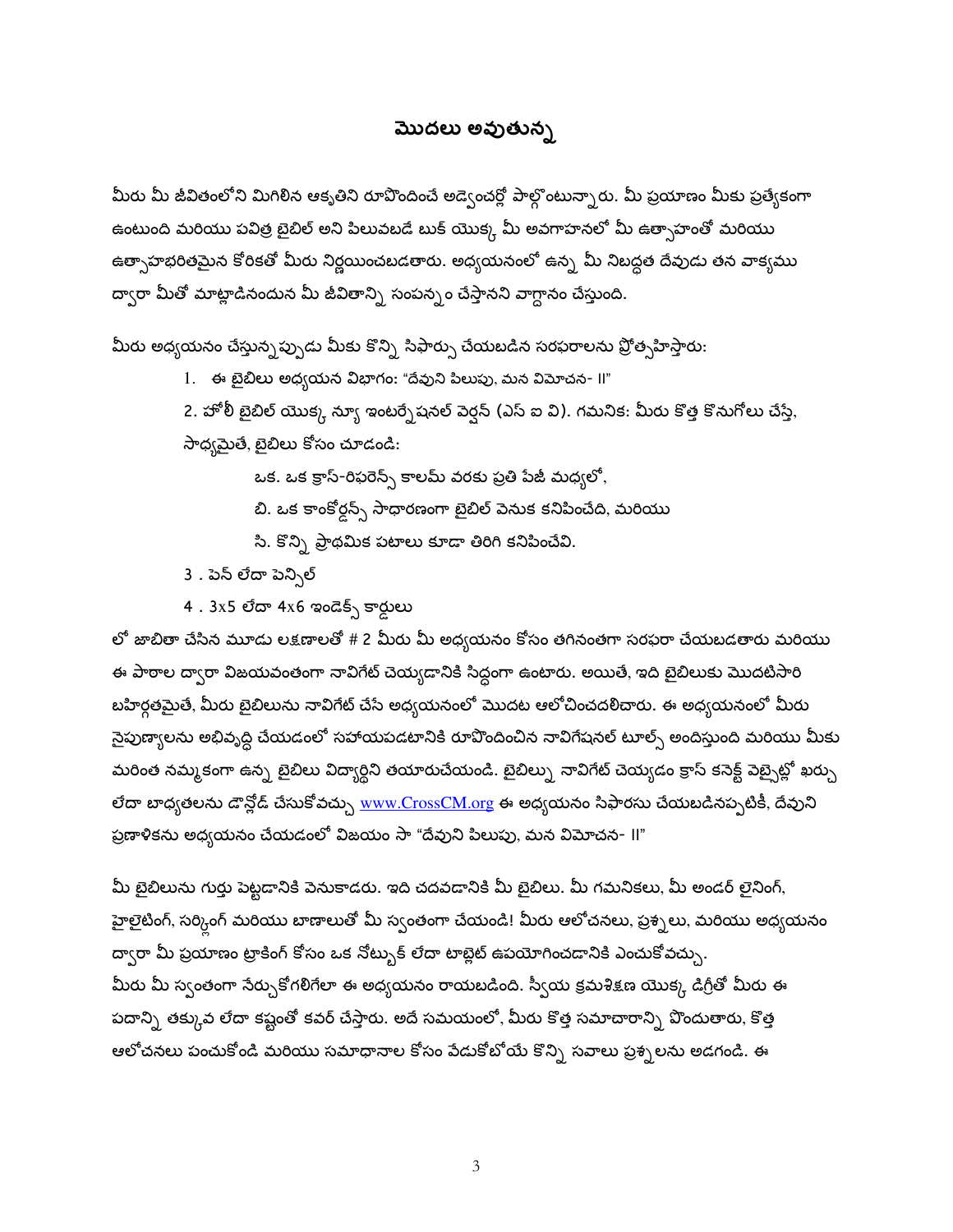ప్రతిస్పందనను ఎదుర్కోవడమే, మీతో కలిసి అధ్యయనం చేయటానికి స్నేహితుల జంటను ఆహ్వా నించమని తీవ్రంగా ఆలోచించమని ప్రోత్సహించబడ్డారు.

మీ అధ్యయన లో మీరు ఆన దాన్ని వొ దవచ్చు. దేవుడు తన వాక్యము ద్వారా మీతో మాట్లాడినందున మీ హృదయము స్వీకరించుకొనవలెను. ఈ బైబిల్ కథలు ఆయన కుమారుడైన యేసుక్రీస్తు ద్వారా మనకివ్వబడిన గొప్ప ప్రేమను మీరు నిశ్చయపరుచుకుంటావు, మా ప్రభువు ..... మరియు రక్షకుడు.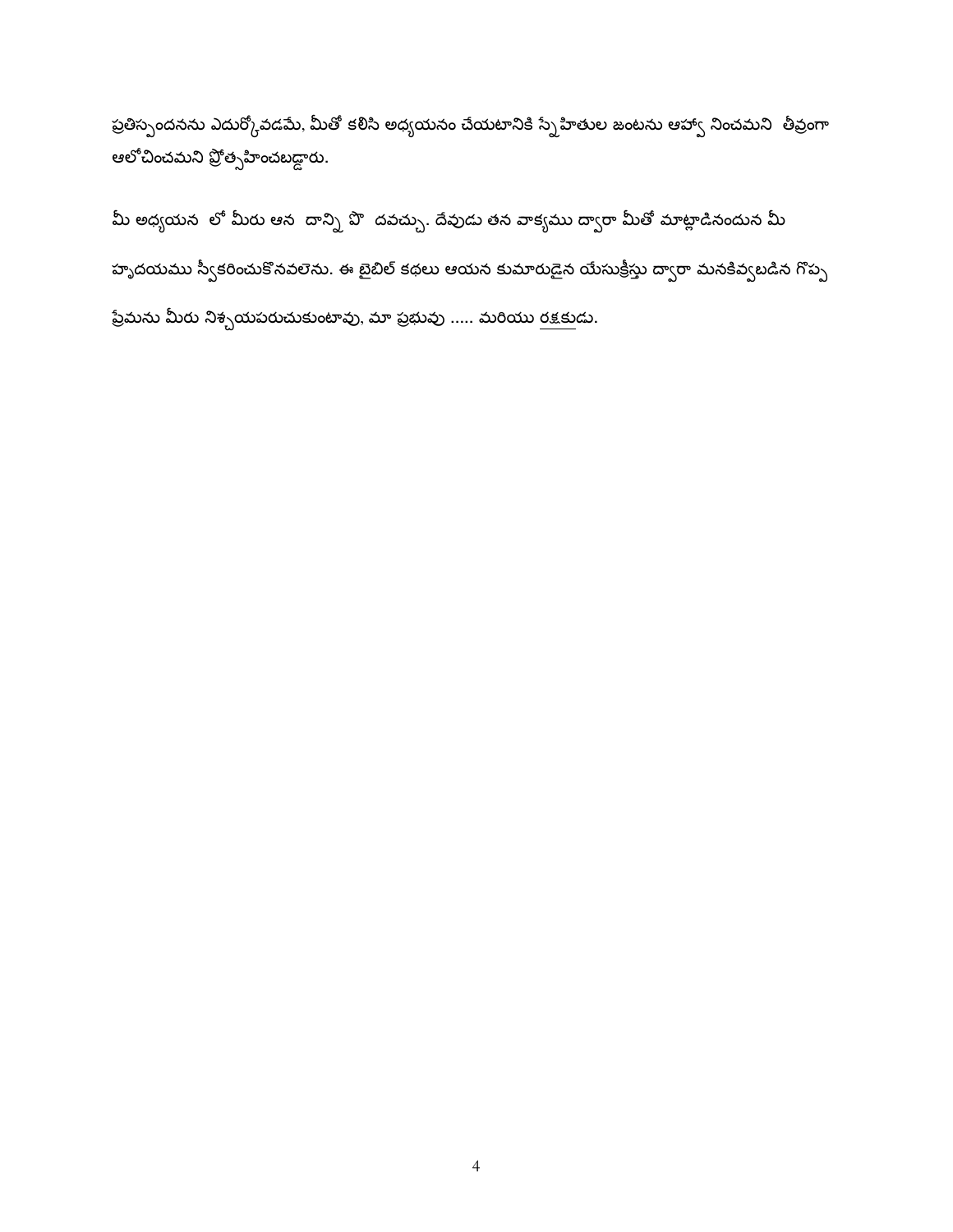#### యూనిట్ పరిచయము

దేవుని పిలుపులో, మా విమోచన-సేను ఇశ్రాయేలీయుల గొప్ప రక్షకునిగా మారిన మోషేకు పరిచయము చేసాను. ఈజిప్షు దేశపు తెగుళ్లతో దేవుని తీర్పు తీర్చేదిగా చూశాము. మేము మరణం యొక్క దేవదూత భూమి ద్వారా పెళ్లి ఈజిప్షియన్లు యొక్క మొదటిజాతి అన్ని చంపిన రాత్రి అనుభవించింది. మేము త్వరలోనే పాస్ ఓవర్ భోజనం తిని దేవుని సేవకుడైన మోషే ద్వారా ఆజ్ఞాపించాము. మేము వంద సంవత్సరాలుగా బానిసత్వంతో మమ్మల్ని కలుగజేసిన భూమిని పదిలంగా విడిచిపెట్టాము.

ఇప్పుడు మనం ఒక బంకమట్టి భూమి ద్వారా ప్రయాణం చేయబోతున్నారు. ఈజిప్షియన్లు తమ దేశము నుండి నడిపించిన వారందరి హెబ్రీయులతో శుద్దమైన సీనాయి ఎడారి ద్వారా ప్రయాణం చేస్తారు. ఈజిప్టు మా ఇల్లు మరియు మా పూర్వీకుల నివాసం 4 ఏళ్ళకు పైగా ఉంది. మా బానిస యజమానులు క్రూరమైన ఉన్నారు మరియు నిర్ధాక్షిణ్యంగా మాకు అన్ని పని. మా కఠినమైన శ్రమ మరియు అణచిపేత ఫరోస్ భవనాలు మరియు స్మారక కట్టడాలు నిర్మించాయి. జీవితం గట్టిగా ఉంది, కానీ చివరికి, విమోచన మా రోజు వచ్చింది.

ఇప్పుడు మన స్వంత ప్రయాణంలో బయట పడుతున్నాం. మనకోసం మనం ఎప్పుడైనా కలగకూడదు. మేము మా ఇళ్లకు, కార్మిక శిబిరానికి మించి పెళ్ళలేదు. మాకు మాతో నడవాలను కూడా తెలియదు. మనలో పేలాదిమంది ఉన్నారు, ఒక్క మనిషి మోషేను అనుసరిస్తున్నారు. మేము చాలా వేగంగా ప్రయాణించము కాని మేము కదలకుండా ఉంటాము. మన దేవుడ్ని *వా*గ్దానం చేసిన భూమికి, పాలు, తేనెలు ప్రవహించే భూమికి వెళ్ళే అన్ని దేశాలకు వెళ్లాలని మేము నిశ్చయించుకున్నాము.

మేము కొద్ది రోజులు మాత్రమే గడిచివోలేదని గ్రహించాము. మా ఇజ్రాయెల్ మా వొరుగువారు మాకు ఇచ్చిన ఎద్దుల ద్వారా తీసుకుపెళ్లారు. మేము ప్రయాణిస్తున్నప్పుడు పిల్లలను బంధిస్తున్నప్పుడు ప్రతిచోటా పిల్లలు నడుపుతున్నారు. ఈ గత కొన్ని వారాలలో జరిగిన అన్ని విషయాలపై మేము సహాయం కానీ ప్రతిబింబిస్తాయి కాదు. మన జీవితాలు గట్టి శ్రమతో ముంచే ముందు. మనకు చేయగలిగే మరియు చేయలేని ప్రతిదీ చెప్పాము. ఇప్పుడు మనం మన మీద ఉన్నాము మరియు మేము ఎక్కడికి వెళుతున్నామనే దాని గురించి కొద్దిగా అనిశ్చితం మరియు మేము ఎలా అక్కడకు పెళ్తున్నాం. సర్వైవల్ ఒక ప్రధాన సమస్య.

ఈజిప్షియన్లు తమ మనసు మార్చుకుని, మా తర్వాత వచ్చినప్పుడు మనకు సహాయం చేయలేము. వారు చేస్తే, మేము విచారకరంగా ఉంటాము. మరియు, మేము ఆహారం నుండి రద్దయినప్పుడు, మేము ఈ ఎడారిలో

5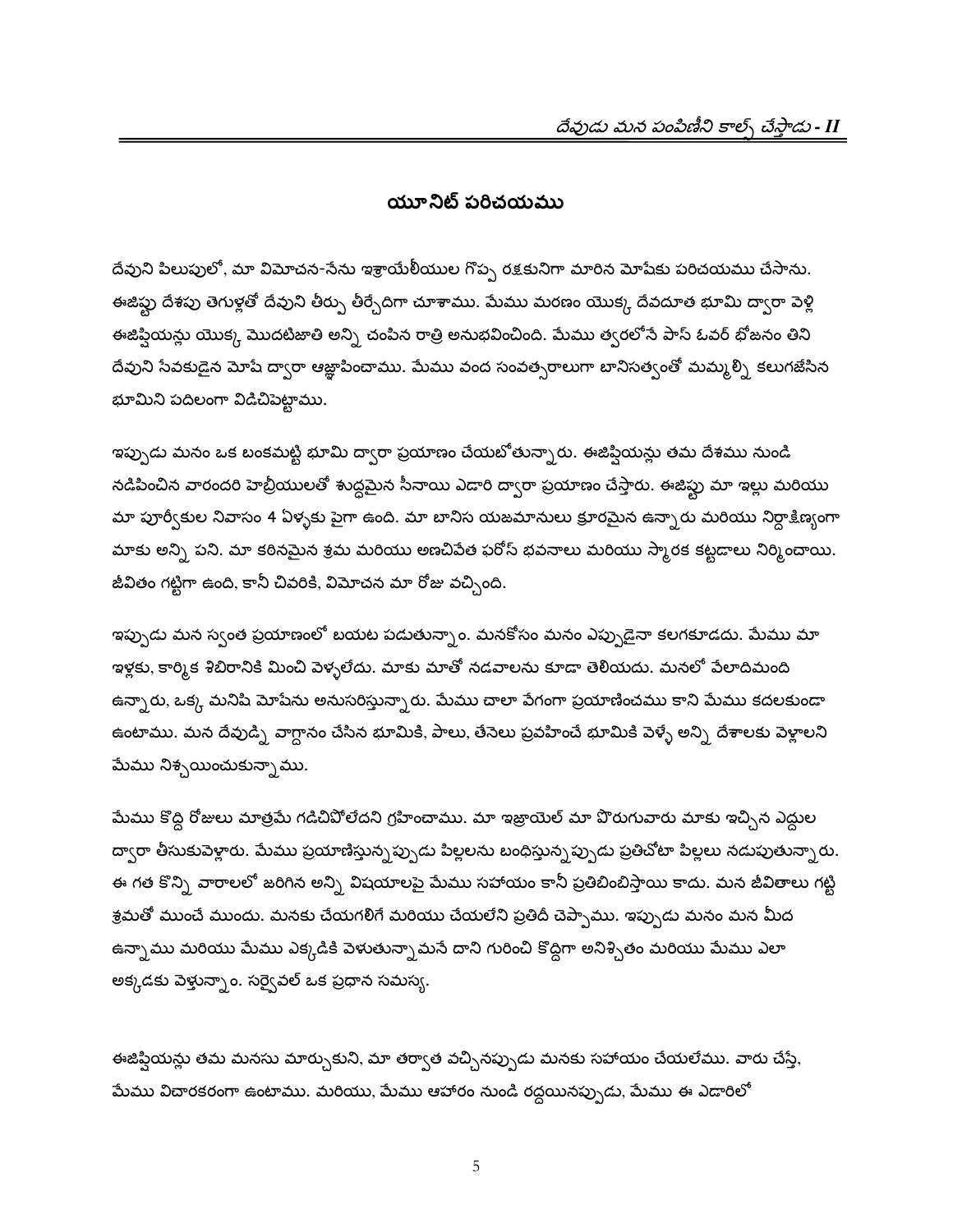చనివోతాము. మేము ఏమి ఆలోచిస్తున్నాం? మోషే కొనసాగిస్తూనే ఉన్నాడు. అతను తన సిబ్బందిని లేవనెత్తినప్పుడు భూమి మీద వచ్చిన తెగుళ్ళకు మరియు మండే బుష్ వద్ద యెహోవాతో తనతో కలిసినట్లు ఆయన చెప్పిన వాస్తవాలను మినహాయించి మనం అతని గురించి చాలా తెలియదు. సంబంధం లేకుండా, మేము నొక్కడం.

మనము సేర్చుకోవలసిన అసేక విషయాలు ఉన్నాయి. సేను చెప్పినట్లుగా, ఇతరులు ఏమి చేయాలని మరియు చేయకూడదని మనకు చెప్పడం మాకు అలవాటు పడింది. మేము వారి స్వంత ప్రయోజనాల కోసం మాత్రమే ఉపయోగించిన ప్రజలకు బానిసలు. వారు మనల్ని బానిసత్వంలో ఉంచారు మరియు మన పరిస్థితుల నుండి మమ్మల్ని రక్షించటానికి ఎవ్వరూ లేరు. మన శత్రువులు మన శత్రువులను బంధించారు. మోషేనా? అహరోను గురించి ఏమిటి? మోసెస్ నిరంతరం మా దేవుడిని మా విమోచకుడిగా సూచిస్తున్నాడు. అతను ఈ అన్ని భాగంగా ఏ భాగం? ఇది మనకు దేవుని పిలుపుగా ఉందా? మనము బానిసలందరినీ విడిచిపెట్టి, ఉచిత జీవితాన్ని గడపడానికి బయటకు తీసుకురావాలనే పిలుపు? మేము మాత్రమే అణచివేత తెలుసు. జీవితాన్ని స్వేచ్ఛగా సెట్ చేయడం మరియు బానిసత్వం నుండి విడుదల చేయడం వంటివి ఏవి?

నో, ఇక్కడ మేము, వేడిగా మరియు అలసిన, విశ్రాంతి మరియు తినడానికి సిద్ధంగా ఉన్నాయి. బాగా, ఎందుకు మాకు చేరలేదు? ఒకటి లేదా రెండు ఎక్కువ తేడాలు ఉండవు. మాకు తినడానికి చాలా ఎక్కువ లేదు కానీ మీరు రాబోయే స్వాగతం కంటే ఎక్కువ. ఈ పర్యటన ఎంత సమయం పట్టిందో మాకు తెలియదు కాని మేము సినాయ్ అని పిలవ<mark>బ</mark>డే దేవుని పర్వతమునకు దక్షిణానికి పెళుతున్నానని సేను అర్థం చేసుకున్నాను. మేము చాలా కాలం వోయకూడదు. వాక్య, వాగ్దాన దేశ లో కొద్ది వారాలపాటు ఉటు ది!

ఏం? మేము ఆగివోయాము. ఓహ్, లేదు, పదం కేవలం ముందుకు మాకు సముద్ర ఉంది అని ర్యాంకులు గుండా ఉంది. మరియు ఎలా మేము దాటి పెళుతున్నాం? కొంతమంది ఈ విషయాన్ని గుర్తించారు. ఓహ్, మా వెనుక దుమ్ము దుమ్ము చూడు! కొట్టడం వినండి? ఈజిప్షియన్లు మా తరువాత వస్తున్నారు. వారు మొదట మనల్ని చంపనట్లయితే, మాకు మళ్ళీ బానిసలుగా చేయాలని నాకు తెలుసు. మా నాయకుడు ఏమి ఆలోచిస్తున్నాడు? ఇది నిజంగా మంచిది కాదు. మేము చనిపోయినట్లుగా మంచివి.

6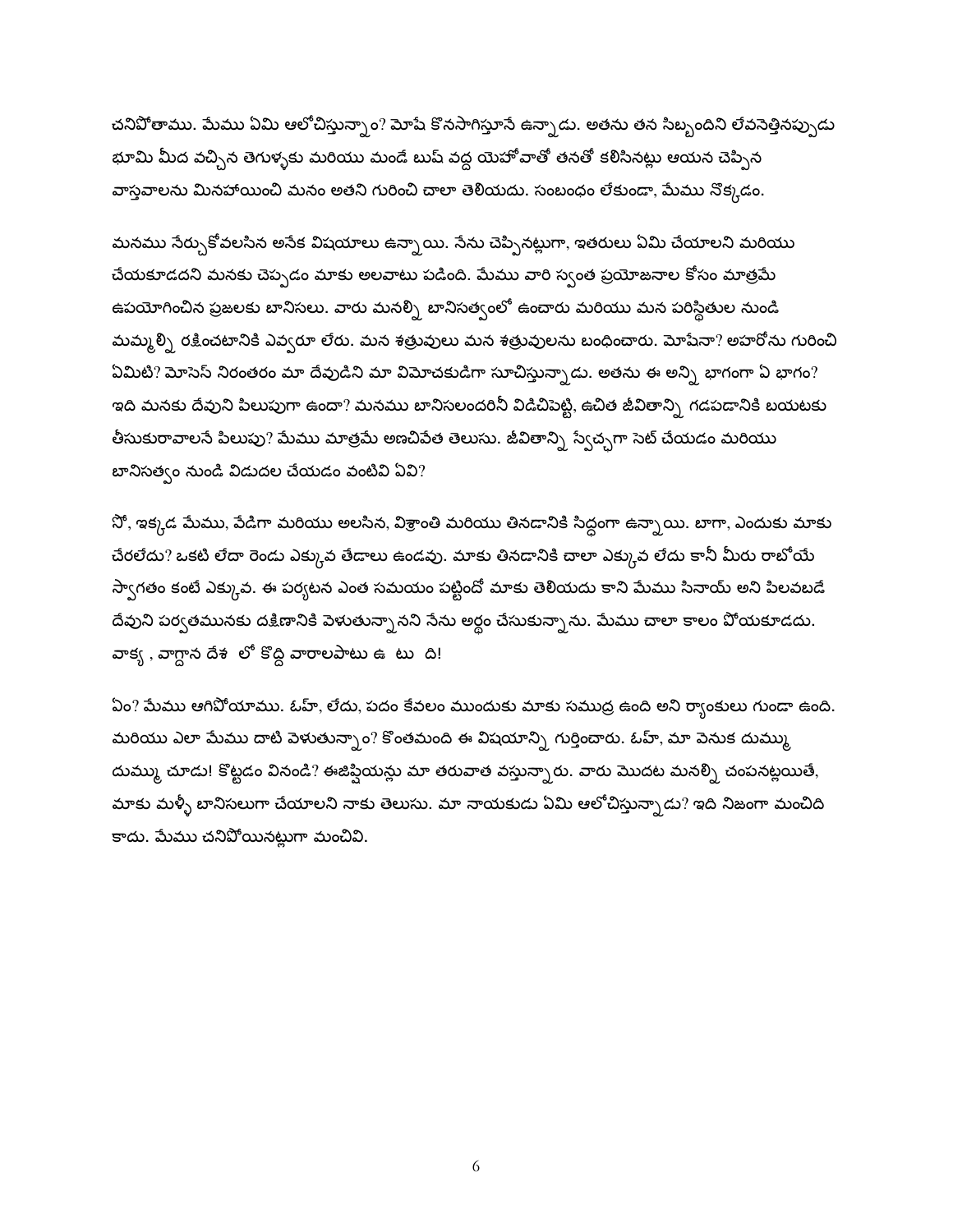## పాఠం ఒక

**ಯೆಸ್'ವ್ ಮಿకು** 

# $\omega$ పోయం చేస్తాడు

ఎక్బోడస్ 12-15 - డెలివర్డ్

అవలోకనం యొక్క కృతి 1

| అవలోకనం                         |                 |
|---------------------------------|-----------------|
| పరిచయం                          | 8               |
| పాఠము 1: నిర్గమకా డము 12-15     |                 |
| • ప్రామిస్డ్ ల్యాండ్కు మార్గం   | ٩               |
| • ఇజ్రాయెల్ ట్రాఫ్డ్            | 11              |
| • ఐగుఫ్తుపై దేవుని తీర్పు       | 12 <sup>2</sup> |
| • దేవుడు, రక్షకుడు              | 14              |
| • ఇజ్రాయెల్ యొక్క విక్టరీ పేడుక | 16              |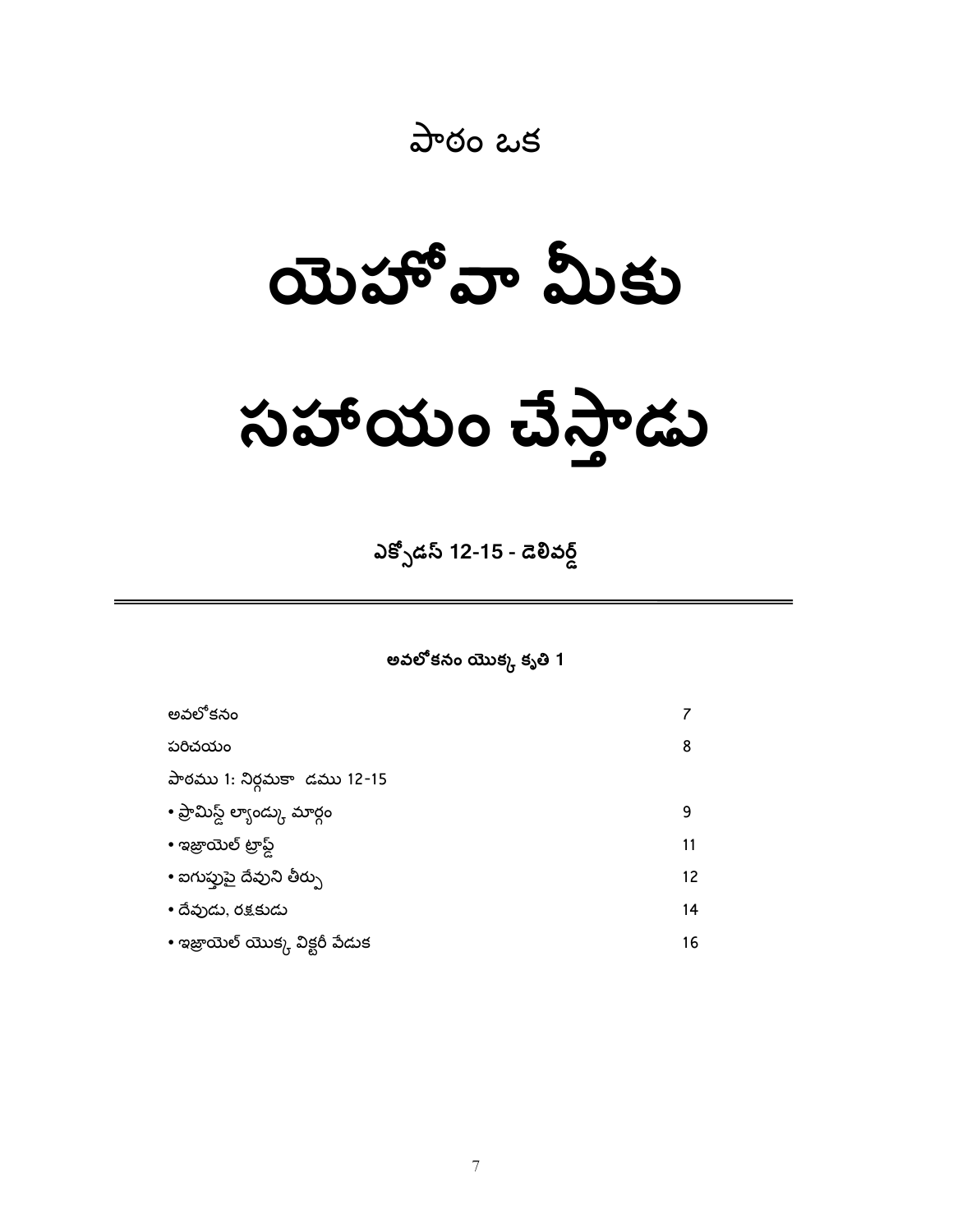#### పరిచయము

ఇది ఉంటుంది? చివరగా ఉచితంగా! ఇశ్రాయేలీయుల చనిపోయిన వారితో వారు నాశనమైన ఐగుప్తీయులను వారు దోచుకున్నారు. ఈ పాఠం చూడు దేవుడు తన రక్షక శక్తిని చూపిస్తాడు. అంతా పూర్తిగా నిరాశమైనట్లుగా కనిపిస్తున్నప్పుడు అతను ఎలా పనిచేస్తున్నాడో గమనించండి. ఎందుకు అతను చాలా కాలం పేచి ఉందో కనుగొనండి.

నిరాశానికి మానవ ప్రతిచర్య ఏమిటి? వారి శక్తివంతమైన వినాశకరమైన పరిస్థితులతో ఎదుర్కొన్నప్పుడు వారు ఎలా ప్రతిస్పందిస్తారో ఈజిఫ్టులో వారి అనుభవాలు ఉన్నప్పటికీ. మీరు వారి పరిస్థితిలో చేసిన వాటిని పరిశీలి చ డి. మీ స్వంత జీవితంలో అంతమయినట్లుగా నిస్సహాయ పరిస్థితులు ఎదురైనప్పుడు మీరు ఎలా స్పందిస్తారు? కొన్ని కొత్త ఎంపికలు కనుగొనండి.

ఈజిప్టువారు ఎర్ర సముద్రం (రత్నాల సముద్రం) యొక్క సంచలనాత్మక నీటిలో మునిగిపోయారు మరియు ఇశ్రాయేలు తమ దాసుని యజమాని ఫరో నుండి అతని సైన్యం నుండి విడుదలయ్యారు. ఇజ్రాయెల్ ఎలా జరుపుకుంది? నీ విశ్వాసం సవాలు చేయబడినప్పుడు నీవు ఎలా జరుపుకుంటావు మరియు లార్డ్ మిమ్మల్ని "పొడి సేలమీద" తీసుకువచ్చాడు?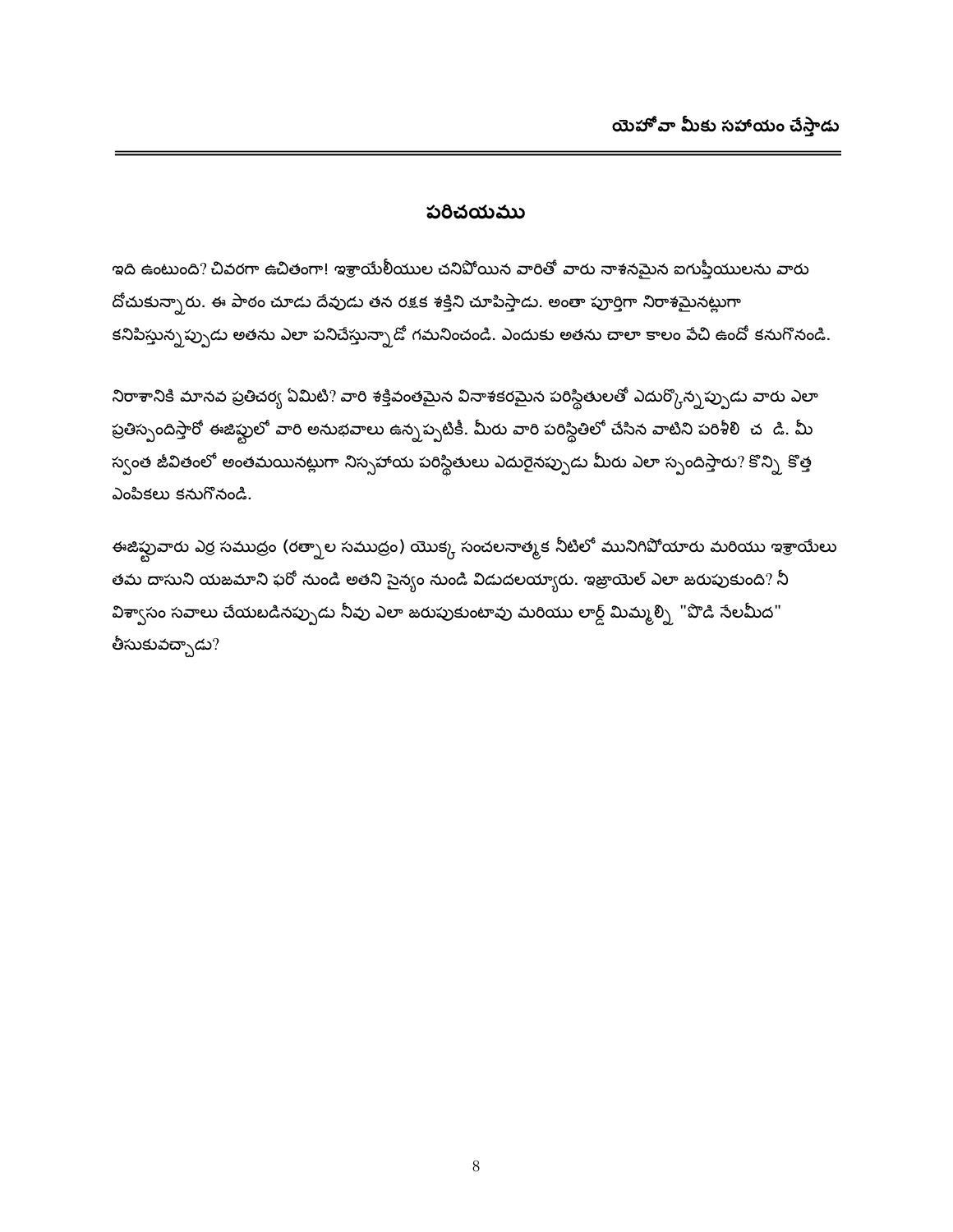## పార్ట్ 1

**పరిచయము:** మేము దేవుని పిలుపును పూర్తి చేసినప్పుడు, మా విమోచనము - ఇశ్రాయేలు ఐగుప్తును విడిచిపెట్టాము. ఈ ప్రజలు నిర్లక్ష్మమైన ఫరో క్రూరత్వాన్ని ఎదుర్కొన్నారు. దేవుని ప్రజలు ఆయనను ఆరాధించటానికి ఎడారిలోకి పెళ్ళనివ్వలేదు. దేవుడు వారి నాయకుడిగా నియమి చిన మోషేకు, తన సహోదరుడైన అహరోనుకు దేవుడు మోషే ప్రతినిధిగా సేవ చేయాలని ఎిపిక చేసుకున్నాడు.

ఇశ్రాయేలీయులను ఐగుప్తీయుల బానిసత్వ ను డి విడిపి చమని మోష్ కోరినప్పటికీ, ఫరో గట్టిగా నిరాకరి చాడు. తమ విడుదలను కాపాడుకోవటానికి, దేవుడు చివరకు ఈ దేశమును నాశనము చేసిన తెగుళ్ళతో ఈజిప్షియన్లు తీర్పు తీర్చారు. ఈ పది తెగుళ్లలో చివరిది ఈజిఫ్టు యొక్క మొట్టమొదటి పుత్రుల జీవితాన్ని ఫరోస్తో సహా, మరియు ఓటమిని ప్రజలను భూమిని విడిచిపెట్టి, వారి స్వాధీనాలను తీసుకునేలా ఆదేశించింది. ఇశ్రాయేలీయులను వారి గృహాల నుండి భయపెట్టిన ఈజిఫ్టులు ఐగుప్తు సంపదలో ఎక్కువ భాగాన్ని తమ గృహాలనుండి తరిమి పేశారు. ఇశ్రాయేలీయులు మోషేతో తమ నాయకురాలిగా వాగ్దాన దేశానికి తమ ప్రయాణాన్ని ప్రారంభించారు. మా అధ్యయనం మళ్ళీ ప్రారంభమవుతుంది.

**నియామక:** నిర్గమకా డము 12: 4-42 చదవ డి. కూడా చూడండి ఆదికాండము 15: 13-16.

 $\bullet$   $\,\,$  ఈ వచనాలలో మనకు ఏ సమాచారం దొరుకుతుంది? \_\_\_\_

గమనిక: ఎక్సోడస్ బుక్ యొక్క మిగిలిన, లెవిటికస్, నంబర్స్ మరియు డ్యూటెరోనోమీ పుస్తకాలన్నీ, ఇశ్రాయేలీయుల ప్రామిస్ట్ ల్యాండ్, కనాను దేశానికి ప్రయాణం చేయమని చెబుతాయి. ఈ పుస్తకాలలో అంత పెద్ద మొత్తంలో ఉన్న ందున, ఈ అధ్యయనంలో కొన్ని అధ్యాయాలు మరియు శ్లోకాలు మాత్రమే చేర్చబడతాయి. ఏదేమైనప్పటికీ, మీకు కేటాయించని అధ్యాయాలు కూడా చదివేందుకు ప్రోత్సహించబడుతున్నా యి. మీరు వివరాలను కూర్చివేసి, దేవుని శ్రద్ధ, పాత్ర మరియు అతను మాకు ఉన్న వాటి గురించి మాకు తెలుసు మరియు మేము అతనితో ఉన్న సంబంధంతో మనం జీవిస్తున్న వారని తెలియజేసే కథలను మిస్ చేయకండి. మా అధ్యయనం ప్రారంభిద్ధాం!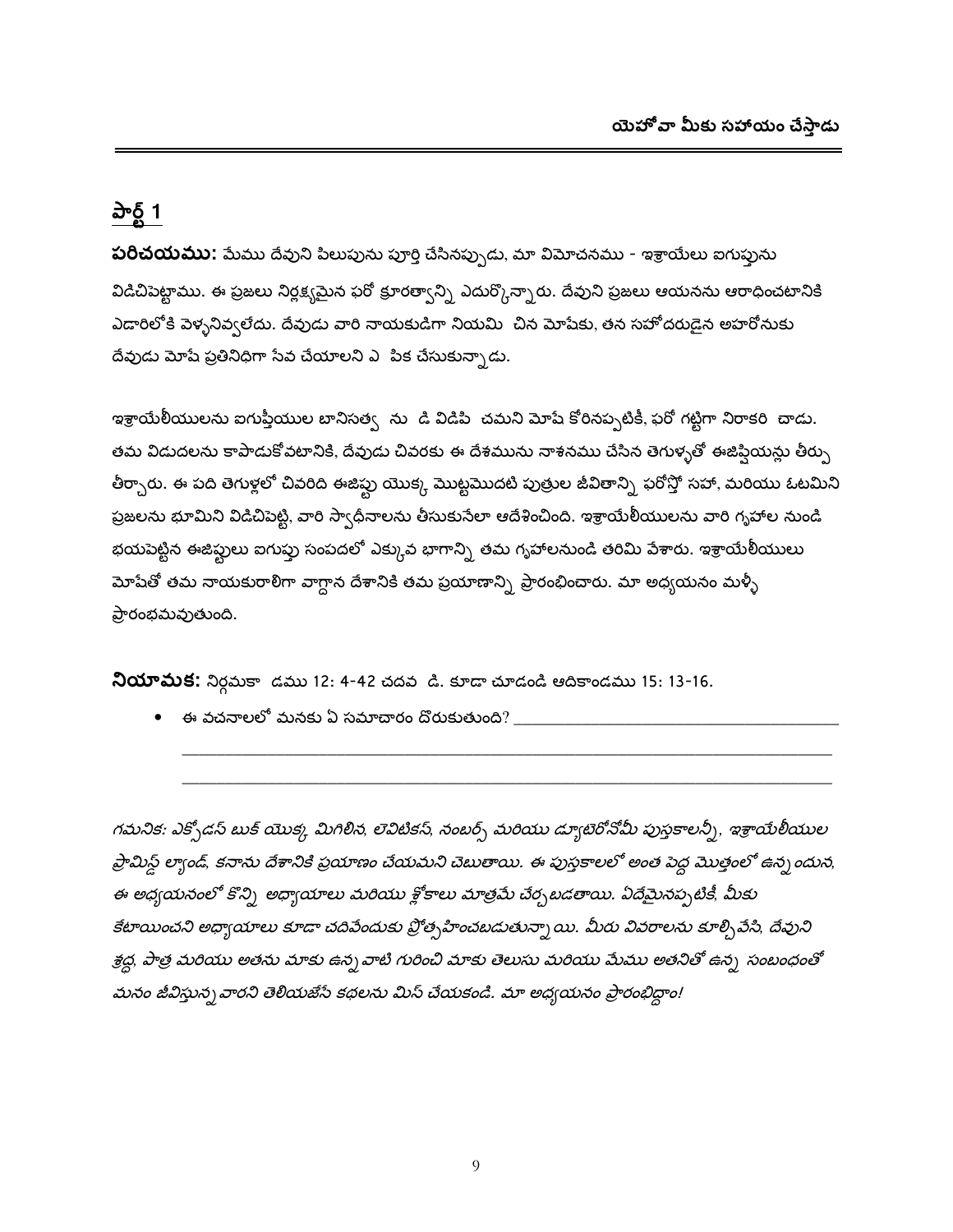**నియామక:** నిర్గమకా చదవ డి డము 13: 17-22.

#### వ్వాయామం:

- 1. సమయ తీసుకొని, ఇశ్రాయేలీయులు వాగ్దాన దేశానికి తీసుకువెళ్ళిన మార్గాన్ని సూచి చే ఒక పట వైపు
- 

ఫిరిష్తీయులు శక్తివంతమైన యోధులయ్యారు, సైపుణ్యం కలిగిన వారు మరియు యుద్ధానంతర ఆయుధాల ఆయుధాలు కలిగి ఉన్నారు. దక్షిణాన గాజా మరియు ఉత్తరాన జోప్ మధ్య విస్తరించిన మధ్యధరా తీరప్రాంత భూభాగాన్ని వారు పేర్కొన్నారు. ఇశ్రాయేలీయులను ఈజిప్టును విడిచిపెట్టి, యుద్ధంలో ఈ వ్యక్తులతో వెంటనే 

- 3. ఇశ్రాయేలీయులతో దేవునితో, ఆయనకున్న సన్నిహిత సంబంధం గురించి ఈ నిర్ణయం ఏమి చెబుతుంది?  $\_\_$
- 4. వ వచనం 18 చెబుతుంది, "కానీ \_\_\_\_\_\_\_\_\_\_\_ ప్రజలను నడిపించారు ... ఏ దిశలో వారు పెళ్లిపోయారు?\_\_\_\_
- 
- 6. యోసేపు మర్చివోలేదు. ఇశ్రాయేలు కుమారులు ప్రమాణ స్వీకారాన్ని జ్ఞాపకం చేసుకున్నారు (ఆదికాండము  $5:25$ ).
- 7. దేవుడు ఒక ఏకైక మార్గంలో అతని ఉనికిని కనబరచడానికి ఎంచుకున్నాడు. రెండు రూపాలు మరియు వారి ప్రయోజనం ఏమిటి?
	- $25.$
	- ඩ. $\overline{\phantom{a}}$
- 
-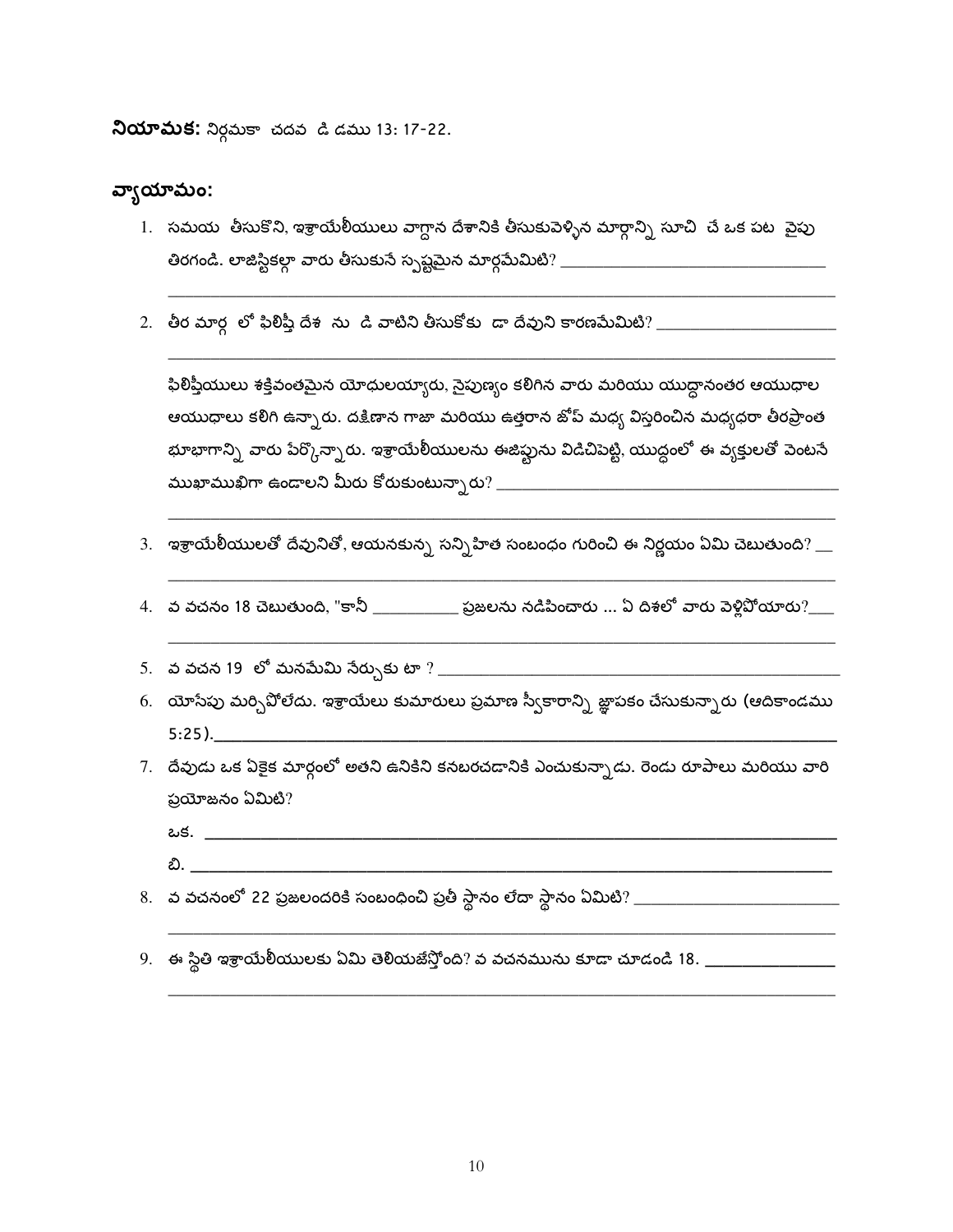**పరిచయము:** ఎక్సోడస్ 14 ఇజ్రాయెల్ యొక్క దేవుని నాటకీయ విమోచన వారి కఠినమైన శత్రువు, ఈజిప్ట్ రాజు మరియు అతని అధికారులు నుండి కొనసాగుతుంది. ఇజ్రాయెల్ ఐగుప్తీలను దోచుకుంది మరియు వారి దుఃఖంతో వారిని అధిగమించినప్పుడు ఇజ్రాయెల్ యొక్క నిష్కమణ కథ ముగిసింది. రీడర్ ఉపశమనం ఒక నిట్టూర్పు ఊపిరి కోరుకుంటున్నారు. చివరగా, వారు ఉచితం! అయితే, హిబ్రూ జనా గ $\sigma$  క్రూరమైన దౌర్జన్య క్రి ద $\sigma$ ఉ డే దుకు శత్రువులు ప్రయత్నిస్తున్నారు.

గమనిక: మేము ఈ కథను పరిగణలోకి తీసుకున్న ప్పుడు, కథ యొక్క వాస్తవాలను తెలుసుకోవడానికి గుర్తుంచుకోండి. ప్రశ్న అడగండి: పదాలు మాకు ఏమి చెప్తున్నా యి? తర్వాత, ఇలా ప్రశ్ని చ డి: దేవుని గురి చిన ఈ సత్యాన్ని వెల్లడించిన విషయమేమిటి? తన ప్రజల కోసం శ్రద్ధ మరియు ఆందోళన వంటి విషయాల గురించి ఆయన పాత్ర, వ్యక్తిత్వం గురించి మనమేమి నేర్చుకుంటాము? ఈ వ్యక్తులతో అతను ఎలాంటి సంబంధం కలిగి ఉన్నాడు? చివరకు, ఈ అధ్యయనంలో మన స్వంత జీవితాలకు అర్ధం మరియు దరఖాస్తు కోసం చూడాలనుకుంటున్నా ము. మేము ప్రశ్న అడగాలి: చాలా కాలం క్రితం జరిగిన ఈ సంఘటన నా జీవితంలో ఎలాంటి ఔచిత్యం కలిగివుంది?

**అస్పేన్మెంట్:** లెట్స్ కొనసాగించండి. నిర్గమకా డము 14: 1-31 చదవండి. మీరు పేర్కొన్న వివిధ స్థలాల స్థానాన్ని కనుగొనడానికి ప్రయత్నిస్తే, మీకు కొంత ఇబ్బంది ఉండవచ్చు. చరిత్రలో ఈ పురాతన ప్రదేశాల ఖచ్చితమైన ప్రదేశాన్ని తెలియదు ఎందుకంటే కొన్ని సైట్లు మాప్ లో కనుగొనబడలేదు. ఉదాహరణకు, ఎర్ర సముద్రం దాటుతున్న ఖచ్చితమైన ప్రదేశం తెలియలేదు; అయినప్పటికీ, బైబిల్లోని వాస్తవాలను మరియు భూమి యొక్క అబద్ధం ఇచ్చిన పరిశోధకులను ఎక్కువగా కనుగొన్నారు.

## వ్యాయామం:

1.  $\,$  శ్లోకాలు 1 మరియు 2 ప్రజలు శిబిరం ఎక్కడ మోసెస్ నిర్దేశిస్తుంది. పద్యం లో దేవుని తర్కం ఏమిటి 3 $?$  \_\_\_\_

| 2. దేవుని మోసెస్ చెప్పండి లేదు పద్యం సంభవిస్తుంది 4? |
|------------------------------------------------------|
| ఒక. ఫరోకు                                            |
| బి. దేవుని ______                                    |
| సి. ఈజిషియన్లు ____                                  |
| ఇంతలో, తిరిగి ఈజిప్ట్ లో (పద్యము 5)                  |
| ఒక. ఫరోతో, ఆయన అధికారులతో ఏమి జరిగింది? $\,$         |
| బి. వారి ఆందోళన ఏమిటి (పద్యము 5)? _                  |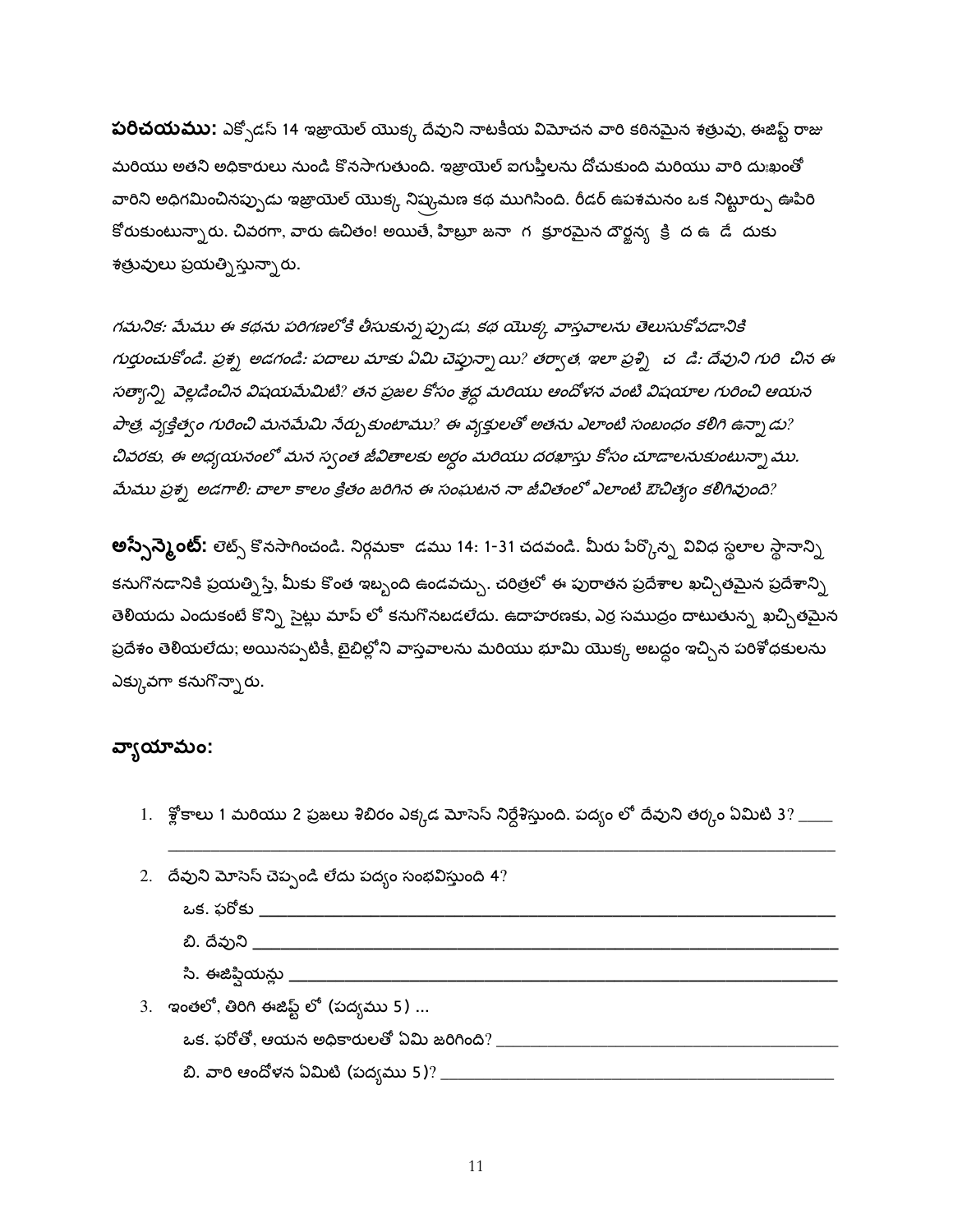సి. ఫరో ఏమి చేశాడు (శ్లోకాలు 6-9)? ఆయన వాటితో 7 మరియు 9 వచనాలలో ఏం చేసావ్? \_\_\_\_\_\_\_\_\_

| అతని నిర్ణయం చాలా ముఖ్యమైనది కాకవోవచ్చు, కానీ ఏమి జరిగిందో తెలిపే దానిలో, ఈజిప్లు సైన్యం      |
|-----------------------------------------------------------------------------------------------|
| యొక్క ప్రధాన స్థాయిని ప్రభావితం చేస్తుంది.                                                    |
|                                                                                               |
|                                                                                               |
|                                                                                               |
| $6.$ ఫరో సమీపి 0 చినప్పుడు                                                                    |
| ఒక. ఇశ్రాయేలీయులు భయపడ్డారు! ఐగుప్తీయులు వారి తరువాత నడుచుచున్నారని వారు                      |
| చూచినప్పుడు వారు ప్రభువునకు మొఱ్ఱపెట్టిరి. వారు మోషేతో ఏమి చేశారు?                            |
| i.                                                                                            |
| ii.                                                                                           |
| iii.                                                                                          |
| బి. చివరిలో బాటమ్ లైన్ ఏమిటి  వ వచనం 12?                                                      |
|                                                                                               |
| 7.   వచనాలు 13-14: స్పష్టంగా, ఇశ్రాయేలు నిజమైన కటినమైనది. ఫరో వారి వెనుకవైపు ఉన్నారు. సముద్రం |
| వాటి ముందు ఉంది. వారు చిక్కుకున్నారు. ప్రజలు ఏమి చేయాలి అని మోష ఏమి చెప్పాడు? యెహోవా          |
| ఏమి చేస్తాడని మోష చెప్తాడు?                                                                   |
| ఒక. వ్యక్తులు: ________________                                                               |
| బి. వ్యక్తులు: __________________________________                                             |
| సి. ప్రభువు: ____                                                                             |
|                                                                                               |

## పార్ట్  $3$

**పరిచయము:** మోసెస్ ఒక నిరాశ మనిషి అని అర్ధం వస్తుంది. ఈ భయపడిన ప్రజలు! ఈ శక్తివంతమైన సైన్యము వారిని అనుసరించింది! అంతులేని ఎడారి మరియు ఈ మహా సముద్రం ద్వారా సంచరించు! ప్రతి ఒక్కరూ మోషేకు నాయకునిగా, ఆయన నాయకత్వం వహించేవారికి అపాయకరమైన భయం. 15 వ వచనంలో మోషే కూడా ప్రభువుకు మొరపెట్టాడు. పరిస్థితి చాలా నిరాశాజనకంగా ఉన్నపుడు, దేవుడు ఇలా అంటున్నాడు, "ఇది సమయం!" అతను చర్య తీసుకోవడానికి సిద్ధంగా ఉన్నాడు మరియు మోషేకు ఆదేశాలు ఇవ్వాలని ప్రారంభిస్తాడు. యాక్షన్!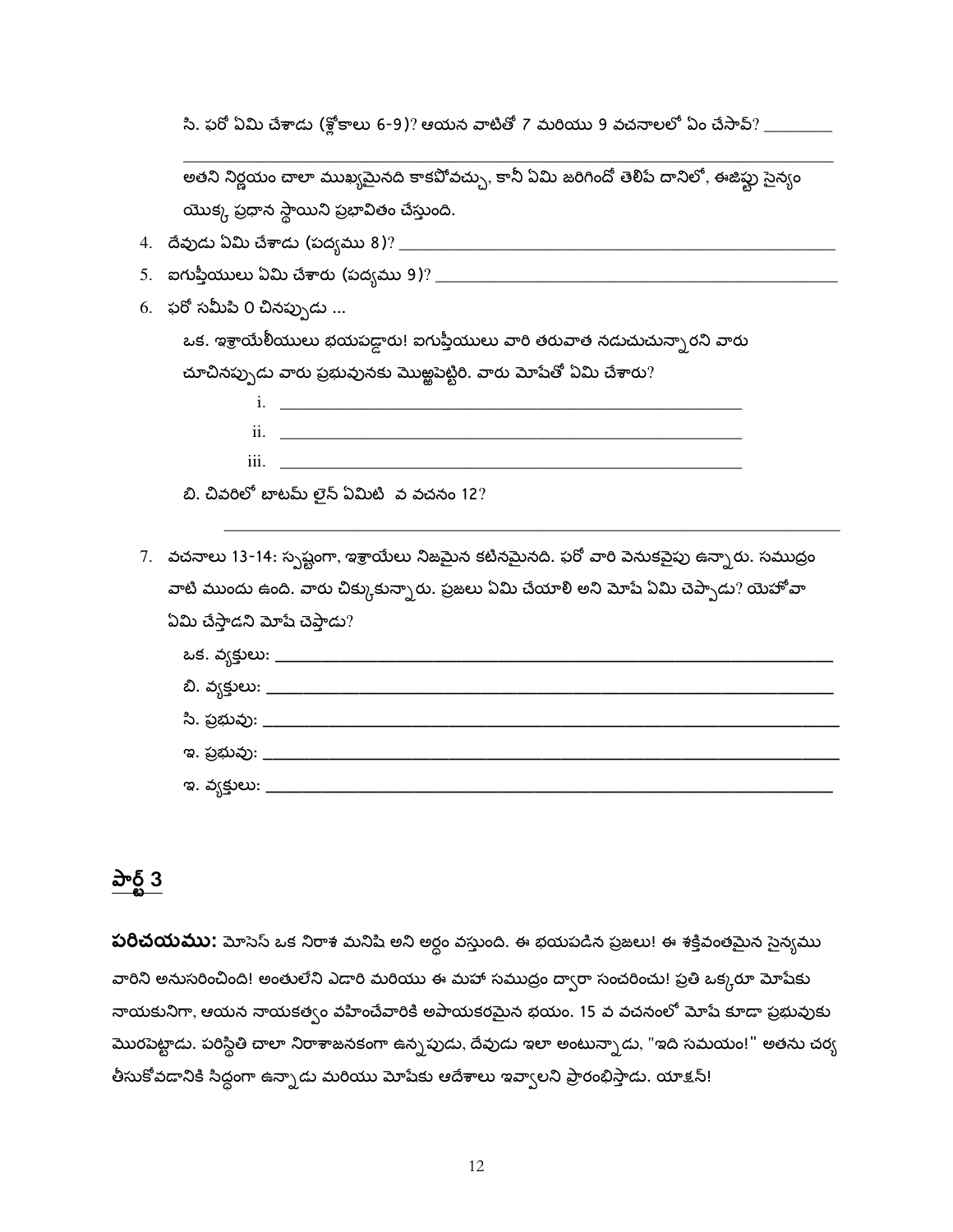**అభ్యాసం:** ఇది పెళ్ళడానికి సమయం, కానీ ఎక్కడికి తరలించాలో?

- 
- 2. దేవుని సిబ్బంది యొక్క ప్రాముఖ్యతను గుర్తుచేసుకోవడానికి ఒక క్షణం తీసుకుందాం. ఈ గద్యాలై సమీకించండి:
	-
	-
	-

దేవుడు మోషేకు ఆజ్ఞాపించాడు మరియు అద్భుత సూచనలను చేయటానికి దానిని ఉపయోగించమని చెప్పాడు. మోసెస్ సిబ్బంది ఉపయోగించినప్పుడు, దేవుడు ఈజిఫ్టుకు వ్యతిరేకంగా తెగుల రూపంలో అతని .<br>తీర్పును తెచ్చాడు కానీ అతను వారికి మరియు ఈజిప్షియన్లకు మధ్య వ్యత్యాసాన్ని సృష్టించినప్పుడు ఇశ్రాయేలీయులకు అతని అనుగ్రహము, దయ మరియు దయను తీసుకు వచ్చాడు.

- 3. వ వచనంలో 16, దేవుడు తన ప్రజలపట్ల ప్రేమతో వ్యవహరిస్తాడని మనము చూస్తాము కానీ అతను
- 4. అంతిమంగా, దేవుడు ఫరో ద్వారా మరియు అతని సైన్యం ద్వారా మహిమ వొందటానికి పెళతాడు. దేవుడు

- 
- 8. మీ నొంత పదాలలో వివరించండి తదుపరి ఏమి జరుగుతుంది: \_\_\_\_\_\_\_\_\_\_\_\_\_\_\_\_\_\_\_\_\_\_\_\_\_\_\_\_\_

**ప్రతిబింబం:** ఒక క్షణం తీసుకొని, అది ఇశ్రాయేలీయులలో ఒకరిగా ఉండినట్లుగా ఉంటుంది.

- 1. ఒక అంతర్జాతీయ రివోర్టర్ మీ అనుభవాల ఇంటర్వ్యూ కోసం మిమ్మల్ని సంప్రదించినట్లయితే, మీరు
- 2. మీరు ఇతర వైపు పొందడానికి మీ రష్ లో శా్స కొంతవరకు కావచ్చు. ఈజిప్షియన్లు మిమ్మల్ని అనుసరిస్తున్నారు. ఫరో యొక్క గుర్రాలు, రథాలు, గుర్రపు రౌతులు నీను అనుసరిస్తున్నారు. మీరు నీటి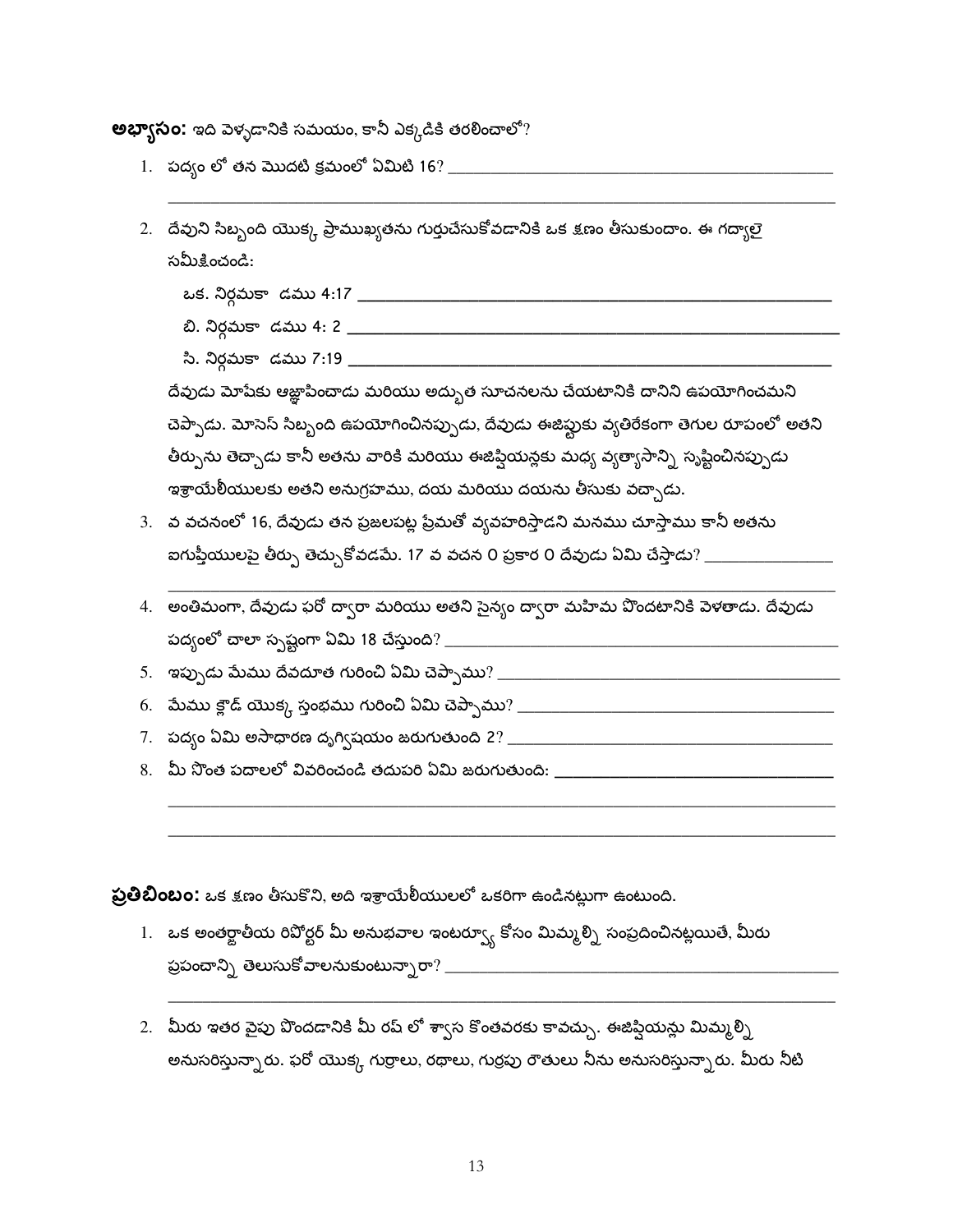గోడలను ఎదుర్కొన్నప్పుడు వారు ఇశ్రాయేలీయుల దేవుడని గుర్తిస్తే వారి మోకాళ్లకి పడిపోతారని మీరు 

**అభ్యాస:** అయితే, దేవుడు చెప్పినట్లే, ఐగుప్తీయుల హృదయాలు గట్టిపడి ఉన్నాయి. వారు ఇశ్రాయే<mark>లీ</mark>యులను సముద్రంలోకి నడిపించారు. రాత్రి రాత్రి చివరి వాచ్లో దేవుడు ఈజిప్షియన్ సైన్యాన్ని గందరగోళానికి విసిరారు. ఆశ్చర్యం దాడులకు గురైనప్పుడు "రాత్రి యొక్క చివరి వాచ్" తరచూ ఇది గమనించదగినది. మరియు, ఏ ఆశ్చర్యం! ఏ గందరగోళం!

- 
- 2. ఈజిషియన్లు వాస్తవానికి వారిపై పోరాడారు? అది ఇశ్రాయేలీయులా? చాలా జాగ్రత్తగా చదవండి. "మరియు ఈజిప్షియన్లు ఇలా అన్నారు, 'ఇశ్రాయేలీయుల ముందు నుండి బయటికి పారివోదాం, ఈజిప్షులకు వ్యతిరేకంగా \_\_\_\_\_\_\_\_\_ వోరాటాల కోసం \_\_\_\_\_\_\_\_\_\_\_\_\_\_\_\_\_\_\_.'" సాహిత్యపరంగా, ఇజ్రాయెల్ మొత్తం నడచివోయాడు.

## పార్ట్ 4

**అభ్యాస:** దేవుడు ఈజిప్టుపై తన తీర్పును ప్రకటిస్తాడు. వారు నిస్సహాయంగా ఉన్నారు, వారు దేవుని వలలోకి నడిదారు. యెహోవా మోషితోను ఇశ్రాయేలీయులతోను ఉన్నాడు.

- 
- 
- 3. కథ ముగింపు ఏమిటి? ఐగుప్తీయులకు ఏం జరిగింది? \_\_\_\_\_\_\_\_\_\_\_\_\_\_\_\_\_\_\_\_\_\_\_\_\_\_\_\_\_\_\_\_\_\_

రిఫెక్షస్: ఈజిష్షియన్ సైన్యం పూర్తిగా నాశనమైంది. 28 వ వచన మనలో ఎవరికీ ఉనికిలో లేదని మనకు చెబుతో ది. ఇప్పుడు, వచనాన్ని చదవండి తిరిగి 29-31.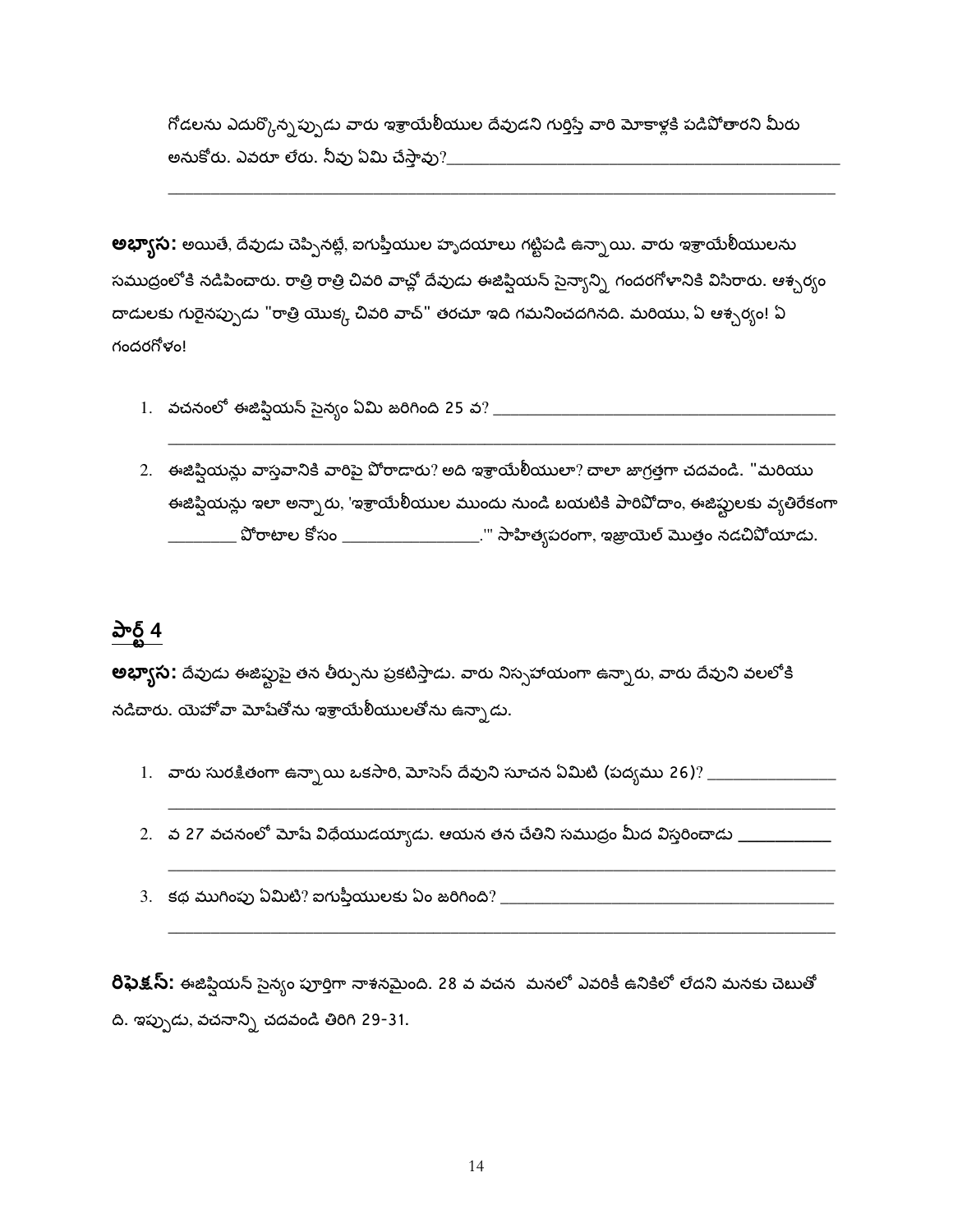- 1. "కానీ ఇశ్రాయేలు ప్రజలు ..." ఫరో సైన్యం నుండి ఏమి విరుద్ధంగా ఉంది. ఎవరు శక్తి మరియు శక్తి యొక్క రూపాన్ని కలిగి ఉన్నారు? ఓడివోయిన వ్యక్తి ఎవరు? ఎవరు ఒక వ్యవస్థీకృత సైన్యం యొక్క అన్ని సైపుణ్యం కలిగి ఉన్నట్లు? ఎవరు క్లౌడ్ మరియు అగ్ని స్తంభాలు తప్ప ఏమీ కనిపించాయి? ఇతర విరుద్దాల గురించి ఆలోచించండి. విజేతలు మరియు ఓడిపోయినవారు.
- 2. ఇశ్రాయేలు ప్రజలు తీరాన్ని చూసి వారి శత్రువు చనివోయినట్లు చూశారు. వారి భయమును జ్ఞాపకము చేసికొనుము మరియు వారు ప్రభువుకు మొరపెట్టారు. ఆరోపణలు:

ఒక. \_\_\_\_\_\_\_\_\_\_\_\_\_\_\_\_\_\_\_ మాకు చనిపోయే ఎడారికి మమ్మల్ని తీసుకువచ్చింది

బి. \_\_\_\_\_\_\_\_\_\_\_\_\_\_\_\_\_\_\_\_\_\_\_ దీనిని మనకు చేసారు

సి. ఎడారిలో \_\_\_\_\_\_\_\_\_\_\_ కన్నా ఈజిప్షియన్లు సేవ చేయడమే మాకు మంచిది. ఇప్పుడు, ఎవరు తీరంలో చనిపోయిన?

3. లార్డ్ ఈజిప్షియన్లు వ్యతిరేకంగా తన గొప్ప శక్తి ప్రదర్భించబడుతుంది. ఇది ఇశ్రాయేలీయులపై ఎలాంటి వైవిద్యం చేసింది (వచనము 31)?

| ఒక |         |
|----|---------|
| ಬಿ | _______ |

## మేము దేవుని గురించి ఏమి నేర్చుకోవాలి:

- 1. నిర్గమకా 0 డము 13:17 లో దేవుడు తన ప్రజలను కాపాడుతున్నాడని మన 0 చూస్తాము. ఈ మాటలు మనకు ఏమి చెబుతున్నాయి? \_\_\_\_\_\_ సులభమయిన లేదా అతిచిన్న మార్గం దీర్ఘకాలంలో ఉత్తమమైన లేదా సుర<u>కి</u>తమైనది కాదు. వారి కోసం అతని శ్రద్ధ వలన అతను సుదీర్ఘ మార్గం అత్యుత్తమమని తెలుసా ... లేదా అది?
- 2. నిర్ధమకా 0 డము 14: 11-12లో వారి ఫిర్యాదులను పరిశీలి 0 చ 0 డి. దేవుని ప్రజల గురి 0 చి మన 0 ఏమి నేర్చుకోవచ్చు? \_\_\_\_\_\_\_\_\_\_\_\_\_\_\_\_\_\_\_
- 3. భయపడనప్పుడు మరియు స్వల్పదృష్టిగలప్పుడు, దేవుడు తన గొప్ప శక్తిని వారి అజ్ఞానాన్ని బట్టి చూస్తే
- 4. నీవు వారికి మేఘం యొక్క స్తంభము పగలు పగలు మరియు రాత్రిపూట కాంతిని అందించే అగ్ని స్తంభము వారికి ఉద్దేశించినది? దేవుడు, వారి దేవుడు వారి కోసం చేస్తున్న ఈ మానవాతీత విషయం గురించి వారు
-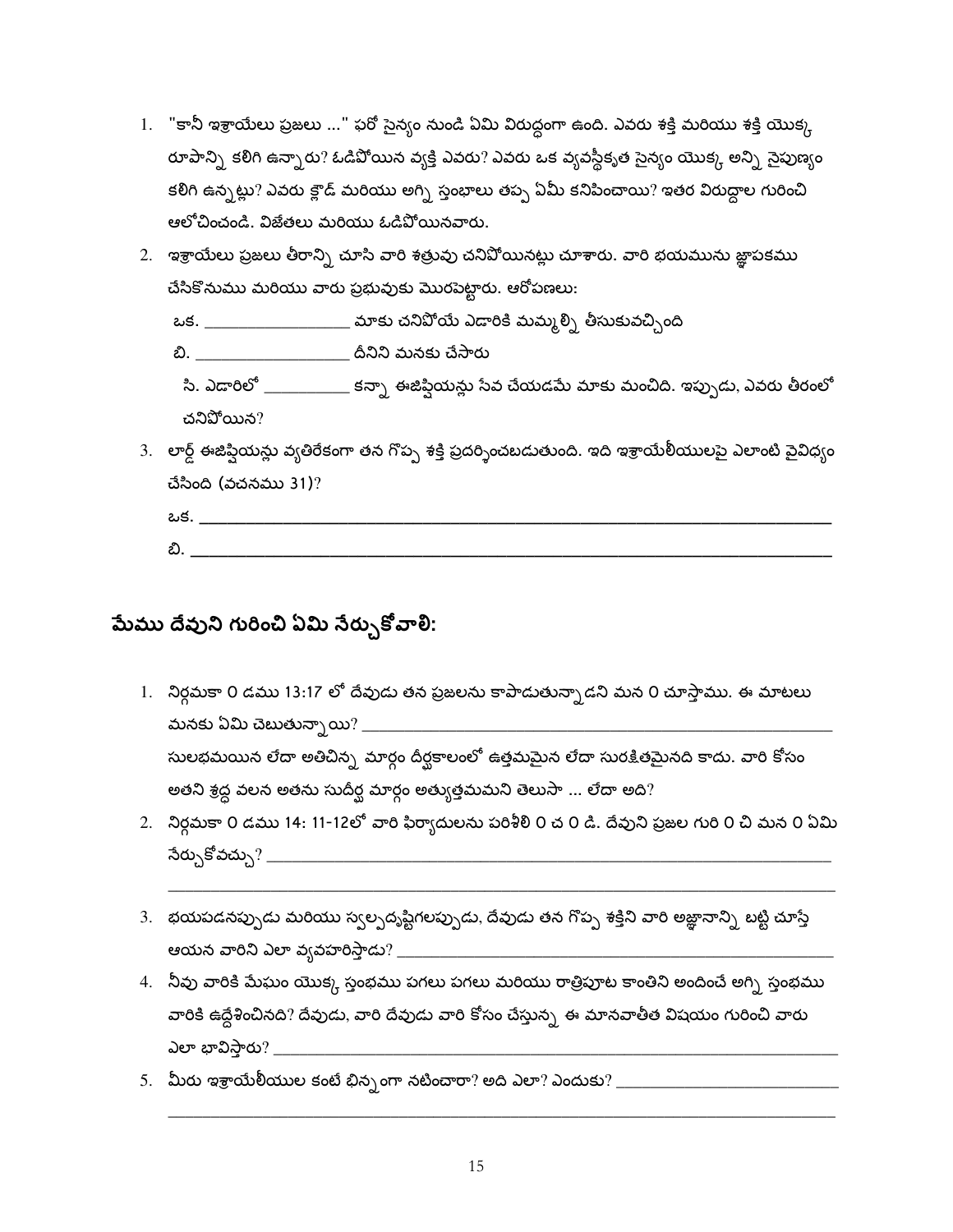**దరఖాస్తు:** మీరు ఆలోచించినదానికన్నా ఎక్కువ కాలం గడిపిన రహదారిపై మీరే కనుగొన్నారా? బహుశా మీరు మీ కంటిని కలిగి ఉన్న ఉద్యోగ స్థానం లేదా మీరు చేయాలనుకున్న కెరీర్ తరలింపు … బహుశా ఒక సంబంధం ఎక్కడా పెళ్ళడం లేదు లేదా ఒక గర్బం యొక్క ఆకాంక్షలు క్షీణించినట్లుగా కనిపిస్తోంది … బహుశా విపరీతంగా పెంబడి ఉన్న ఒక కళాశాల విద్య అన్ని తరువాత మీ భవిష్యత్తులో లేదు …

- $1.$  దేవుడు మనపట్ల శ్రద్ధగలవాడు మరియు మనల్ని కాపాడుతున్న దేవుడు అయితే, నా జీవిత ఈ ఆందోళనల గురించి ఆయనకు ఎలా తెలుసు?
- 2. అతను పట్టించుకునే మరియు రక్షిస్తుంది అని తెలుసుకోవడం తప్పనిసరిగా అర్థం లేదు నేను ఆ ఉద్యోగం లేదా గర్భం లేదా విద్య పొందడానికి పెళుతున్న, అది అర్థం ఏమిటి? \_\_\_\_\_
- 

#### ప్రతిబింబం:

- 1. మీరు నిస్సహాయ 0 గా ఎక్కడికి పెళ్లాల 0 టీ మీ చుట్టూ ఉన్న సమయ 0 గుర్తుకు తెచ్చుకు 0 టు 0 దా?
- 2. శత్రువులు నిరంతరాయంగా మిమ్మల్ని నడిపిస్తున్నట్లు మీరు భావిస్తే, మీ నాశనాన్ని కలుగజేయాలని నిర్ణయిస్తారు?  $\_\$

బహుశా మీరు ఒక వ్వసనం లేదా మీరు ఒంటరిగా అనుమతించని ఒక కంపల్సివ్ ప్రవర్తనతో కష్టపడుతుంటే. మీ జీవితంలో ఒక వ్యక్తికి చెడు ప్రభావము కలిగి ఉండవచ్చు మరియు పెనుకకు రాదు. బహుశా మీరు భయాలు మరియు ఆందోళన, లేదా టెంప్టేషన్ చీకటి లోయలు, లేదా నిరాశ దారితీస్తుంది ఒంటరితనం బాధపడుతున్నారు.

- 3. నిర్గమకా 0 డము 14: 13-14 ను 0 డి మీరు ఏ ప్రోత్సాహాన్ని పొ 0 దవచ్చు? \_\_\_\_\_
- 4. నీవు నిలదొక్కుకొనేలా దేవుని గురించి నీకు ఏ సత్యాలు తెలుసు? ఆయన మీ కోసం పోరాడుతున్నాడని మీకు ఎలా తెలుసు?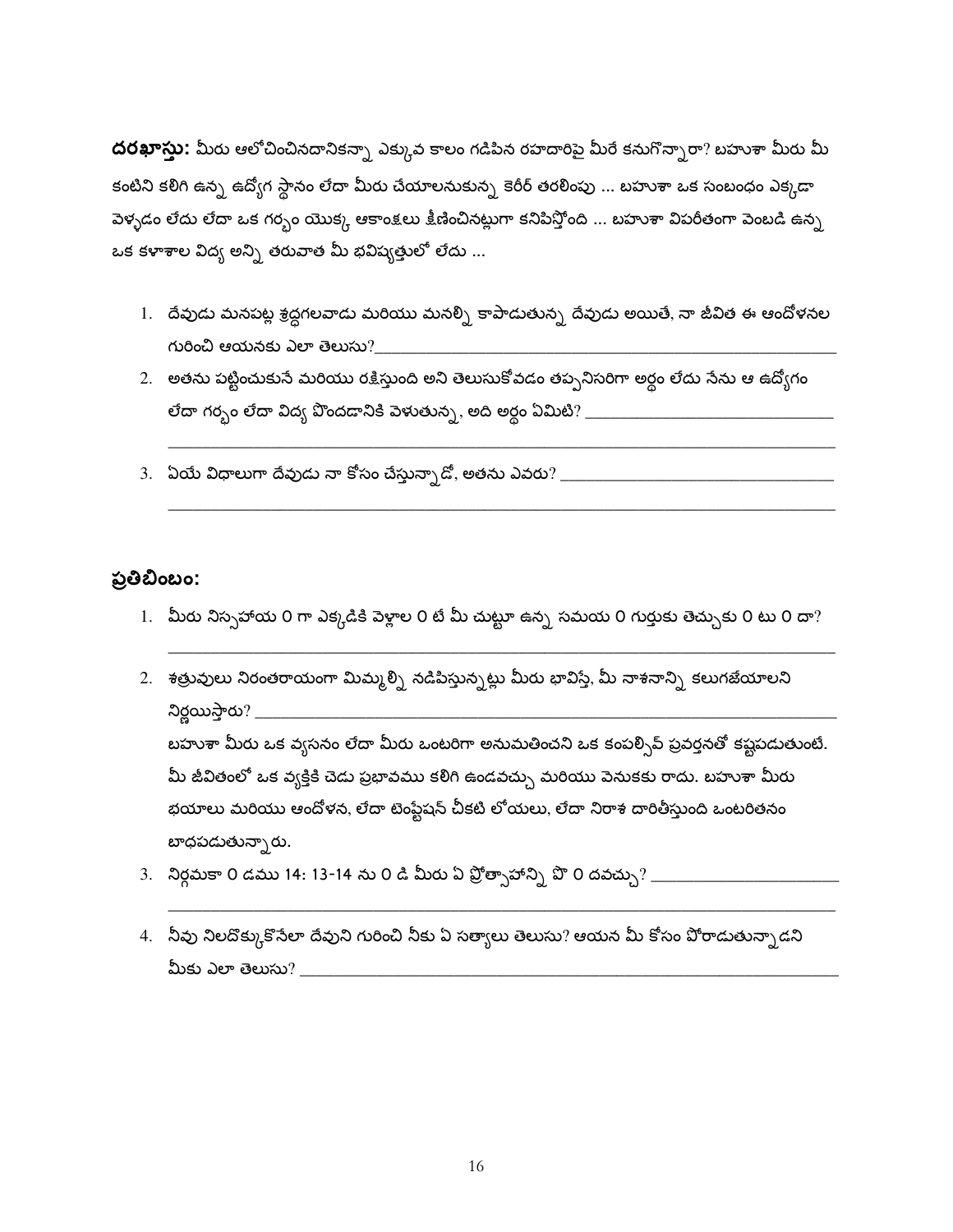## పార్ట్ 5

**మెమోరిజేషస్:** సముద్రపు దాటుతున్న ఇశ్రాయేలీయుల ఈ కథ, ది టెన్ కమాండ్మెంట్స్ అనే పేరుతో సెసిల్ డెమిల్ చిత్రం ద్వారా మీకు పరిచయం చేయబడి ఉండవచ్చు. ఈ చిత్రం హాలీవుడ్ యొక్క అన్ని 195 నాటి సినిమా టెక్నాలజీతో ఈపెంట్ను చిత్రీకరిస్తుంది. మీరు ఎక్సోడన్లో వ్రాయబడినట్లుగా ఈ కధను చదవడం పూర్తి చేశావు. నిస్సందేహంగా, మీరు ఈ అద్యయనం ద్వారా పనిచేసినప్పుడు మీ మనస్సు కొన్ని దాని స్వంత చిత్రాలను సృష్టించింది. అన్ని ఊహించదగిన మానసిక స్లెడ్లు మరియు సన్నిపేశాలతో, అది సజీవంగా రావడానికి స్క్రిప్ట్ మాకు ఇచ్చింది. నిర్గమకా డము 14: 1-14లో కనిపి చే సన్ని పేశాన్ని మీ జ్ఞాపకార్థ స్రిప్టులో పెట్టమని ప్రోత్సహి చబడ్డారు. ఫరో సైన్యం సమీపిస్తోంది. భయ లో వారు తమ మరణాన్ని చూస్తారు. వారు తమను తాము స్వాధీనం చేసుకున్నారని, నశించివోయి, చనివోయినట్లు ఊహించారు. అలా టి భయ లో, మోష్ 13, 14 వచనాల్లో ఆజ్ఞాపి చాడు.

ఇండెక్స్ కార్డుపై ఈ రెండు శ్లోకాలు వ్రాస్తాయి. వాటిని మెమరీకి ఉంచండి. ఈ రోజుల్లో మీరు భయభరితమైన పరిస్థితులను ఎదుర్కొంటున్న సమయాల్లో చూడండి, శత్రువులు సమీపిస్తున్నప్పుడు మరియు మీరు ప్రతి వైపున హెమ్మేడ్ గా భావిస్తారు. మీ కార్డుపై ఈ పరిస్థితులను క్లుప్తంగా గమనించండి. మీరు మోష ఈ మాటలు చదివినప్పుడు దేవుడు తన శాంతితో మీకు అవగాహన కలిగించే మార్గాల కోసం జ్ఞాపకముంచుకుంటాడు. మీరు నిలబడటానికి అతని శక్తి అనుభవించు మరియు లార్డ్ మీరు కోసం పోరాటాలు మీ విమోచన చూడండి. ఆయన నమ్మకమైన రక్షణ మరియు రక్షణ కోసం మీ కృతఙ్ఞతాపూర్వక ప్రశంసలు మరియు ప్రశంసలను వ్రాయడం ముగించండి.

**ప్రార్థన:** ఓ లార్డ్, మీరు నాకు శ్రద్ధ మరియు నాకు కాపాడటం. రాత్రి సమయంలో ఇశ్రాయేలీయులను మార్గదర్శిస్తూ, రాత్రికి పెలుగునిచ్చేందుకు అగ్ని స్తంభనను నడిపించటానికి మీరు మేఘం యొక్క స్తంభం ఇచ్చారు. మీ ఉనిక<mark>ి</mark> ఎల్లప్పుడూ వారితో ఉందని మీరు చూపించారు. నీ వాక్యము ద్వారా నాకు లభించే జ్ఞానంతో నాకు మార్గదర్శకత్వం చేసినందుకు ధన్యవాదాలు. కృష్ణ మరియు కష్ట సమయాల్లో కూడా మీ ఉనికిని నాకు అభినందించినందుకు ధన్వవాదాలు. నా వోరాటాలకు వోరాడటానికి మరియు నా శత్రువులపై నాకు విజయం ఇవ్వడానికి ధన్యవాదాలు.

**బో ధన:** నిర్గమకా డము 15 లో మోష్, ఇశ్రాయేలీయులు ఐగుప్తీయుల ను డి తమ విమోచనను అనుసరి చిన పాటను మేము చదువుతాము. ఊహించని ఆనందం, విజయోత్సవ పేడుకలను ఊహి చ $\;$  డి! ఈ విజయం వారి పాట. వారు యెహోవాకు పాడటం ద్వారా ప్రతిస్పందించారు. ఇవి కష్టమైన శ్లోకాలు కాదు మరియు చదవడానికి కొన్ని

17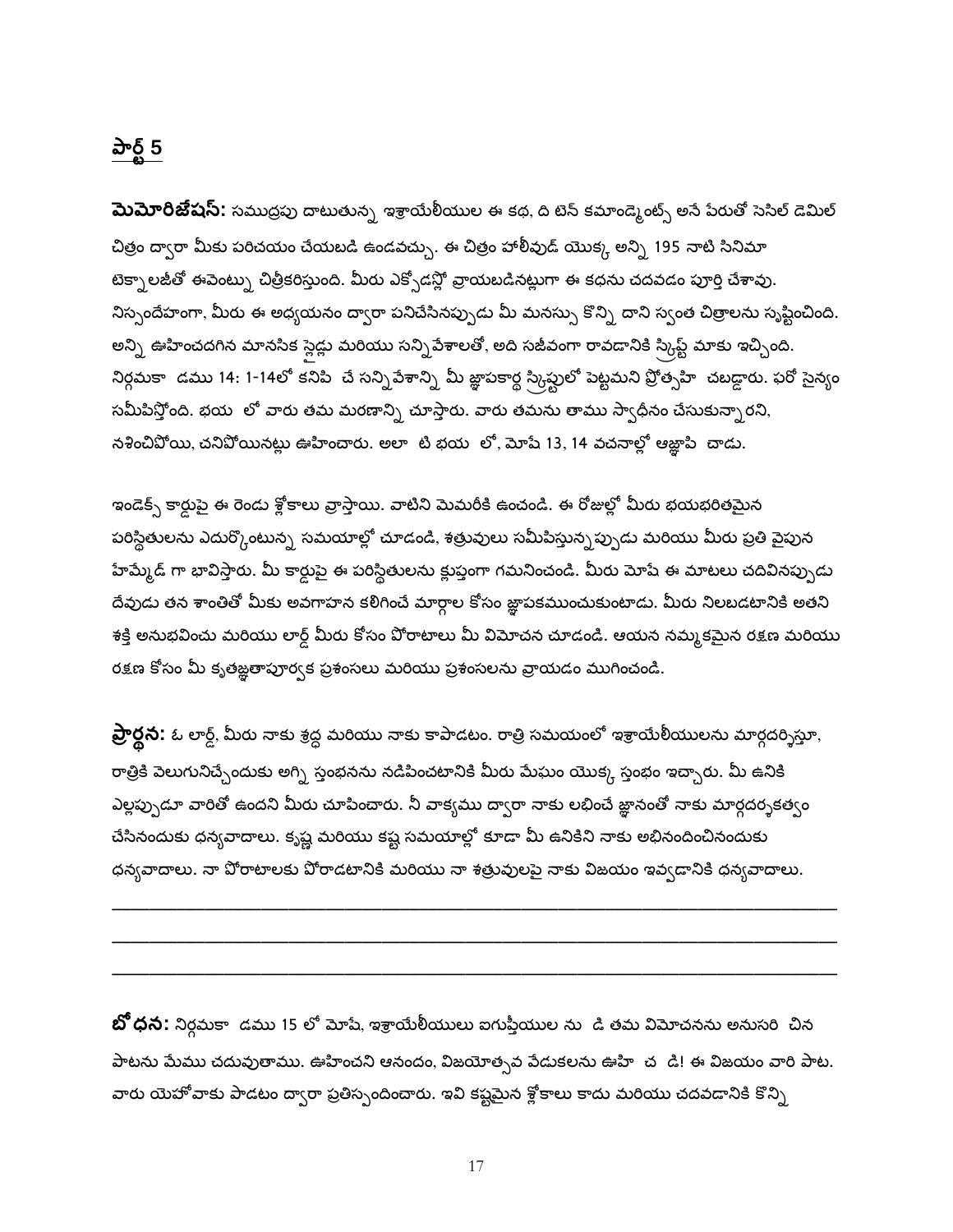నిమిషాలు పడుతుంది. మొదట "సేను చేస్తాను" అని చెప్పి, దేవుడు ఏమి చేశాడో చెప్పండి. అప్పుడు యెహోవా ఎవరు ఇశ్రాయేలు యొక్క గౌరవం బహిర్గతం ఆ పదాలు గుర్తించండి. ప్రతి సూచన కోసం ప్రతి నిలువు వరుస నింపకూడదు.

| సూచన                 | "సేను చేస్తా" | దేవుడు చేసాడు                                       | దేవుడు ఎవరు        |
|----------------------|---------------|-----------------------------------------------------|--------------------|
| నిర్గమకా 0 డము 15: 1 | యెహోవాను పాడు | అతను ఆ గుర్రానికి,<br>రైడర్ను సముద్రంలో<br>పడపేసాడు | అత్యంత ఉన్న తమైనది |
|                      |               |                                                     |                    |
|                      |               |                                                     |                    |
|                      |               |                                                     |                    |
|                      |               |                                                     |                    |
|                      |               |                                                     |                    |
|                      |               |                                                     |                    |

నిర్గమకా డము 15:19 లో ఇశ్రాయేలీయులను విజయ సాధి చి ది ఏమి జరిగి దో తెలుసుకోవడానికి ఒక క్లుప్తమైన సారాంశం ఉంది చివరికి, 2 మరియు 21 వ వచనంలో, స్త్రీలు వారి టాంబురన్లతో నృత్యం చేస్తూ, మిరియం, మోషే మరియు అహరోను నోదరి, ప్రవక్తలతో కలిసి పాడటం చూస్తారు. ఆమె పాడుతున్న పదాలను గమనించండి ...

దరఖాస్తు: అతను అన్ని కోసం లార్డ్ పాడారు వారు అత్యంత ఉన్నతమైన! మన జీవితాల్లో క్లిష్ట పరిస్థితుల నుండి యెహోవా మనలను విడిచిపెట్టినప్పుడు మనకు మన కృతజ్ఞతలు మరియు ప్రశంసలు ఇస్తాయని మనము గుర్తుంచుకోవాలి. 15 వ అధ్యాయి లోని పదాలను ఆయన మీ జీవితానికి తీసుకువచ్చే విజయాలను జరుపుకు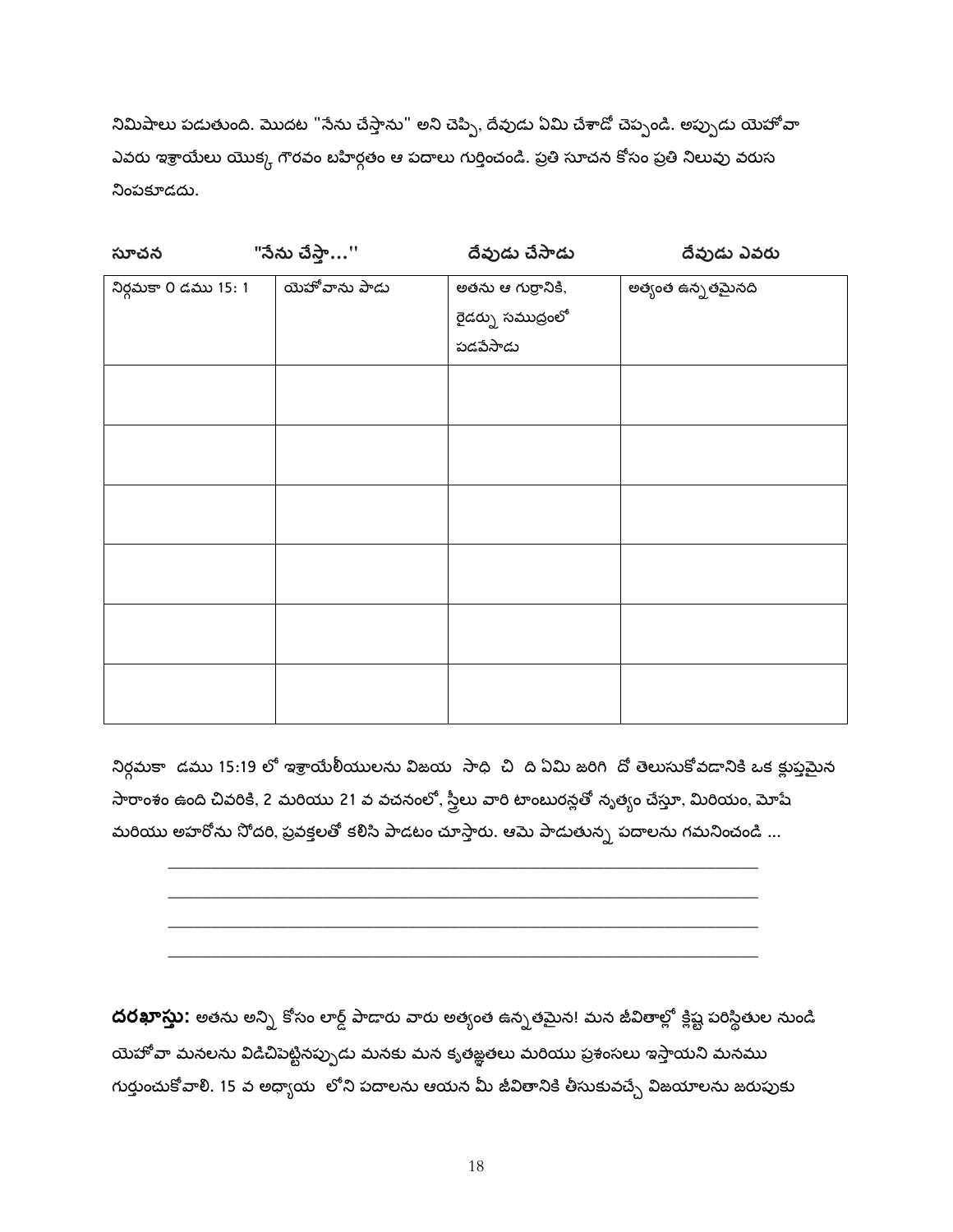టాడు. ఎందుకు ఆయనకు ధన్యవాదాలు మరియు ప్రశంసలు ఇవ్వడం లేదు? లార్డ్ మీరు ఎంత శక్తివంతమైన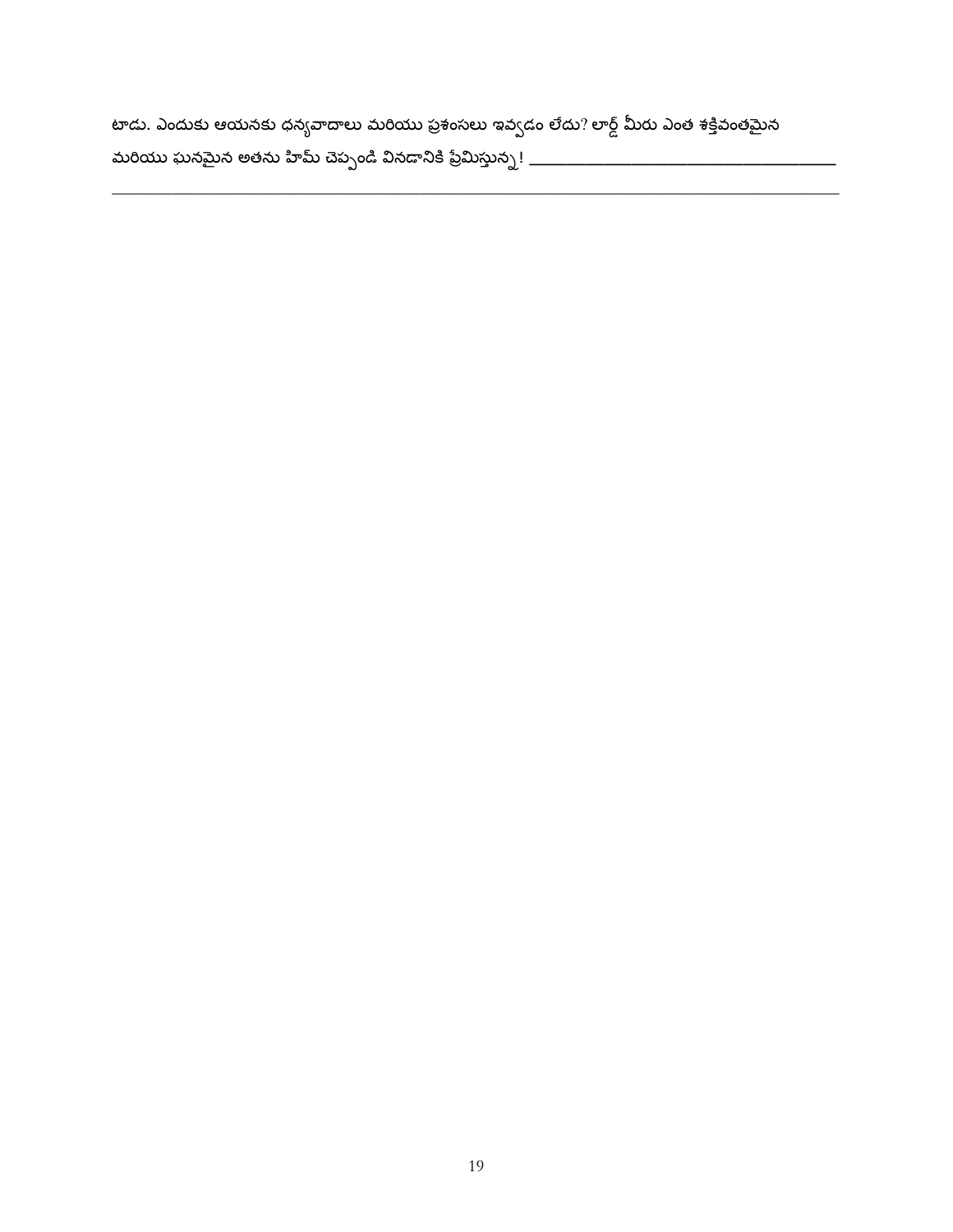## పాఠం రెండు

మీరు చల్లారు

ఎక్పోడస్ 16-18 - గ్రుమ్బెల్

అవలోకనం యొక్క కృతి 2

| అవలోకనం                                  | 19 |
|------------------------------------------|----|
| పరిచయం                                   | 20 |
| పాఠము 2: నిర్గమకా 0 డము 16-18            |    |
| • మారాలో దేవుని ఏర్పాటు                  | 21 |
| • ఇజ్రాయెల్ పిలిచేవారు                   | 22 |
| • సేను యెహోవాను                          | 24 |
| • మన్నా మరియు మాంసం యొక్క దేవుని ఏర్పాటు | 25 |
| • ఇజ్రాయెల్ నాయకత్వంపై విసిగిపోతుంది     | 28 |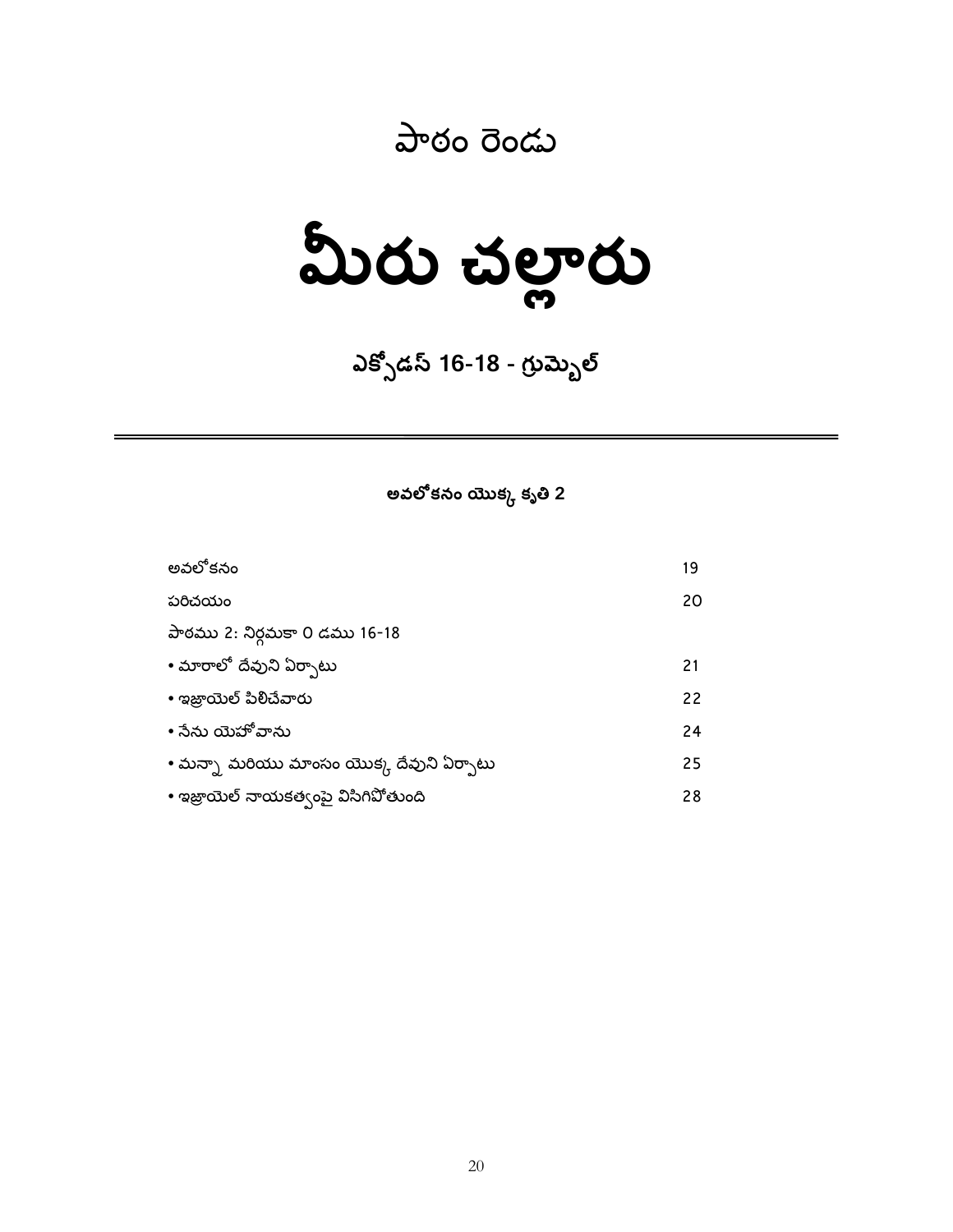#### పరిచయము

ఎంత త్వరగా మనం మర్చివోతాము! ఇశ్రాయేలీయులు భిన్నమైనవారు కాదు. వారి ఎడారి ప్రయాణానికి నీటి మరియు ఆహార అవసరాల అవసరం ఉంది, కానీ వీటిని ఎలా తీర్చాలి? ఫరో సైన్యం యొక్క నాశనంతో దేవుడు తన శక్తిని వారి రక్షకునిగా ప్రదర్శించాడు. ఈ పాఠం లో లార్డ్ ఇజ్రాయెల్ యొక్క వ్రొపైడర్ అతని శక్తి ప్రదర్శించేందుకు గమనించి.

జీవితానికి అవసరమైన విషయాల్లో మీకు అవసరమైనప్పుడు మీరు ఎలా స్పందిస్తారు? మీ విల<u>క</u>ణ ప్రతిస్పందన .<br>ఏమిటి? ఇశ్రాయేలుకు అలవాటు ఉంది. అది ఏమిటో తెలుసుకోండి. మీకు బాగా తెలిసినా? ఇప్పుడైనా పిల్లవాడిని ఇంకా చిన్న*వా*డైనా, ఇశ్రాయేలులాగే మనమంతా ఇదే విధమైన రీతిలో ప్రతిస్పందిందాము.

కానీ ఇజ్రాయెల్ యొక్క ప్రవర్తన అతని ప్రజల సంరక్షణ నుండి లార్డ్ ఉంచేందుకు లేదు? ఆయన వారికి విధేయత చూపాడు. వారి అవిధేయతను దేవుడు ఎలా చూశాడు? "సేను ప్రభువుడను" అని ఆయన తన ప్రజలతో కలిసి నివసించినప్పుడు ఆయనకు తెలుసు మరియు అర్ధం చేసుకోవాలని ఆయన కోరుకున్నాడు. ఇశ్రాయేలుపై ఏ విధమైన ప్రభావం ఉంది? "సేను ప్రభువుడను" అని. ప్రపంచ ఇజ్రాయెల్ ఎదుర్కొంది?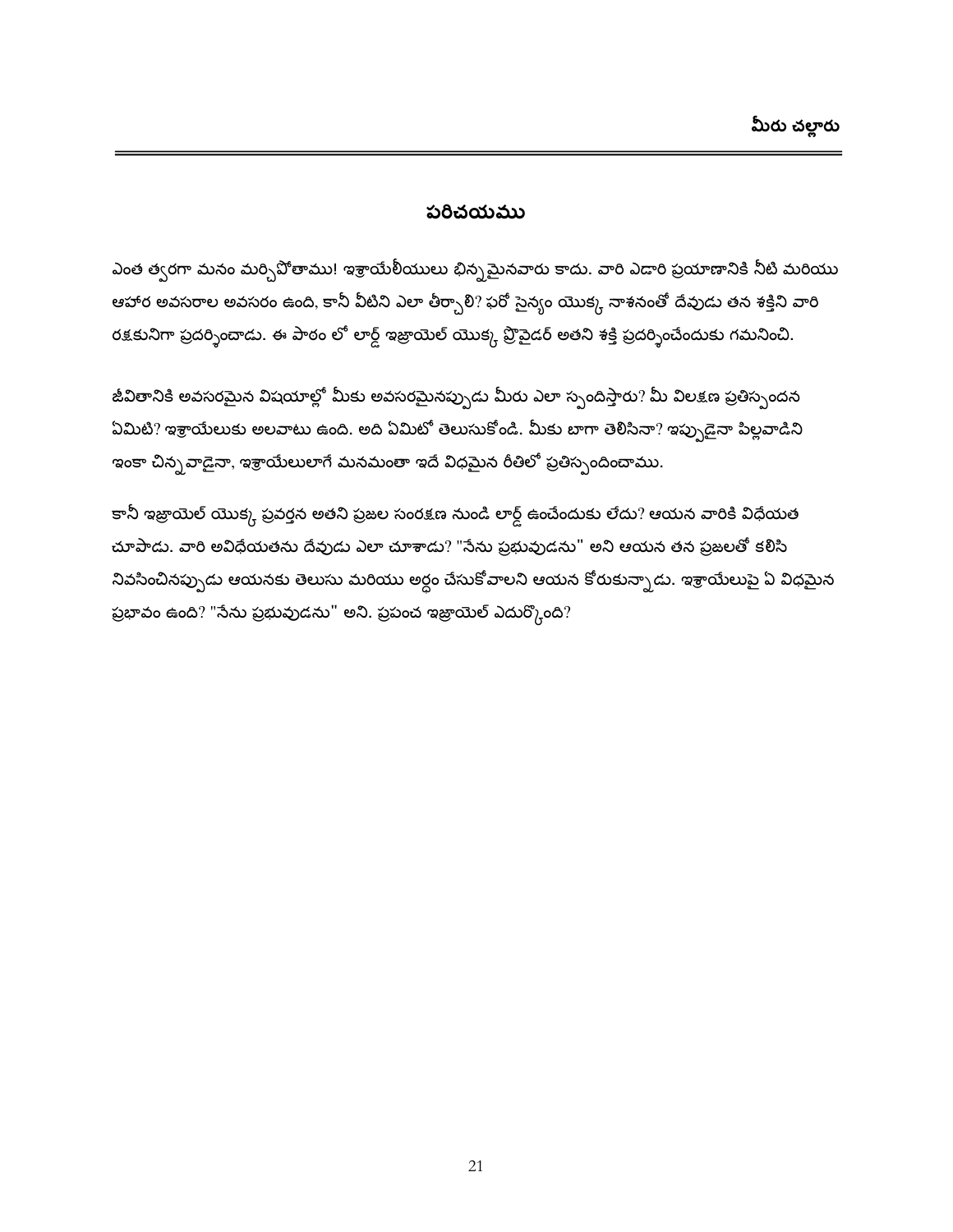## <u>పార్ట్ 1</u>

**పరిచయము:** ఎక్సోడస్, లెవిటికస్, నంబర్స్ మరియు ద్యుటేరోనోమి మిగిలిన అధ్యాయాలు ఇశ్రాయేలీయుల నిర్లన అనుభవాలకు సంబంధించిన కథను తెలియజేస్తున్నాయి. మోషే వారి నాయకుడు. ఇశ్రాయేలీయుల చరిత్రలో ఈ కాలములో దేవుడు తన దేవుడని మరియు వారు ఆయనకు చెందిన ఇతర దేశాలకు సాక్షమిచ్చే ప్రజలను ఆకట్టుకునే పనిలో ఉన్నారు. దేవుడు వారి పితరులు కనాను దేశాన్ని తమ స్వాస్థ్యముగా వాగ్దానం చేసాడు. ఇప్పుడు వారు వాగ్దానం సెరపేర్చడానికి ఆ వాగ్దానం యొక్క సెరపేర్పు పైపు ప్రయాణం చేశారు.

అయితే, విషయాలు ఆవిధంగా జరిగింది. ఒక సమాజం ఆకారంలో మరియు మలచిన అవసరం. ప్రజలు తమ దేవుని గురి చి, ఆయనతో ఉ డాలని అనుకు టున్న స బ ధ గురి చి తెలుసుకోవాలని ప్రజలు కోరుకున్నారు. వాళ్లు ఎలా జీవి చారో గ్రహి చాల్సిన అవసర ఉ దని, ఇతర జనా గాలపట్ల భయపడతారని వారు గ్రహి చారు. ఆ విధ గా, విధేయత, శాప లో అవిధేయత చూపి చడ ఫలిత గా ఇశ్రాయేలీయులు అర్ధ చేసుకోవలసివచ్చి ది.

మరోసారి మా ఊహలను మేము మళ్ళీ వొందాలి. ఈజిప్టులో బానిసలుగా ఉన్న ఇశ్రాయేలు ఎక్కడ గుర్తుచేసుకున్నారు. ఎర్ర సముద్రం దాటుతున్నప్పుడు, ఫరో సైన్యం యొక్క నాశనంతో వారు అనుభవించిన దాన్ని గుర్తుంచుకో. ఇప్పుడు, ఇది నిశ్శబ్దంగా ఉంది. క్లౌడ్ ఎత్తిపేసింది మరియు వారి నాయకుడు కదలికలో ఉంది. నిస్సందేహంగా, ఈ సమయంలో అరణ్యంలో దాని సవాళ్లు ఉన్నాయి. మేము ఈ పాఠం లో ఆ సవాళ్లలో ఒకటి కనుగొనవచ్చును.

నియామక : నిర్గమకా డము 15: 22-27 చదవ డి. ప్రజల మొట్టమొదటి ప్రాథమిక అవసరం ఏమిటి?\_

## వ్యాయామం:

1. మీ మ్యాప్ను చూడండి. షుర్ ఎడారిని సినాయ్ ద్వీపకల్పంలోని ఉత్తర ప్రాంతంలో గుర్తిస్తారు. మీరు మారాను కూడా కనుగొనవచ్చు, అయితే దాని ఖచ్చితమైన స్థానం ఖచ్చితమైనది కాదు. ఈ కథ జరుగుతున్నప్పుడు ఇది మారాలో ఉంది.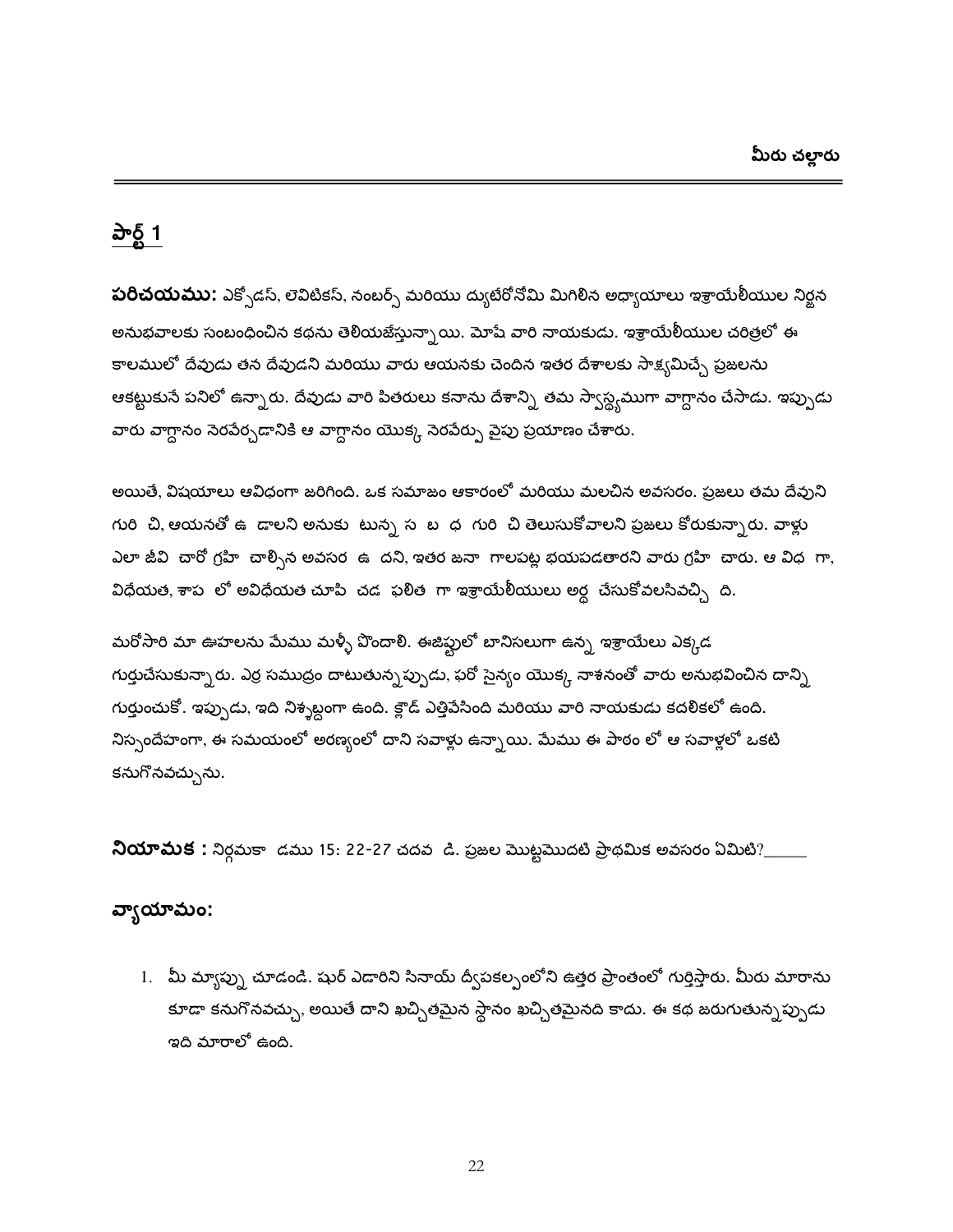2. ఎడారిలో ఎంతకాలం ప్రయాణం చేస్తున్నారు? \_\_\_\_\_\_\_\_\_\_\_\_\_\_\_\_\_ వారు ఏమి పెతుకుతున్నారని?

\_\_\_\_\_\_ వారు చివరకు నీరు కనుగొన్నప్పుడు, సమస్య ఏమిటి?\_\_\_\_\_

| 3. ప్రజల తక్షణ ప్రతిస్పందన ఏమిటి? _                                                         |
|---------------------------------------------------------------------------------------------|
| వారు మోషేతో ఏమి చేశారు?                                                                     |
| గుర్తుంచుకోండి, లార్డ్ ఎర్ర సముద్రం వద్ద తన గొప్ప శక్తి ప్రదర్శించబడుతుంది నుండి కాలం కాదు. |
| 4. ఇప్పటికే నాయకుడు దాడిలో ఉన్నారు. మరియు, వారి నాయకుడు ఏడుస్తాడు? ____                     |
| ఒక. యెహోవా మోషేను ఏమి చూస్తాడు? _                                                           |
| బి. మోష్ దానితో ఏమి చేస్తాడు? ___                                                           |
| సి. ఏమి జరుగుతుంది?                                                                         |

5. వ 26 వచనంలో దేవుడు ఒక శాసనం చేస్తాడు, ప్రజలను పరీక్షిస్తున్న మార్గంగా ప్రజలు అనుసరించాల్సిన నియమం. ఈ చట్టానికి రెండు భాగాలున్నాయి. మొదటి భాగం "మీరు ఉంటే" ప్రారంభమవుతుంది మరియు రెండో భాగం వాగ్దానం ఇస్తుంది "సేను రెడీ."

ఒకపేళ నువ్వు...

నేను చేస్తా...

- 
- దేవుడు తన దేవుడు వారిలో ఉన్న వారి సంబంధాన్ని గుర్తు చేయాలని కోరుతున్నాడు మరియు వారు ఆయన ప్రజలు.

#### టీచింగ్:

- 1. వారు 27 వ వచనంలో ఎక్కడకు వస్తారు? \_\_\_\_\_\_\_\_\_\_\_\_\_\_\_\_\_\_\_\_\_\_ మీ మాప్ లో ఎలిమ్ గుర్తించండి. మారాకు దక్షిణాన మీరు దాన్ని కనుగొంటారు.
- వారు వారి ప్రయాణంలో ఎంతకాలం ఉన్నారసేది ఖచ్చితంగా తెలియదు కాని వారు ఎడతెరిపి ఉన్న ఎడారి యొక్క బంజరు మరియు వేడిని మాత్రమే ఊహించవచ్చు. ఈ ఒయాసిస్ ప్రయాణికుల ఈ నూతన బృందానికి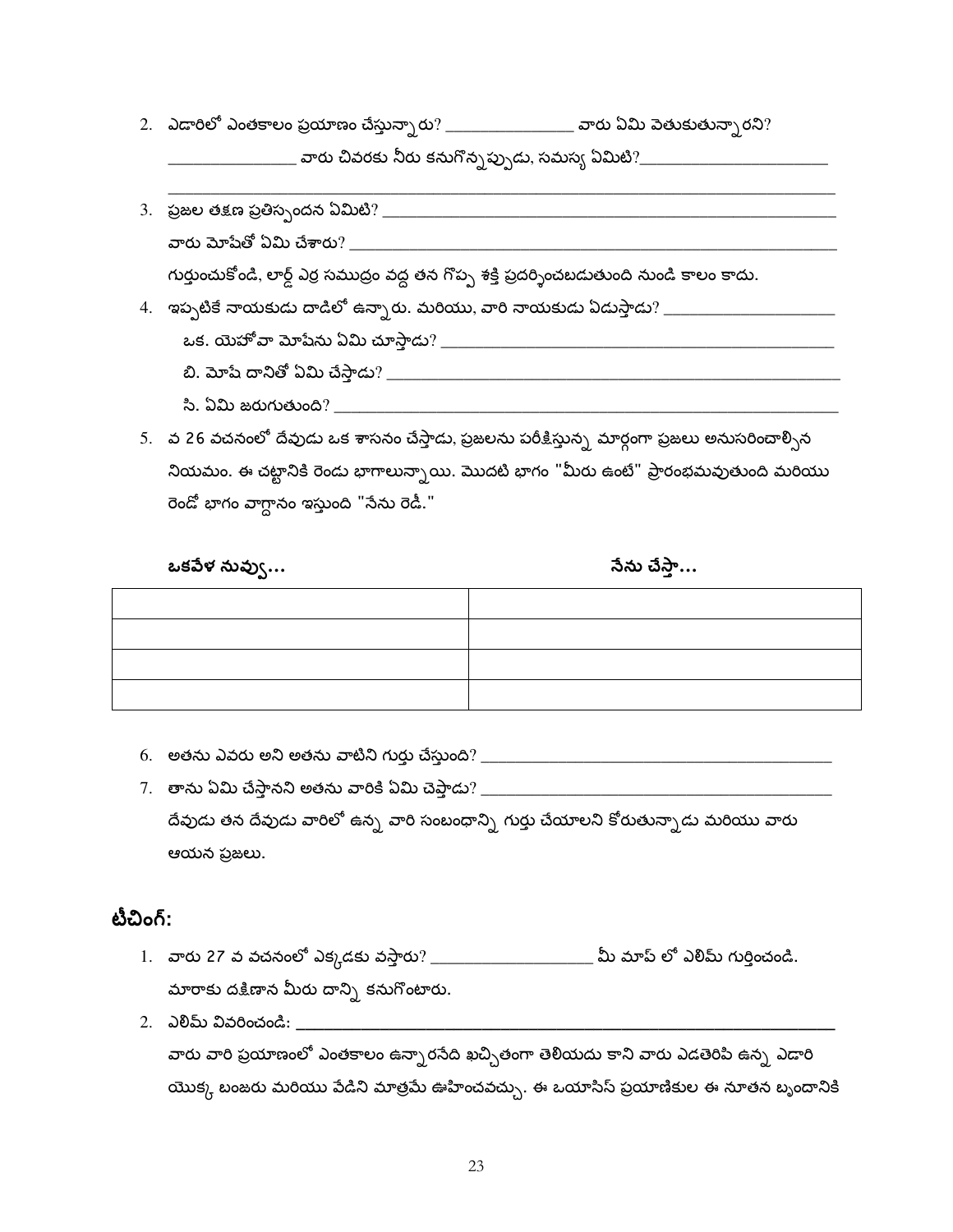ఎంత ఉపశమనం కలిగింది! ఇది లార్డ్ అని వంటి దాదాపు తెలుస్తోంది, "సేను మీరు నీరు అవసరం తెలుసు మరియు సేను అందిస్తుంది. నీవు వాటిని ఎలీముకి తీసుకొనివచ్చాడు, అక్కడ 12 నీటి బుగ్గలు ఉన్నాయి! "అతను ఖచ్చితంగా రిఫ్రెష్ నీరు మరియు అరచేతి చెట్ల సౌకర్యవంతమైన నీడ కోసం వారి అవసరాన్ని తెలుసు. గమనిక: ఎలిమ్ బాగా నీటిలో ఉన్న లోయలో ఉంది. "ఎలిమ్" అసే పదం "పెద్ద (లేదా బలమైన) చెట్లు."

## <u>పార్ట్ 2</u>

పరిచయము: దేవుడు ఇశ్రాయేలు ప్రజలందరినీ నీటితో దయగా మరియు ఔదార్యముగా అందించాడు. ఎలిమ్ వద్ద ఒయాసిస్స్తు విడిచిపెట్టిన తర్వాత వారు దక్షిణాన సిన్ యొక్క ఎడారి కోసం బయలుదేరారు. వారు చాలా రోజులు మళ్ళీ రోడ్ లో ఉన్నారు. ఈజిప్షు నుండి తీసుకువచ్చిన ఆహారం ఈ సమయానికి తింటారు లేదా చెడివోయింది. దళాలు ఆకలితో ఉన్నాయి! వారి అవసరాల జాబితాలో ఆహారం తదుపరిది.

**నియామక:** నిర్గమకా చదవండి డము 16: 1-5.

#### వ్వాయామం:

- 1. ఈ విభాగాన్ని చదివిన తరువాత, ఇశ్రాయేలీయుల గురించి మీరు గమనించిన మొదటి విషయాలలో ఒకటి
- వారు ఈజిప్టులో ఏమి చెప్పారో తెలుసుకోవడానికి కొంత సమయాన్ని వెచ్చించండి. నిర్ధమకా 0 డము 3: 7;
	- నిర్ధమకా 0 డము 6: 5. ఎంత త్వరగా వారు మరచిపోయారు.
- 
- 4. లార్డ్ పద్యం మోసెస్ చెప్పండి లేదు  $4$ ?
- 5.  $\frac{2}{3}$ కాలలో ఆయన సూచనలు ఏమిటి 4 మరియు 5?
	-
	- బి. ఆరవ రోజు కార్యకారం కార్యకర్తులు మార్కెట్ క్రాంతి కేసుకున్నారు. అందుకే స్టార్ క్రాంతి క్రాంతి క్రాంతి క్రాం
- 6. పద్యం చివరిలో 4 అతను ఒక ఆసక్తికరమైన ప్రకటన చేస్తుంది. ఈ సమయంలో పరీక్ష ఏమిటి? \_\_\_\_\_\_\_\_\_\_\_\_\_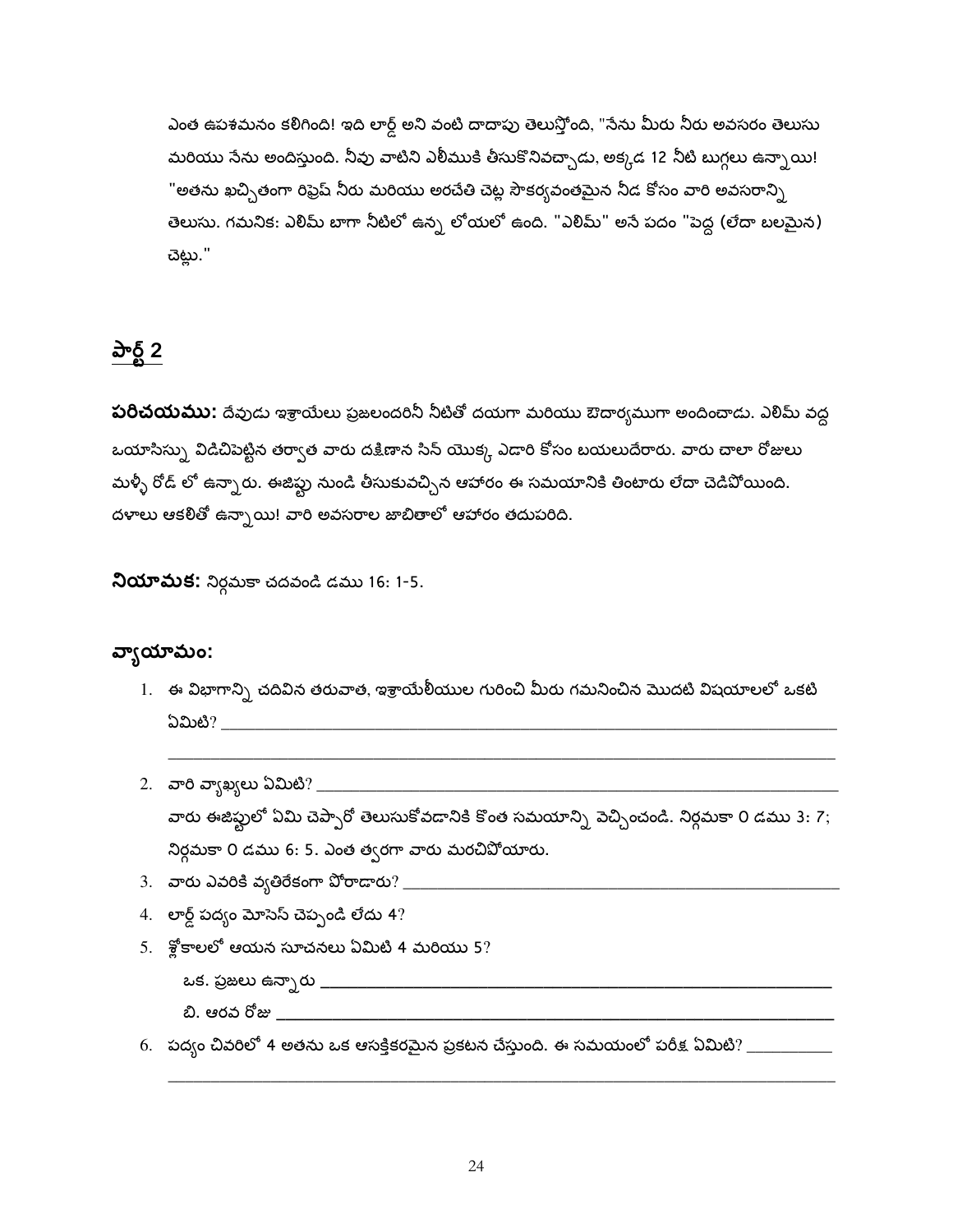ఇది విధేయత పరీక్ష. దేవుడు తన దేవుణ్ణి, తమ దేవుడని ఒప్పుకుంటూ, ఆయనపట్ల వారి ప్రేమను ప్రదర్నించేందుకు వారికి అవకాశాన్ని ఇవ్వాలి.

**టీచింగ్:** ఒక సంపూర్ణ ఆరోగ్యకరమైన ఇంటిలో, తల్లిదండ్రులు పిల్లలతో ఒక బంధాన్ని ఏర్పరుస్తుంది, పిల్లల ప్రాథమిక అవసరాలను తీర్చడం ద్వారా ప్రేమతో శిశువును విసర్జించడం ద్వారా. పిల్లల పెంపకం వంటి తల్లిదండ్రులు పిల్లల విధేయత బోధించే. పిల్లల తల్లిదండ్రుల సూచనలను పాటించమని అడుగుతారు. బాల విధేయత తల్లిదండ్రులకు ప్రేమను కమ్యూనికేట్ చేయడానికి పిల్లల ఉపయోగం. చైల్డ్ ట్రస్ట్స్ మరియు ఇష్టపూర్వకంగా తల్లిదండ్రులు విధేయతతో. విధేయత తల్లిదండ్రులచే ఈ ప్రేమ సంబంధాన్ని బాల ప్రతిస్పందనగా చెప్పవచ్చు.

దరఖాస్తు: తల్లిదండ్రులతో, బాల, స్నే హితుడు లేదా సహోద్యోగితో మీ సంబంధాన్ని విధేయత పరీక్షించినప్పుడు ఒకసారి ఆలోచించండి.

- 
- 
- 

**నియామక:** నిర్గమకా డము 16: 6-8 చదవ డి.

#### టీచింగ్:

- 1. వచనాల్లోని ఇశ్రాయేలీయులకు దేవుని 4 మరియు 5 సూచనలు సరిపోతాయి. కానీ, ప్రసంగించాల్సిన అవసరం ఉన్న పెద్ద సమస్య ఉంది. పద్యం 6-8 లో ఏమిటి? \_\_\_\_\_\_
- 2. ఒక పిల్లవాడు సమస్య ఏమిటో విన్నప్పుడు మరియు ఫిర్యాదు చేసినప్పుడు? ఇది అతను లేదా ఆమె కోరుకుంటున్నారు ఏమి బిడ్డ పొందుటకు లేదు కావచ్చు. లేదా, విదారంతో తిరిగి చూడటం వలన ఇది చిలికినది కావచ్చు. "If only ..." (పద్యం 3). అతని / ఆమె మార్గాన్ని పొందడం సమస్య యొక్క ఉపరితలం మాత్రమే. లోతైన సమస్య ఏమిటి? ఇశ్రాయేలీయులు పద్యంలో చేయాలని దేవుడు కోరుకున్నాడని మనం
- 3. మేము అన్ని అధికారం అడ్డుకోవటానికి. మేము కంట్రోల్ లో, ఛార్జ్ ఉండాలనుకుంటున్నాను. యెహోవా తన దేవుడని మరియు అతను ఈ ప్రజలను నడిపించుటకు మోషేను ఎన్నుకున్నాడు. మోసెస్ మరియు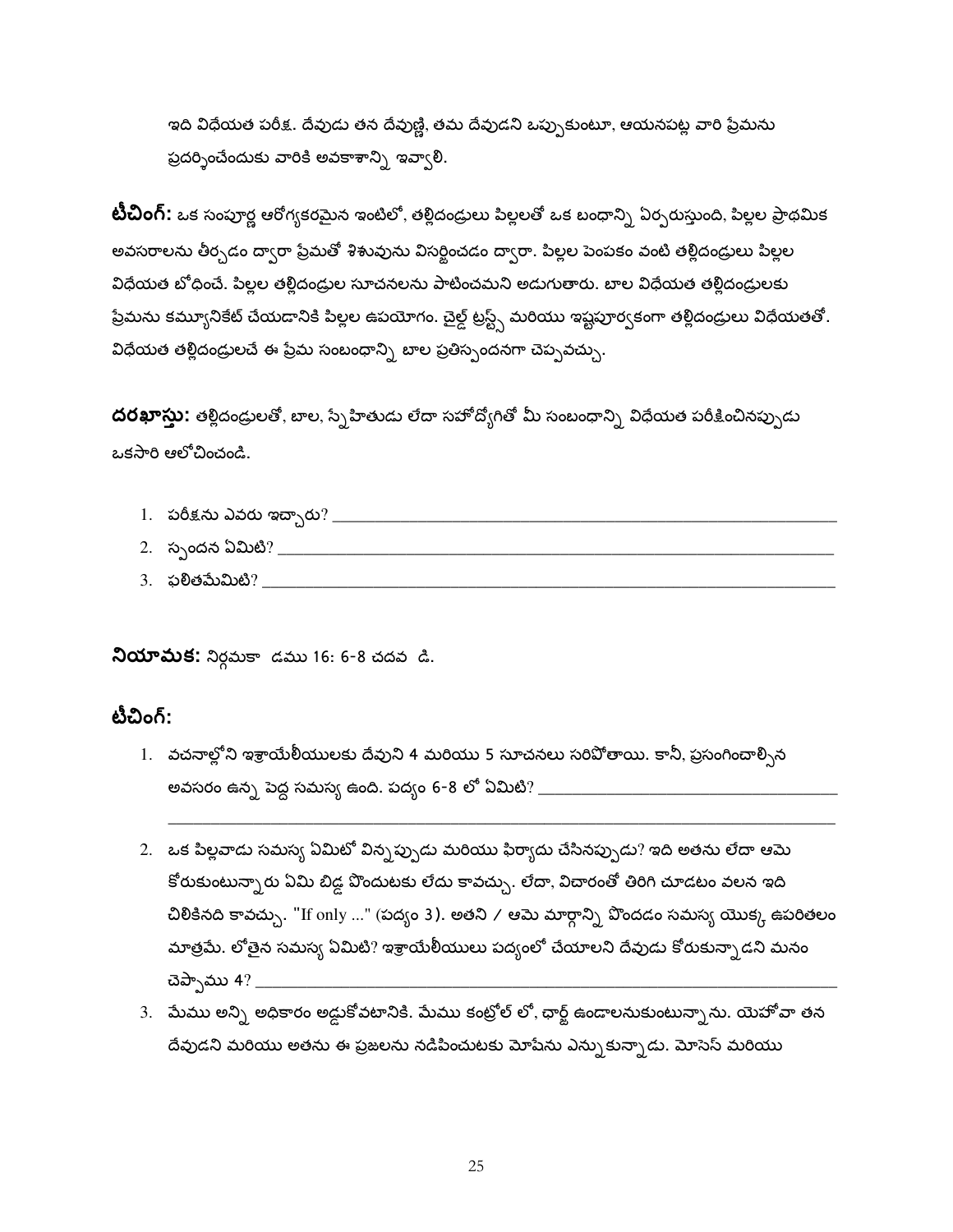అహరోనులు ఇశ్రాయేలీయులకు 2 వ మరియు 3 వ శ్లోకాలలో దాడి చేసిన మొదటి వరుసగా ఉన్నారు, కానీ మోసెస్ వాళ్ళకు ఏమి పలికారు  $7?$ 

4. వారు మోషే అహరోనుకు వ్యతిరేకంగా పిచ్చివాళ్లు. ఈ ఇద్దరు మనుష్యులు ఈ గొప్ప ప్రజల కోసం ఆహారాన్ని సరఫరా చేయగలరా? మోసెస్ పద్యం ఏమి చెబుతుంది 7? "మనం ఏమిటి \_\_\_\_\_\_\_\_\_\_\_\_\_\_\_\_\_\_\_\_\_\_\_\_\_

లార్డ్ అన్ని మాంసం తినడానికి మరియు వారు కావలసిన కాలేదు రొట్టె సరఫరా చేస్తుంది.

 $4.$  వ 8 వచన ముగింపులో మోషే ప్రకటన ఏమిటి?

## <u>పార్ట్ 3</u>

**నియామక:** నిర్గమకా చదవ డి డము 16: 9-18.

#### వ్యాయామం:

- 1. వెర్సెస్ 9-1: లార్డ్ ముందు మోసెస్ మొత్తం ఇజ్రాయెల్ సమాజం వచ్చింది. యెహోవా ఎడారిలో ప్రజలకు ఎలా కనిపించాడు?
- 
- 

రిఫెక్షస్: దేవుడు తనకు దేవుడని తెలుసుకొసేందుకు మరోసారి దేవుడు అతని శక్తిని ప్రదర్భించవలసి ఉంటుందా? లెట్ యొక్క సమీక్ష. దేవుడు ఇలాంటి మాటలు చెప్పినప్పుడు ఈ సూచనలు ప్రతి విషయంలోనూ గుర్తు తెచ్చుకోండి, "సేను యెహోవానని వారు తెలుసుకుంటారు."

#### సూచన

పరిస్థితి

| నిర్గమకా 0 డము 6: 2, 6-8 |  |
|--------------------------|--|
| నిర్గమకా 0 డము 14: 4,18  |  |
| నిర్గమకా 0 డము 15:26     |  |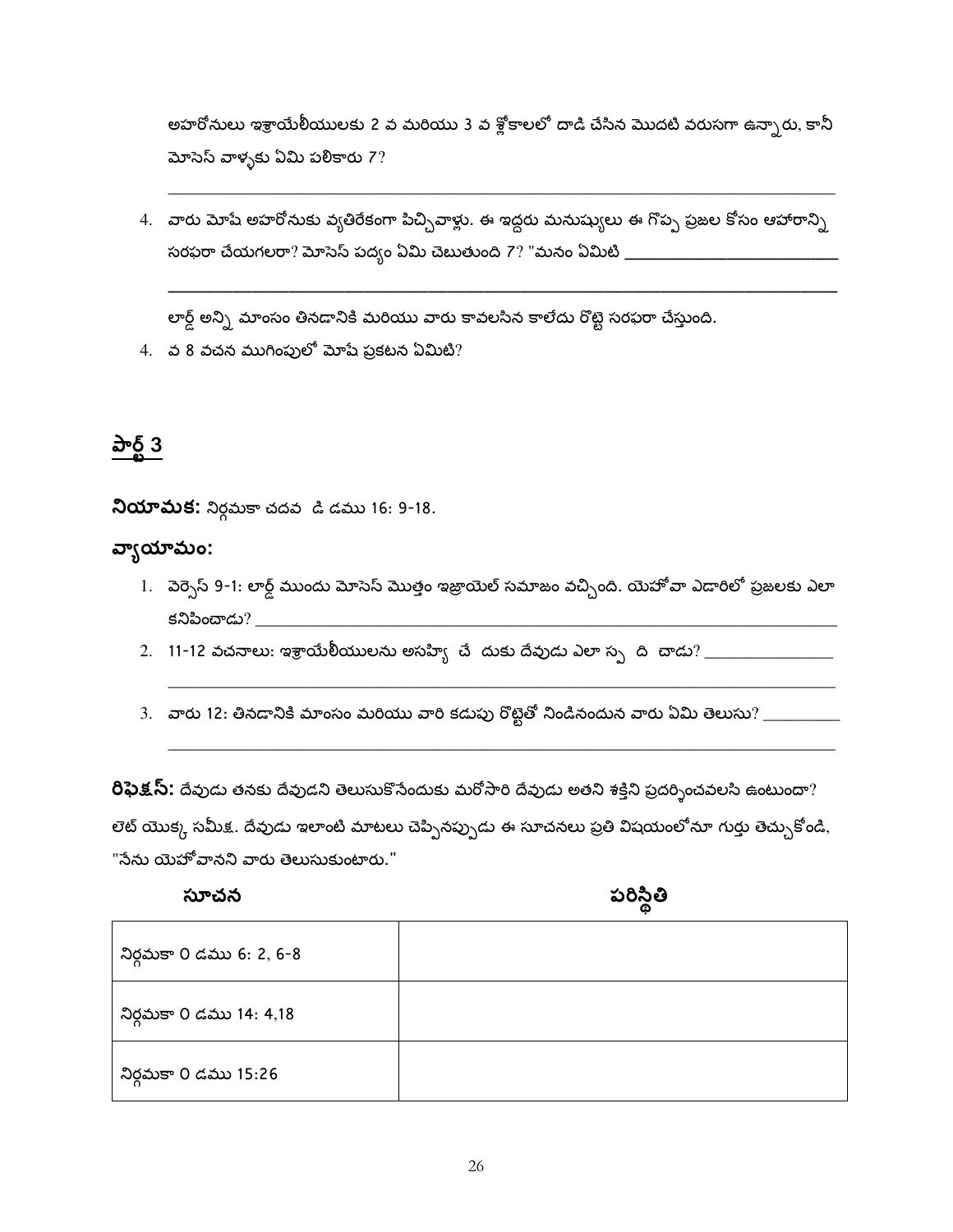దేవుడు పదేపదే చెప్పాడు, "అప్పుడు మీరు తెలుసుకుంటారు ..." అతను ఇజ్రాయెల్ మాత్రమే అతను వారి దేవుడు కానీ ఈజిప్షియన్లు మరియు ప్రతి ఒక్కరూ అని తెలుసు కోరుకున్నారు. అతను ఈ ప్రజలకు తనను తాను కలుసుకోవటానికి ఎంచుకున్నాడు, హిమ్ను మరియు అతని సేవకుడు మోషకు వ్యతిరేకంగా పిచ్చివాడిని మరియు ఫిర్యాదు చేసిన వాళ్ళు. అయినప్పటికీ ఆయన తన గొప్ప శక్తిని వారి ముందు ప్రదర్శించటానికి ఎంచుకున్నాడు. ఏ విధమైన దేవుడు కోపంగా ఉంటాడని మరియు కోపంతో నిదానంగా ఉంటాడని, వారి గత జీవితాన్ని వదిలిపెట్టి చింతించిన ఒక ప్రజల పట్ల దయతో కూడుకొని ఉంటారు? వారు అబ్రాహాము తరాలకు ముందు చేసిన వాగ్దానం సెరపేర్చడానికి నిశ్చయించుకున్న దేవునికి వ్యతిరేకంగా వారు అసూయపడ్డారు (ఆదికాండము 17: 1-8).

మరోసారి, నిర్గమకా డము 16:12 లో ఇలా అ టో ది, "అప్పుడు సేను మీ దేవుడైన యెహోవానని మీరు తెలుసుకుంటారు."

#### వ్యాయామం:

- 1. తరువాతి శ్లోకాలలో, దేవుడు ఇశ్రాయేలీయులందరికీ ఆహారాన్ని సరఫరా చేసాడని తెలుసుకున్నాము. ఏమి
- 2. మాంసానికి ఎటువంటి నిరీక్షణ లేకుండా మీరు ఎడారిలో ఉన్నట్లయితే, మీ ప్రతిచర్య ఏమిటంటే మొదటి సాయంత్రం ఆ పిట్టగోలు శిబిరాన్ని ఆక్రమించినప్పుడు? బిలీఫ్? అవిశ్వాసం? మీరు "సేను మీ దేవుడైన యెహోవానని నీవు తెలుసా?" \_\_\_\_\_
- 3. మీరు మాంసం కోసం ఏ ఆశతో కానీ ఎండలో మాంసాన్ని కలిగి ఉంటే ఎడారిలో ఉంటే, మరుసటి రోజు ఉదయం మీ ప్రతిచర్య ఏమిటంటే, సన్నని రేకులు, తుషార-వంటి రేకులు ఎడారి అంతస్తులో కూర్చొని ఉండటానికి పేచి ఉన్నాయి? బిలీఫ్? అవిశా్సం? \_\_\_
- 
- మరియు, ప్రతి ఒక్కరూ సరిపోతారు!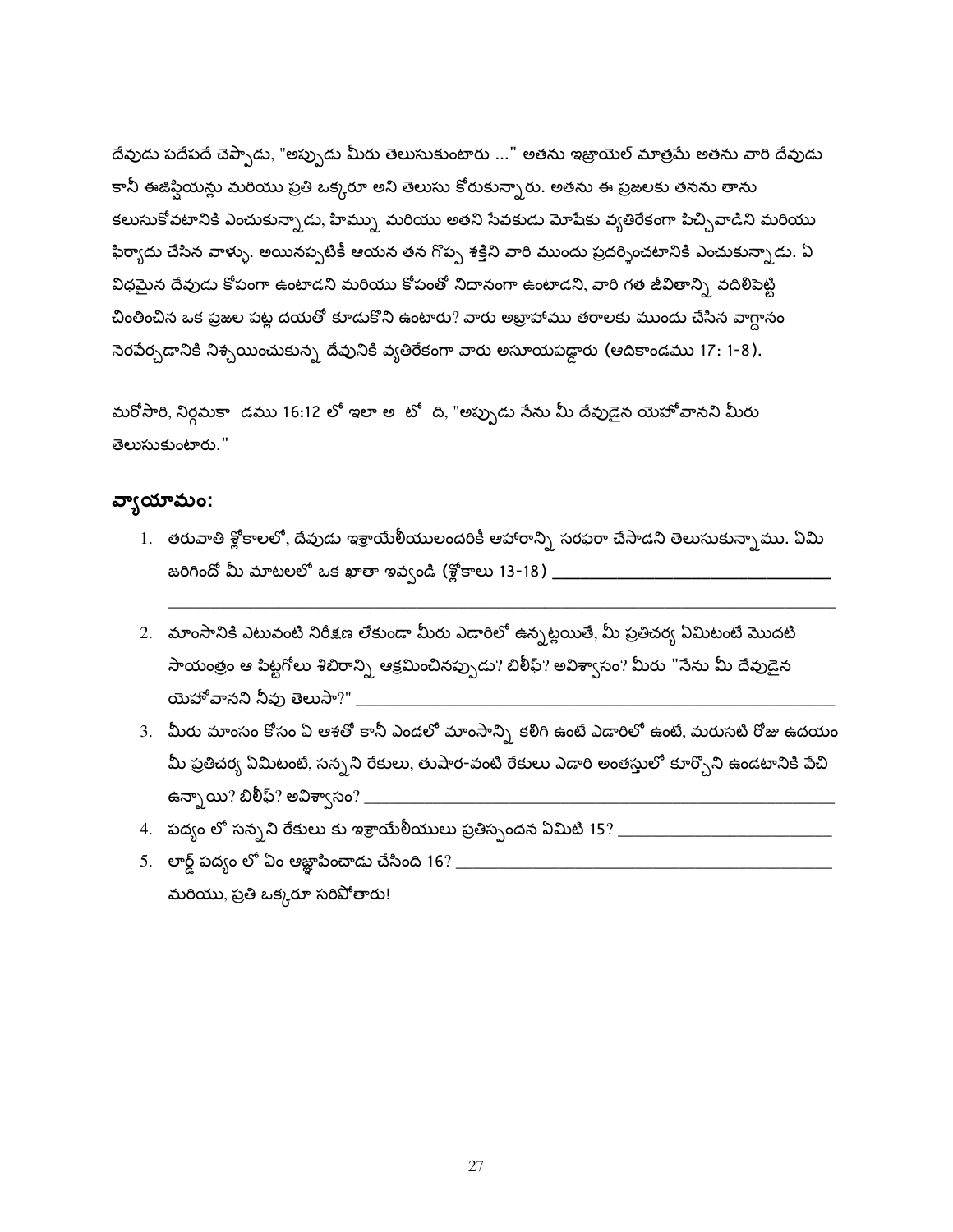## పార్ట్ 4

**నియామక :** నిర్గమకా చదవ డి డము 16: 19-3.

**పరిచయము:** ప్రజలను ఆజ్ఞాపించుటకు "ప్రజలందరిని ఉదయము వరకు ఏదీ ఉంచకూడదు" అని మోషే ప్రజలకు ఆజ్ఞాపించాడు. ప్రజలు ఎంపిక చేసుకుంటారు. ఈ ఎడారి సన్ని వేశం మరియు ఆడం మరియు ఈవ్ మరియు సర్పం (ఆదికాండము 3) తో తోట సన్నిపేశం మధ్య చాలా సులభంగా మనము చేసుకోవచ్చు. దేవుడు వారికి సూచనలను ఇచ్చాడు. వారు మంచి మరియు చెడు జ్ఞానం చెట్టు నుండి పండు తినడానికి కాదు లేదా వారు చనిపోతారు. దేవుడు నిజంగా చెప్పినట్లయితే పాపాన్ని సవాలు చేసాడు మరియు అతడు చెప్పినది నిజం కాదా? అదే సవాలు ఇశ్రాయేలీయుల ఎదుట ఉంచుతారు. కొంతమంది ఉదయం వరకూ ఉంచకూడదని యెహోవా ఆజ్ఞకు విధేయులు. 2 వ వచనం మొదలవుతుంది, "అయితే ..." కొందరు తిరస్కరించారు. వారు మోషేకు ఎటువంటి శ్రద్ధ చూపలేదు. వారు కొన్ని రాత్రిపూట ఉంచారు.

**ప్రతిబింబం:** మనం వాటిని అరుదుగా నిందించలేమని చెప్పవచ్చు. మరింత రేపు ఉంటుందని వారు ఎలా నమ్మగలరు? మీరు రోజుకు తగినంత సేకరి చడానికి ఎక్కువ శ్రద్ధ కలిగివు టారా లేదా మోషే టోధకు ఎవ్వరూ శ్రద్ధ 

#### వ్యాయామం:

- 1. మొదటిసారి ఇశ్రాయేలీయులలో కొందరు ఇద్దరూ బాగా నడవలేదు. రాత్రిపూట ఉంచిన ఆహారం ఏం జరిగింది?
- $2.$  వారి అవిధేయతకు మోషే ఎలా ప్రతిస్ప $\sim$  ది $\sim$ దాడు $\sim$   $\sim$
- 3. స్పష్ట 0 గా, ఇశ్రాయేలీయులు త్వరలోనే కదిలి 0 చడానికి ము 0 దుకు ప్రతిరోజు అవసరమైనప్పుడు, సాధారణ 0 గా, విధేయతతో కూడుకునేవారు. ఆరవ రోజు సూచనలు ఏమిటి? \_\_\_\_\_\_\_\_\_\_\_\_\_\_\_\_\_\_\_\_\_\_
- 

ఆధునిక పదాలను వాడడానికి, ఇది బహుశా ఇలా జరిగింది, "సబ్బాతులో తప్ప ప్రతి రోజు షాపింగ్ చేసి, ప్రతి రోజు ఉడికించాలి." దీనికి కారణం ఏమిటి?  $\_\_$ 

5. పదం "సబ్బాత్" పక్కన మీరు క్రాస్-రిఫరెన్స్ కాలమ్లో 23 వ వచనాన్ని సూచించే ఒక చిన్న ఇటాలిక్ లేఖ ఉండవచ్చు. ఆదికాండము 2: 3 జాబితా చేయబడవచ్చు. ఆదికా 0 డము 2: 3 కు తిరగండి మరియు మొట్టమొదటి సబ్బాతు విశ్రాంతి గురించి మళ్లీ చదవండి. ఈ సబ్బాత్ విశ్రాంతి తీసుకున్నది ఎవరు? \_\_\_\_\_\_\_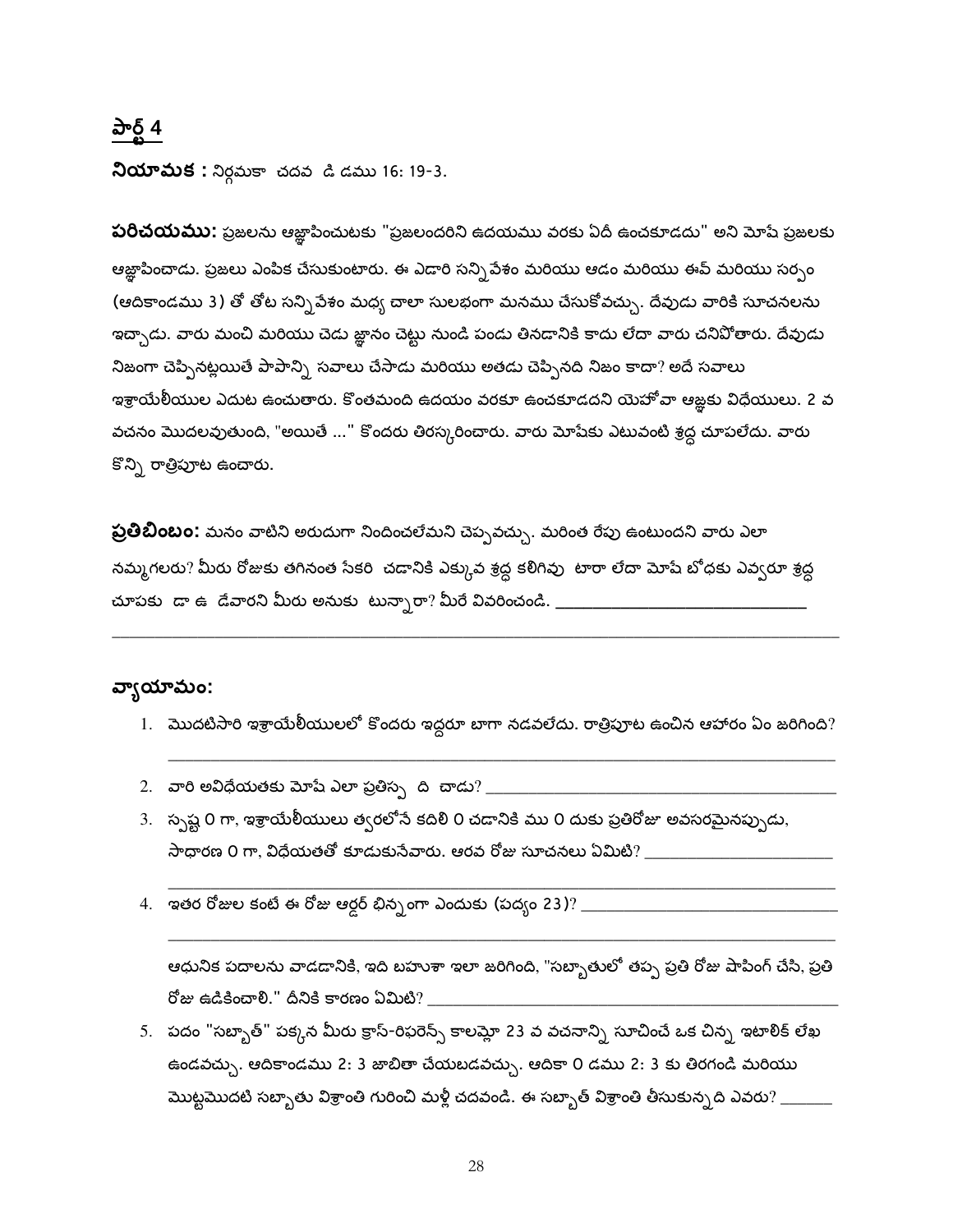- 6. నిర్గమకా 0 డము 16:22 లో ఇవ్వబడిన ఉపదేశ 0 వారు డబుల్ భాగాన్ని సేకరి 0 చాలని సూచిస్తున్నాయి. 27 వ వచనాన్ని సూచిస్తుంది. అయినప్పటికీ, కొందరు ప్రజలు ఏమి చేశారు? \_\_\_\_\_
- 7. మోసెస్ పద్యంలో ప్రజలతో కోపం వచ్చింది 2. ఇప్పుడు పద్యం 28 దేవుని ప్రజలు కోపంగా ఉంది. సబ్బాతు విశ్రాంతి తీసుకోవాలన్నది ఆయన వారికి చెప్తాడు. అతను ఏమి చెప్తాడు (పద్యము 29)? \_\_\_\_\_

దరఖాస్తు: దేవుడు ఆకాశాలను మరియు భూమిని సృష్టించిన తర్వాత అతను విశ్రాంతి తీసుకున్నాడు. అతను తన ప్రజలకు కూడా విశ్రాంతి కోరుకుంటున్నాడు. అతను ఆజ్ఞాపించకవోతే ప్రజలకు మిగిలిన వారంలో ప్రత్యేకమైన రోజు లేదని ఆయనకు తెలుసు. సబ్బాత్ దినము పవిత్ర దినము, లార్డ్ ఆరోగ్య మరియు ప్రజల శ్రేయస్సు కోసం ఇచ్చే ఒక రోజు. బైబిలు అధ్యయన విభాగములో దేవుని ప్రణాళిక అసే పేరుతో, మన ఛాయిస్ సబ్బాత్ విశ్రాంతి భావన పరిచయం చేయబడింది. ఇప్పుడు, దేవుడు తన ప్రజలను ప్రపంచానికి ప్రతిబింబించాలని మరియు అతని ప్రజలు విశ్రాంతి దినాన్ని ఏర్పాటు చేయడం ద్వారా చేయాలని కోరుకుంటున్నారు. ఇది ఇశ్రాయే<mark>లీయులను ఇతర దేశాలకు చెందినది</mark>. ఇశ్రాయేలు దేవుడు తన ప్రజల కోసం శ్రద్ద తీసుకున్నాడు. అతను వారి అవసరాన్ని విశ్రాంతి కోసం తెలుసు. విశ్రాంతి వారికి ఆయనపై మరియు ఆయన కొరకు ఉన్న తన దయగల నిబంధనలను ప్రతిబింబించే అవకాశం ఇచ్చింది. విశ్రాంతి వాటిని పూజలు మరియు సమయం కోసం ఇతరులు అతని సృష్టి మరియు వారి విలువైన సంబంధాలు అభినందిస్తున్నాము సమయం ఇచ్చింది. మేము ఈ పనులను చేస్తున్నప్పుడు కూడా మేము సబ్బాతు విశ్రాంతిలో పాల్గొంటాము.

ప్రశ్న అడగాలి: మీ సబ్బాత్ రోజు ఎలా ఖర్చు చేస్తారు? ఈ 24-గంటల కాలానికి మీ శరీరం మరియు ఆత్మ కోసం మీరు ఎలా రిఫ్రెష్మెంట్ చేస్తారు? \_\_\_\_\_\_\_\_\_\_\_\_\_\_\_

సబ్బాత్ను అంగీకరిస్తున్న ఒక జీవితం ప్రపంచానికి ఎలాంటి విశ్రాంతి లేని సాక్ష్యంగా ఉంది.

### పార్ట్ 5

**నియామక:** నిర్గమకా చదవ ్డి డము 16: 31-36.

**అభ్యాస :** ఇశ్రాయేలీయులు సన్నని రేపులను చూసి, "అది ఏమిటి?" అని వారు అడిగారు. వారు అంతకు ముందు ఎన్నడూ చూడలేదు.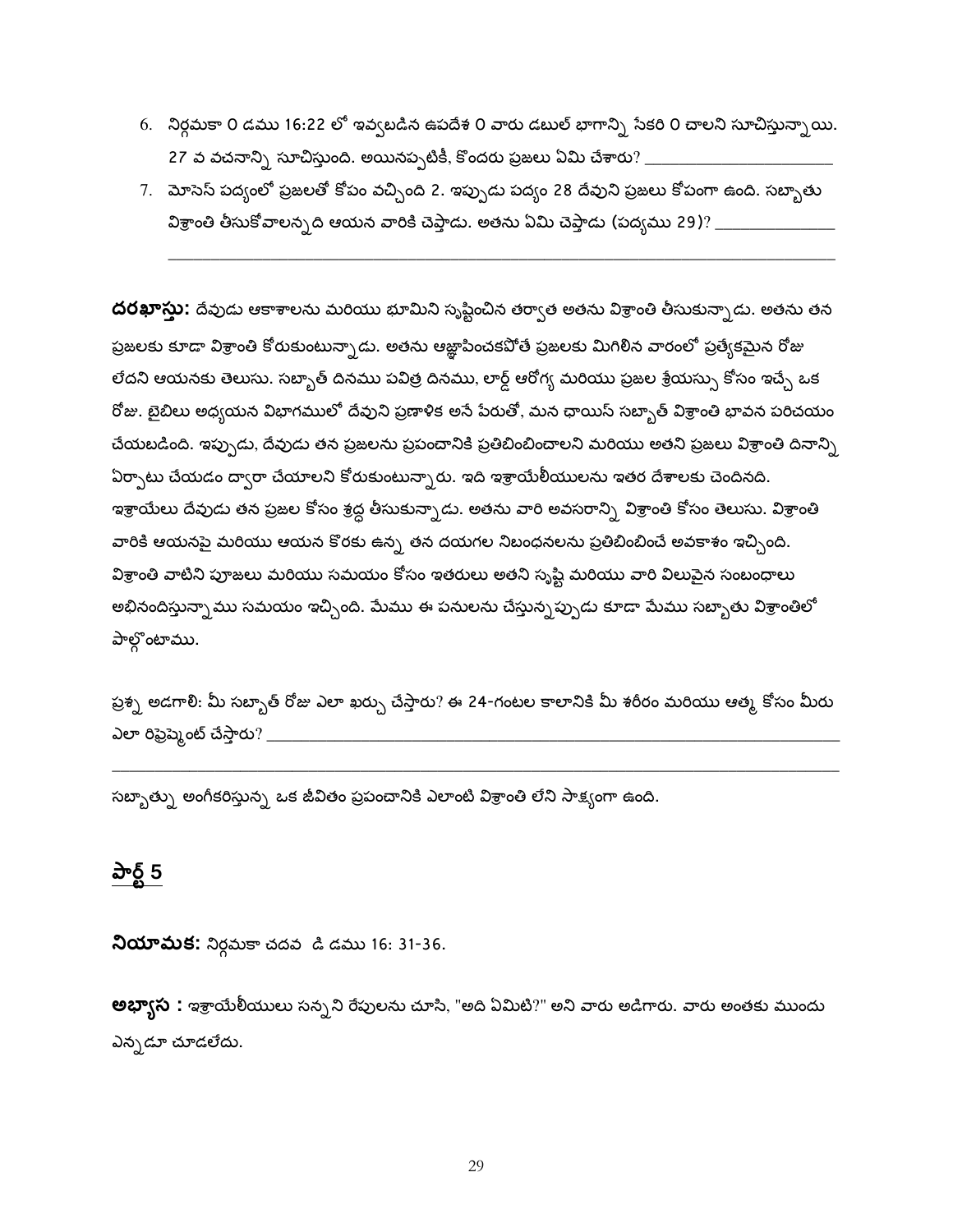- $1.$  వచనంలో ఇశ్రాయేలీయులు ఈ వింత ఆహారాన్ని ఏమని పిలిచారు వ $31?$  \_\_\_\_\_\_\_\_\_\_\_\_\_\_\_\_\_\_\_\_\_
- 
- 

ఈ ప్రజలు ప్రభువుచేత వోషించబడ్డారని తరతరాలు గ్రహించాలని దేవుడు కోరుకున్నాడు. ఇది రాత్రిపూట ఉంచినట్లయితే మన్సా మూకుమ్మడిగా ఉంటుందని గమనించడం ఆసక్తికరంగా ఉంటుంది, కాని తరాల తరబడి గడపడానికి కొందరు కూర్చుని ఉంచాలని ఆదేశించారు.

- 4. అహరోను మనాన్న కూజా ఎక్కడ ఉంచింది (పద్యము 34)? \_\_\_\_ సాక్ష్యం తరువాత ఒడంబడిక యొక్క ఆర్క్ అని పిలవబడింది, చివరికి దేవుని పవిత్రత కొరకు ఉంచాలని కోరుకునే ఇతర వస్తువులు ఉన్నాయి.
- 

దేవుని గురి చి మన ఏమి నేర్చుకోవాలి: మనుగడ కోసం ఇద్దరు ప్రాథమిక అవసరాలు ఆహారం మరియు నీరు. ఈ అవసరాలు ఈజిఫ్టు నుండి బయలుదేరిన పెంటనే స్పష్టమయ్యాయి. దేవుడు ఈజిఫ్టుకు వ్యతిరేకంగా చేసిన పోరాటంలో పోరాడాడు మరియు ఎర్ర సముద్రం గుండా పొడిగా ఉన్న భూమిపైకి వెళ్ళటానికి వారిని అనుమతించాడు. ఇప్పుడు వారు దేవుని నాయకత్వ వహిస్తున్న ప్రామిస్డ్ ల్యాండ్కు పెళ్ళారు. అతను రోజున మేఘం మరియు రాత్రివేళ అగ్ని కనిపించటంతో ఆయన తన ఉనికిని స్పష్టంగా చూపించాడు. కానీ, అతని శక్తివంతమైన ఉనికిని ప్రజలకు సరిపోలేదు. సముద్రంలో ఈజిప్షియన్లు భయపడినప్పుడు వారు మోషేకు మొరపెట్టారు, ఎడారిలో చనిపోయే బదులు ఈజిప్షియన్లు సేవ చేయటం మంచిది అని ఫిర్యాదు చేసారు. వారు మారాలో చేదు నీళ్లను ఎదుర్కొన్న ప్పుడు వారు మోషేతో మొరపెట్టారు. "మనం ఏమి త్రాగాలి?" అని అడిగారు. అప్పుడు వారు ఆహారం నుండి బయలుదేరినప్పుడు, వారు ఐగుప్తులో ఉన్న ఆహారమంతా కోరుకున్నారు. వారు మళ్లీ మోషేకు విరుచుకుపడ్డారు.

వాస్తవంగా, మోషీ, వారి అసూయ మరియు ఫిర్యాదు ఆయనకు వ్యతిరేకం కాని దేవునికి వ్యతిరేకంగా ఉన్నాడని వారికి చెప్పాడు. వారి అసంతృప్తితో, ప్రభువు ఎలా ప్రతిస్పందిస్తున్నాడు? సముద్రంలో అతను వారి కోసం యుద్ధానికి పెళతాడు, మారా వద్ద అతను నీటిని తీయగా, సిన్ యొక్క ఎడారిలో అతను వాటిని తినటానికి మాంసం మరియు మన్సాలను అందిస్తుంది. మరియు, అతను అన్ని ఈ నలభై సంవత్సరాలు చేసింది!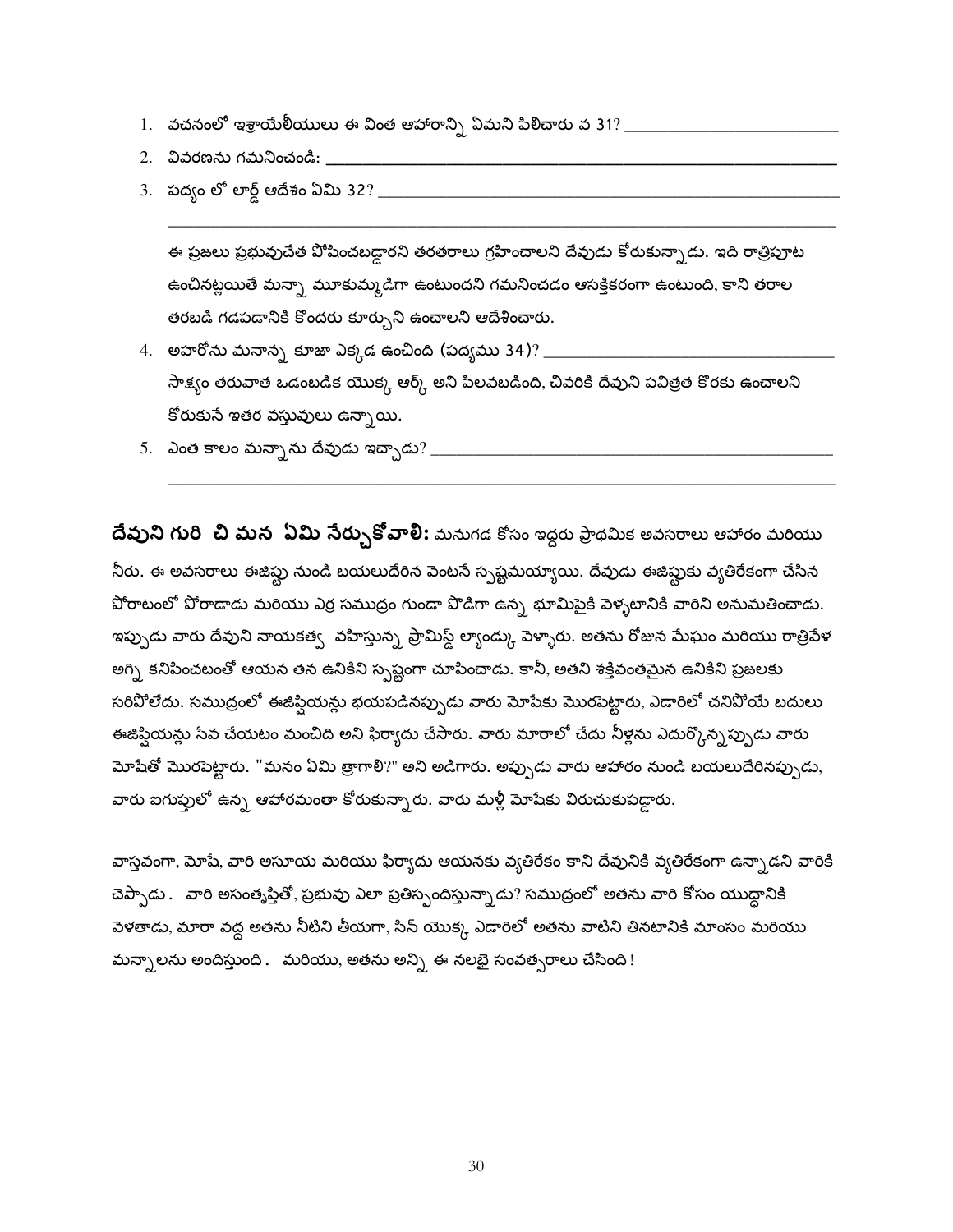#### అప్లికేషస్:

- 1. ఈ ఎడారి దినాల్లో దేవుడు ప్రదర్పించిన పాత్రను వర్ణి 0 చడానికి మీరు ఏ మాటలు లేదా మాటలు
- .<br>2. ఇది మీకు తెలుసా దేవుడా? ఏ విధంగా అతను నీకు తానుగా వెల్లడించాడు? నీవు ఆయనను ఎలా
- 3. ఇశ్రాయేలులాగే, ఆయన మీ దేవుడని నీకు తెలుసు కాబట్టి, మీ అవసరాన్ని సమకూర్చిన రోగి దేవుడు

**ప్రార్థన:** లార్డ్, నా చికాకు మరియు భయాల ఉన్నప్పటికీ సహనంతో, మీ రోగి ప్రేమకు మాత్రమే నేను కృతజ్ఞతలు తెలుపుతాను. నీవు నా దేవుడవు. నీవు ఇశ్రాయేలు జీవితంలో ఉన్నందువల్ల నా జీవితంలో ఉన్నావు. నీవు వినబడినట్లుగా నీవు మొఱ్ఱపెట్టి, ఫిర్యాదు చేస్తున్నావు. అయినా, నీవు నా నమ్మకాన్ని నీవు క్షమించావు. మీరు ప్రతిరోజు అవసరమైన అన్ని ఆహారములకు, నీళ్లతో నాకు నమ్మక $\;$ గా కొనసాగుతు $\;$  ది. సేను రోగిని, నీవు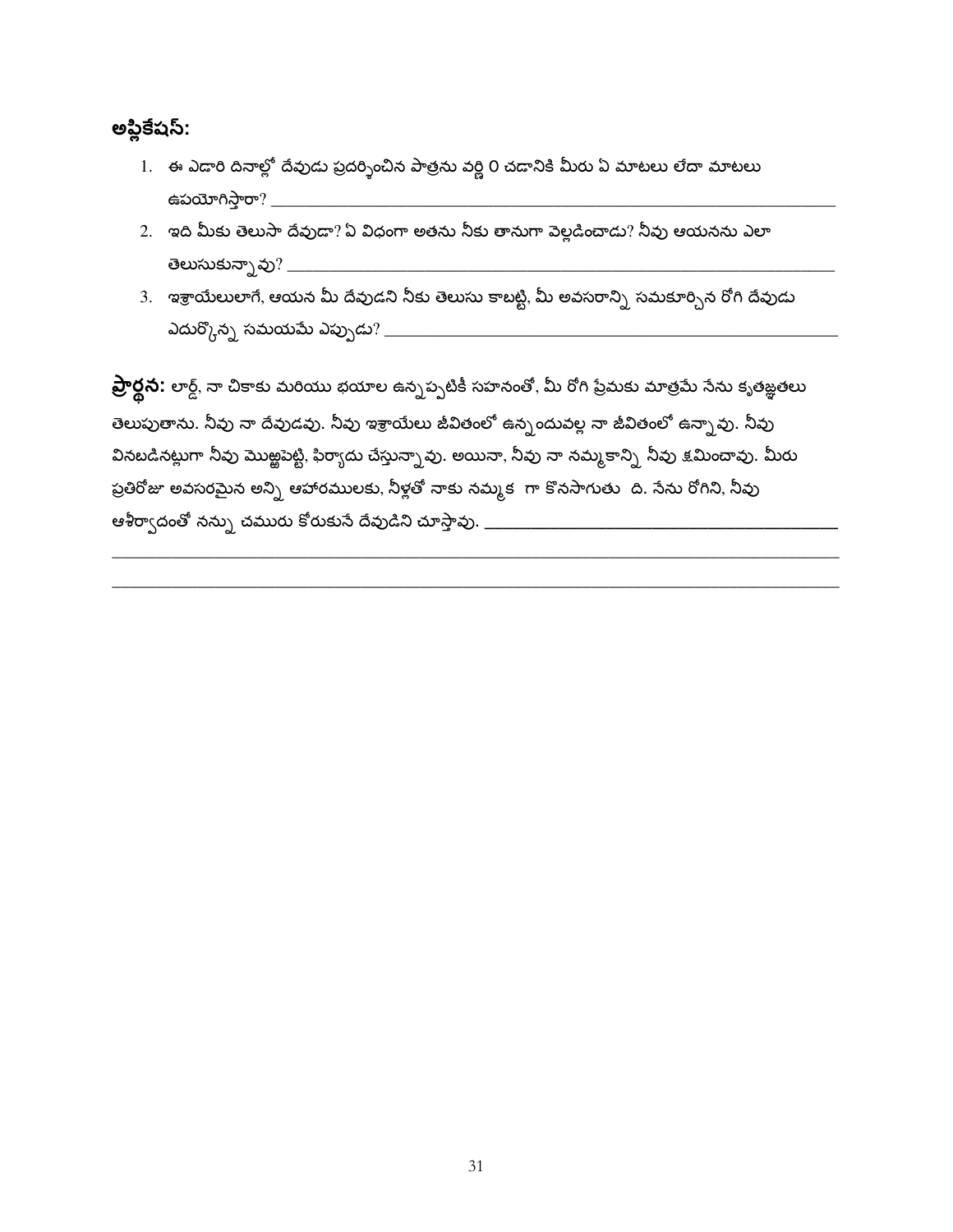## పాఠం మూడు

# నా వాయిస్ ఓబి

ఎక్సోడస్ 19-2 - ట్రెబబుల్

అవలోకనం యొక్క కృతి 3

| అవలోకనం                | 29 |
|------------------------|----|
| పరిచయం                 | 30 |
| లెసన్ 3: ఎక్సోడస్ 19-2 |    |
| • తయారీలో ముడుపు       | 31 |
| • కమాండ్కెంట్స్ పరిచయం | 32 |
| • ಏದಿ ಆಜ್ಞಲು           | 36 |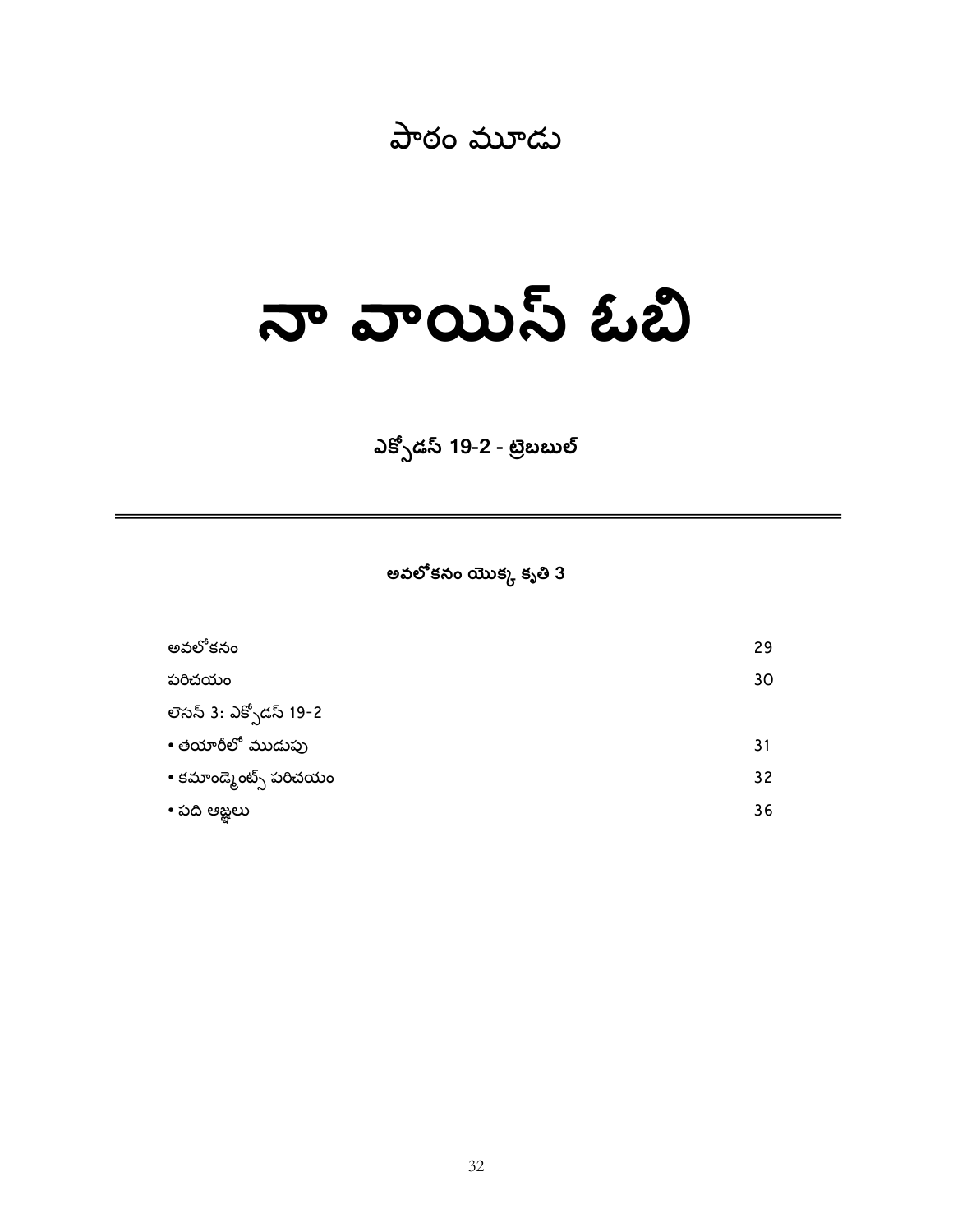#### పరిచయము

ఇశ్రాయేలీయులు ఎలా జీవిస్తున్నారు? ఈ పాఠం తన ఐశ్వర్యవంతులైన ప్రజల కోసం దేవుని ఆదేశాల ప్రకటనను కలిగి ఉంది. వారి బానిస యజమానుల అధికారం నుండి వారు కేవలం బయటకు వచ్చారు. ఇప్పుడు వారు ఒకరితో ఒకరు ఎలా జీవించాలో తెలుసుకుంటారు. తన ప్రజలు తన ప్రజలు జీవిస్తున్న ద్వారా ప్రపంచానికి అతని ప్రజలు ప్రతిబింబించే ఎలా దేవుని ఆశయం ఏమిటి? దేవుని అతని ప్రజల కోసం అతని ఉత్తమమైనది కావాలి!

మీరు ఈ పాఠం ద్వారా ముందుకు సాగితే ఆ ప్రతి ఒక్కరూ ఆయనను ప్రతిబింబించేలా చేయవచ్చు. మెజారిటీ ఆదేశాలు ప్రతికూలంగా ఇవ్వబడ్డాయి, ఏమి చేయకూడదని మాకు చెప్పడం. ఈ అధ్యయనం మొత్తం మనము చేయగలిగే స్వేచ్చ కోసం.

దేవుని ప్రజల వలె కమ్యూనిటీ జీవితం అభివృద్ధి ప్రారంభమైంది. అతను అందరికీ నీరు మరియు ఆహారం అందించాడు. అతను అన్ని పరీక్షించారు. అతను అందరిని రక్షించాడు. వారు ప్రతి ఒక్కరూ ఆయనను ఒక సమాజంగా ప్రతిబింబించేవారు. సమాజం ఆయనపై ప్రతిబింబించింది. అందువలన, ఎటువంటి అపార్ధం ఉండదు, కమాండ్మెంట్స్ ఇవ్వబడ్డాయి. తల్లిదండ్రులు దీన్ని పిల్లలతో చేస్తారు. కుటుంబ జీవితం తల్లిదండ్రుల వంటిది ఏమిటో తెలుసుకోవడానికి ప్రత్యేకమైన డాస్ మరియు ధ్యానాలను పంచుకుంటారు. బాలలను పరిమితం చేయడానికి, సరైన ప్రవర్తన మరియు రక్షణ కోసం సరిహద్దులను ఇవ్వడానికి ఇవి ఇవ్వటడవు. ఆయన ప్రజల సమాజానికి దేవుని శ్రద్ధను పరిగణించండి, ఆయన ప్రేమగల రక్షణను కనుగొన్నారు.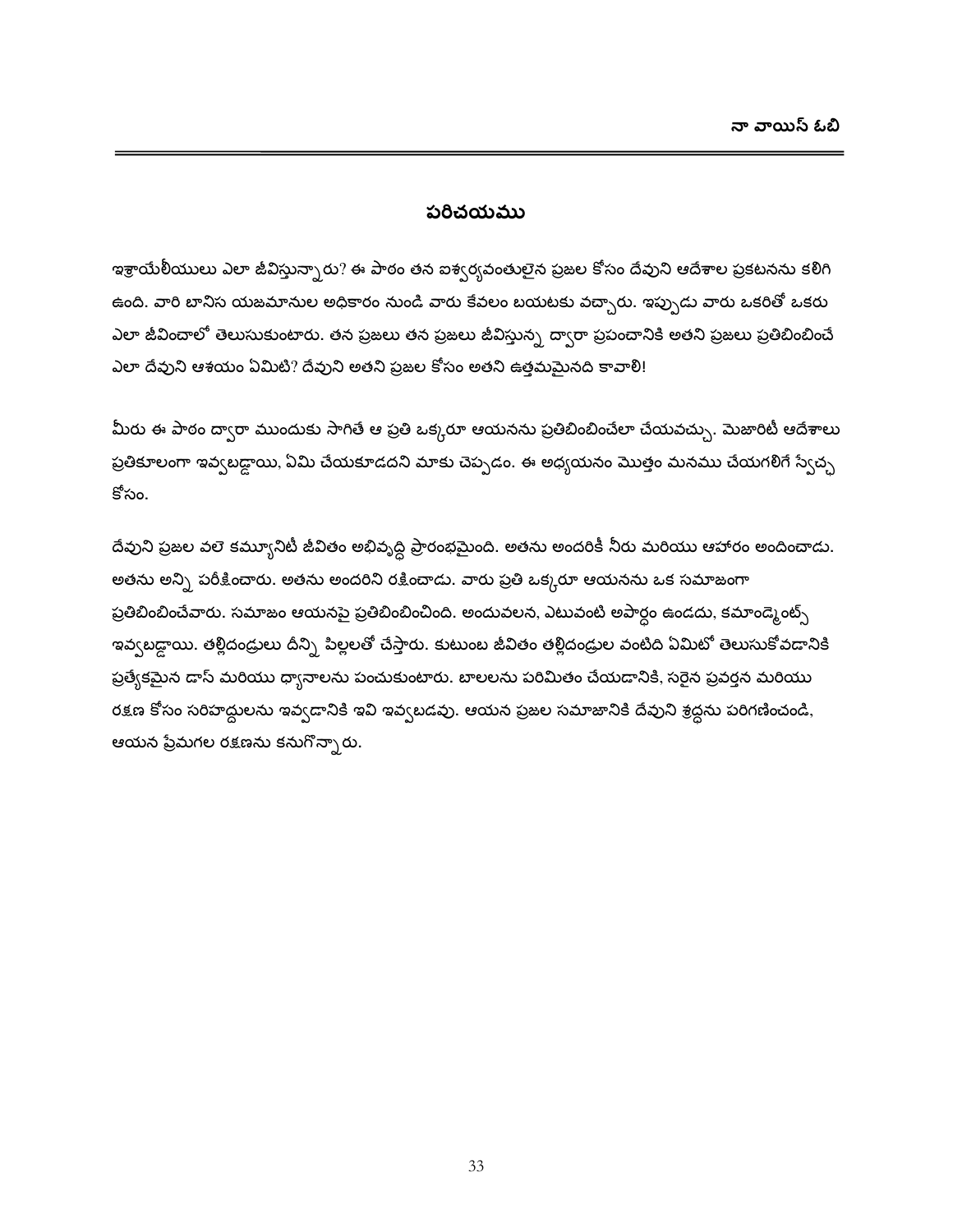## పార్ట్ 1

**పరిచయము:** ఎందుకంటే, ఎక్సోడస్ 17 మరియు 18 లోని విషయాల వివరాలను వివరంగా చెప్పలేము, ఈ అధ్యాయాలకు మీ స్వంతంగా మాట్లాడటానికి కొంత సమయం పడుతుంది. నిర్ధమకా డము 17: 1-7 లో మరో స ఘటన జరుగుతు ది. ఇశ్రాయేలు ప్రజలు మళ్లీ నీటిలో ఉన్నారు, మళ్లీ వారు మోషేకు వ్యతిరేకంగా పడ్డారు. వారు చనివోవడానికి ఎడారికి ఎందుకు తీసుకురాబడ్డారని వారు మోషేతో అడిగారు. మేము లెసన్ 2 లో చూసినట్లుగా ఈ సంభాషణ జరిగింది. మరోసారి లార్డ్ దయతో నీటిని అందిస్తుంది.

నిర్గమకా డము 17: 8-16 లో మన వారి మొదటి యుద్ధ గురి చి చదువుతాము. వారిని ఎవరు దాడిచేస్తారు? మీ స్వంత కథను చదివి లార్డ్ ఇజ్రాయెల్ విజయం ఇస్తుంది ఎలా తెలుసుకోవడానికి. ఈ ప్రార్థన ప్రార్థన యొక్క శక్తికి ఒక ఉదాహరణ, ప్రార్థన యొక్క జీవితాన్ని మీరు అభివృద్ధి చేస్తున్నప్పుడు మీరు ప్రోత్సహిస్తుంటారు.

నిర్గమకా డములో 18 మోష్ మామయ్య ఎడారిలో మిద్యాను ను డి వస్తున్నాడని తెలుసుకు ది. అతను తనతో పాటు ఎవరు చేసాడు? ఎందుకు వచ్చాడు? మోషే తనతో ఏమి చేశాడు? జేత్రో ఏమి గమనించాడు మరియు అతని కుమారుడు అత్తగా ఉన్న యెత్రో సలహా ఏమిటి? తన పర్యటన తరువాత, జెథ్రో తన నొంత దేశంలోకి తిరిగి వచ్చాడు.

**అభ్యాస :** ఇశ్రాయేలు ఐగుప్తును విడిచిపెట్టినప్పటి ను డి సుమారు మూడు సెలల గడిదాయి (నిర్గమకా డము 19: 1). వారు సీనాయి దీ్పకల్పంలో మరింత దక్షిణంవైపుకు పెళ్లారు మరియు సీనాయి ఎడారిలో దేవుని పర్వత శిఖరానికి దగ్గరగా ఉన్నారు. దేవుడు మోషేకు పిలిచాడు మరియు అతని ఒడంబడికను బలపరిచాడు.

- 1. ప 5 వచనంలో అతను ఏమి చెప్పాడు? ఒకపేళ నువ్వు \_
- $2.$  ప్రజల ప్రతిస్పందన ఏమిటంటే మోషే వారి ముందు అన్ని పదాలు లార్డ్ (పద్యం 8) సెట్ చేసినప్పుడు? \_\_\_\_\_
- $3.$  వ 9 వచనంలో మోషకు ఎలా రావాలో యెహోవా చెప్పాడు. అతను ఎలా వస్తాడు?  $\overline{.}$
- 4. అప్పుడు శ్లోకాలు 1-15 అతను ప్రజలకు సూచనలను ఇస్తుంది. వారు తమను తాము పవిత్రపరచుకోవాలి. లార్డ్ యొక్క రాబోయే కోసం వారి పవిత్ర కోసం కొన్ని నిబంధనలు ఏమిటి?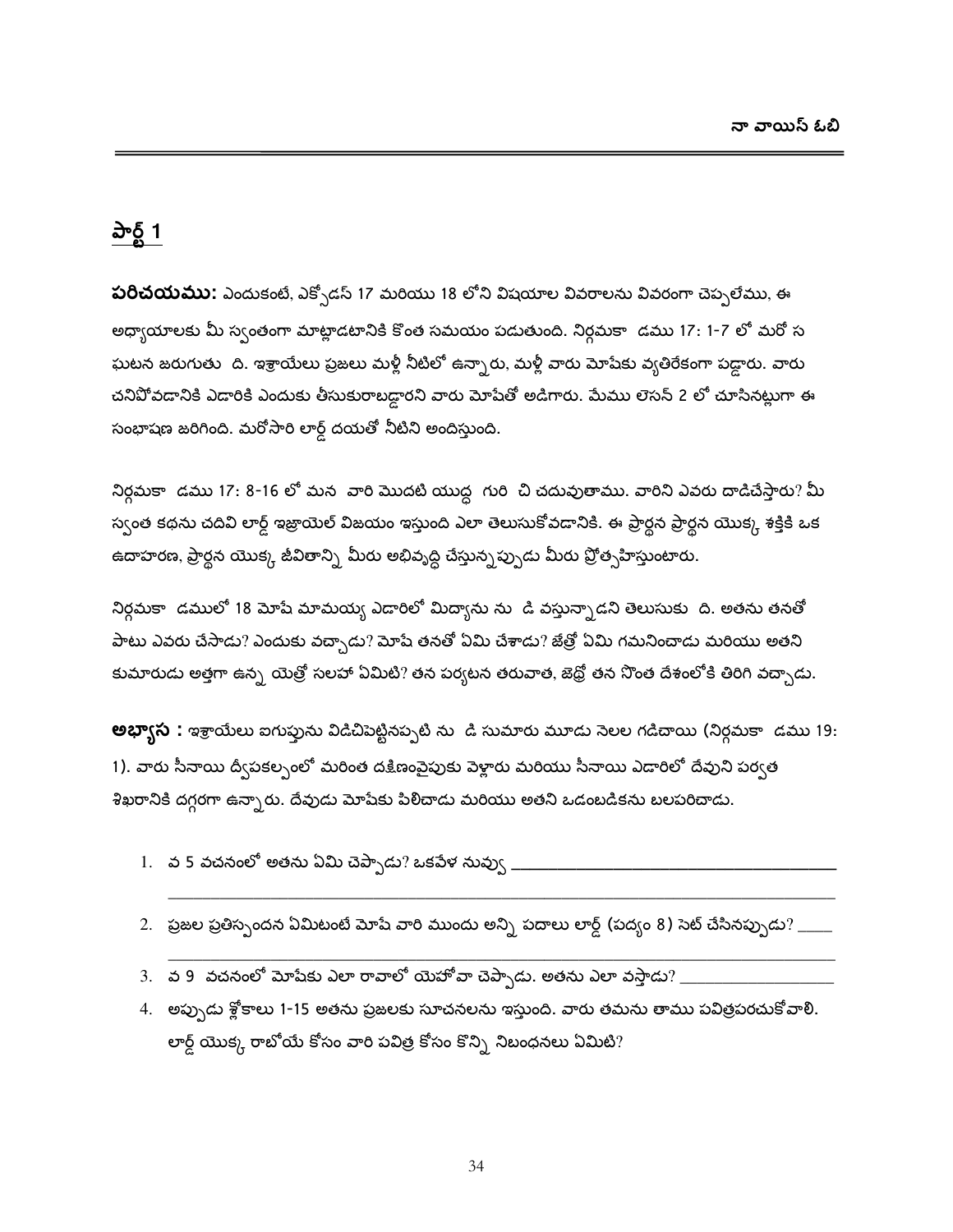- ඩ. 2008 April 2012 April 2012 April 2012 April 2012 April 2012 April 2012 April 2012 April 2013 April 2013 Apr
- 4. మీ స్వంత మాటలలో మూడవ రోజు ఉదయం వివరించండి (పద్వం 16-19). \_\_\_\_\_\_\_\_\_\_\_\_\_\_\_\_\_\_\_\_\_

 $\mathbf{\ddot{\odot}}$ లిబింబం: ఈ శ్లోకాలలో ప్రస్తావించబడిన అన్ని విషయాలన్నీ మీ మనసులో ఏవి?

<u>ఎందుకు? \_\_\_\_\_\_\_\_\_\_\_\_\_</u>

ఇశ్రాయేలీయుల పరిశుద్దుడు, పరిశుద్ద దేవుడు వస్తున్నాడని తెలుసుకొని పర్వత శిఖరంపై మాత్రమే అగ్ని మరియు .<br>వొగ అని మాత్రమే తెలుస్తుంది. 16 వ వచనంలో శిబిరంలో ఉన్న ప్రతి ఒక్కరూ వణికించారని చెపుతుంది. ప్రజల ఈ 

దేవుని పవిత్రత మిమ్మల్ని భయపెడుతుందా? ఆయన పరిశుద్ధత నీకు భయపడి నీ ముఖం మీద పడి<mark>వో</mark>యేలా చేస్తుందా? మీరు ఈ పర్వతం యొక్క స్థావరం వద్ద నివసించిన ప్రజల సమాజంలో దేవుని సర్వ<del>శ</del>క్తిమంతుడైన యెహోవాతో, యెహోవా పైనున్న అవరోహణలో ఉన్నట్లయితే మీ స్వంత ప్రతిచర్యలు ఏవి? \_\_\_\_\_\_\_\_\_\_\_\_\_\_\_\_\_\_\_\_\_\_\_\_\_\_\_\_

**ప్రార్థన:** సేను మీ పవిత్రతను పరిశీలిస్తే ఆశ్చర్యవోతున్నాను. నీవు ఆకాశాలను మరియు భూమిని సృష్టించిన వాడు. సమయము మొదలుపెట్టినముందు నీవు ఉన్న*వా*డపై యున్నావు. నీవు నీవు నీటిని విభజించి, <del>శ</del>త్రువు యొక్క సైన్యాన్ని మింగిపేశావు. నీవు జీవించివున్న ప్రతిరోజు నీరు, రొట్టె మరియు మాంసం అందించిన వాడు. ఇప్పుడు నీవు వచ్చి నీ ప్రజల మధ్య నివసించాలని నిర్ణయించుకున్నావు. నీ పవిత్రతకు ధన్యవాదాలు. అందుకు ధన్యవాదములు

### పార్ట్ 2

**పరిచయము:** ఎక్సోడస్ 2 టెన్ కమాండ్మెంట్స్ నమోదు చేసింది. దేవుడు సీనాయి పర్వతంపై మోషకు ఇచ్చిన పదాలు అన్నింటినీ మాట్లాడాడు. కొన్ని విషయాలను గమనించండి: అసలు రచనలలో కమాండ్కెంట్స్ మొదటి, రెండవ, మూడవ, మొదలైనవి కాదు. అన్ని చర్చిలు కమాండ్మెంట్స్ను లెక్కించడానికి ఒకే క్రమంలో ఉపయోగించవు.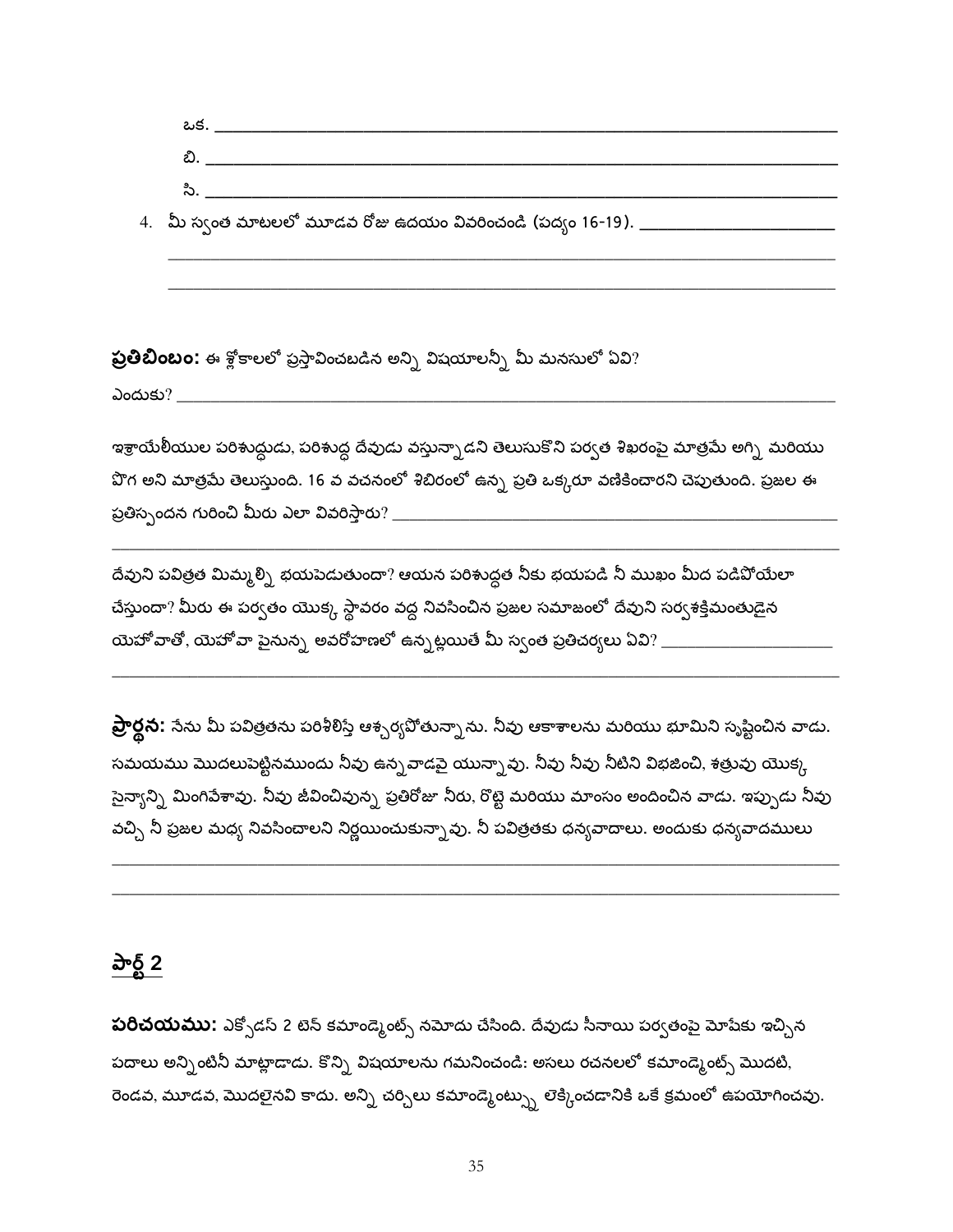లెసన్ 3-భాగాలు 2 మరియు 3 లో మేము 1-11 పదాలను కనుగొన్న మొదటి కమాండ్మెంట్స్ దృష్టిని పరిశీలిస్తాము మరియు భాగాలు 4 మరియు 5 భాగాలలో మిగిలిన కమాండ్మెంట్స్ని ప్రస్తావిస్తాయి.

**బో ధన:** మేము పది కమాండ్మెంట్స్, దేవుని ప్రజలకు దేవుని ధర్మశాస్త్రం గురించి అధ్యయనం చేయటానికి సిద్ధంగా ఉన్నాము. మేము కొనసాగడానికి ముందు కొన్ని విషయాలు అర్థం చేసుకోవాలి. ధర్మశాస్త్ర ప్రయోజనం మనకు అర్థం చేసుకోవాలి. దేవుడు తన ధర్మశాస్త్రాన్ని ఎర్దుకు ఇచ్చాడు? దేవుని ధర్మశాస్త్రానికి మూడు విభిన్న ప్రయోజనాలున్నాయి. అతని ప్రజలను ఏ కఠోర మరియు దుర్మార్గపు సేరం చేయకుండా ఉండాలసే ఉద్దేశం. ఒక ఉదాహరణ హత్య అవుతుంది. ట్రాఫిక్ అడ్డంకులు రహదారిపై ఒక కారు ఉంచడానికి మరియు ఎవరైనా కొట్టడం లేదా చంపడాన్ని నివారించడానికి ఉపయోగపడుతుంది కనుక, చట్టం తన ప్రజలను కొంత భయంకరమైన సేరానికి పాల్పడకుండా అడ్డుకుంటుంది.

ధర్మశాస్త్రంలోని మరొక ఉద్దేశమేమిటంటే, వారు పాపులమని, ప్రజలందరూ తమ జీవితాలను అలాగే అన్నిటిలోనూ అన్నిటినీ విస్తరించారు. వారి జీవితాలు దేవుని పరిపూర్ణ ప్రతిమను ప్రతిబింబించాయి, ఆదికాండము 1:27 లో ఆయన సృష్టించిన అతని ఇమేజ్. ఏదేమైనా, పాపము యొక్క సృష్టి యొక్క సృష్టికి అన్నింటికీ, మనిషి ఆ చిత్రం <mark>వోగొట్టుకున్నాడు. మానవాళిని ప్రతిబి బి చడ దేవుని పరిపూర్ణ స్వరూప విచ్ఛిన్నమై నాశన చేయబడి ది.</mark> ధర్మశాస్త్ర , దేవుని స్వరూపాన్ని భర్తీ చేసిన విరిగిన పాపాత్మకమైన చిత్ర -చూపిన అద్ద -గా తయారై -ది. సిన్ ఇకపై ప్రజలు ఆయనను ప్రతిబింబించేలా అనుమతించలేదు. ధర్మశాస్త్రము, మానవుడు ఏది అబ్రాహాము, పాపాత్మురాలైన పాపాత్కుని బహిష్కరిస్తుంది.

చివరకు, లా మన జీవితాలను గడపడానికి మార్గదర్నిగా పనిచేసేది. దేవుడు తనను మరియు మరొకరితో మనము జీవించగలగటంతో జీవించటానికి నియమం మనకు నియమిస్తాడు.

ధర్మశాస్త్రంలోని ఈ మూడు బాధ్యతలను పరిశీరిస్తే మన అధ్యయనంలో కొనసాగండి. మేము ఈ పరిస్థితులలో కొన్నింటిని చూసేందుకు సవాలు చేయబడుతున్నాము ఎందుకంటే మనం ఎవరు మరియు వాస్తవానికి మనపై పాపం ప్రభావం చూపిన వాస్తవికతను మేము సమర్థిస్తాము మరియు తిరస్కరించవచ్చు. ఏదేమైనా, దేవుని స్పిరిట్ ను మీరు అత్యాశను మరియు అవగాహనను ఇవ్వడానికి ప్రోత్సహించబడ్డాడు, ఆయన మనకు విమోచన చర్యను మన అవసరాన్ని చూపిస్తాడు. ధర్మశాస్త్ర అద్దంపై మన నిస్సహాయ స్థితిని ఆయన పునరుద్దరించాడు. దేవుని ధర్మశాస్త్రానికి విధేయులయ్యే మన అసమర్థత దేవుని ముందు పవిత్రంగా ఉండటానికి మన అసమర్థతను పెల్లడిస్తుంది. అయితే దేవుని ప్రేమపూర్వక చర్య మనల్ని రక్షించి, ఈ జీవితం మరియు జీవితం రాబోయే మనకు నిరీక్షణను ఇస్తుంది. తన కుమారుడి బహుమతి ద్వారా తన జీవితాన్ని సంపూర్ణంగా దేవుని పరిశుద్ధతను ప్రతిబింబిస్తూ, ఒక దోషం లేకుండా ధర్మశాస్తాన్ని నిలుపుకున్నాడు. రోమన్లు 4:25 మనకు జ్ఞాపక $\epsilon \in \mathbb{A}$ , "ఆయన [యేసు] మన

36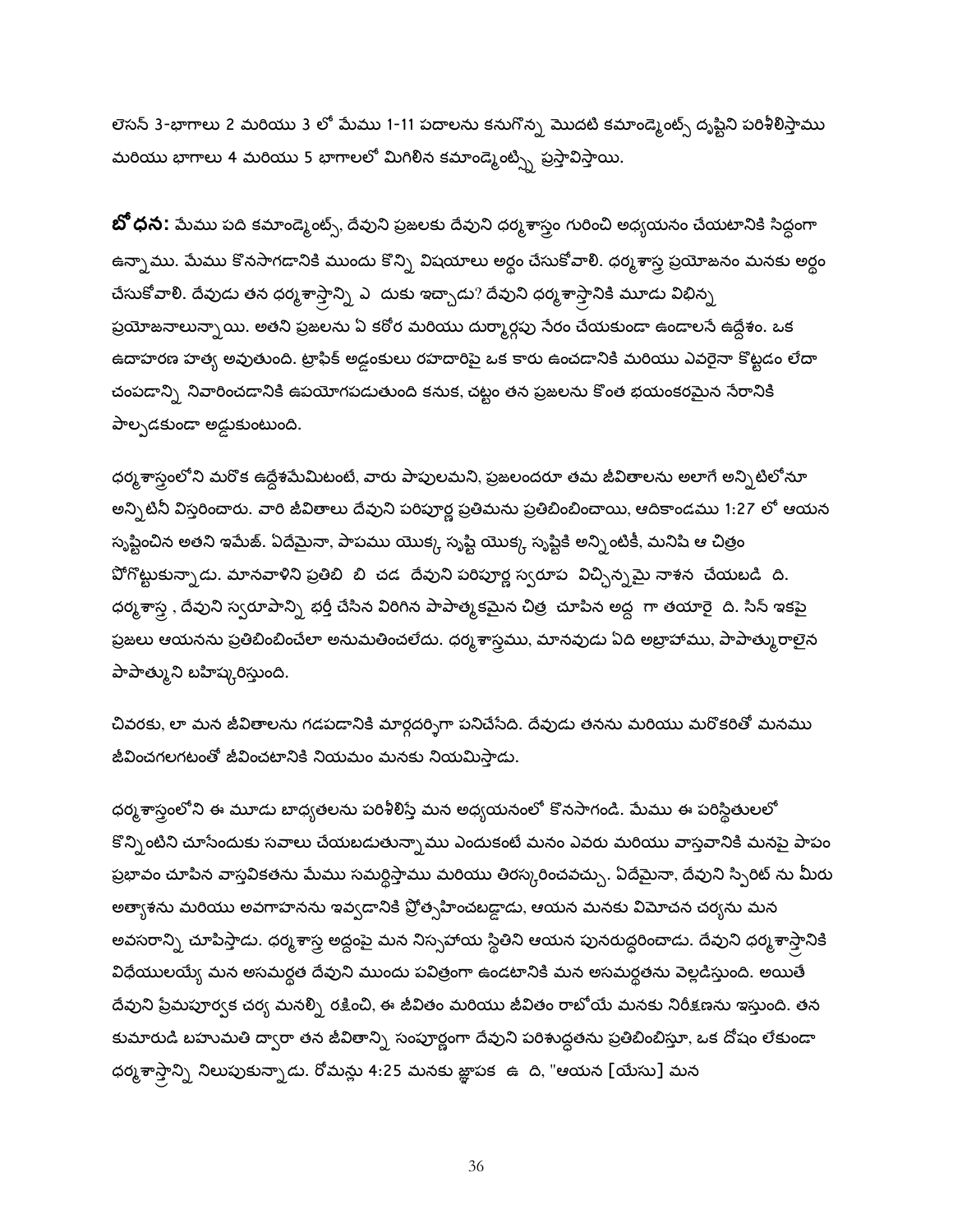మరియు మా సమర్థన కోసం \_\_\_\_\_\_\_\_\_\_\_\_\_\_\_\_\_\_\_. "అతను ఇప్పుడు" పాపము చేయక వోయినట్లయితే "నివసించే సమర్థుడైన ఒక వ్యక్తి యొక్క జీవనాన్ని ప్రతిబింబించేలా మనకు ఇప్పుడు అవకాశం కల్పిస్తుంది. దేవునితో. మరియు, ఇది ఎందుకంటే యేసు యొక్క అన్ని వార్తలు!

**అభ్యాస:** నిర్గమకా డము 2

- 1. వ 2 వచనంలో అతను ఈ ఆజ్ఞలను ఇవ్వడమే దేవుడు అని ప్రకటిస్తాడు.
- $2.$  ఒక. ఆయన ఎవడని ఎవరు చెప్తారు $2\pm$
- $3.$  బి. అతను ఏమి చేసాడని అతను చెప్పాడు? \_\_\_\_\_
- 4. ఈ దేవుడు వారిని సురక్షితంగా వారిని ఎర్ర సముద్రం ద్వారా తీసుకువచ్చాడు మరియు అదే దేవుడు కూడా వారి శత్రువులు లార్డ్ అని తెలుసుకుంటారు (ఎక్పోడస్ 14:18). మీరు "దేవుడు" అనే పదము తర్వాత జాబితా చేయబడిన క్రాస్-రిఫరెన్స్ పదము ఉండవచ్చు. ఈ సూచన మీకు ఆదికాండము 17: 7 కు పంపుతుంది. ఈ వచనంలో దేవుడు అబ్రాహాముతో మరియు అతని సంతతివారితో తన ఒడంబడికను నిర్ధారిస్తున్నాడని చెప్తాడు. తరువాతి పద్యం చివరలో దేవుడు ఏమి చెప్తాడు, పద్యం 8? \_\_\_\_
- 5. నిర్గమకా 0 డము 2: 2 లో దేవుడు వారిని బానిసత్వ గృహ 0 ను 0 డి వారిని ఐగుప్తు ను 0 డి బయటకు తీసుకువచ్చాడు. అబ్రాహాము కల్గీయుల ఊరునుండి బయటకు వచ్చిన వాడు. మరియు, అబ్రాహాము కనాను దేశానికి తీసుకువచ్చాడు, దేవుడు తన ఒడంబడిక ప్రజల కోసం ఇచ్చిన భూమి, ఇశ్రాయేలీయులను ఇశ్రాయేలీయులను ఈ వాగ్దానం చేసిన భూమికి తీసుకువచ్చాడు. అతను తనను తాను పరిచయం చేసాడు, అతను ఇచ్చినవారికి నియమాలను, నియమాలను, ఆదేశాలు ఇచ్చాడు మరియు ఇప్పుడు వారి దేవుడని చెప్పుకున్నాడు.
- 6. వ వచనం 3: యూనివర్సల్, ఇది మొదటి ఆజ్ఞ. 3 వ వచనాన్ని వ్రాయండి:

ఇది దాని గురించి ఆలోచించడం అద్భుతమైన ఉంది! ఈ ఆజ్ఞను ఉంచినట్లయితే, ఇతర తొమ్మిది అవసరం ఉండదు!

**ప్రతిబింబం:** మీరు ప్రశ్న అడగవచ్చు: ఈ ఆఙ్ఞకు ఎందుకు ఇవ్వాలి? మోషే ఇశ్రాయేలీయులకు బానిసత్వం నుండి దేవుని ప్రజలను రక్షిస్తాడు అని ఐగుప్తుకు తిరిగి వచ్చినప్పటినుండి మీరు అనుభవించినట్లయితే, ఈ మొదటి ఆజ్ఞను మీరు ఏ విధమైన కష్టాలు ఎదుర్కొంటున్నారని మీరు అనుకుంటున్నారు? అయినప్పటికీ మొదటి కమాండ్ ప్రకారం, మనము ఆయనకు ముందు ఇతర దేవతలు లేవు.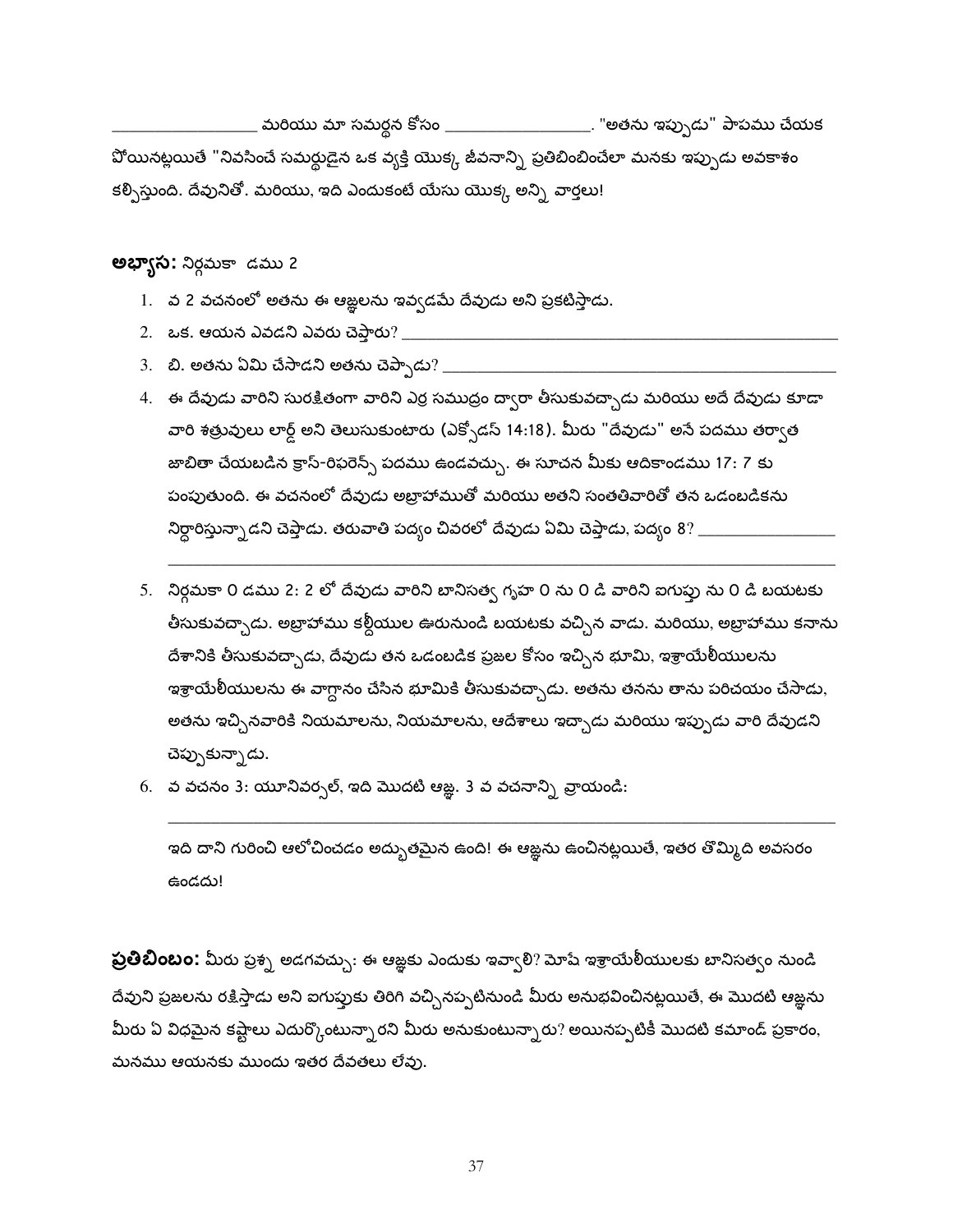- $1.$  ఇతర దేవతలను కలిగి మానవజాతి ప్రవృత్తిని గురించి ఇది ఏమి చెబుతోంది? \_\_\_\_\_\_\_
- 2. దేవుడు దానికి వ్వతిరేకంగా ఒక ఆదేశం చేస్తే, దీనిని చేయటానికి నా వంపు గురించి ఏమి చెప్తుంది?\_\_\_\_\_\_\_

#### వ్యాయామం:

- 1. పదవ్యంను కొంతమంది పేదాంతులు పద్యం యొక్క పునఃస్థాపనగా భావిస్తారు మరియు అందువలన ఇది మొదటి ఆఙ్ఞతో కలుపుతుంది. మరికొందరు కమాండ్మెంట్స్ యొక్క మిగిలిన పేర్వేరు నంబర్లను ఇచ్చి పేరు
- 2. వ 5 వచన 0 సృష్టి 0 చిన దేనిసైనా పూజి 0 చడ 0 లేదా ఆరాధి 0 చడాన్ని సూచిస్తో 0 ది. సృష్టికర్త సృష్టికర్త కాదు, ఆరాధనను ఆరాధించడం. అతను 5 మరియు 6 శ్లోకాలలో ఇచ్చిన కారణం ఏమిటి? \_\_\_\_\_\_\_\_\_\_\_\_\_\_
- 3. వ 5 వచనంలో దేవుడు ఒక అసూయ దేవుడని చెప్పుకున్నాడు. దేవుడు తన ప్రజలపట్ల అతని తీవ్రమైన ప్రేమను వివరించడానికి ఈ పద్యం లో అసూయ పదం ఉపయోగిస్తాడు; హిమ్ మరియు అతని ప్రేమను భర్తీ చేయటానికి ఆయన ఎటువంటి అవసరం లేదు.

#### ప్రతిబింబం:

- 1. అలాంటి విషయాలు ఆరాధించకూడదనే విగ్రహాన్సి మరియు ఆజ్ఞను చేయకూడదని దేవుడు ఎ 0 దుకు చెప్పాడు?  $\_$
- 2. నేను ఆందోళనకు దేవునికి కారణమేనా? నేను సృష్టించిన చిత్రాలు మరియు నేను నాతో నిజాయితీగా ఉన్నట్లయితే, నా హృదయంలో సేను దేవుణ్ణి కంటే ఎక్కువగా ప్రేమను మరియు విశ్వసించాలని అంగీకరించాలి? కార్య కార్య కార్య కార్య కార్య కార్య కార్య కార్య కార్య కార్య కార్య కార్య కార్య కార్య కార్య కార్య
- 3. మనము పాపము చేసినవాటిని సృష్టించి, ఆయన వైపు ద్వేషాన్ని వ్యక్తం చేస్తామని దేవుడు ఆరాధించాడని చెప్తాడు. అవిధేయుడు శిక్షించబడతాడని చెప్పడానికి ఆయన పెళ్తాడు. 6 వ వచనంలో అతను ిహెమ్ మరియు \_\_\_\_\_\_\_\_\_\_\_\_\_\_\_ అతని కమాండ్మెంట్స్ వారిపై \_\_\_\_\_\_ చూపిస్తాడని కూడా అతను చెప్పాడు. ఆయనతో ప్రేమ సంబంధంలో జీవించాలంటే మన హృదయం కోరిక. ఆయనపట్ల మనకున్న ప్రేమ ఆయనకు విధేయత చూపడం ద్వారా వ్యక్తం చేయబడింది.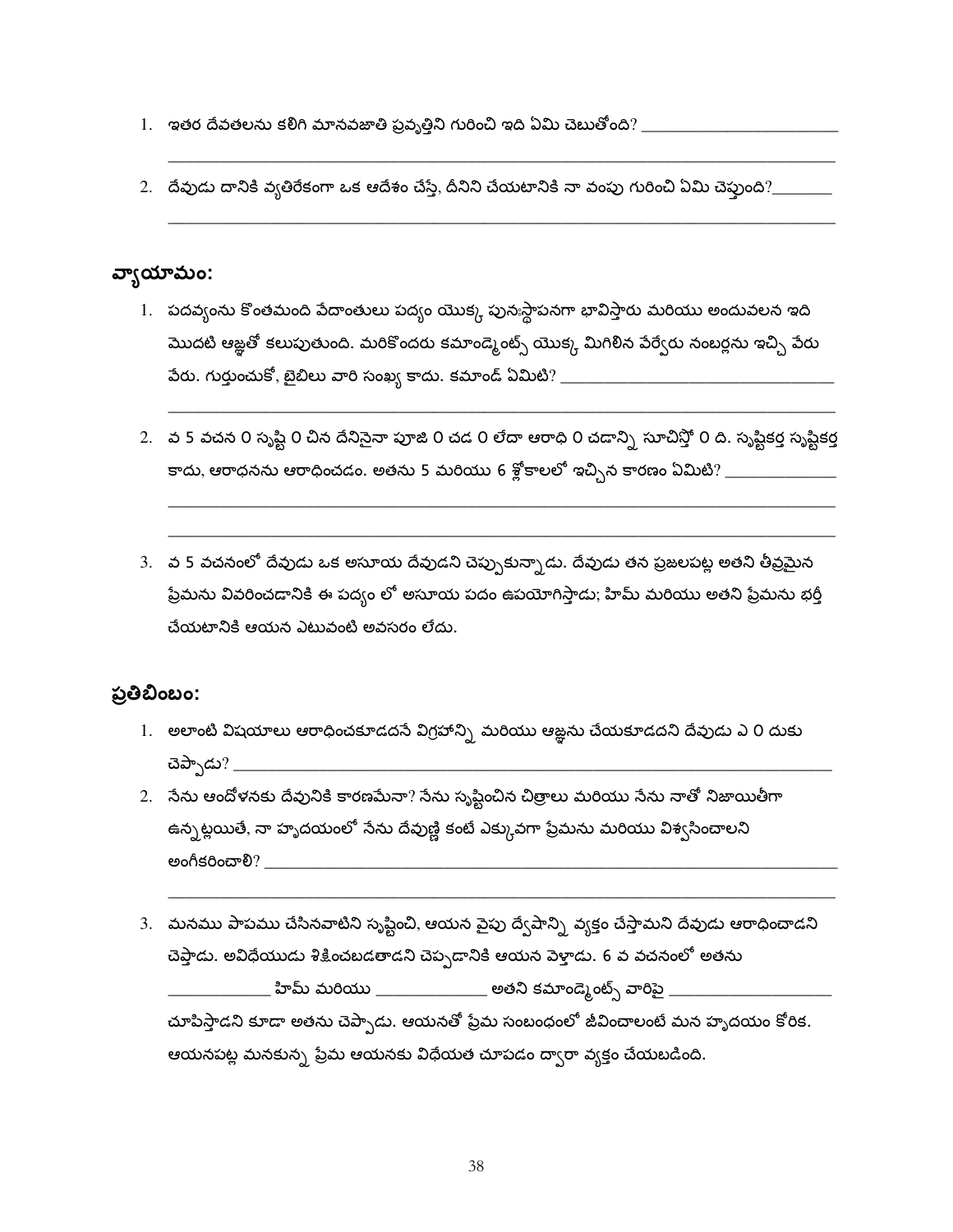**ప్రార్ధన:** దేవా యెహోవా, నీవు ముందుగా ఇతర దేవతలను కలిగి లేవని నీవు నాకు ఆజ్ఞాపించావు. పరలోకములోను భూమిమీదను సృష్టింపబడిన దేనితో సేను నిన్ను నియమించవద్దని నీవు ఆజ్ఞాపించియున్నావు. నీవు నాకు నీవు కావాలని కోరుకుంటున్నాను. నా జీవితంలో మీరు మాత్రమే దేవుడిగా ఉండాలని కోరుకుంటారు. మీరు ఇతర దేవతల తర్వాత నన్ను శోధించకూడదు. దేవా, నా హృదయమును పరిశోధించుము, సేను నీ యెదుట ఉంచుకొనిన దేవత ఉందా? నా హృదయాన్ని శోధించండి. నా పశ్చాత్తాపం నుండి తిరగండి మరియు నన్ను మాత్రమే ఆరాధించటానికి నన్ను నడిపించండి  $\frac{1}{1}$ 

# పార్ట్ 3

**పరిచయము:** పార్ట్ 2 లో దేవుడు తన గురించి తాను ఏమి చెప్పాడో అధ్యయనం చేసాము. 2 వ వచనంలో అతను ఇశ్రాయేలీయుల దేవుడు, ఆయన ఈజిఫ్టు నుండి బానిసత్వం నుండి బయటకు వచ్చిన వారిని ప్రభువు అని చెప్పాడు. కమాండ్మెంట్స్ అతను ఏమి వాటిని అతను అంచనా ఏమి ప్రజలు చెప్పారు, వారు ఏమి ఉన్నాయి. ఆయన ఒక అసూయ దేవుడని (5 వ వచనం) తెలుసుకున్నాము మరియు ఇశ్రాయేలు ఆయనకు ముందు ఇతర దేవతలు లేదని కోరారు (పద్యము 3). అతను వారి హృదయాలలో మరియు జీవితాలలో పాలించిన మరియు పాలించిన వ్యక్తి కావాలని. పరలోకంలో, భూమిమీద లేదా నీటిలో (4 వ వచనంలో) ఏదైనా రూపంలో చేసిన విగ్రహాన్ని అతడు పోటీ చేయటానికి ఇష్టపడలేదు. మరియు, ఆయన ఆజ్ఞలకు అవిధేయత చూపించి, తన ఆజ్ఞలను పాటిస్తూ ఆయనను ప్రేమించిన వాళ్ళందరికీ తన ప్రేమను చూపించటం దా్ారా తనను ద్వేషించినవారిని శిక్షించాలని ఇద్దరం వాగ్దానం చేశాడు (వచనము 5, 6). పార్ట్ 3 లో మేము పద్యం 11 తో కొనసాగుతాము.

#### వ్యాయామం:

- 
- 

**రిఫెక్షస్:** మీ స్వంత పేరును పరిగణించండి.

1. మీరు మీ పేరుపై ఏ విలువను ఉంచాలి? మీ పేరు దుర్వినియోగపరచబడిన పరిస్థితిని గురించి ఆలోచించండి.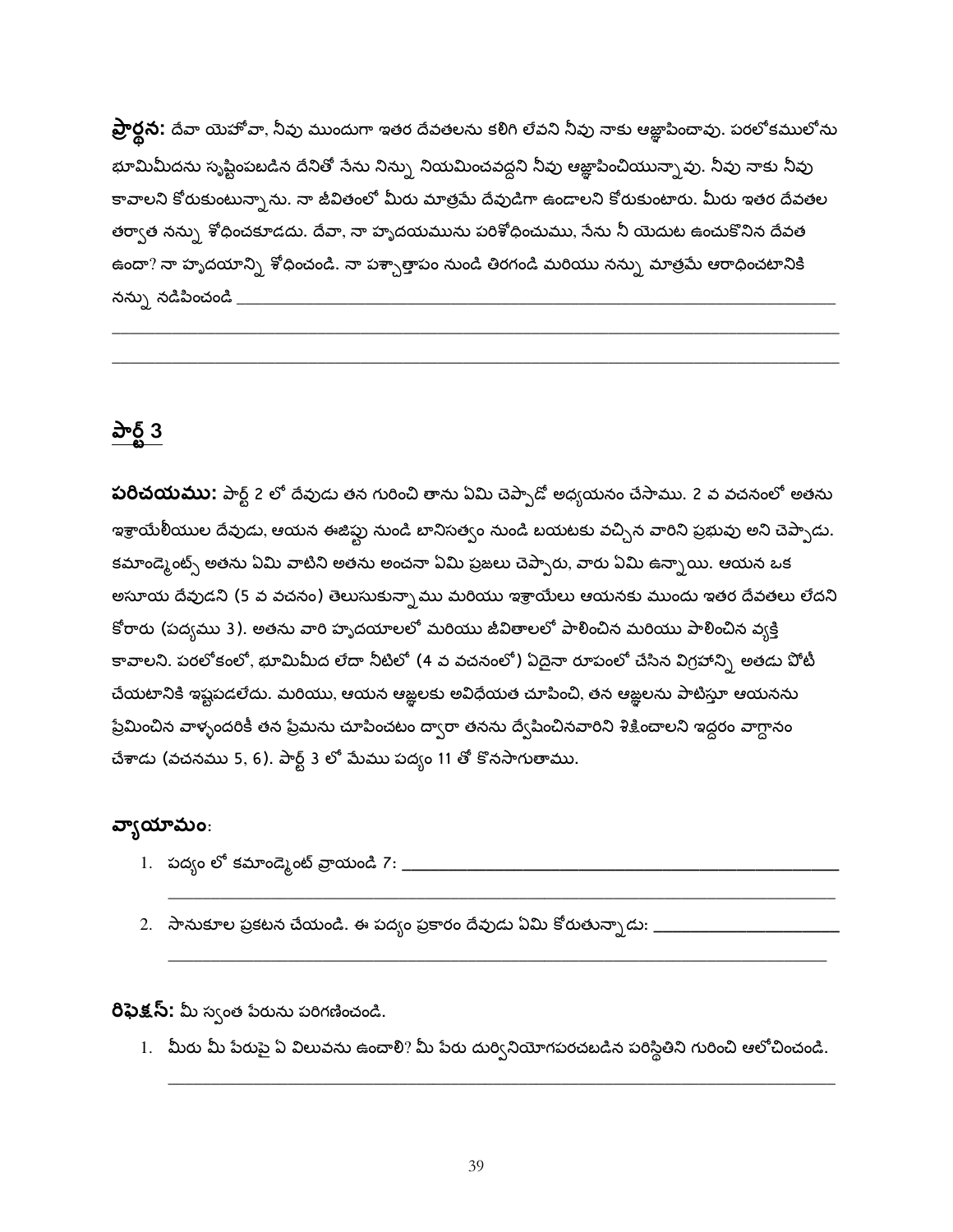- 2. మీరు మీ పేరుపై ఏ విలువను ఉంచాలి? మీ పేరు దుర్వినియోగపరచబడిన పరిస్థితిని గురించి ఆలోచించండి.
- 3. ఎవరైనా మీ గురించి అబద్దం చెప్పినప్పుడు, ఇది మీ పేరుకు ఏమి చేస్తుంది? \_\_\_\_\_\_\_\_\_\_\_\_\_\_\_\_\_\_\_\_\_\_\_\_\_
- 4. ఎవరైనా మీ పేరును ఎగతాళి చేస్తే, ఇది మీ పేరుకు ఏమి చేస్తుంది? \_\_\_\_\_\_\_\_\_\_\_\_\_\_\_\_\_\_\_\_\_\_\_\_\_\_\_\_\_\_\_\_\_\_
- 4. ఎవరైనా మిమ్మల్ని హానికరంగా నిందించినప్పుడు, ఇది మీ పేరుకు ఏమి చేస్తుంది? \_\_\_\_\_\_\_\_\_\_\_\_\_\_\_\_\_\_\_\_\_\_\_\_

#### అప్లికేషస్:

- 1. లార్డ్ యొక్క పేరు పేరు దుర్వినియోగం చేసినప్పుడు ఏమి లార్డ్ యొక్క పేరు జరుగుతుంది? \_\_\_\_\_\_\_\_\_\_\_
- 2. దేవుడు అతని పేరుకు బాధ్యత వహిస్తాడు. అతని పేరు దుర్వినియోగం చేయబడినప్పుడు, దానిని

**నియమి చడ:** నిర్గమకా డము 2: 8-11 చదవ డి.

**పరిచయము:** ఆదికాండము 1-2 (దేవుని ప్రణాళిక, మా ఎంపిక) లో సృష్టించిన కథను మనము అధ్యయనము చేసినప్పుడు, తాను సృష్టించిన సమస్తమును సృష్టించిన తరువాత అతను ఏడవ రోజున విశ్రాంతి తీసుకోవాలని ఎంచుకున్నాడు (ఆదికాండము 2: 1, 2). మేము ఇశ్రాయేలీయులకు ఆరవ రోజున రెండుసార్లు ఎక్కువ ఆహారం తీసుకోవలసిందిగా చెప్పాము, ఎందుకంటే సబ్బాత్ దినమున ప్రజలు విశ్రాంతి తీసుకోవలసి వచ్చింది.

#### వ్యాయామం:

- 1. నిర్గమకా 0 డము 2: 8 లో మన 0 ఈ ఆజ్ఞను ఆజ్ఞాపి 0 చి 0 ది. పద్యం లో కమాండ్ వ్రాయండి 8:
- 2. తగినంత సాధారణ ధ్వనులు! అయితే, "సబ్బాతు దినాన్ని జ్ఞాపకముంచు" ద్వారా అతను అర్థం చేసుకోవడానికి యెహోవా ప్రార్థించటానికి పెళ్ళాడు. ఈ క్రింది శబ్దాలలో అతను ఏమి చెప్పాడు? ఒక. 9 వ వచనం: \_\_\_\_\_\_\_\_\_\_\_\_ బి. పద్యం 1: \_\_\_\_\_\_\_\_\_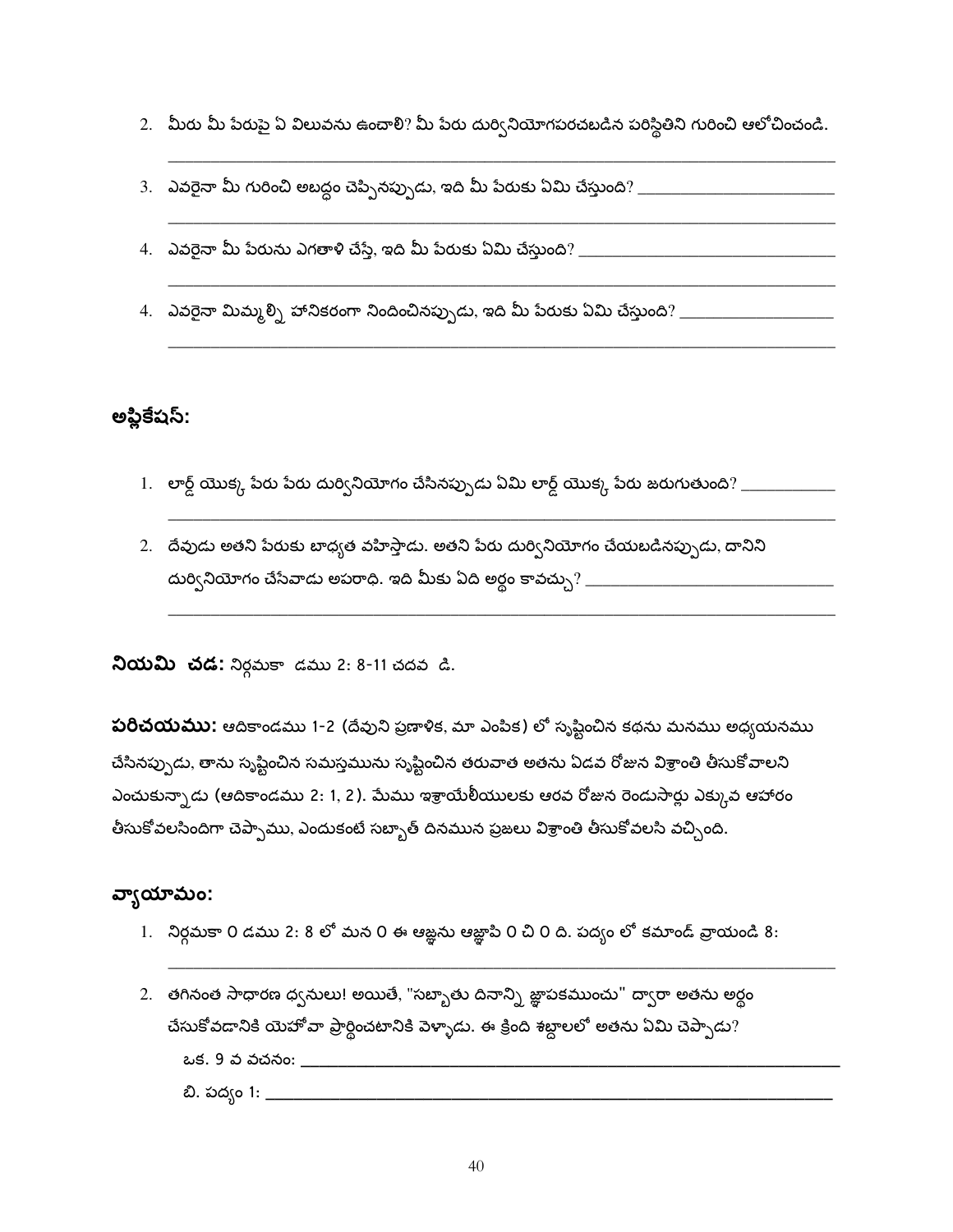3. వ సబ్బా11 త్ను జ్ఞాపకముంచుకున్న ఈ మొత్తం అగ్ని వెనుక తన ఆలోచనను వెర్స్ 11 చెబుతుంది:

#### ప్రతిబింబం:

- 1. మీరు పవిత్రంగా ఉంచడానికి సబ్బాతు దినాన్ని జ్ఞాపకం చేసుకోవడం గురించి ఆయనకు అలాంటి ఒక పెద్ద ఒప్పందానికి కారణమయ్యే విధంగా దేవుడు తన ప్రజల కోరికను కోరుకుంటున్నాడా $?$  \_
- 2. ఇది సబ్బాత్లో విశ్రాంతి తీసుకోవడానికి ఒక ఆసక్తికరమైన పని. విశ్రాంతి తీసుకోవటానికి మేము సబ్బాత్పై (పనులు చేయాలసేది) కోరుకుంటున్న దాని గురించి ఎక్కువగా పెల్లడి చేస్తాయి. మీరు విశ్రాంతి రోజున చేసే సబ్బాత్లో, మీ జీవితంలో ఒక విశ్రాంతి సబ్బాత్కు పెళ్ళే మార్పు లేదా రెండింటిని మార్చవచ్చు?

దేవుడు తన సృష్టి విశ్రాంతి కోరుకుంటున్నారు. ఇది కేవలం మానవజాతి కాదు, కానీ జంతువులను వేటగాడు మరియు కార్మికుడు నుండి విశ్రాంతి తీసుకోవాలి. గడ్డి పెరగడం అవసరం; పువ్వులు వికసించే మరియు గాలి యొక్క పక్షులు పాడతాయి. మరియు, దేవుడు తన ప్రజలు దానిని కోల్పోకూడదు!

**ప్రార్థన:** మరోసారి, లార్డ్, సేను మీరు సృష్టించిన అన్ని మీ పాపము చేయనటువంటి సంరక్షణ చూడండి. సబ్బాత్ రోజు జ్ఞాపకం ఉంచుకోవాలనుకుంటున్నారా? మీరు ఈ పని చేస్తున్నారంటే ఎందుకంటే నేను పని, పని, పని <mark>చాలా బాగానే</mark> ఉన్నాను. సేను చేయగలిగినదాని కంటే చేయాలసేది ఎల్లప్పుడూ ఎక్కువగా ఉంది. నా శరీరం, నా ఆత్మ మరియు నా మనస్సు కోసం విశ్రాంతి అవసరమని నీకు తెలుసు. మీ గొప్ప ప్రేమ మరియు శ్రద్దకు ధన్యవాదాలు. విశ్రాంతి కోసం నా అవసరాన్ని గుర్తించడానికి నాకు సహాయపడండి. \_

# పార్ట్ 4

**పరిచయము:** పూర్తయ్యాక పద్యం 11 మేము మిగిలిన కమాండ్మెంట్స్ అధ్యయనం తరలి. 12-17 వచనాలు బహుశా మాకు బాగా తెలిసిన కమాండ్లను కలిగి ఉంటాయి. కమాండ్మెంట్స్ ప్రతి ఒక క్లుప్త పరిశీలన తీసుకొని దేవుని ఈ ఆదేశాలను మా జీవితాలను ప్రభావితం ఎలా ప్రతిబింబిస్తాయి ద్వారా ప్రారంభిద్ధాం.

**నియామక:** వచనము చదవ డి 12-17.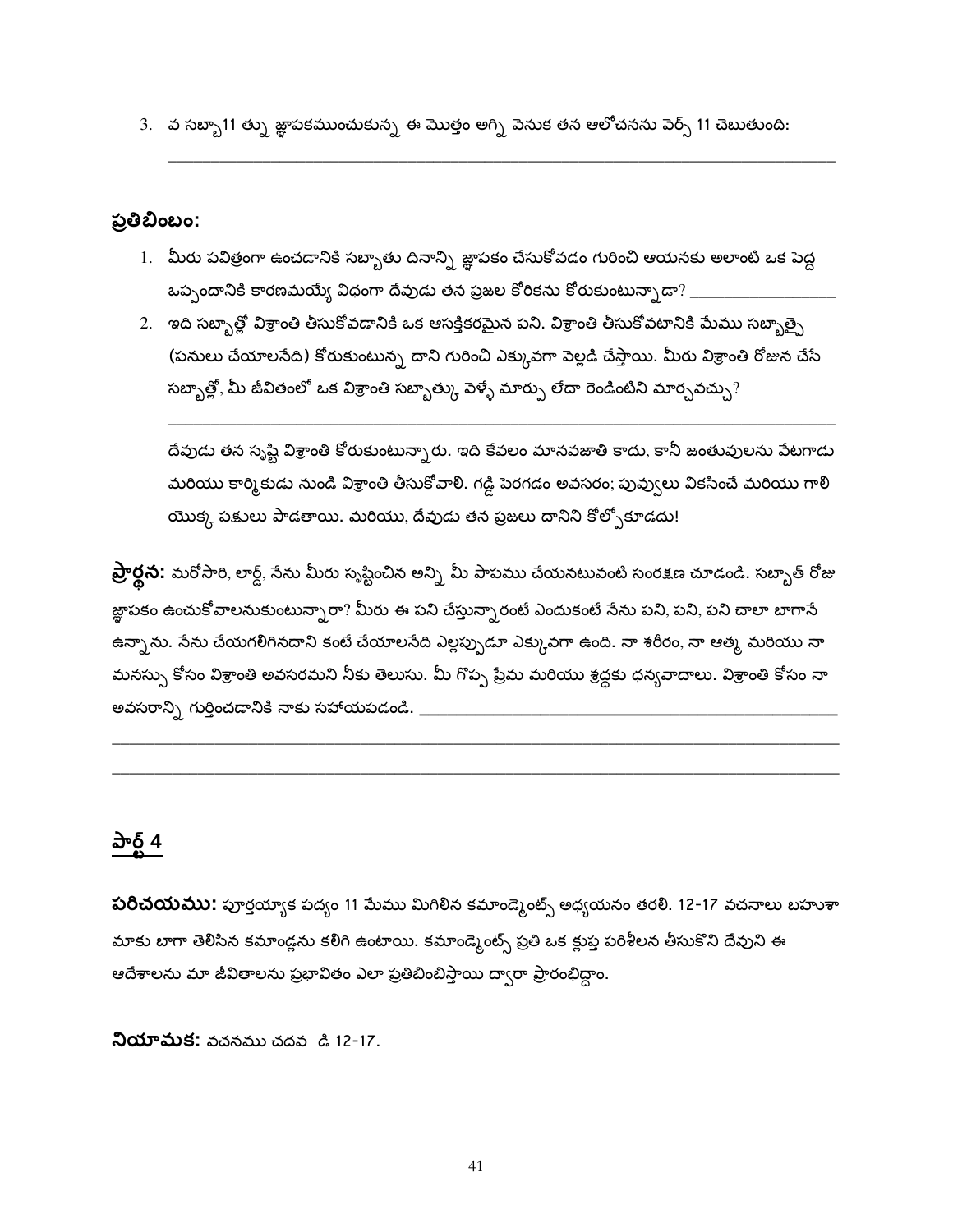**అభ్యాసం:** పద్యం తప్ప మరే విధమైన కమాండ్మెంట్స్ 12 "నీవు ఉండకూడదు" అనే పదాలతో మొదలవుతాయి. మరింత సుపరిచితమైన సంస్కరణ "నీవు చేయకూడదు."

- 1. వ వచనం 8 వలె, 12 వ వచనం సానుకూల ఆదేశంతో ప్రారంభమవుతుంది. 12 వ వచన 0 ఎలా మొదలాతు  $\Delta$ ?
- 2. ఈ కమాండ్ మనకు అధికారం ఉన్న వారిని మనం ఎలా వ్యవహరిస్తారో వివరించింది. ఇది మా తల్లిదండ్రులతో ప్రారంభమవుతుంది. మా తల్లిద డ్రులకు, అధికార లో ఉన్న వారికి ఇచ్చే గౌరవ 0 మన తల్లిద 0 డ్రులకు, మనపై అధికార లో ఉన్న వారికి మనకివ్వబడిన గౌరవాన్ని ప్రతిబి బిస్తు ది. ఉదాహరణకు మన తల్లిద 0 డ్రులకు విధేయత చూపి చడ నేర్చుకు టే, మన దేవునికి విధేయత చూపిస్తా. మేము మా తల్లిదండ్రులకు విధేయులైతే, మేము వాటిని గౌరవిస్తాము. అదేవిధంగా, మన దేవునికి విధేయులుగా ఉన్నప్పుడు ఆయనను గౌరవిస్తాము.
- 

ప్రతిబింబం: ఈ ప్రత్యేక ఆజ్ఞ మీ మనస్సులో అసేక ప్రశ్నలను పెంచుతుంది. మీ జీవిత గురి చి ఆలోచి చడానికి సమయ తీసుకున్నప్పుడు ఈ ప్రశ్నలను పరిశీలి చ డి.

- 1. నేను గౌరవించటానికి సేర్పించాను నా జీవితంలో ఉన్న వ్యక్తులు ఎవరు? ఇంట్లో? రాష్టము? పాఠశాల? పని
- 
- 3. నా మీద అధికారం ఉన్న కొందరు వ్యక్తులు గౌరవించటం కష్టం. వారి మాటలు మరియు చర్యలు గౌరవంగా
- 4. అధికారం గౌరవించే కొందరు సుదీర్ఘ జీవితాన్ని గడుపుకోలేరసే వాస్తవంతో ఎలా వ్యవహరిస్తాను? \_\_\_\_\_\_\_\_\_\_\_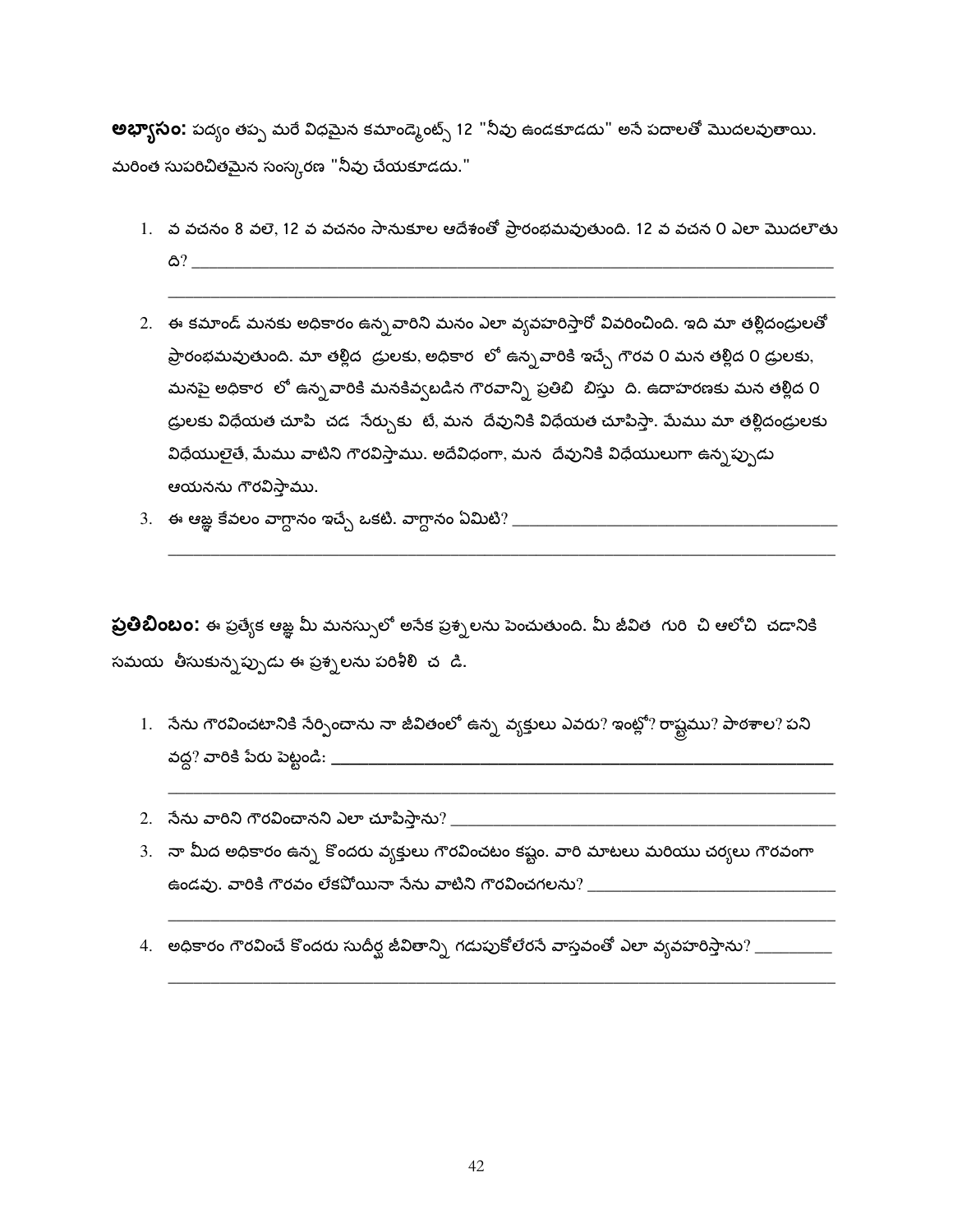- 
- 2. ఇంకొక జీవితాన్ని తీసుకుసేటప్పుడు, ఈ కమాండ్మెంట్లో ఏమి ఉన్నాయి? \_\_\_\_\_\_\_\_\_\_\_\_\_\_\_\_\_\_\_\_\_\_\_\_\_\_\_\_\_\_\_
- 3. మేము చెప్పేది లేదా చేయటం ద్వారా ఇతరులకు హాని కలిగించే లేదా హాని చేస్తున్న దేనిసైనా దేవునిపట్ల ప్రేమగా ఉండటానికి నిషేధించబడ్డాము. ఇతరుల శ్రేయస్సు కోసం జాగ్రత్త, మరణానికి బదులుగా వారికి జీవితాన్ని అందిస్తుంది. కోపం మరియు ఇతరులపై ద్వేషం కూడా నిషేధించబడింది. ఈ సూచనలను, అలా 0 టి విషయాల గురి చి వారు ఏమి చెబుతున్నారో ఆలోచి చ డి:
	-
	-
- 4. మేము ఈ కమాండ్మెంట్స్ నిషేధించాము. ఈ కమాండ్మెంట్ మనల్ని ఇతరులను ప్రోత్సహిస్తుందనేది

#### ప్రతిబింబం:

- 1. చాలా మందికి ఇది చాలా సులభం, "సేను ఎవరినీ చంపలేదు. ఈ కమాండ్సు సేను విచ్చిన్నం చేయలేదు. "ఆ ఆదేశాన్ని ఏది విస్తృతంగా అర్థంచేసుకుంటూ సేను ఇతరులకు బాధిస్తుంది లేదా ఇతరులకు నష్టం
- 2. ఇతరులు నన్ను బాధపెట్టినందుకు సేను అనుభవిస్తున్న బాధను సేను ఎలా ఎదుర్కోవాలి? \_\_\_\_\_\_\_\_\_\_\_\_\_\_\_
- 3. నేను ఇతరులకు సహాయపడుతున్నాను, వారిపట్ల దయ చూపిస్తారా అని నేను చేయగలిగినది ఏమిటి?

**లభ్యాస**: ఈ పట్టికను ఒక ఉపకరణ గా ఉపయోగి చడ 14-17 వచనాన్ని పరిశీలి చ డి. కమాండ్మెంట్ ఏమి చెప్తుంది? ఏమైనా వీటిలో ఉండవచ్చు? సేను నా జీవితంలో దాని అప్లికేషన్ను పరిగణలోకి తీసుకున్నప్పుడు నా ప్రతిబింబాలు ఏమిటి?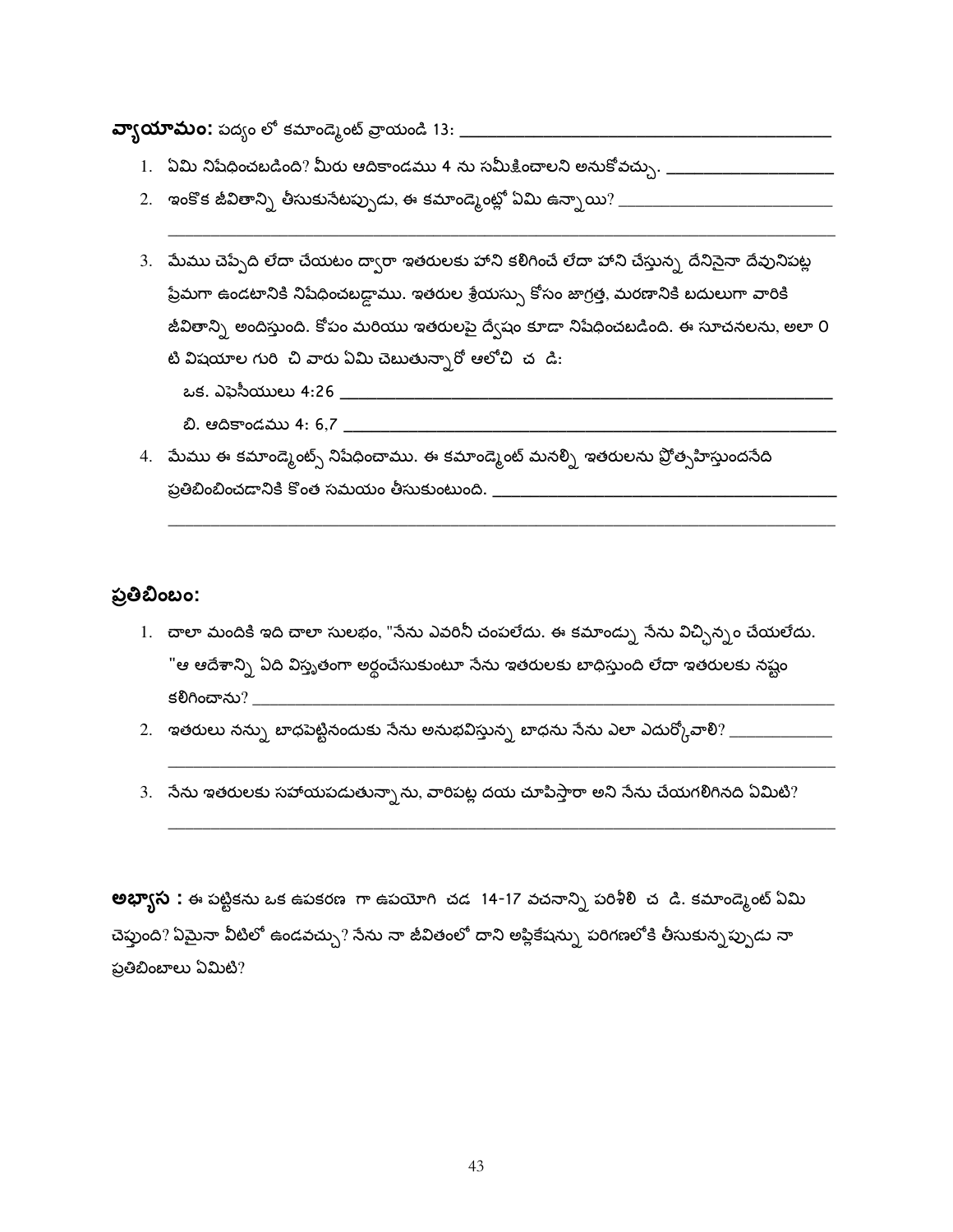| ఆఙ్ఞను          | ఇది ఏమి చెబుతుం ది | ఏమి చేర్చారు | నా ప్రతిబింబాలు |
|-----------------|--------------------|--------------|-----------------|
| ఎక్సోడస్ $2:14$ |                    |              |                 |
| ఎక్సోడస్ $2:15$ |                    |              |                 |
| ఎక్సోడస్ $2:16$ |                    |              |                 |
| ఎక్సోడస్ $2:17$ |                    |              |                 |

మీరు పూర్తిగా కమాండ్మెంట్స్ చూస్తే మీ ముగింపు ఆలోచనలు కొన్ని *వ్రాయం*డి. సేర్చుకోవచ్చే విషయ గురి చి ఆలోచి చ డి-బహుశా కొత్త అవగాహన. మీరు దేవుని గురి చి తెలుసుకున్నది ఏమిటి? దేవునితో మీరు చేసిన స బ ధ  $\,$ గురి -చి మీరు తెలుసుకున్న విషయాలు ఎలా ఉన్నాయి? ఇతరులతో? మీరేనా? మీ ఆలోచనలు...

# పార్ట్ 5

**పరిచయము:** సీనాయి పర్వతముమీద యెహోవా తన ప్రజలకు వచ్చుటకు ప్రజలను ఎలా సిద్దం చేసాడో ఈ పాఠం చూసాము. వారు సిద్ధపడినప్పుడు వారు పర్వత తాకే లేదా అతనిని చూడడానికి పెళ్లేందుకు కాదు అని హెచ్చరించారు. పర్వత చుట్టూ పరిమితులను చేయమని దేవుడు మోషేను హెచ్చరి చాడు. ఇది పవిత్రంగా ఉంచబడవలసి ఉంది (నిర్గమకా డము 19:23).

దేవుడు మోషేకు ధర్మశాస్త్ర పదాలను మాట్లాడాడు. తన ప్రజలను అదుపుచేయడానికి, వారి "ఆహ్లాదకరమైన" పరిమితిని పరిమితం చేయడమే గాక, దేవుని ధర్మశాస్త్రం గురించి మనము ఆలోచించగలము. లేదా, తన ధర్మశాస్త్రాన్ని ఆయన మార్గనిర్దేశం చేసేందుకు, వాటిని మార్గనిర్దేశం చేసేందుకు, వారిని సురక్షితంగా, రక్షించటానికి, ఆరోగ్యానికి,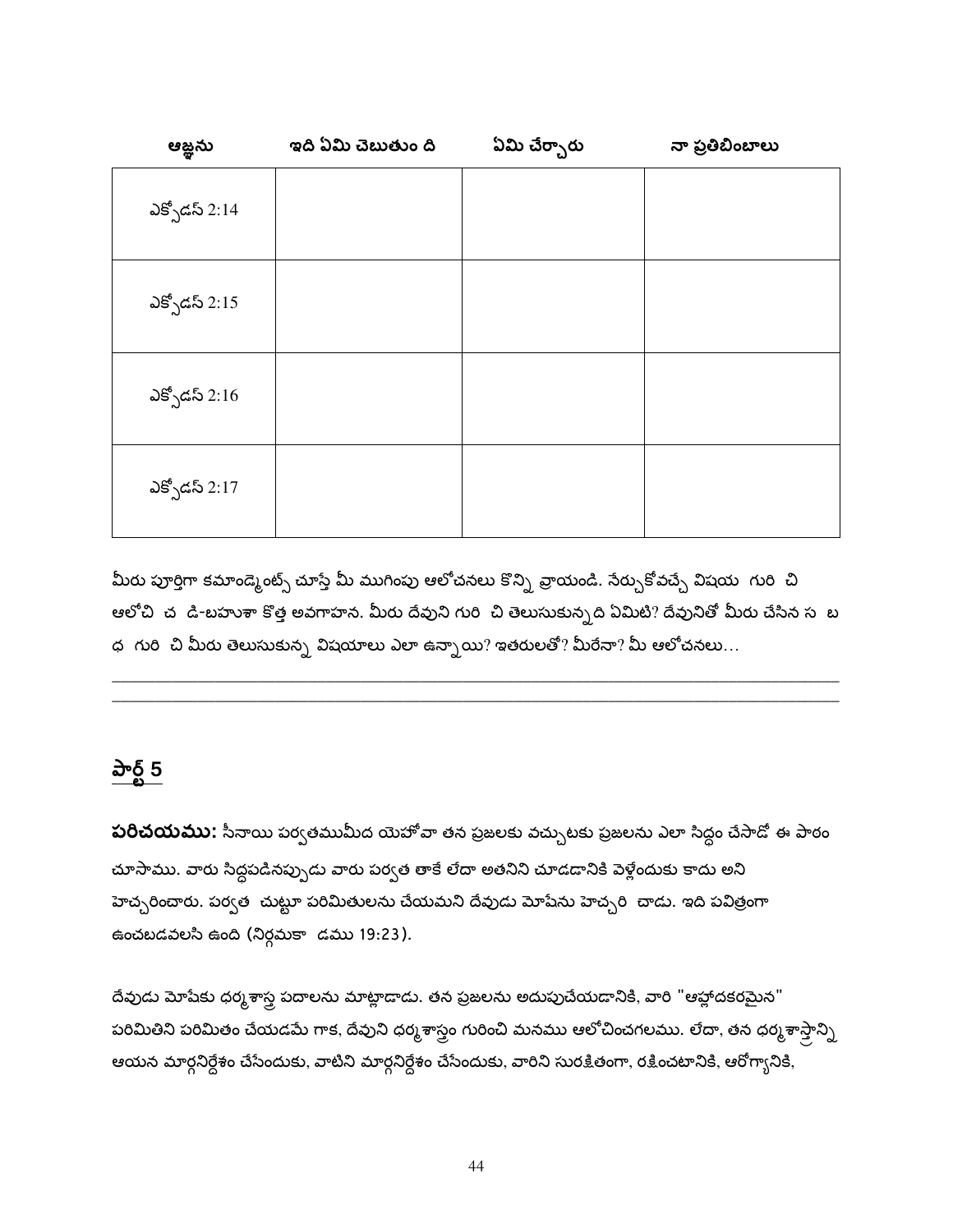సంతోషాన్ని అందించే విధంగా ఎంచుకుంటాడు. ఇశ్రాయేలీయుల సమాజ తమ దేవుడనని చెప్పుకున్న వానిని ఎలా వ్యవహరి చాలో, వారి ప్రజలు ఒకరినొకరు ఎలా వ్యవహరి చాలి అసే విషయ తెలుసుకోవడ అవసర .

**అభ్యాసం:** ఈ వ్యాయామం మీ కోసం కొన్ని విషయాలు స్పష్టం చేయడానికి సహాయపడవచ్చు. "ఈ కమాండ్మెంట్ దేవునితో లేదా ఇతర వ్యక్తులతో నా సంబంధం గురించి మాట్లాడదా?" అసే ప్రశ్నకు ఈ పట్టికను పూర్తి చేయండి. రెండు కధలలో ఒకటైన ప్రతి కమాండ్మెంట్ ను రాయండి.

| వ వలే 2: నా ముందు నా దగ్గర ఇతర దేవతలు లేవు | వ వచనం 12: తండ్రి మరియు తల్లి గౌరవించండి |
|--------------------------------------------|------------------------------------------|
|                                            |                                          |
|                                            |                                          |
|                                            |                                          |
|                                            |                                          |
|                                            |                                          |
|                                            |                                          |

| దేవునితో నా సంబంధం |  |  |
|--------------------|--|--|
|--------------------|--|--|

ఇతరులతో నా సంబంధం

ఇప్పుడు ప్రత్యేక కమాండ్ అడ్రెస్ యొక్క సంబంధాన్ని మీరు నిర్వచించినట్లుగా, కింది సూచనలు చూడండి మరియు ఆ భాగానికి చెందిన సంబంధిత దృష్టిని గుర్తించండి:

- 
- 
- 

యేసు అన్ని కమాండ్మెంట్లను రెండు ఆదేశాలుగా సంక్షిప్తీకరించాడు. ఈ ఆఙ్ఞలు ప్రేమించే ఆఙ్ఞ. ఈ ఆఙ్ఞలు దేవుడు మరియు నా తోటి మానవులతో నా సంబంధం పరిష్కరించడానికి. కమాండ్మెంట్స్ సేను కట్టుబడి దేవుని నా ప్రేమ ప్రదర్భించేందుకు అవకాశం ఇవ్వాలని మరియు నా జీవితంలో అధికారం తన వర్డ్ గుర్తించి.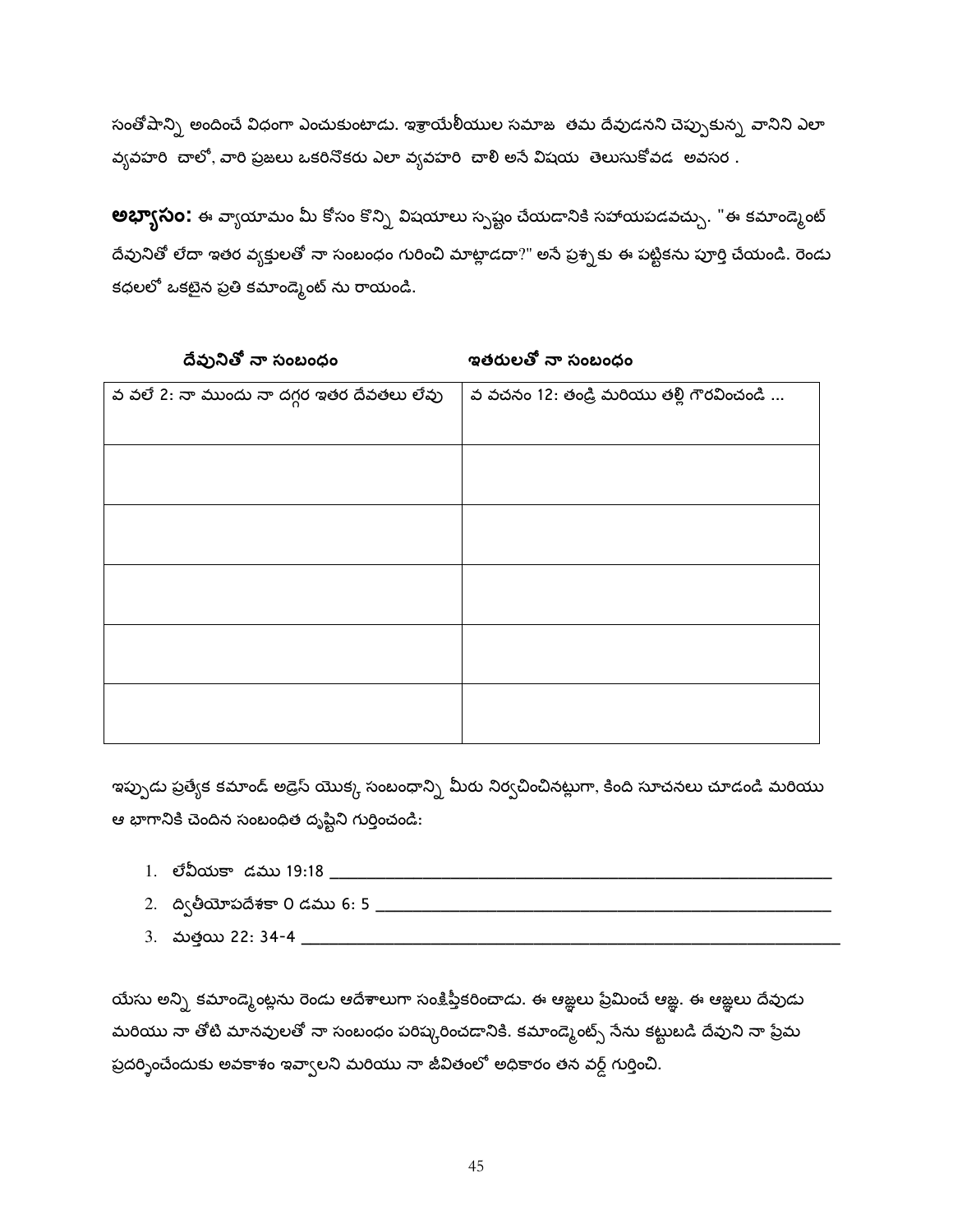దేవుడు ఇశ్రాయేలుతో తన సంబంధం ప్రారంభించాడు. అతను వారి దేవుడు అని మరియు అతను తన ప్రజలు అని చెప్పాడు. కమాండ్మెంట్స్ ఇవ్వడం లో అతను వారు విడిగా ఒక ప్రజలు మరియు తన ప్రజలు వంటి, వారు ప్రేమ జీవితం జీవించడానికి అని వారికి తెలియజేయండి. వారి విధేయులైన జీవితాలు ఆయనను దేశాలకు ప్రతిబి బిస్తాయి.

**జ్ఞాపకార్థం:** మత్తయి 22: 37-39 కమాండ్మెంట్స్ సారాంశాన్ని ఇస్తుంది. ఇండెక్స్ కార్డుపై ఈ శ్లోకాలను వ్రాసి, ఈ <sup>క్లో</sup>కాలని జ్ఞాపకం చేసుకోవడానికి మాత్రమే కాకుండా, ఎక్సోడస్ 2 లో కనిపించే టెన్ కమాండ్మెంట్స్తి సమీ<sub>కీ</sub>ంచటానికి మాత్రమే మిమ్మల్ని సవాలు చేయండి. దేవుడు మిమ్మల్ని ప్రేమిస్తున్నాడని మరియు మీ అంతరంగీకరింపబడని ప్రేమను కోరుకుంటున్నాడని మీరే గుర్తుచేసుకోండి. మీరు ఇతరులను ప్రేమిస్తారని దేవుడు కోరుకు టున్నాడని, మిమ్మల్ని ప్రేమిస్తున్నట్లు ఇతరులను ప్రేమి చాలని దేవుడు కోరుకు టున్నాడని మిమ్మల్ని గుర్తు చుకో డి. మీరు కమాండ్మెంట్స్ జ్ఞాపకం ప్రోత్సహించబడ్డాయి! వారు కష్టం కాదు. వాటిని ఇండెక్స్ కార్డుపై వ్రాసి కార్డును టెన<mark>్</mark> కమాండ్మెంట్స్కు ఇవ్వండి. మీ కార్డ్ ఇలా ఉండవచ్చు:

- 1 వ మీరు నా దగ్గర ఇతర దేవతలు ఉండకూడదు.
- 2 వ మీరు మీ కోసం ఒక విగ్రహాన్ని చేయకూడదు.
- 3 వ మీరు మీ దేవుడైన యెహోవా నామాన్ని దుర్వినియోగపరచకూడదు.
- 4 వ పవిత్రతను ఉంచడం ద్వారా సబ్బాత్ రోజు గుర్తుంచుకో.
- 5 వ మీ తండ్రి మరియు మీ తల్లి గౌరవించండి.
- 6 వ మీరు హత్య చేయకూడదు.
- 7 వ మీరు వ్యభిచారం చేయరాదు.
- 8 వ దొంగిలకూడదు.
- 9 వ నీ పొరుగువానితో అబద్ధ సాక్షమివ్వకూడదు.

10 వ - మీ పొరుగువాని ఇంటిని, భార్యను, సేవకుడిని, దాసుడు, తన ఎద్దు లేదా గాడిద లేదా మీ వొరుగువారికి ఉన్న ఏ వస్తువును మీరు ఇష్టపడకూడదు.

**ప్రార్దన:** ఈ కమాండ్మెంట్స్, లార్డ్, మొదటి చూపులో కష్టం కనిపించడం లేదు, అయితే, సేను వాటిని సేను నా జీవితంలో ఎంత సంబంధిత తెలుసుకుంటారు. మీరు నీ ప్రజలపట్ల ఉన్న గొప్ప ప్రేమ గురించి నాకు జ్ఞాపకం చేసుకొంటున్నారు మరియు మీతో మీతో సంబంధాన్ని పునఃసృష్టిస్తూ మరియు మరొకదానితో ఈడెన్ గార్డెన్ లో తిరిగి వోయింది. నా ప్రేమ, ఆత్మ మరియు నా మనస్సు అన్నింటినీ ప్రేమించే ప్రేమను నాకు ఇవ్వండి. సేను నా వొరుగువారిని ప్రేమించే ప్రేమను నాకు ఇవ్వండి. నీవు మరియు నీ వాక్యానికి విధేయతలో నేను ఎంతో ఆనందిస్తాను.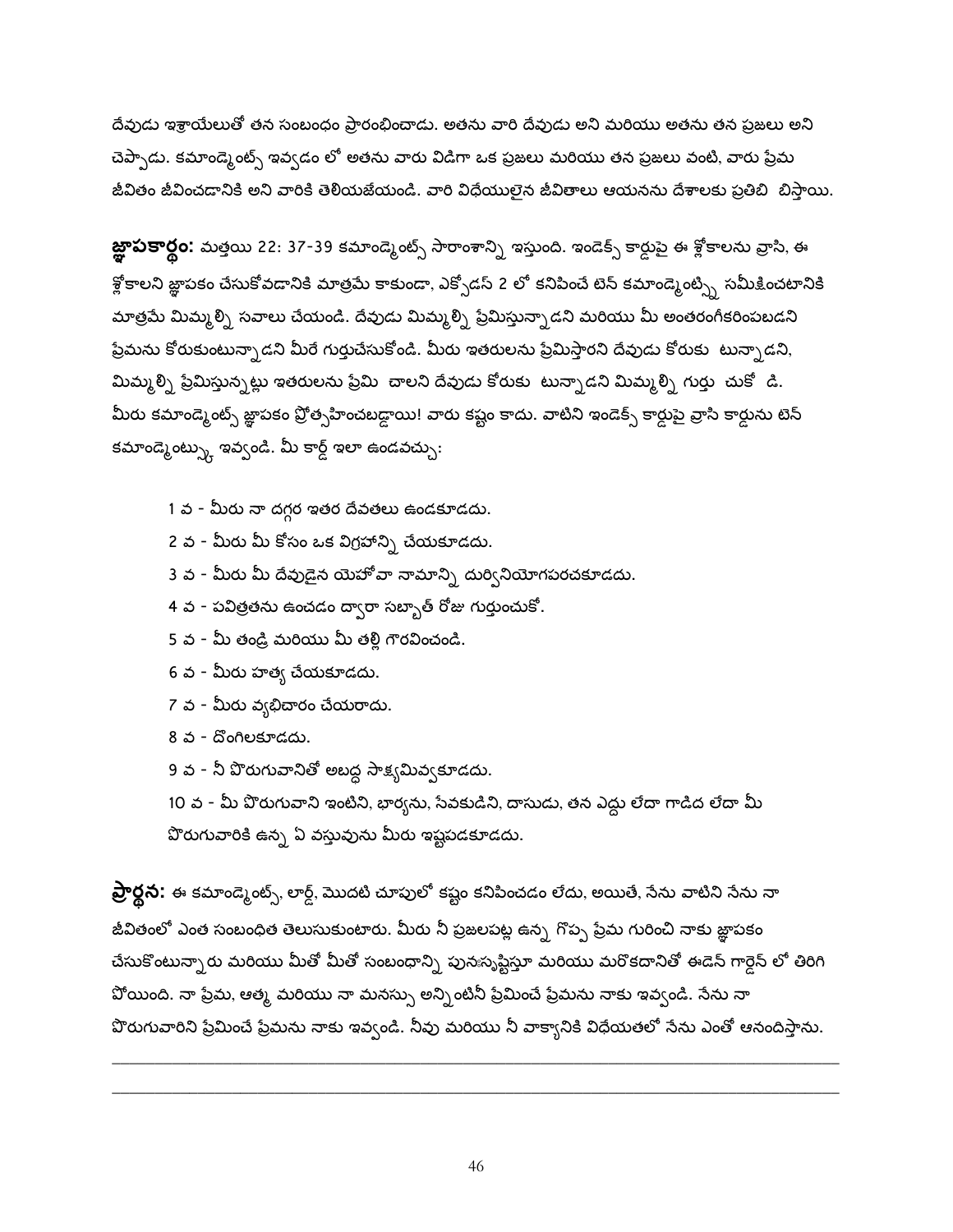ట్రాన్ఫిషస్

**పరిచయము:** కథలోని కొన్ని విషయాలలో అస్పష్టంగా ఉంది. ఉదాహరణకు, మోషే పర్వతం పైకి లేదా క్రిందికి వద్చాడా? అహరోను దేవునితో కలవడానికి మోషేను పెంబడించాడు? ఎంతకాలం మోషే పోయింది? మీరు అదనపు ప్రశ్నలను కలిగి ఉండవచ్చు. బైబిల్ వచనం మనకు చెప్తుంది, "ప్రజలు దూరమందు ఉన్నారు, మోషే దేవుడు ఉన్న చీకటి చీకటిలో ఉన్నప్పుడు" (నిర్గమకా డము 2:21). మా అధ్యయనం కొనసాగించడానికి మనము మోషకు పది కమాండ్మెంట్స్ కన్నా ఎక్కువ ఇచ్చాము. కమాండ్మెంట్స్ తరచూ సైతిక చట్టంగా పేర్కొనటడతాయి. దేవుడు కూడా మోషే ఆచార చట్టాలను ఇచ్చాడు. ఎక్సోడస్ 31 ద్వారా ఎక్సోడస్ 21 అనుసరించే అధ్యాయాలు, ఈ చట్టాలు బహిర్గతం. ఆదార చట్టాలు అరణ్యంలో మరియు తరువాత కనానులో ప్రాక్టికల్ జీవితానికి నిర్దిష్ట దరఖాస్తుతో సైతిక చట్టంపై ఆధారపడినవి.

**డైజింగ్ డీపెర్:** పదార్థం మొత్తం వివరాలు ఈ అధ్యాయాలు కవర్ నుండి మాకు నిషేధిస్తుంది. మీరు ఒక పర్యావలోకనం చేయమని ప్రోత్సహించబడ్డారు. పట్టికలో ఈ కాలంలోని అంశాల గురించి క్లుప్తంగా వివరించే హక్కు నిలువు వరుసను పూర్తి చేయండి. ప్రత్యేకతలతో కూర్చివేసినందుకు జాగ్రత్తగా ఉండండి.

| ନିଦିରର            | ္လာမွ်ဳိးစု ၁၀ ရက္ |
|-------------------|--------------------|
|                   |                    |
| ఎక్సోడస్ 2:22-26  |                    |
|                   |                    |
| ఎక్ఫోడస్ 21:1-11  |                    |
|                   |                    |
| ఎక్సోడస్ 21:12-36 |                    |
|                   |                    |
| ఎక్ఫోడస్ 22:1-15  |                    |
|                   |                    |
| ఎక్ఫోడస్ 22:16-31 |                    |
|                   |                    |
| ఎక్ఫోడస్ 23:1-9   |                    |

 $\overline{a}$ 

 $x_1, x_2, x_3, x_4$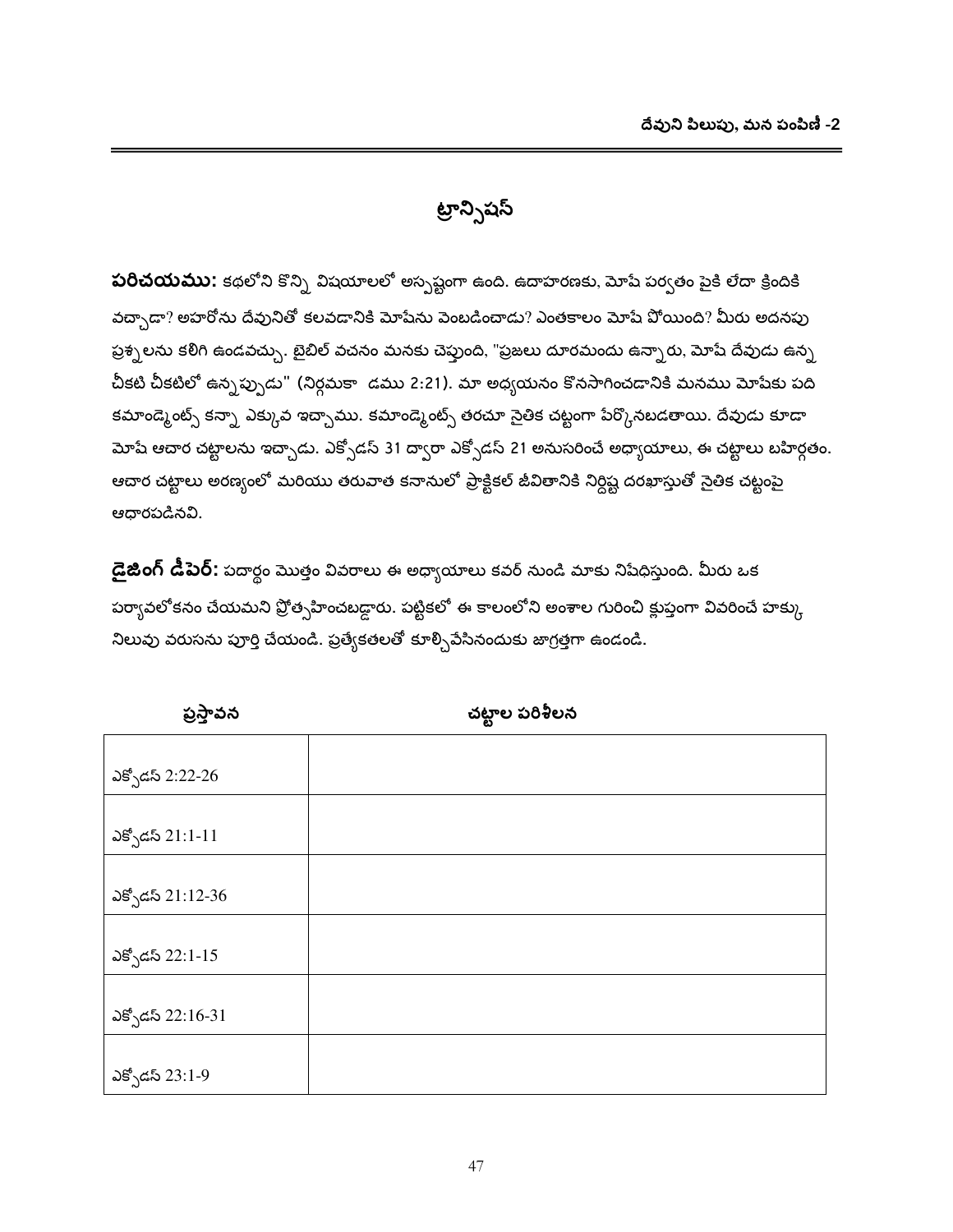| ఎక్ఫోడస్ 23:1-13  |  |
|-------------------|--|
| ఎక్సోడస్ 23:14-19 |  |

**టీచింగ్:** ఎక్సోడస్ 24 వ కథను వాయిదా పెట్టాడు-మోషే పర్వతం పైకి వెళ్ళినప్పుడు, అతనితో పాటు వెళ్ళినట్లు మరియు అక్కడ ఏమి జరిగిందో అన్నది కొంత అవగాహన. రక్త బలి మొదటిది. తరువాత, 7 పెద్దల అధిరోహణ మరియు పర్వత విందు జరుగుతుంది మరియు అప్పుడు మోసెస్ లార్డ్ యొక్క కాల్ పైకి రావటానికి. నిర్గమకా డము 24: 15-18 వచన మోషేను కొ డమీదికి ఎక్కివోవడ గురి చి చెబుతో ది.

వచనంలో 18 వ మోషే నలబై రోజులు మరియు నలబై రాత్రులు ప్రజల నుండి వెళ్లిపోయారని చెప్పబడింది. ఈ సమయంలో, పది ఆజ్ఞలకు అదనంగా, దేవుడు అతనికి టాబర్సి కల్ కోసం కావాల్సిన ప్రత్యేకతలు ఇచ్చాడు. టాబర్సి కల్ వారి భవనం యొక్క ప్రజలకు దృశ్యము ఇచ్చాడు మరియు దేవుడు నివసించిన ప్రదేశంగా పనిచేసాడు. ఇశ్రాయేలీయులు చోటికి తరలి పెళ్ళినప్పుడు వారు నిర్మాణాన్ని విడగొట్టేవారు మరియు వారితో టాబర్నికల్ను తీసుకుపెళతారు.

గమనిక: ఎక్బోడస్ నుండి అధ్యాయాలు 25 ఎక్బోడస్ ద్వారా 31 టాబర్నికల్ కోసం దేవుని దిశ ఇవ్వాలని. మేము పాఠం 5 లో ఈ ప్రత్యేకతలు చూద్దాం.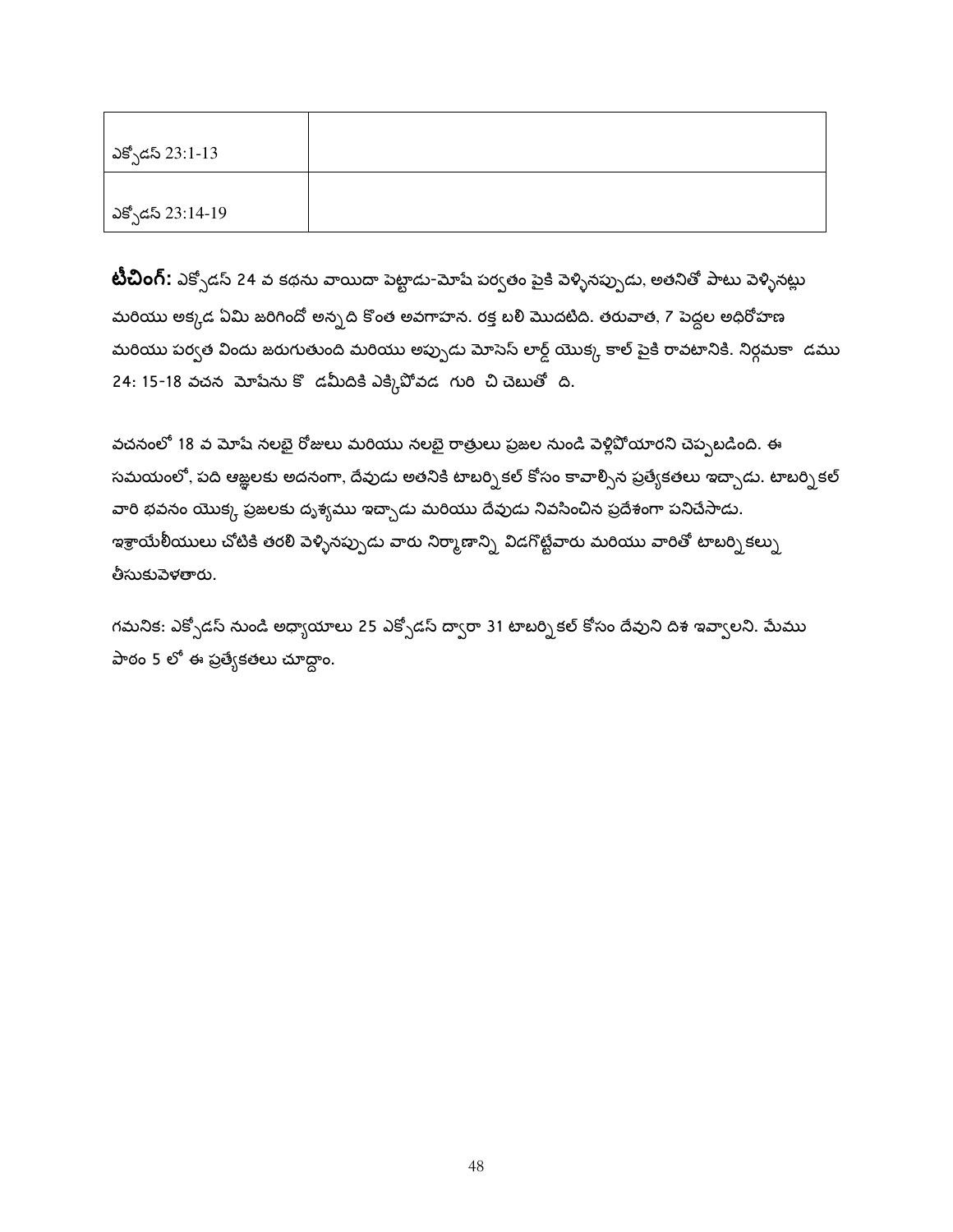# పాఠం నాలుగు

# అయితే మోసెస్ యెహో వాను

# బలోపేతం చేశాడు

ఎక్సోడస్ 32 - కన్ఫస్డ్ థెస్సేల్స్

అవలోకనం యొక్క కృతి 4

| అవలోకనం                                    | 45 |
|--------------------------------------------|----|
| పరిచయం                                     | 46 |
| పాఠము 4: నిర్గమకా డము 32                   |    |
| • ఇజ్రాయెల్ మరియు గోలైన్ కాఫ్              | 47 |
| • మోష ఇశ్రాయేలీయుల గుడారమీద ప్రార్థిస్తాడు | 49 |
| • టాబ్లెట్లు నాశనమయ్యాయి                   | 51 |
| • బ్రదర్స్ ఎగైనెస్ట్ బ్రదర్స్              | 53 |
| • మోషి ప్రభువుకు ప్రార్ధిస్తాడు            | 55 |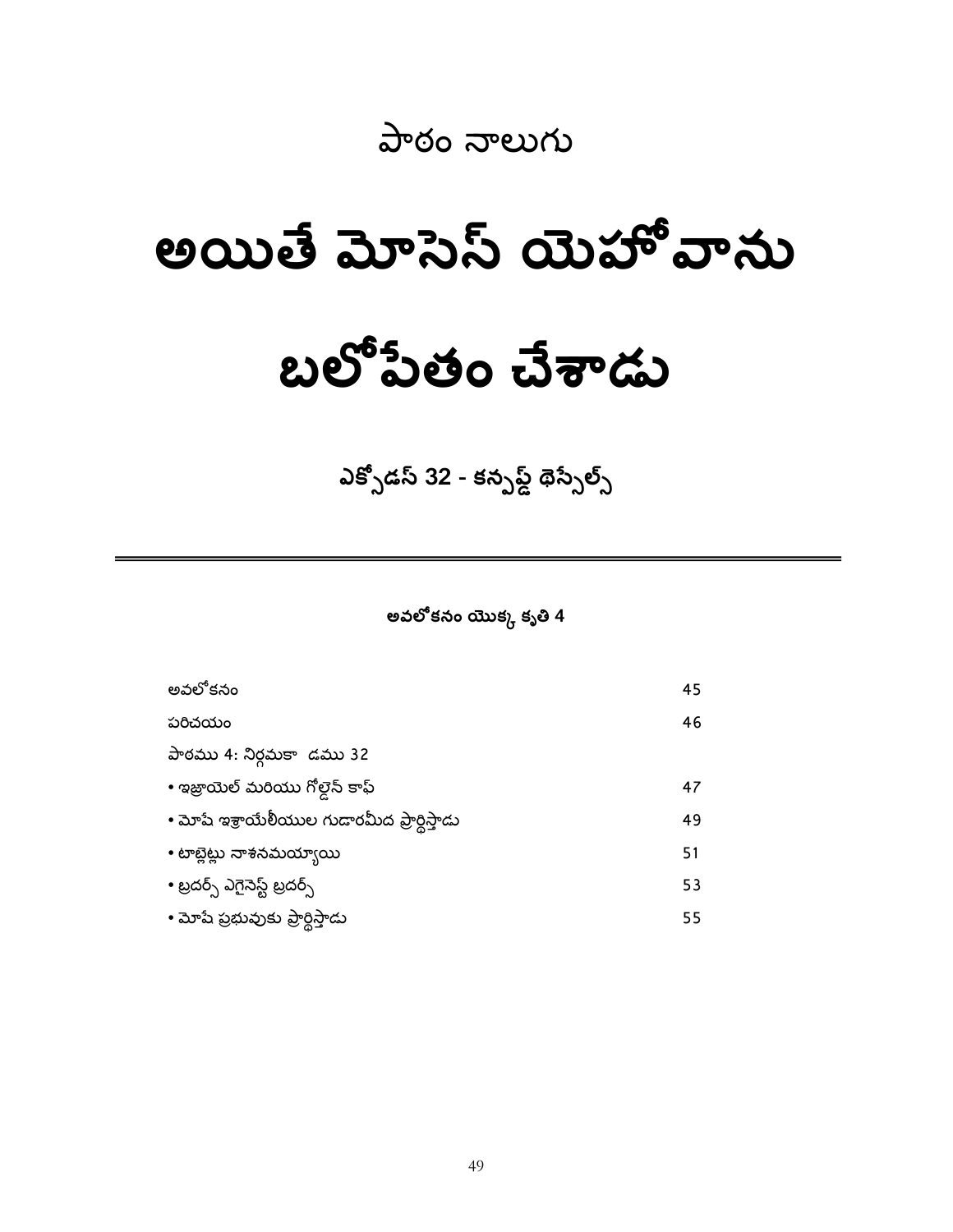#### పరిచయము

మోషే పర్వతం పైన దేవుని పరిశుద్ధతను ఎదుర్కొంటున్నప్పుడు, ఇశ్రాయేలు తన బేస్ వద్ద అటువంటి వికర్షణ ప్రవర్తనను ప్రదర్నిస్తుంది. ఈ ప్రజలతో దేవుడు ఏమి చేస్తాడు? ఆయన ఏమి చేయాలనుకున్నాడు? వారు తమను తాము పాడు చేసి యెహోవాను అపవిత్రపరచారు.

మోష మళ్లీ దేవుని కోపాన్ని నిలబెట్టుకోవటానికి సిద్ధంగా ఉన్నాడు. ఏమి చేయాలని దేవుడు చేశాడు? అతను ఏమి చెప్పాడో అతను ఎందుకు చేయలేదు? ప్రజలు ఏమి అర్హులు? ప్రజల మధ్య దేవుని తీర్పు ఎలా ప్రదర్శించబడింది?

ఇది ఇజ్రాయెల్ యొక్క చరిత్రలో తక్కువ పాయింట్. దేవుని పరిశుద్ధత మానవాళి అవినీతికి విరుద్దంగా ఉంది. ఇశ్రాయేలుకు మరణం ఏది, కానీ దేవుడు న్యాయం మరియు దయ రెండింటిలోనూ వ్యవహరించాడు. మొదట తిరిగి నిలబడండి మరియు పర్వత అంతస్తులో జరిగిన దుష్టత్వం, దుష్టత్వం మరియు అవినీతిని అర్థం చేసుకోవడానికి ప్రయత్నిస్తుంది. అప్పుడు దగ్గరగా డ్రా మరియు దేవుని దయ మరియు దయ చూడండి, మోసెస్ పర్వత పైన రెండవ సారి స్వయంగా సమర్పించిన తన దయ మరియు దీర్ఘకాలికంగా ప్రదర్భించారు.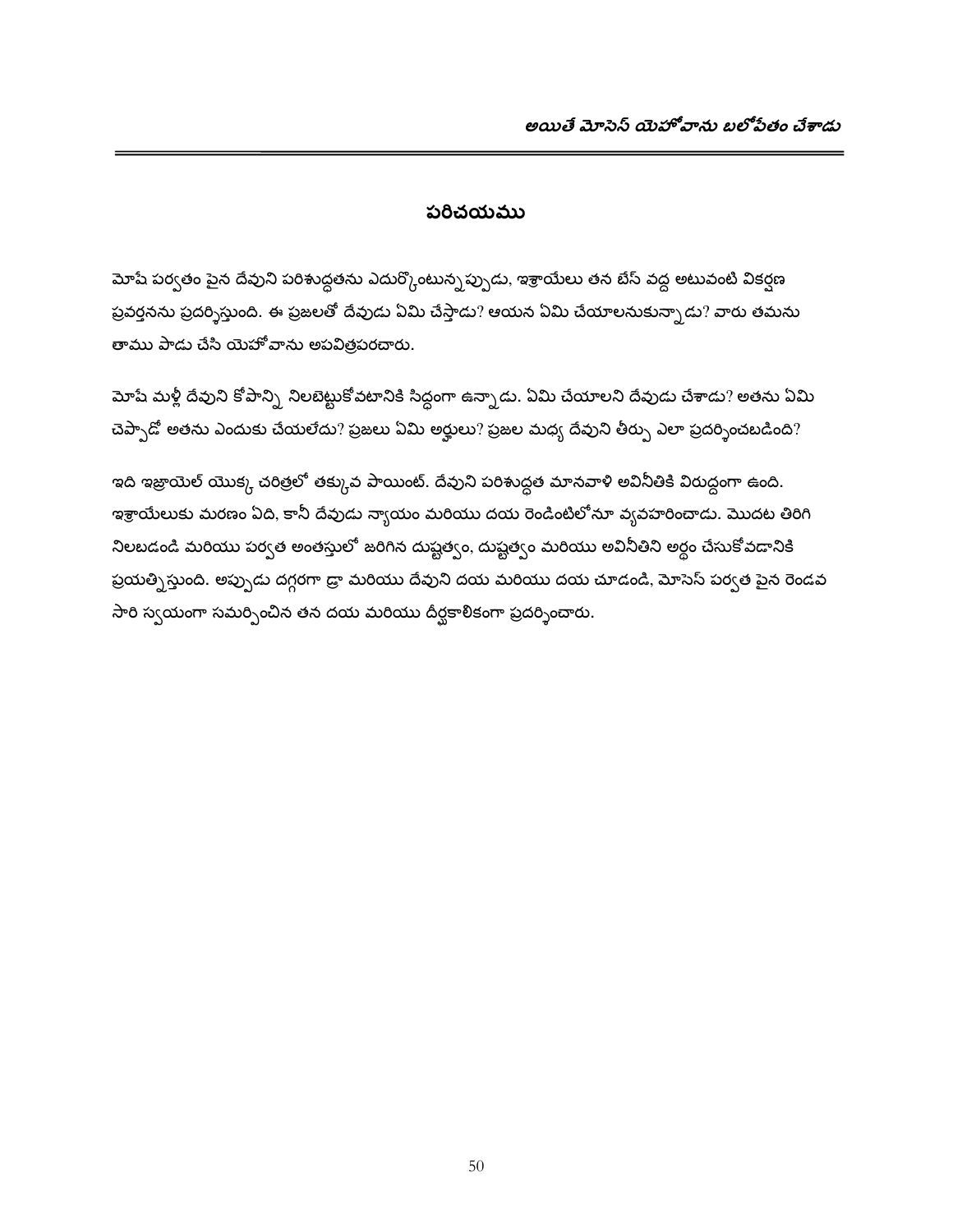# పార్ట్ 1

**పరిచయము:** నిర్గమకా డము 31:18, యెహోవా సీనాయి పర్వత పై మోషేతో మాట్లాడడ పూర్తిచేశాడని, అతడు ్ర కాశాలు అని స్వామి అని స్వామి అని స్వామి అని స్వామి అని స్వామి అని స్వామి అని స్వామి అని స్వామి అన పలకలు. ఇవన్నీ 4 రోజులు, రాత్రులు పర్వత లో జరుగుతున్నాయి.

నో, అదే సమయంలో, మీరు పర్వత స్థావరం వద్ద జరుగుతున్న ఏమి ఆలోచిస్తాడు?

**నియామక:** నిర్గమకా చదవండి డము 32: 1-6.

#### వ్యాయామం:

1. మీరు సిన్ ఈ ఎడారిలో ఒక ఇశ్రాయేలీయుడిగా ఉంటే మరియు మీ నాయకుడు దాదాపు ఆరు వారాల పాటు 

యెహోవా, యెహోవా ఎదుర్కొనే మౌన చీకటిలో ఆయన చనిపోయాడనేది, సర్వశక్తిమ 0 తుడైన దేవుడు అక్కడ చనివోయాడని, ఇప్పుడు వారు నాయకురాలిగా ఉ 0 డడ 0 కాదు.

 $\overline{\text{iii}}$ .

3. అది ఆసక్తికరంగా లేదు, అహరోనుకు వారు మొట్టమొదటి వ్యక్తిగా మారినా? ఎందుకు అహరోను? అతను 

**రిఫెక్షస్:** ఇప్పుడు మనల్ని "మనకు ముందుగా నడిపించే దేవతలను తయారుచేయమని" ఆయనను అడుగుతున్నాము. వారి నాయకుడిని వారు చూశారు. వారు అతని జాడ గురించి ఎరుగరు. కాబట్టి, వారి నాయకుడు మా నాయకుడు మనల్సి విడిచిపెట్టినట్లయితే, "మా ముందు దేవతలను సృష్టించుకోండి."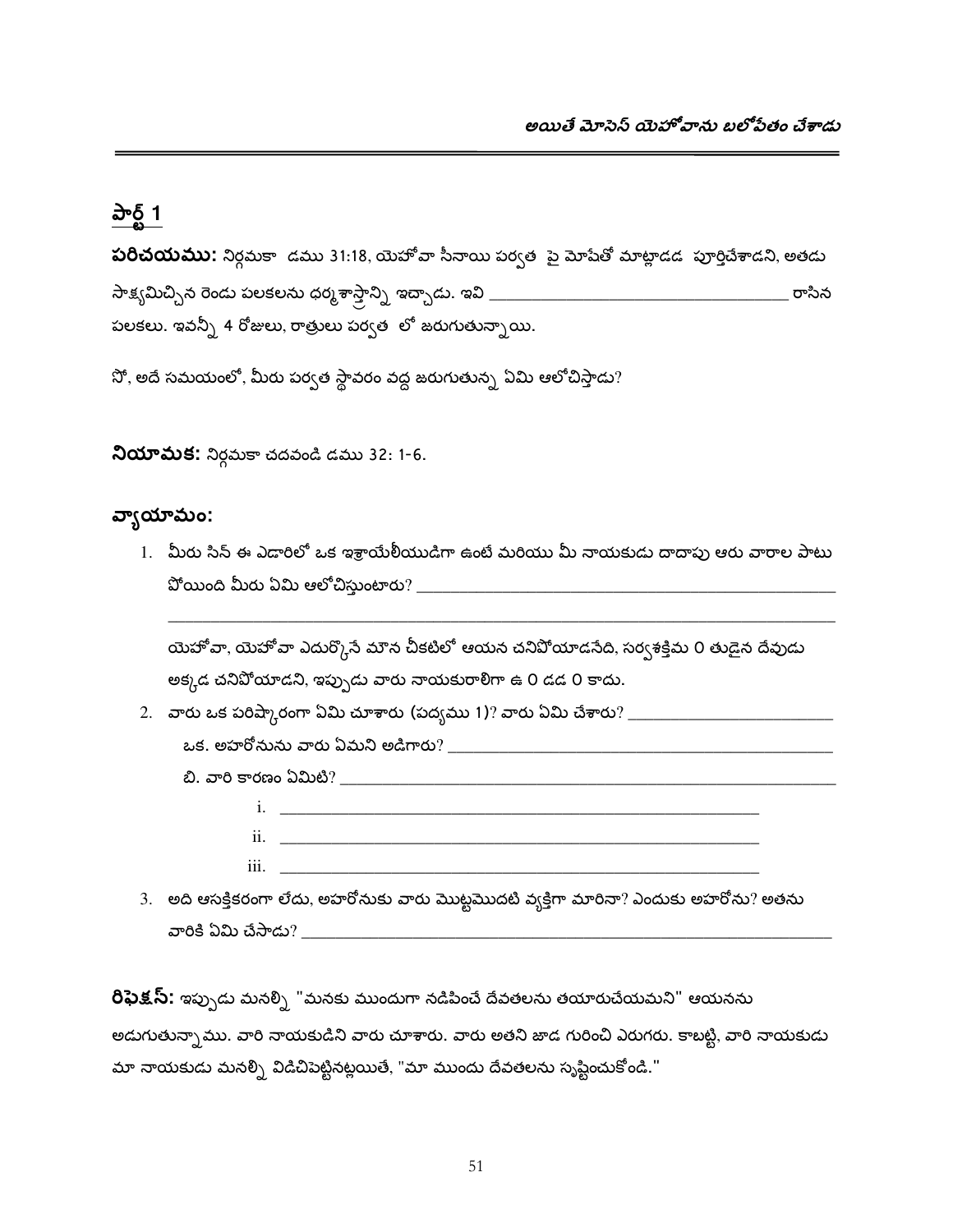- 
- 2. ప్రత్యేకంగా దేవుడు వారి కోసం చేసినదంతా మీరు పరిగణించినప్పుడు, మీరు ఏమి ఆలోచిస్తారు? \_\_\_\_\_\_\_\_\_\_\_
- 3. మీ జీవితం మరియు దేవుడు మీ కోసం చేసినదంతా మీరు పరిగణించినప్పుడు, మీ రక్షకుడిగా దేవుడు మిమ్మల్ని వదలిపేస్తాడని మీరు అనుకుంటున్నారు? ఎందుకు? ఎందుకు కాదు? \_\_\_\_\_\_\_\_\_\_\_\_\_\_\_\_\_\_\_\_\_\_\_\_\_\_\_\_\_\_\_\_\_\_

# వ్యాయామం:

- 
- 
- 
- 
- 
- 6. మీరు వారి ప్రకటనకు గట్ స్పందన ఉందా? మీరు వారితో అంగీకరిస్తారా? ఎందుకు? ఎందుకు కాదు?
- 
- 8. వ 4 వచనంలో ఆరోన్ ఒక విగ్రహంతో విగ్రహాన్ని రూపొందిస్తున్నారని చెపుతుంది. స్పష్టంగా, అతను దూడను రూపొందించడంలో గొప్ప శ్రద్ధ తీసుకున్నాడు. 5 వ వచనంలో, అహరోను గురించి మీరు ఏమి చూస్తారు?
- 
- 10. అహరోను వారి కోరికలకు అనుగుణ 0 గా ఉన్నారు. అతను పనివాడుగా చేరి, లార్డ్ స్థానంలో ఉద్దేశించిన విగ్రహం సృష్టించింది. వారి విగ్రహారాధనలో ఆయన వారిని నడిపించాడు.

**డైజింగ్ డీపెర్:** పెర్సెస్ 5 మరియు 6 కొంతవరకు అస్పష్టంగా ఉన్నాయి. అహరోను దూడ రూపంలో ఒక బలిపీఠాన్ని నిర్మించాడు. అప్పుడు యెహోవాకు పండుగ ఉంటుందని ఆయన ప్రకటించాడు. అహరోను తాను చేసిన దాని గురి చి సేరాన్ని అనుభవిస్తున్నానా? ఇశ్రాయేలీయులను విగ్రహారాధనలోకి తీసుకువచ్చిన వాస్తవికతకు ఈ రకమైన బంగారు దూడ ఇప్పుడు వారి దేవుడని ప్రజలకు చెప్పినప్పుడు అతను ఈజిప్టు నుండి వారిని బయటకు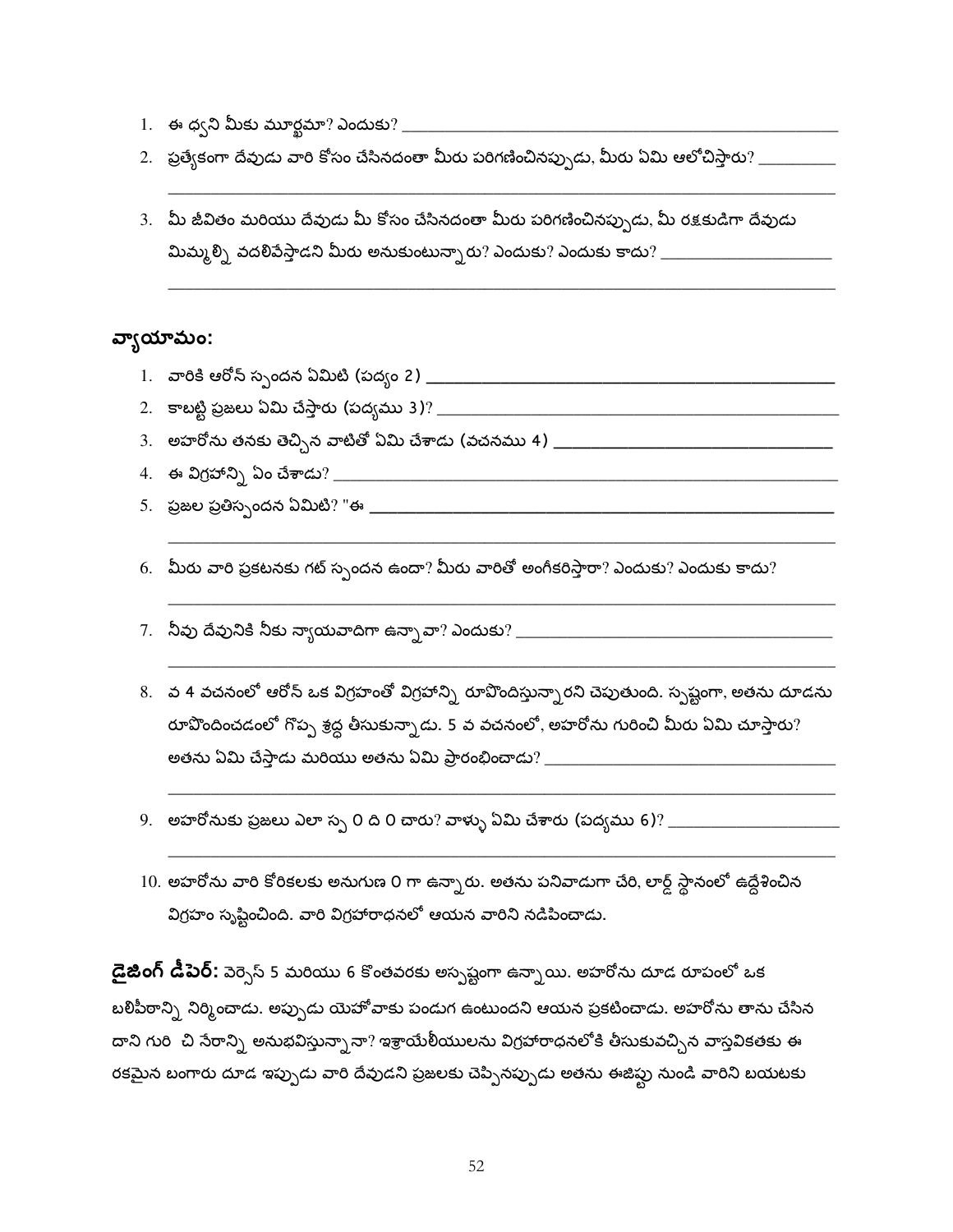.<br>తీసుకువచ్చినట్లు అతను విన్నాడని అన్నాడు. 5 వ వచనం ఇలా చెబుతోంది, "అహరోను ఇది చూసినపుడు ..." ఏమిటో కన్ను చూసా? ప్రజలు కొత్త దేవుడిని ప్రకటించారు? ఆయన చూసిన దాన్ని ఏమిటి? బైబిలు చెప్పిన తదుపరి విషయం ఏమిటంటే అతను దూడ ముందు ఒక బలిపీఠాన్ని నిర్మించాడు మరియు మరుసటి రోజు యెహోవాకు పండుగ ఉంటుందని ప్రకటించాడు.

వచనము8 వ నకు ముందుగా క్లుప్త పరిశీలన చేస్తే, ప్రజలు ఆ దూడను కుమ్మరిస్తారు మరియు దానిని బలి అర్పించారు అని తెలుసుకుంటారు, వీరు ఈజిప్టు నుండి వచ్చిన దేవుళ్ళు అని ప్రకటించారు. ఆ సందర్భంలో, అప్పుడు బలిపీఠం విగ్రహాన్ని బలి కోసం తయారు మరియు పండుగ వారి కొత్త దేవుడు ఉంది.

# పార్ట్ 2

**అప్పగించుము:** ఇప్పుడు మనం పర్వత స్థావరం ఏమి జరుగుతుందో తెలుసుకుందాం, మౌంటైన్ తిరిగి వెళ్ళి అక్కడ సంభాషణకు వినండి. నిర్గమకా చదవ డి డము 32: 7-14.

**అభ్యాసం:** క్రింద ఏమి జరుగుతుందో దేవునికి తెలుసు.

- 
- 
- ఒక. ఆదికాండము 6: 11-13 కు తిరిగి పెళ్ళు. ఈ శ్లోకాలలో భూమి యొక్క స్థితి గురించి దేవుడు ఏమి

సి. నిర్గమకా 0 డము 32: 8 ను ఉపయోగి 0 చడ 0, దేవుని అవినీతిని ఎలా వర్ణిస్తో 0 ది? \_\_\_\_\_\_\_\_\_\_\_\_\_\_\_\_\_\_\_\_

- 
- 

**బో ధన:** మోష ప్రజల నాయకుడిగా వోషిస్తున్న ఒక ప్రత్యేక పాత్ర. ప్రజలు అతని ప్రజలు కాదు కానీ దేవుని, కానీ వారు నేరుగా దేవుని మాట్లాడలేదు లేదా దేవుడు నేరుగా మాట్లాడటం ఎంచుకోండి లేదు. మోషే ప్రజలకు యాజకుడుగా సేవ చేస్తున్నాడు. పాత నిబంధనలోని పూజారి ప్రజలకు దేవుణ్ణి ప్రాతినిధ్యం వహించి, ప్రజలను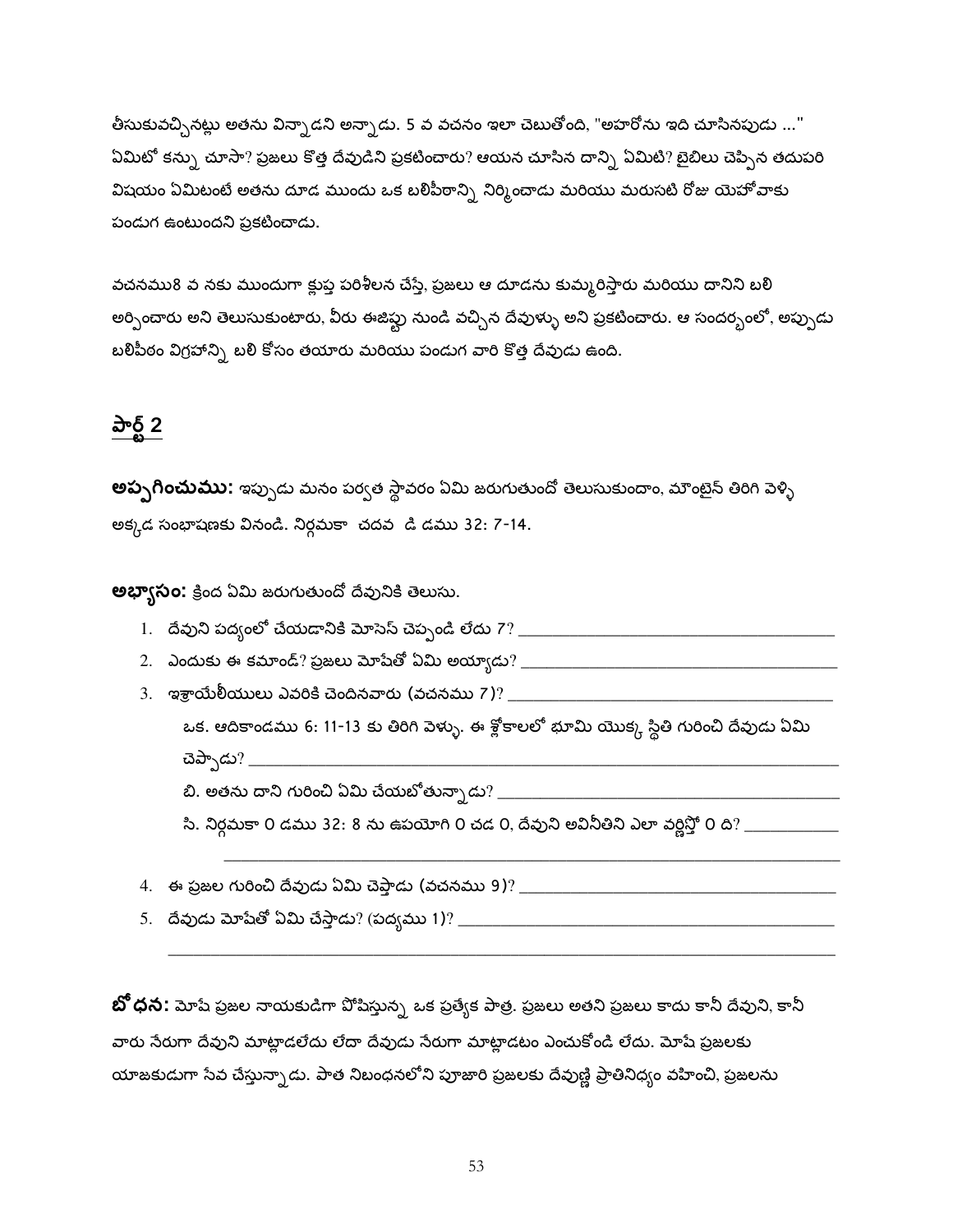దేవునిపట్ల ప్రాతినిధ్యం వహించిన వ్యక్తిగా సేవచేసే బాధ్యత ఇవ్వబడింది. ఇది ఎక్సోడస్ 32: 11-14లో జరుగుతుందని మేము చూస్తున్నాము.

- 1. ప్రజలు పాపం చేశారు. మరల ఒక్కడే విడిచిపెట్టాలని దేవుడు కోరారు ఎందుకు?
- 3. ఇప్పుడు యాజకుడుగా మోషే దేవుని ప్రజలను సూచిస్తాడు. 11 వ వచన మోషే తన దేవుడైన యెహోవాను ప్రార్థిస్తాడని మనకు చెప్తాడు. అతను చెప్పిన, "ఓ లార్డ్, ఎందుకు మీ కోపం బర్స్ట్ ..." పద్యం 11 లో. 12 వ 4. అప్పుడు అతను బదులుగా ఏమి లార్డ్ అడుగుతుంది?
	-
- 

**డైజింగ్ డీపెర్:** ఎక్సోడస్ యొక్క ఈ ప్రత్యేక విభాగానికి లోతైన అవగాహన మరియు మరింత అంతర్శ్రష్టి కోసం, మీరు ఈ గద్యాలను అస్వేషించడానికి ప్రోత్సహించబడతారు. ఈ వాక్యాలలో ప్రతి ఒక్కటి, మీరు ఎవరో దేవుని గురించి మరియు మీరు ఆయనతో సంబంధం ఉన్న*వా*రని ఎవరికి బాగా అర్థం చేసుకోవచ్చో చెప్పండి.

- 
- 

**ప్రార్దన:** ఓ లార్డ్, ఈ పాఠంలో నేను చాలా సాదాగా ఉన్నాను, నాకు చాలా హృదయం ఉంది. ఒక నిమిషం నేను నీకు ఆజ్ఞాపించిన వాటన్నింటికీ వాగ్దానం చేస్తాను, మరుసటి నిమిషం నేను నీకు చెప్పినది మరియు నాకు చేసిన పనులను సేను నిర్లక్ష్యం చేస్తున్నాను. నా హృదయం అవిధేయతకు గురైంది. నన్ను క్షమించు. నా తరఫున ఒక పూజారిగా సేవచేసినందుకు యేసును కృతఙ్ఞతలు. నీవు ఈ లోకము యొక్క అపరాధములన్నిటిని తీసికొనితివి. తండ్రియొక్క కోపాన్ని నీవు స్వయంగా తీసుకున్నావు. మీరు అన్ని మానవజాతి కోసం సిలువ పేశారు మరియు చనిపోయాడు మరియు ఇప్పుడు మీరు తండ్రి యొక్క సింహాసనం ముందు నా న్యాయవాదిగా నివసిస్తున్నారు. నీ త్యాగం వల్ల సేను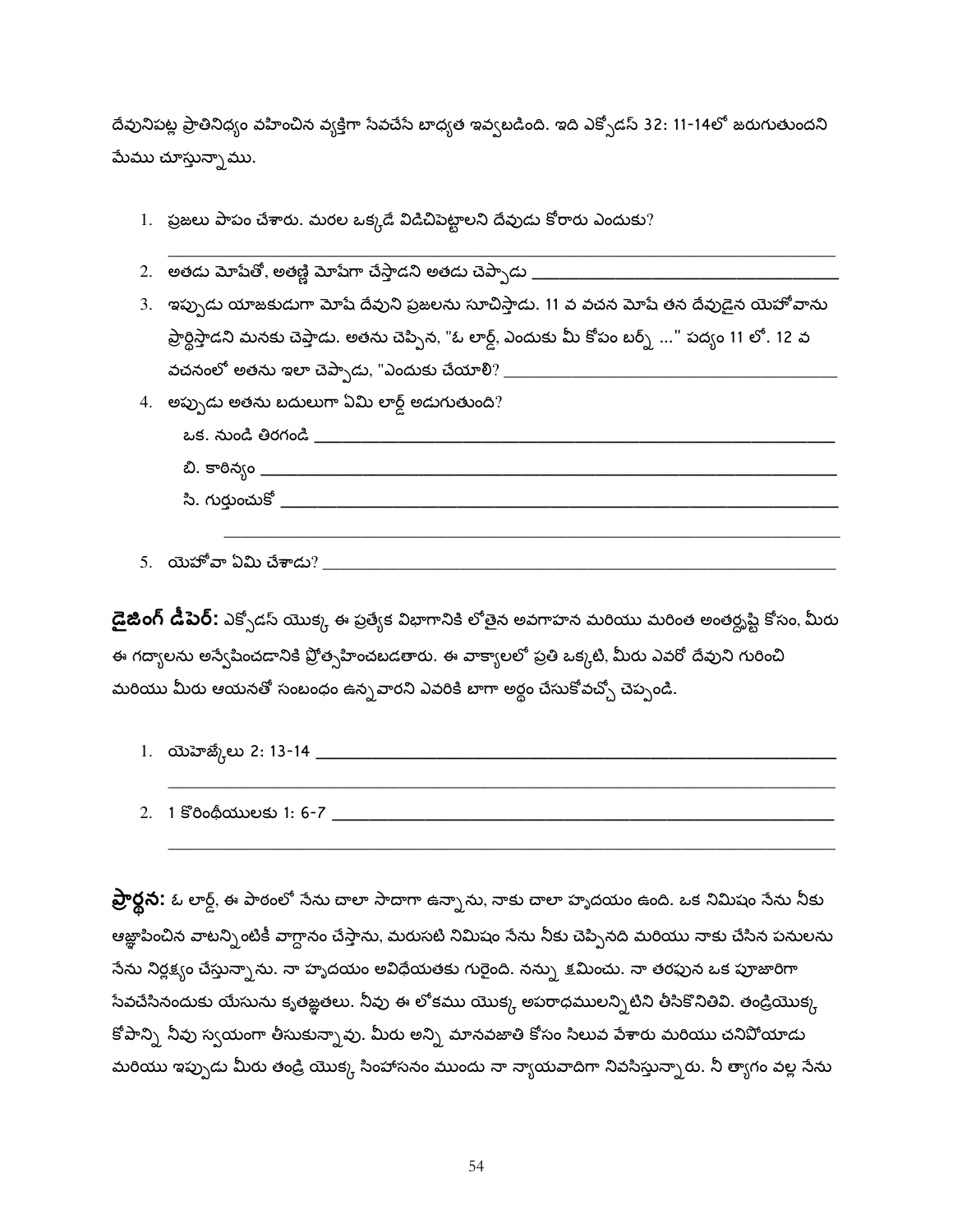నివసించటానికి స్వేచ్ఛాయుతంగా ఉన్నాను, నిన్ను సేవించుటకు, ఉచితమైనది, గౌరవించటానికి, మరియు నీవు 

# పార్ట్  $3$

నియామక : పర్వత పై జరుగుతున్నదేమిటో దేవునికి తెలుసు, కానీ ఇప్పుడు మోషే దాన్ని చూడడానికి ప్రయత్ని చాడు. నిర్గమకా డము 32: 15-24 చదవ డి.

# వ్యాయామం:

- 1. నిస్సందేహంగా, మోషే దేవుని ప్రేలితో చెక్కబడిన వాగ్దానం ప్రజలకు ముందు తీసుకొచ్చేందుకు ఆసక్తి చూపిందాడు (నిర్గమ కాండం 31:18). అయినప్పటికీ, ఏదో భయంకరమైన తప్పు అని ఆయనకు తెలుసు. 15 వ మరియు 16 వ వచనంలోని రెండు పలకలను గురించి మనము ఏమి సేర్చుకుంటాము? \_\_\_\_\_\_\_\_\_\_\_
- 2. యెహోషువ మోషేతో పర్వతం పైకి వెళ్లివోయాడు (నిర్గమకాశం 24:13) కానీ దేవుడు మోషేని పిలిచినప్పుడు ఆయన ఒంటరిగా మేఘంలోకి పెళ్ళాడు. ఇప్పుడు మోషే వచ్చి యెహోషువ కలుస్తాడు. అతను విన్న శబ్దం
- 
- 4. మోష ఇప్పుడు బబులోను దగ్గరకు వచ్చి, ప్రజలు ఏమి చేసాడో, ఏమి చేస్తున్నారో చూస్తాడు. అతని ప్రతిచర్య  $\mathfrak{Q}$ ධාස් $?$
- 5. అది ఎ 0 త వినాశకరమైన క్షణం! మోషే ఎక్కడ నుండి వచ్చాడు?

- 6. దేవుని పేలు, దేవుని పనితో చెక్కబడిన పలకలను అతను పట్టుకున్నాడు. ఇప్పుడు వారు బద్దలైవోయారు. అతని కోపం దహించి, తన కోపాన్ని దెబ్బ తగిలించటానికి వారిని కఠినంగా విసిరింది. మీ ఆలోచనలు: \_\_\_\_\_\_
- 7. మాత్రలు నాశనమయ్యాయి. అక్షరాలా, చట్టం విచ్చిన్నమైంది, దెబ్బతింది. మోసెస్ పద్యంలో తదుపరి ఏమి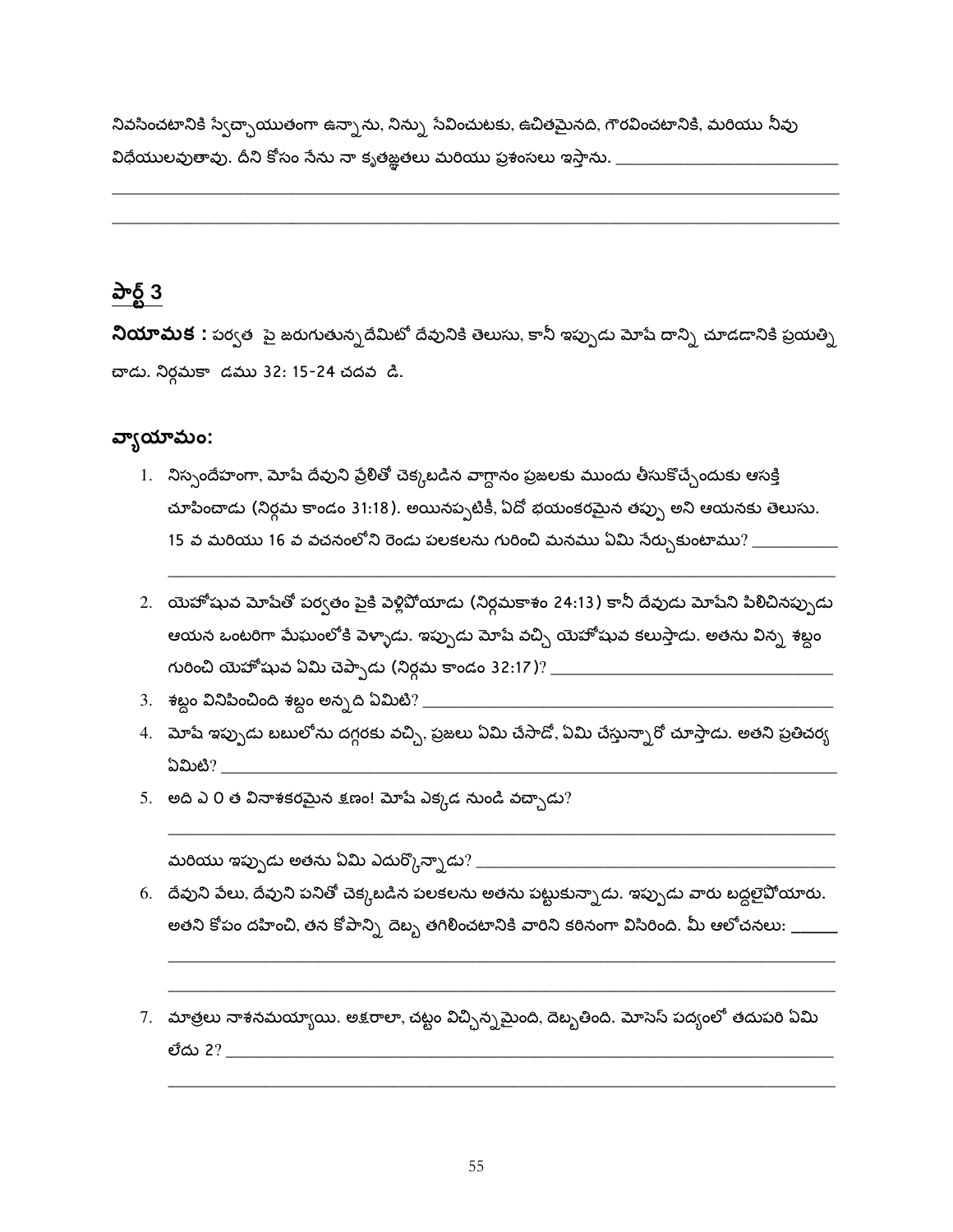- 
- 9.  $\,$  మరియు, క్లుప్తంగా, ఆరోన్ స్పందన ఏమిటి?
	-
	-
	-

టీచింగ్:

- 1. ఇజ్రాయెల్ యొక్క కమ్యూనిటీ జీవితంలో ఇది స్పష్టంగా తక్కువగా ఉంది. అహరోనుకు మోషే చెప్పేది విన్నప్పుడు, "నీవు-నీకు చీకట్లో" నవ్వటానికి సహాయం చేయలేడు, "మరియు ఈ దూడ వచ్చింది!" సమస్య
- 
- 3. ఏమి జరిగిందో లెక్కించడానికి మోషే అడిగినప్పుడు బహిర్గతమయ్యే ఇతర సమస్య ఏమిటి (శ్లోకం 21)?
- 4. ఏమి జరిగిందో ఆరోన్ బాధ్వత వహించలేదు? శ్లోకాలు 22-24 లో మోసెస్ తన ప్రతిస్పందన సమీక్షించండి. అతను పరిస్థితుల బాధితునిగా వ్వవహరిస్తాడు. అతను ఎవరు నిందతారు? ఈ బహిర్గతం అతను ఏ పదాలు

దరఖాస్తు: అధీకృత అధికార బాధ్యతను చేపట్టడం మరియు అనుగుణంగా వ్యవహరించడం కంటే అధికారాన్ని విడిచిపెట్టడం మరియు అపరాధాలకు బాధ్యత వహించడం చాలా సులభం.

- 1. మీరు అధికార పాత్రలో ఉన్న సమయ 0 గురి 0 చి ఆలోచి 0 చ 0 డి. ఇది ఇంటిలోనే ఒక తండ్రిగా లేదా మేనేజర్ లేదా ఎగ్జిక్యూటివ్ గా పనిచేయవచ్చు లేదా బృందంలో ఒక అథ్లెట్గా ఉండవచ్చు. ఇది మీ కోసం
- 2. మీరు బాధ్యత తీసుకోవాలని మరియు నింద తీసుకోవాలని లేదా తొలగించి మరియు అందరి మీద నింద ఉంచడం ఒక బాధితుడిగా పని ఎంపిక చేసిన ఒక పరిస్థితి గుర్తు. మీరు ఏమి ఎంచుకున్నారు? \_\_\_\_\_\_\_\_\_\_\_\_\_\_\_\_\_\_\_\_\_\_\_\_\_\_\_\_\_\_
-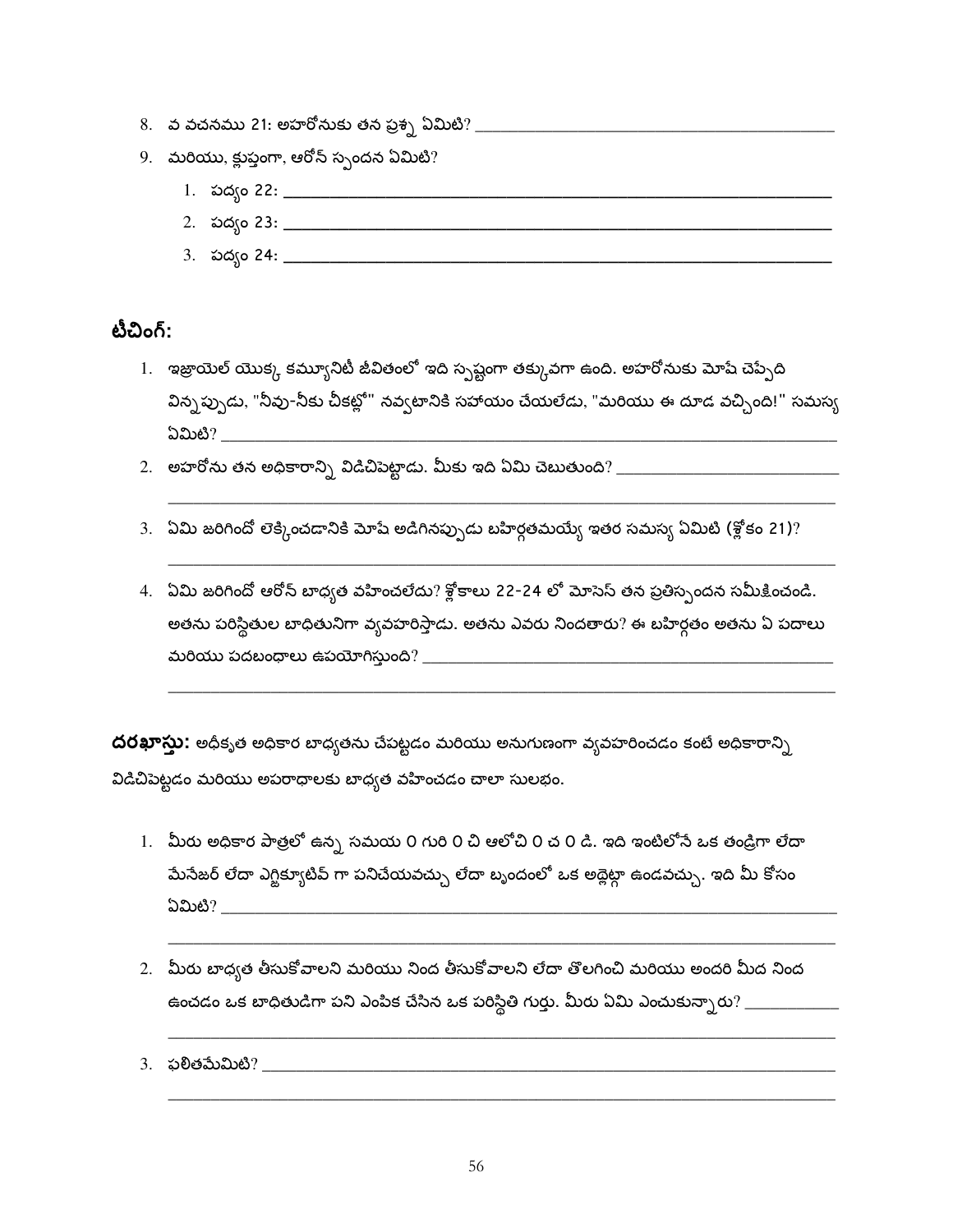4. అధికారం లేదా బాధ్యత ఉన్న ప్రాంతంలో, మీరు ఏమి సేర్చుకున్నారు? \_\_\_\_\_\_\_\_\_\_\_\_\_\_\_\_\_\_\_\_

**ప్రార్దన:** ఓ లార్డ్, అన్ని చాలా తరచుగా సేను ఆరోన్ తో గుర్తించడం కనుగొసేందుకు. సేను ఛార్జ్ తీసుకోవాల్సిన అవసరం లేదు, నిలబడాలి లేదా సరైన పని చేస్తాను, ప్రత్యేకించి అది అపహాస్యం, తిరస్కరణ మరియు ప్రతిఘటన. ప్రతి ఒక్కరికి సంతోషాన్ని కలిగించాను, శాంతి ఉంచండి మరియు భంగం కలిగించకుండా లేదా అంతరాయం కలిగించకుందాము. శాంతి అన్ని ఖర్చు వద్ద నా మంత్రం అవుతుంది. సేను బాధ్యతారహితంగా మరియు కలత చెందే సమయంలో ఆ సమయాల్లో నన్ను క్షమించు. అప్పుడు, లార్డ్, సేను అధికారం పడుతుంది మరియు దారి ఉన్నప్పుడు ఆ సార్లు ఉన్నాయి. నా చర్యలు మరియు నిర్ణయాలు నాకు బాధ్యత వహిస్తాయి. ప్రతిపక్ష ముఖాముఖిలో కూడా సరైన పని చేయాలన్న ధైర్యం కోసం ధన్యవాదాలు.

నాకు మీ పాత్రను అభివృద్ధి చేయండి. \_\_\_\_\_\_\_

#### $\frac{\partial^2 \delta}{\partial \lambda^2}$

**టీచింగ్:** పార్ట్ 3 ఎక్సోడస్ 32:24 లో అహరోను కాకుండా నమ్మదగని పదాలతో ముగిసింది, "అందువల్ల సేను వారికి ఇలా చెప్పాను, అందువల్ల వారు నా దగ్గరకు వచ్చారు. సేను దానిని అగ్నిలో పడపేసాను. ఈ దూడ వచ్చింది. "'మోషే అటువంటి అసంబద్ధతను నమ్మడు. అతను పవిత్ర దేవుని తో తన ఎన్కౌంటర్ నుండి మానవాళి యొక్క తుచ్చమైనది దౌర్జన్య సెస్ కు వచ్చింది. ఆయన దేవుని చిత్తాన్ని, కమాండ్మెంట్స్ను తీసుకువచ్చాడు మరియు చెడును చేయటానికి దేవుని ప్రజల ప్రవృత్తి యొక్క కఠినమైన వాస్తవికతను ఎదుర్కున్నాడు. పర్వత మీద మోష్ తమ పక్షాన దేవుణ్ణి పేడుకున్నాడు. "మీ \_\_\_\_\_\_\_\_\_\_\_\_\_\_\_\_\_ కోపం నుండి తిరగండి మరియు మీ \_\_\_\_\_\_\_\_\_\_\_\_\_\_\_\_\_\_\_\_\_\_ (ఎక్సోడస్ .<br>32:12) వ్యతిరేకంగా ఈ \_\_\_\_\_\_\_\_\_\_\_\_\_\_\_\_\_ నుండి తిరగండి" అని దేవుణ్ణి అడిగాడు. "ఇప్పుడు అతను దూడను మరియు నృత్యాన్ని చూసాడు మరియు తన స్వంత కోపం అతనిని (ఖగోళము 19) కాలిపోతుంది. మనస్సులో ఉంచుకోవలసిన మరో విషయం ఏమిటంటే: దేవుడు అహరోనుకు ఏది ఉద్దేశించాడు (నిర్ధమ కాండం 29: 44-46)?

- 
-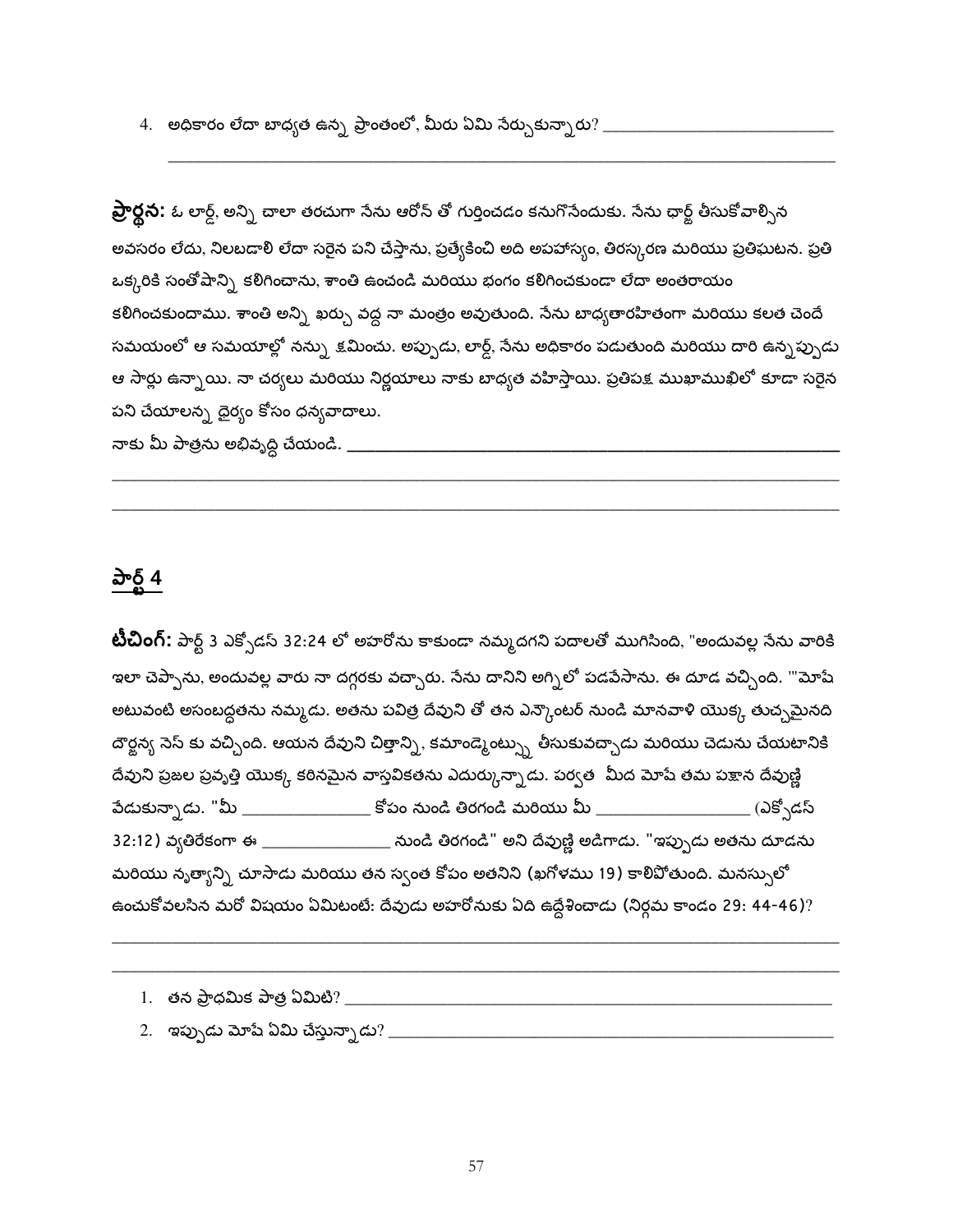అహరోను దాన్ని పొందలేకపోయాడు. మోష్ అలా ఎందుకు కలత చెందుతాడు? అతను మోషేతో, "ప్రజల్ని నీవు తెలుసుకున్నావు. వారు \_\_\_\_\_\_\_\_\_\_\_\_\_\_ న సెట్. "అతని ప్రకటన నిజం. ప్రజలు చెడుకు గురవుతారు. అయినప్పటికీ, మోషే యుద్ధాన్ని గుర్తించాడు. దేవుడు తన ప్రజలను తన ప్రజలను పిలిచాడు. అతను తన దేవుడైన యెహోవాగా ప్రకటించుకున్నాడు. అతను దేశాలకు ప్రతిబింబించేలా ఆయన ఎంచుకున్నారు. వారు ఆస్తి, సంతానం, సంపద వాగ్దానం ఇచ్చారు. అతను ఈజిప్షియన్ల నుండి వారిని విడిపించి, ఎర్ర సముద్రం అంతటా వారిని తీసుకుని వద్చాడు, ఇప్పుడు ఆయన ఎడారిలో ఉన్న ఈ పర్వతం వరకు అతని ఖచ్చితమైన చట్టాన్ని ఇచ్చాడు.

అయితే, ఆదికాండము 3 లో గార్డెన్ ఆఫ్ ఈడెన్ లో స్పష్టంగా కనిపించే చెడు సంవత్సరాల వందల సంవత్సరాల తర్వాత దాడిలో దూకుడుగా ఉంది. వారు ఈజిప్టు నుండి దేవుడిని తీసుకువచ్చారు కానీ వారు నిరంతరం తిరిగి రావాలని కోరుకున్నారు. సముద్రం, చేదు నీరు, రొట్టె లేదా మాంసం యొక్క సంక్షోభాన్ని ఎదుర్కుంటూ వారు గతం వరకు తిరిగి పెళ్లి తిరిగి పెళ్ళాలని కోరుకున్నారు. ఈ పరిస్థితి విభిన్నమైనది కాదు. వారు ఈజిప్టు దేవతలను ఆరాధించటానికి ఎంపిక చేసుకున్నారు, వీరు తమకు లార్డ్, వారి దేవుడు, వారి విమోచకుడిని కాపాడుకోవడమే కాకుండా వారు సృష్టించేవారు. దేవుడు తన కొరకు ఉత్తమంగా ఉండాలని కోరుకున్నాడు మరియు ఆ మన్నికను గుర్తించటానికి ధర్మశాస్త్రాన్ని ఇచ్చాడు. దానికి బదులుగా వారు తమ నొంత మార్గానికి పెళ్ళాలని, తమ స్వంత పనిని చేయాలని కోరుకున్నారు. తత్పలిత ్గా, దేవుని మ చితనమును బయలుపర్చడానికి బదులుగా ధర్మశాస్త్ర వారి దౌర్భాగ్య పరిస్థితిని బహిర్గత చేసి ది.

**ప్రశ్న :** మీ నోట్బుక్లో ఈ ప్రశ్నకు మీ ప్రతిస్పందన రాయండి: "మీరు నాకు ముందు ఇతర దేవతలు లేరు" లేదా "నీవు ఒక విగ్రహాన్ని తయారు చేయకూడదు" అని దేవుడు చెప్పినట్లయితే, వారి ఆరాధన మరియు విగ్రహము తప్పుగా ఉందా? (రోమీయులు సూచించిన ఈ సూచనలు చూడండి: రోమీయులు 3:2; 4:15; 5:13; 7: 7)

**నియామక:** నిర్గమకా చదవ డి డము 32: 25-29.

**పరిచయము:** ఇప్పుడు మనుష్యుని ప్రజలకు దేవునికి ప్రాతినిధ్యం వహిస్తున్న పూజారిగా తన పాత్రలో మోషని చూస్తారు. వారికి సాక్షమిద్చాడు (పద్యము 15). ప్రజలను అసహ్యించుకొని, వారు చేసిన విగ్రహం చుట్టూ నమస్కరిస్తూ నృత్యం చేశాడు (పద్యము 19). ఆయన కోపము నీతిమంతుడైన కోపంగా మండించి, పలకలు నాశనమగును. పాపపు శిక్ష తప్పనిసరి. 2 వ వచన లో, దూడను చల్లబరచబడి, నీటిలో చెల్లాచెదురై, ఇశ్రాయేలీయులు దాన్ని త్రాగడానికి తయారు చేయబడ్డారు. కానీ, ఇంకా ఉంది ...

58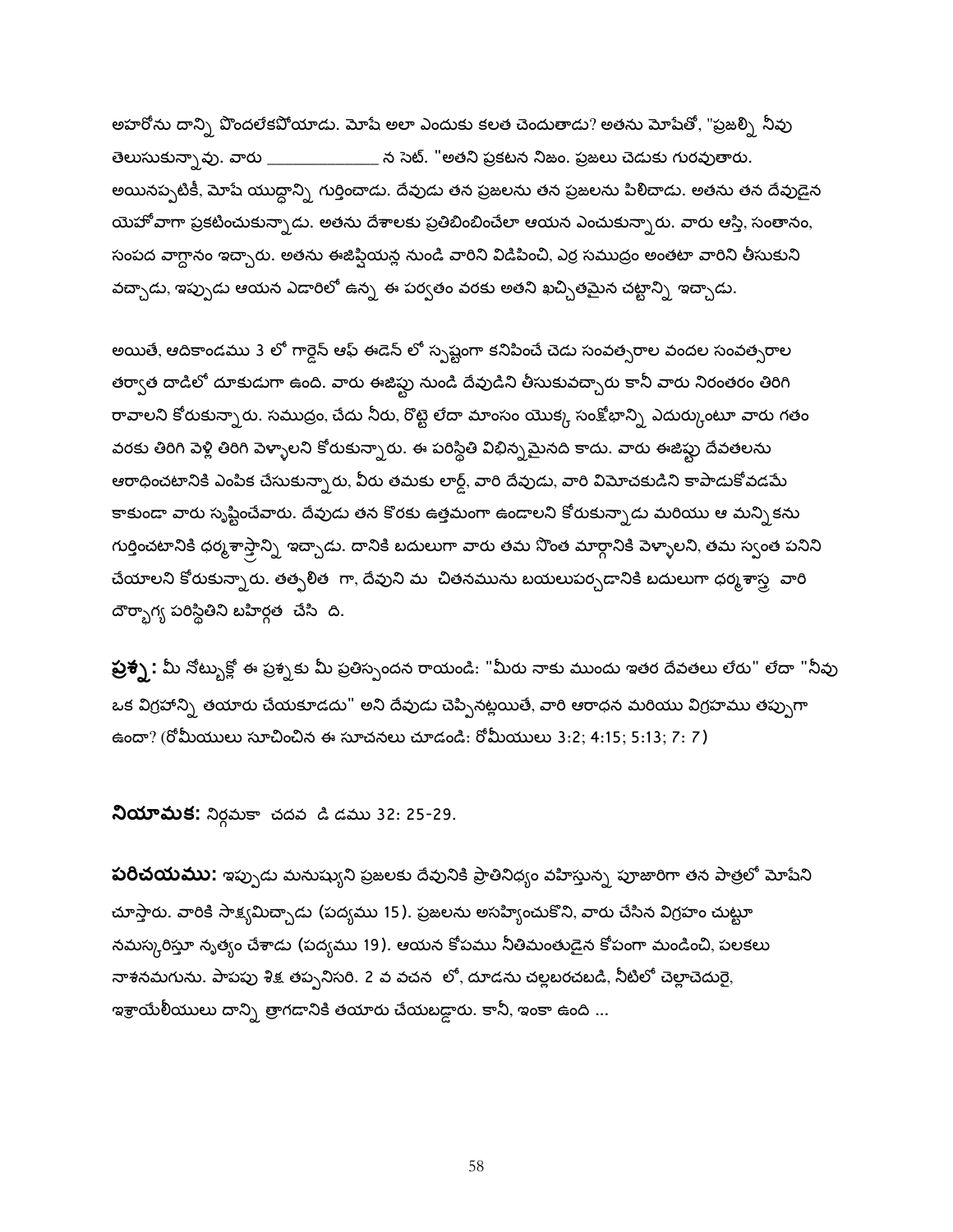#### వ్యాయామం:

- 1. మోషే ఏమి గమనించాడు వ వచనంలో 25?
	-
	-
	-
- 2. అతను శిబిరం యొక్క ప్రవేశద్వారం వద్ద నిలిచాడు మరియు అతను 26 వ వచనంలో వారికి ఏమి చెప్పాడు?
- 
- 

నోదరుడు, స్నేహితుడికి స్నేహితుడు, పొరుగువారిపై పొరుగువారికి వ్వతిరేకంగా ఓ నోదరుడు చంపినప్పుడు.

- జాకట్ తన కుమారుడైన లేవిని ఆదికాండము లో ఆశీర్వదించినప్పుడు 49 వారి కత్తులు హింసకు ఆయుధాలు మరియు వారి కోపాన్ని మనుష్యులను చంపినట్లు అతను ప్రస్తావించాడు.
- 6. మోషే ద్వితీయోపదేశకాండము 33: 9 లో తన జీవితాంతం గిరిజనులను ఆశీర్వదించినప్పుడు, లేవి యొక్క తెగ "మీ \_\_\_\_\_\_\_\_\_\_\_\_\_\_\_\_\_ ను గమనించి మీ \_\_\_\_\_\_\_\_\_\_\_\_\_\_\_\_\_\_\_\_\_\_\_ ని ఉంచింది." వారు యెహోవా వాక్వమును సమర్ధించారు.
- 7. మోష వారికి యెహోవా ఆశీరా్ధదం ఇచ్చాడు (నిర్గమకా 0 డము 32:29). మోష వారికి ఏమి చెప్పాడు?
- 8. ఇది దేవుడు చేశాడు. లేవీయులు పేరు చేయబడ్డారు. దేవుడు అహరోనును సంఖ్య 18: 5-7 లో ఏమి

ప్రతిబింబం: మీ ఊహ ఉపయోగించండి. మీరు ఆ రోజు ఏమి జరిగిందో అందరికీ రివోర్టు చేస్తే ...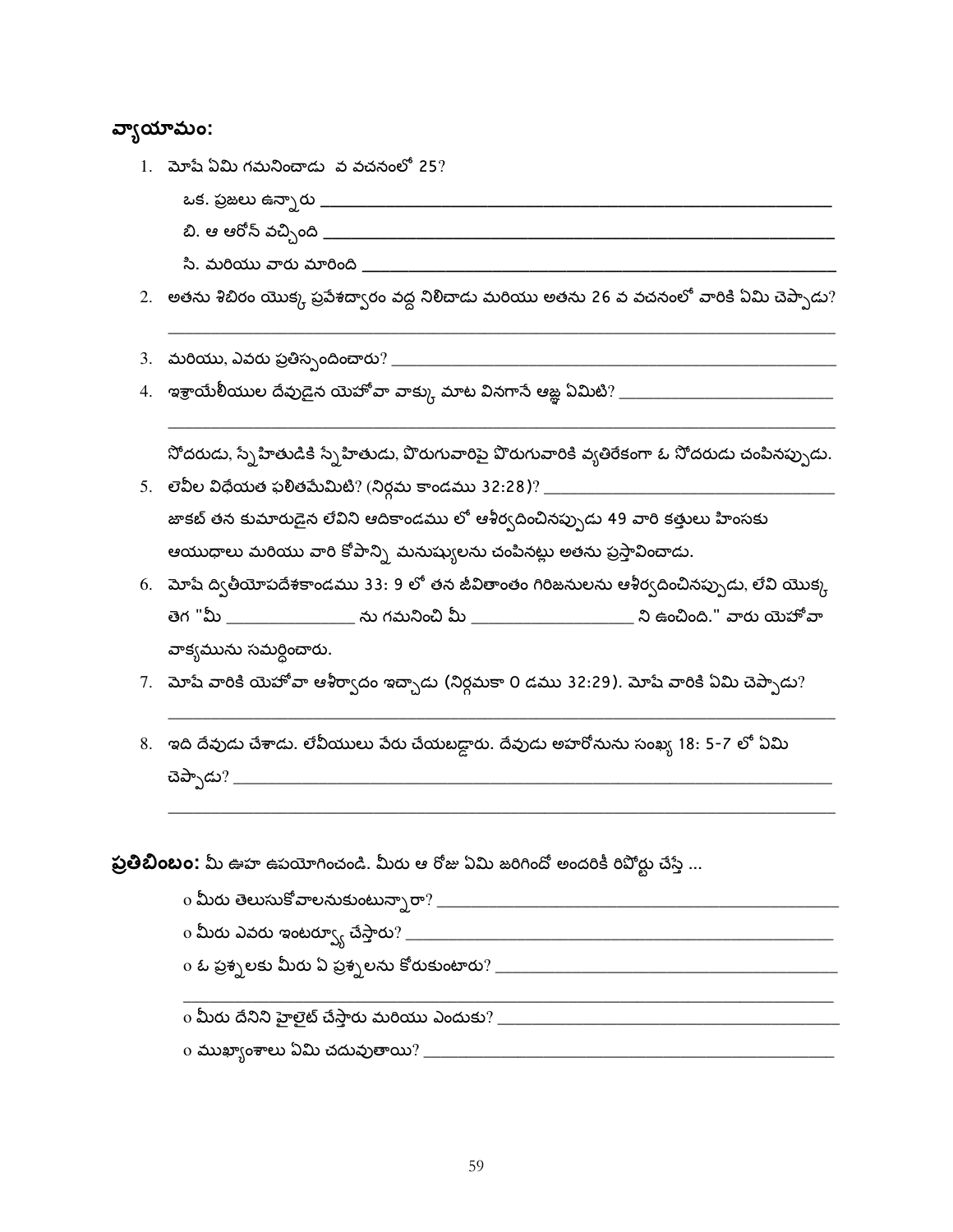# పార్ట్ 5

**పరిచయము:** ఇశ్రాయేలు పాపము వలన, లేవీయులచేత మూడు వేలమంది చంపబడ్డారు. ఇశ్రాయేలీయులను తమ కుటు బ సభ్యులను, స్నేహితులను, వొరుగువారిని హతమార్చడ తో యుద్ద లో అలా టి వోరాట లో వారు వ్యవహరి - చారు. ఏ రోజు! ఈ సంచార దేశం అనుభవించిన మొట్టమొదటి పోరాటం థియేటర్ కమ్యూనిటీ శిబిరంలో జరిగింది. దుర్మార్గపు ప్రేరేపిత గందరగోళాల దళాలు - ప్రజలు అరణ్యంలో, నియంత్రణ లేకుండా, మరియు వారి శత్రువులకు నవ్వుతున్నారు (ఎక్పోడస్ 32:25). వారు తమను తాము నాశన చేసి, ఆయన ప్రజలమీద ఖైదు చేసిన దేవుని కీర్తిని నాశన చేశారు. బయట సంకేతాలు నుండి ఒక చెడు విజేత అని అనుకుంటున్నాను ఉంటుంది. పార్ట్ 5 లో చూడుము, దేవుని తన మతాన్ని ఎంచుకున్న వారితో తన సంబంధాన్ని పునఃస్థాపించటానికి ముందుకు వోస్తాడు.

**నియామక**: నిర్గమకా చదవ ్డి డము 32: 3-33: 6.

**అభ్యాస :** మోష తన యాజకద్వార బాధ్యతలు నిర్వర్తిస్తున్నాడని మన ఒకసారి చూస్తా . అతను 3 వ వచనంలో 

**బో ధన:** పాపం యొక్క పరిణామాలు పాపపు శిక్షలో ఒక భాగం మాత్రమే. విగ్రహం నాశనమైంది, విలాసం మరియు అడవి దేశం నిశ్నబ్దమయ్యారు, మరియు మూడు పేల మంది మరణించారు. కానీ, అవసరమైన శ్రద్ధ ఎక్కువ. పాపము యొక్క అతి పెద్ద ప్రభావమే దేవుని మరియు మానవుల మధ్య ఉన్న సంబంధానికి దాని నాశనం. అవిధేయత వారి పాపం దేవుని మరియు ప్రజల మధ్య వేరు వేసింది. మోషేకు తెలుసు, వారు సృష్టి చిన దెబ్బతిన్న సౌటా ధాన్ని గురి చి ప్రజలను గుర్తు చుకు టారు. నిస్సందేహంగా, తమను తాము వదిలేస్తే, వారు తమ అవిధేయతను దేవునికి తెలియచేసిన వాటిని నిర్లక్ష్యం, నిర్లక్ష్యం లేదా తిరస్కరించారు. ఏదైనా అనవసరంగా అనిపించవచ్చు. "లెట్ యొక్క కేవలం తరలించు." "లెట్స్ కేవలం అది మర్సివోతే." కానీ, మోసెస్ మరుసటి రోజు ప్రజలు ఎదుర్కొని. అతను ఈ గొప్ప పాపం, వారి సంబంధం పూర్తిగా నాశనం మరియు ఇప్పుడు వారి పాపం కోసం ప్రాయశ్చిత్తం చేస్తే కూడా అతను లార్డ్ ముందు పెళ్ళే ఒక పాపం అని కూడా అనుమతిస్తుంది.

రిఫెక్షస్: ఒక స్నేహితుడి నుండి దొంగిరించిన వ్యక్తి యొక్క ఉదాహరణను ఉపయోగించుకోండి:

- $1.$  లీసుకున్నదానిని చెల్లిస్తున్నది, జైలు సమయాన్ని కూడా అందిస్తోంది, సరియైన తప్పుకు తగినది? ఎందుకు? ఎందుకు కాదు?
- 2. అన్నింటినీ పూర్తి చేసినప్పటికీ ఇంకా పరిష్కరించాల్సిన అవసరం ఏమిటి? \_\_\_\_\_\_\_\_\_\_\_\_\_\_\_\_\_\_\_\_\_\_\_\_\_\_\_\_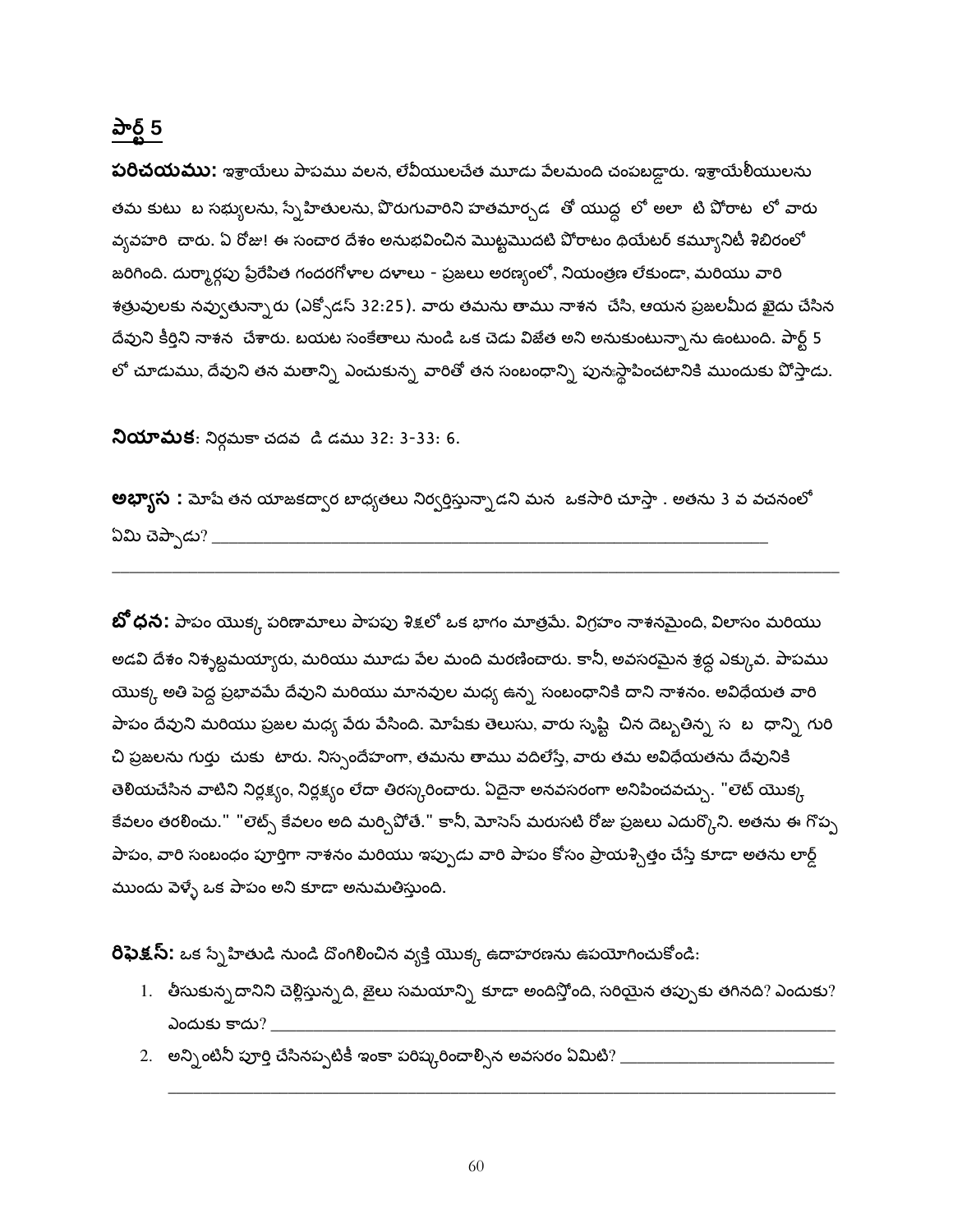సమీకించడానికి: పదం "ప్రాయశ్చిత్తం" రెండు పోరాడుతున్న వర్గాల కలిసి తీసుకుని చట్టం. ఇది రెండింటిని తిరిగి కలిపే చర్వ.

**అభ్యాస:** మోష యెహోవా దగ్గరకు తిరిగివస్తాడు.

- 
- 2. వ పేజీ 32: అతను ఏమి అడుగుతాడు? ప్రజల కోస 0 మోష్ దేవుని సన్ని ధిని విడిచిపెట్టడానికి ఇష్టపడ్డాడు. అతను క్షమాపణ కోసం ప్రభువుకు ప్రార్థిస్తాడు. "దయచేసి వారి పాపాలను క్షమించండి." వాటిని నాశన 0 చేసే 0 దుకు ఆయన వారి పాప 0 ఆయన మీద ఉ 0 దని ఆయన కోరారు. మోష్ ఏమి తప్పు చేశాడు? అపరాధం ఎక్కడ ఉంది? ప్రజలు ప్రాతినిధ్యం, అతను దేవుని యొక్క కోపాన్ని మరియు తన
- 4. వచనాలు 33-35: ప్రజలకు మోషే వేడుకున్నాడు దేవుడు.
	-
	-
	-
	- ్ల. వారు చేసినదంతా ఆయన శిక్ష ఏమిటి? \_\_\_\_\_\_\_\_\_\_\_\_\_
- 4. నిర్గమకా 0 డము 33: 1-6లో మన 0 ఈ స్థల 0 విడిచి, తాను వాగ్దాన 0 చేసిన దేశ 0 వైపు పెళ్లమని మోషేకు ఆజ్ఞాపి 0 చాము. ప్రజలతో మోషే వాటా ఉ 0 దన్న విషాదకరమైన వార్త ఏమిటి? \_\_\_\_\_\_\_\_\_\_\_\_\_\_
- 
- 

**రిఫెక్షస్:** ఇది ఇజ్రాయెల్ యొక్క చరిత్రపై విషాద వ్యాఖ్యానం. అయితే, మేము వారు కంటే మెరుగ్గా ఉన్నాయని మేము భావిస్తున్నాము. మేము నృత్యం మరియు బంగారు దూడ ముందు అడవి నడుస్తున్న ఉండవచ్చు కానీ మేము సహాయం కానీ మాకు కానీ మాకు ప్రశ్న అడగవద్దు: సేను నియంత్రణ బయటకు పెళ్ళి కారణం చుట్టూ అడవి అమలు ఏమి విషయాలు ఏమిటి? మనలో ప్రతి ఒక్కరూ మన జీవితాల్లో ప్రతిబింబించేలా సమయాన్ని వెచ్చిందా<mark>ల</mark>ి మరియు ఇతర ప్రశ్నలను అడగాలి: సేను దేవుని పైన ఉన్న విషయాలు ఏమిటి? నా జీవితంలో "దేవతలు" ఏమిటి? 

అయితే మోషే యెహోవాను, ప్రజల మధ్య విరిగిన సంబంధాన్ని తిరిగి కలుగజేయటానికి ప్రాయశ్చిత్తము చేయటానికి యెహోవాకు పెళ్ళినప్పుడు, మనము కూడా, పాపం చేసే ప్రశ్నలతో మానివేయలేము మన తండ్రియైన సింహాసనము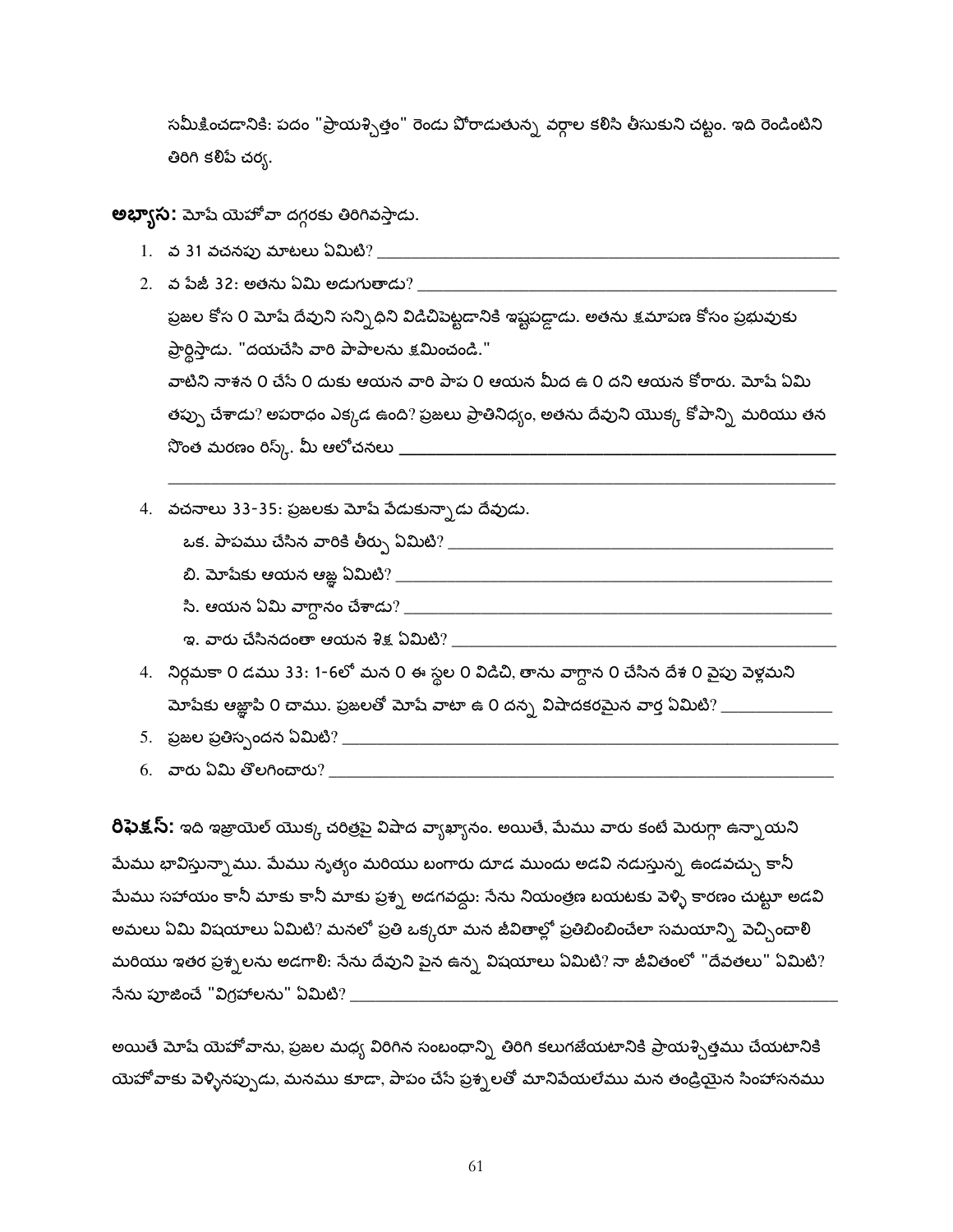మనకొరకు ప్రాయశ్చిత్తము చేసికొనుటకు ముందుగా. మా పూజారి యేసుక్రీస్తు, నీతిమంతుడు. మన పక్షాన చేసిన బాధ, మరణం కారణంగా తండ్రి తొందర పడింది. ఇది తీసిపేయబడింది, తీసిపేయబడింది. మన ప్రాయశ్చిత్తము యేసు రక్తము మరియు నీతి, అతని కుడిత్వము ద్వారా చేయబడినది.

**జ్ఞాపకార్థం:** 1 యోహాను 2: 1-2 అసేది మన పాపాలకు ప్రతీకారం తీర్చుకున్నాడనే నిజాన్ని అభయమిచ్చే ఒక టైబిల్ వ్యాసం, మనము ఎప్పుడైనా చేసినా లేదా చేయగలిగినది గానీ దేవుని కోపం నిరంతరం మమ్మల్ని దూరంగా ఉంచుతుంది. సెయింట్ జాన్ పదాలు ప్రారంభమవుతుంది, "నా ప్రియమైన పిల్లలు ..." ఒక తండ్రి తన పిల్లలకు మృదువుగా మాట్లాడుతూ వంటి ధ్వనులు. యేసు క్రీస్తు యొక్క ప్రేమను తెలుసుకొనే వాడిగా నీవు మాటలాడుము.

**ప్రార్థన:** ప్రభుపైన యేసు, నీకు మాత్రమే కృతజ్ఞతలు మరియు ప్రశంసల పదాలు. నాకు చాలా బాగా తెలుసు. నేను నా జీవితంలో కొన్ని భయంకరమైన విషయాలు చేసినట్లు నాకు తెలుసు. నీవు నాకు మరణి చి ద టే సేను చేయగలదా లేక చేసినదా అన్నది మీ పద నాకు అభయమిస్తు ది. మీరు నాకు ప్రాయశ్చిత్తము చేసారు. నీవు నా తండ్రిని మధ్య నా తప్పులు సృష్టించిన సంబంధాన్ని మీరు పునరుద్ధరించారు. ధన్యవాదాలు! ఇతరులు ఈ అదే శుభవార్త తెలుసుకుసేందుకు తద్వారా మీరు నాలో ఉండటానికి మరియు నా ద్వారా పనిచేయాలని కోరుకుంటున్నాను.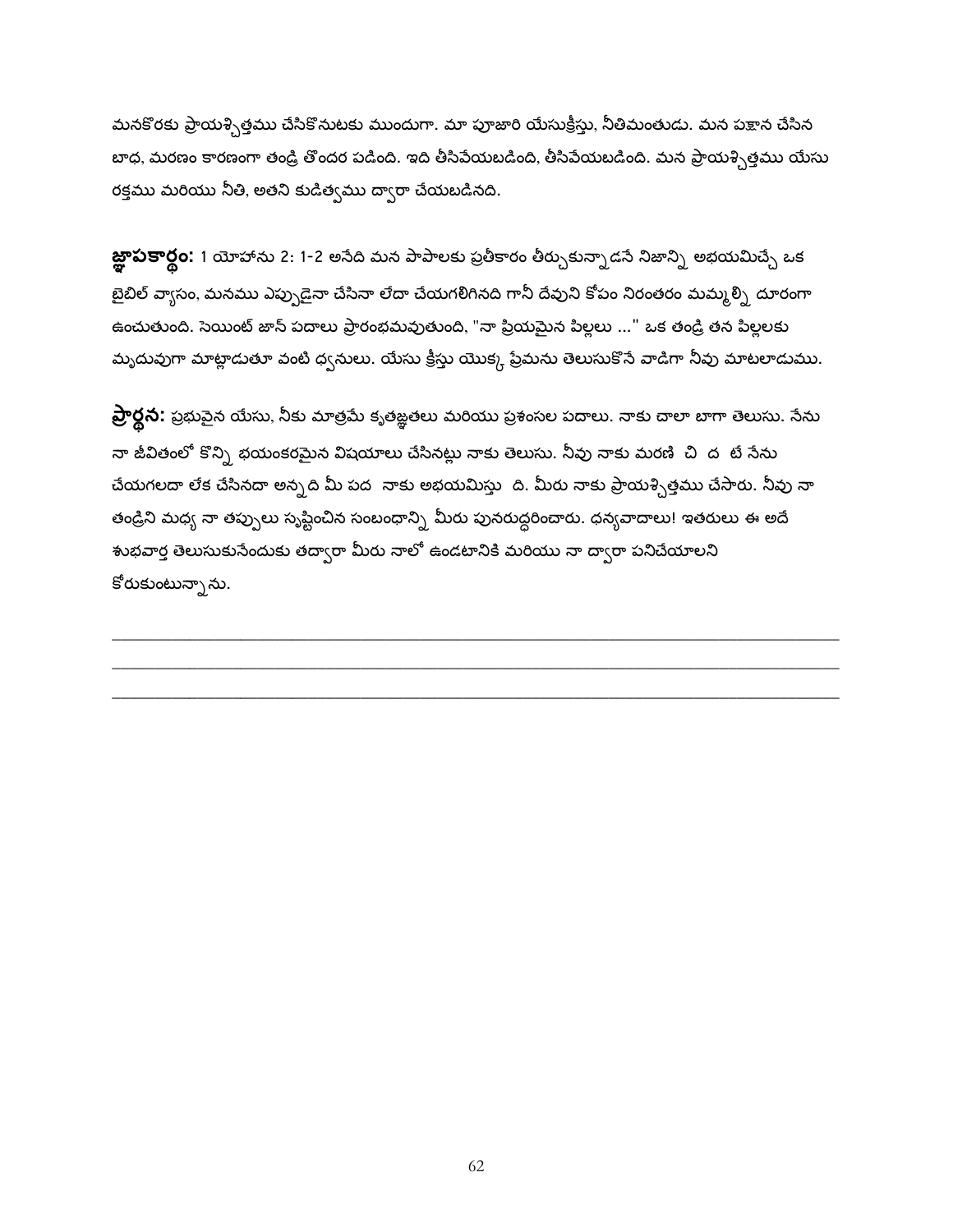# పాఠం ఐదు

# aust a awdit ఉన్నాడు

ఎక్సోడస్, లెవిటికాస్, మరియు నంబర్లు - పాడాస్ నుండి కథలు

అవలోకనం యొక్క కృతి 5

| అవలోకనం                                         | 59 |
|-------------------------------------------------|----|
| పరిచయం                                          | 60 |
| పాఠం 5: ఎక్సోడస్, లెవిటికస్, నంబర్స్ నుండి కథలు |    |
| • దేవుని మహిమ టాబర్పి కల్పు నింపుతుంది          | 61 |
| • అటోన్మెంట్ దినది                              | 63 |
| • గూఢచారులు కనానుకు పంపబడ్డారు                  | 65 |
| • ఇశ్రాయేలుపై దేవుని తీర్పు                     | 67 |
| • మోష అవిదేయత                                   | 70 |
| • ఒక పోల్ మీద పాము                              | 71 |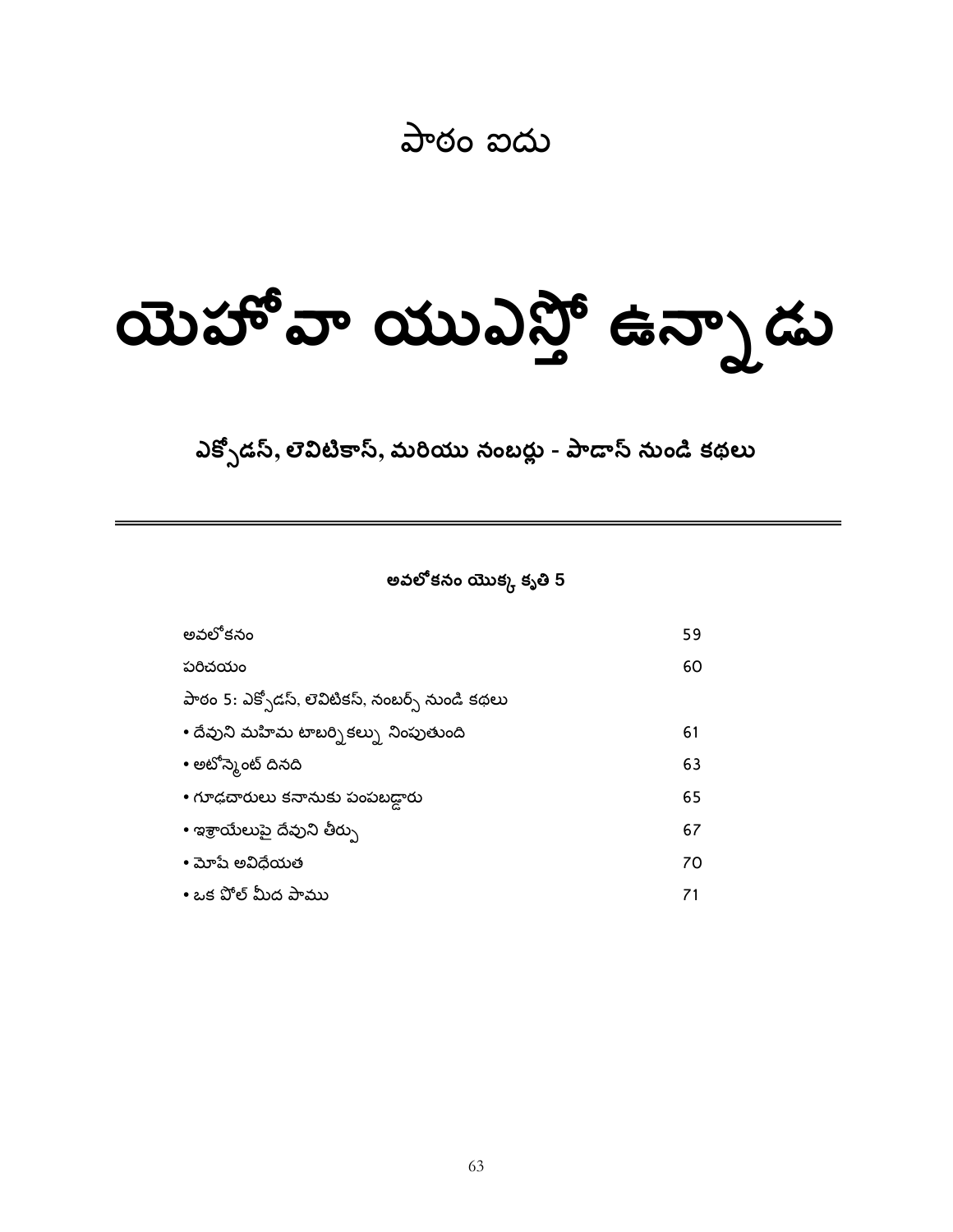#### పరిచయము

ఈ కథనంలో అసేక కథలు చెప్పబడ్డాయి. తన ప్రజలతో కలిసి ఉన్నవారికి, వారి మధ్య ఉన్నట్లుగా, తన ప్రజలతో సన్నిహితమైన స్థానం నుండి బయటికి వెళ్ళాలసే దేవుని కోరిక గురించి మేము తెలుసుకుంటాం. ఆలయ నిర్మాణము చివరకు పూర్తి అయినప్పుడు ఏమి జరుగుతుందో చూడండి.

అటోన్మెంట్ రోజు కథ టోధన మరియు టోధన చాలా కలిగి ఉంటుంది. దేవుని క్షమాపణ మరియు మా పాపాన్సి తూర్పున ఉన్నంతవరకు తొలగించడం పశ్చిమానికి చెందినది, మేక చనివోయే ఎడారిలోకి పంపబడుతుంది.

అప్పుడు గూఢదారులు ప్రామిస్డ్ ల్యాండ్లోకి పంపబడ్డారు. వారి నిపేదికను తెలుసుకోండి. ప్రజల ప్రతిస్పందనను వినండి. రెండు ప్రత్యేక గూఢదారాల స్పందన కోసం చూడండి. ఆ రోజు మీరు ఉనికిలో ఉన్నదన్న విషయాన్ని పరిశీలిద్దాం. అప్పుడు కనాను లోకి వారి ప్రయాణ ఫలితం తెలుసుకుంటారు.

మోషకు ఏమి జరిగింది?

చివరి కథ ఇశ్రాయేలీయుల మధ్య జరుగుతున్న మరణం మరియు విధ్వంసం మీద కాదుగాని ఇజ్రాయెల్ యొక్క అంతిమ విమోచకుడు, యేసుక్రీస్తు, నీతిమంతుడైన వాడుపై దృష్టి పెట్టడానికి మాకు సహాయపడే ఒక కథ.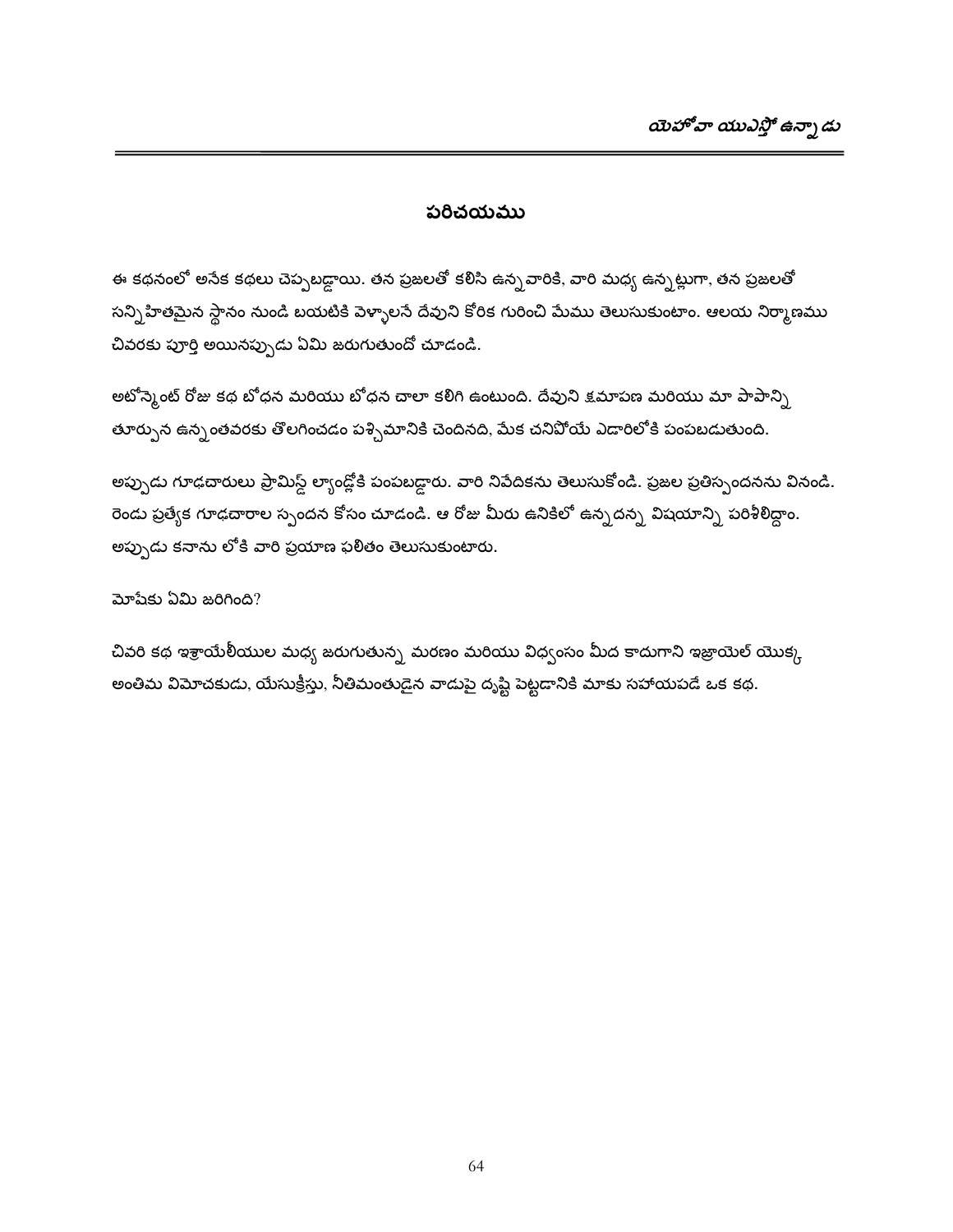#### పార్ట్ 1

**పరిచయము:** ఈ పాఠంలో మనం మన జ్ఞానాన్ని విస్తృతం చేయగల మరియు ఈ గట్టి-మెడ, ఇంకా ఎంపిక చేసుకున్న వ్యక్తులతో దేవుని సంబంధాన్ని గురించి మన అవగాహనను పెంచే లేఖనాల పెద్ద విభాగాలను చూద్దాం. అవిధేయత చూపించడానికి ఇశ్రాయేలు ప్రవృత్తి ఉన్నప్పటికీ, దేవుడు అబ్రాహాముతో చేసిన నిట ధన వాగ్గానానికి నమ్మక గా ఉన్నాడు. అతను వారి దేవుడు మరియు వారు అతని ప్రజలు ఉంటుంది. బైబిలులో కొన్ని సమాచారము కనుగొనబడిన ఈ పాఠ్య భాగములలో మీరు తెలుసుకుంటారు. మరింత వివరణాత్మక అధ్యయనం కోసం ఈ సూచనలకు తిరిగి రావడానికి మీరు తరువాత కాలంలో ప్రోత్సహించబడతారు.

**నియామకం:** ఎక్సోడస్ 25-3 మరియు ఎక్సోడస్ 35-4 టాబర్ని కల్ సంబంధించి దేవుని సూచనలను ఉన్నాయి. మీ నోట్బుక్లో మీరు రెండు నిలువు వరుసలతో ఒక చార్ట్ను రూ<mark>వొందించడానికి ఎంచుకోవచ్చు. మొదటి కాలమ్</mark> లో బైబిల్ సూచన ఇవ్వాలని మరియు రెండవ ఎక్ఫోడస్ లో దేవుని చిరునామాలు టాబర్నికల్ యొక్క అంశం గుర్తించడానికి 25-3. మీకు ఆసక్తి ఏమిటో చదువుకోండి కానీ మీరు ప్రతి విభాగం యొక్క సాధారణ అంశం కోసం మాత్రమే చూస్తున్నా రని అర్థం చేసుకోండి.

**అభ్యాస :** దేవుడు మోషకు ఖచ్చితమైన ఉపదేశ ్యద్చాడు. అతని సూచనలు వివరించబడ్డాయి. అతను కోరుకున్నదేమిటో ఆయనకు తెలుసు. ఎక్సోడస్ 31: 1-11 లో ...

- 
- 
- 

**బో ధన:** ఈ అధ్యాయాలలో నమోదు చేయబడినవి అన్ని ఎక్సోడస్ 35 లో 39 లో పునరావృతమవుతాయి. ఇశ్రాయేలీయులు తాము చేసిన విగ్రహాన్ని ఆరాధించినట్లు మోషే చూసినపుడు, అతను దేవుడు ఇచ్చిన సాక్షప్తు రెండు పలకలను విసిరి పర్వతం. మోషే మళ్ళీ సీనాయి పర్వతమునకు అధిరోహించాడు మరియు దేవుడు అతనికి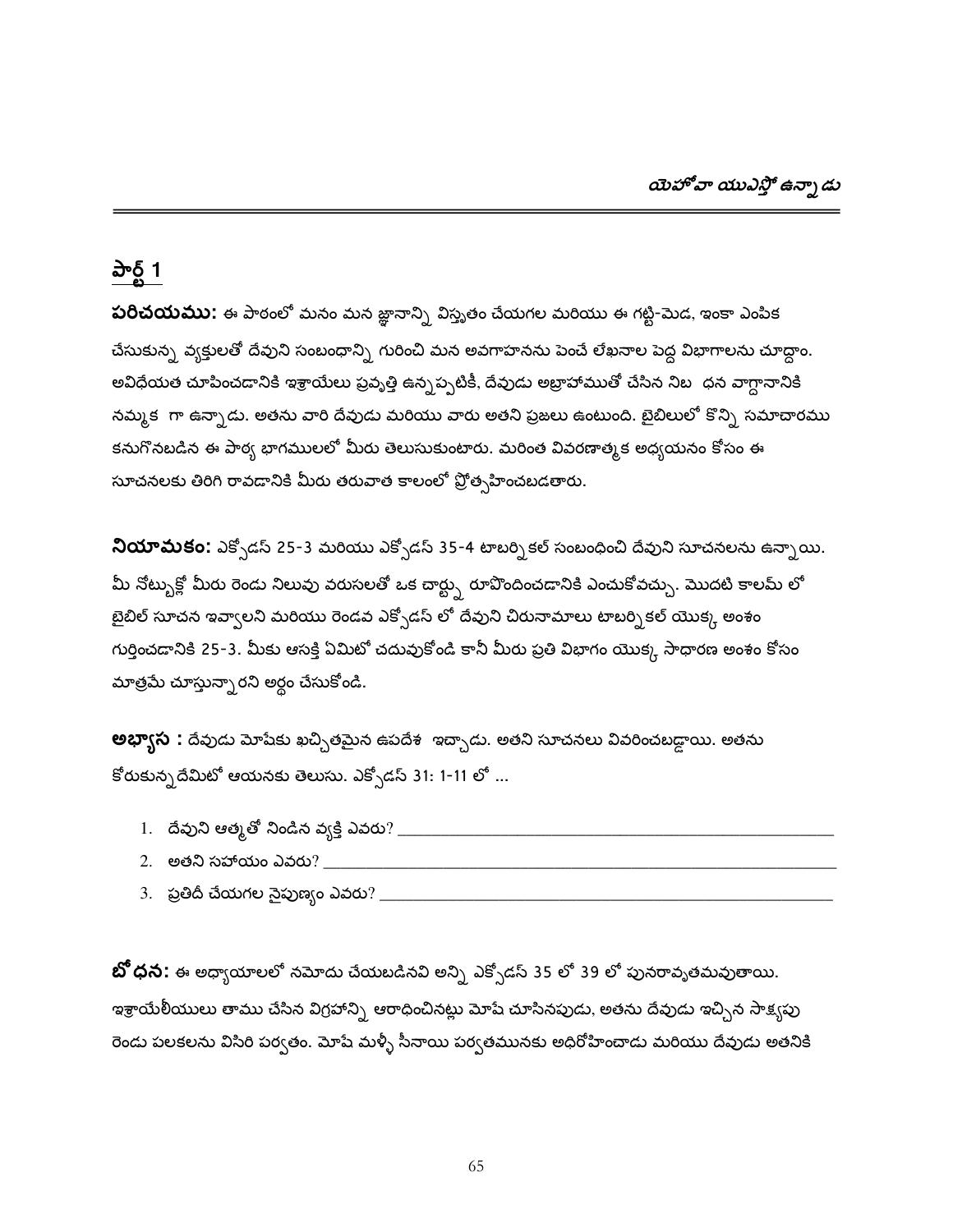సాక్షము రెండవ సారి ఇచ్చాడు (ఎక్పోడస్ 34). తరువాతి అధ్యాయాల్లో దేవుని గుడారమునకు సంబంధించిన సూచనలన్నిటినీ తిరిగి వివరించాడు. చివరి రోజున టాబెర్పాకిల్ సమీకరించటానికి వస్తుంది. టాబర్నికల్ సమాపేశమై ఉంది. అహరోను, అతని కుమారులు యాజకుల వస్తాలు ధరించి ఉన్నారు. అన్ని చెక్కబడిన ముక్కలు స్థానంలో ఉన్నాయి. పని పూర్తయింది!

**నియామక:** నిర్గమకా చదవండి డము 4: 1-37.

#### వ్యాయామం:

 $1.$  తరువాత ఏం జరిగింది?  $\_\_\_\_\_\$ 

లార్డ్ యొక్క కీర్తి గుడి నిండి! గది లేదు. దేవుని మహిమ గుడారమును నింపింది. కొండమీద స్థిరపడిన క్లౌడ్ ఇప్పుడు సమాపేశం గుడారంలో స్థిరపడింది.

- 2. నిర్ధమకా 0 డము 33: 7 లోని పాత, "సమాపేశపు గుడారము" ను 0 డి, ఎక్సోడస్ 25: 8 లోని సమాపేశపు  $\mathbb{S}$ త్త గుడారము, గుడార $\Delta$ వుద్య తేడా ఏమిటి? \_\_\_\_
- 3.  $\,$ వారి దేవుడు వారిలో నివసించటానికి ఎంచుకున్న ప్రజలకు అది ఏది?  $\,\underline{\hspace{2cm}}$

**జ్ఞాపకార్లం:** 2 కోరింతియన్స్ 6: 16-7: 1 ఒక కొత్త నిబంధన సూచన. ఈ నాలుగు శ్లోకాలు నేడు మనతో మాట్లాడతాయి. దేవుడు ఒక చర్చి అని పిలువబడిన భవనంలో ఉన్న*వా*డు కాదని, ఆయన తన ఆలయాన్ని మనల్ని తయారు చేసాడని మనకు తెలుసు. ఆయన జీవించివున్న దేవుడు మనలో నివసించడానికి ఎన్నుకుంటాడు. వారు మొదట ఈజిఫ్టును విడిచిపెట్టినప్పుడు అతను మేఘం మరియు అగ్నితో ప్రజలకు తాను కనిపించాడు. అప్పుడు అతడు శిబిరం వెలుపల సమాపేశం గుడారము, సమాధి గుడారము, సమాధి గుడారం నుండి బయలుదేరాడు. టాబర్సికల్ ఇజ్రాయెల్ యొక్క మధ్యలో దేవుని స్థిరంగా ఉనికిని ప్రజలు ఒక స్థిరమైన రిమైండర్ ఉంది. ఇప్పుడు 2 కొరి థులలో 6 మన ఆయనకు మరి త సన్నిహిత గా జీవి చాలని నిర్ణయి చుకు టాడని తెలుసుకు టా . అతను మాకు లోపల నివసిస్తుంది. మేము జీవన దేవుని ఆలయం. ఫలితంగా అతను తన ఆలయ సంరక్షణకు సంబంధించి చాలా స్పష్టంగా బోధించాడు. 1 కొరి  $\phi$ యులు 3: 16-17లో ఆయన మనకేమి చెప్తున్నాడు?

ఈ అధ్యాయాల్లోని ప్రతి వచనాలను గుర్తుంచుకోవడానికి మీరు సవాలు చేస్తున్నారు. మీ ఇండెక్స్ కార్డు యొక్క ఒక పైపున, 2 కోరిందీయులకు 6: 16-7: 1 ను వ్రాసి, మరోవైపు, 1 కొరింథీయులకు 3: 16-17 వచనాలను రాయండి. మీ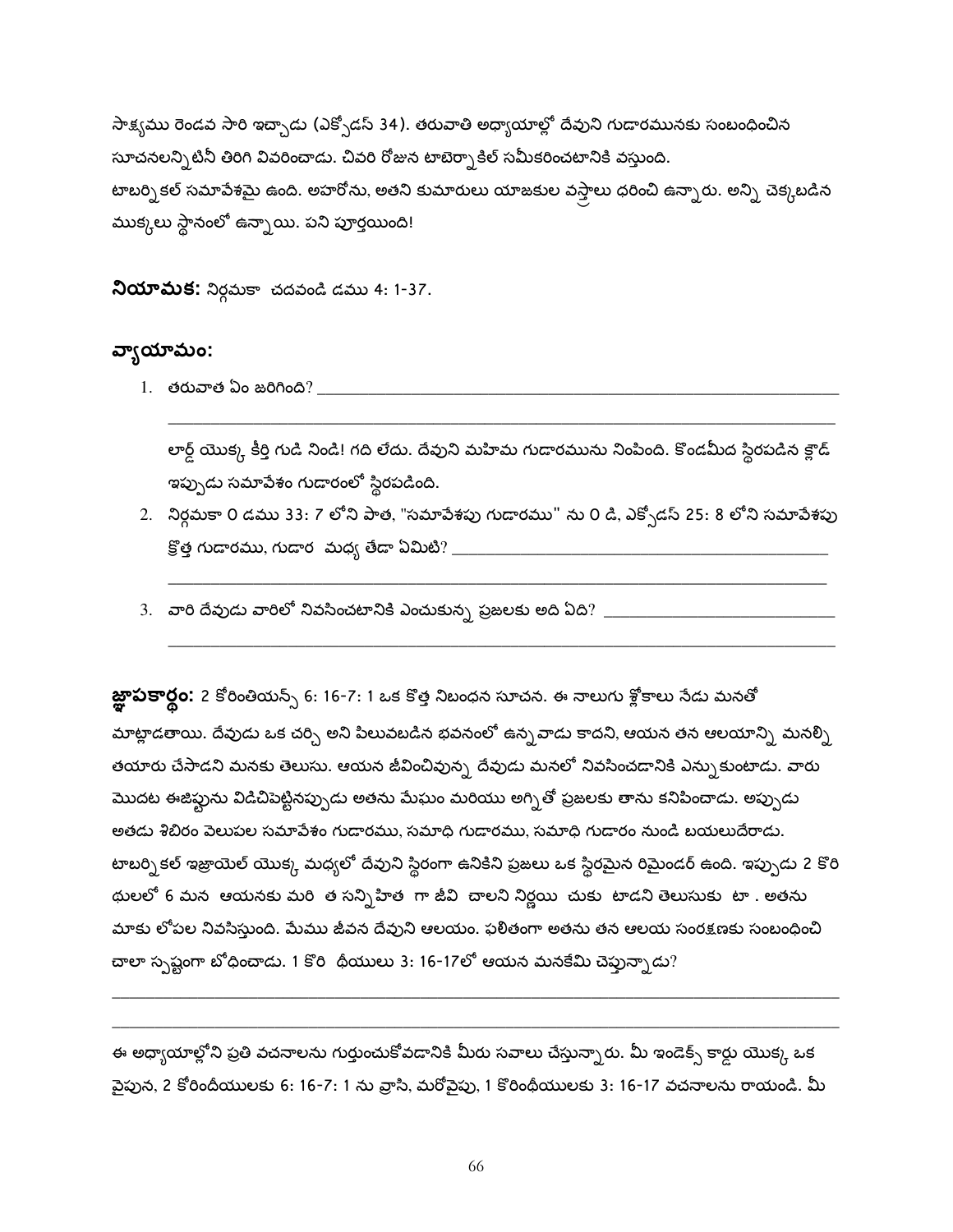నోట్బుక్ పత్రికలో దేవుడు మీలో నివసించటానికి ఎంపిక చేసుకున్నాడని అర్థం. దేవుని ఆత్మ మీలో నివసించుచున్నట్లు మీ జీవితం మరియు ప్రవర్తన గురించి ఆలోచనలు వ్రాయండి.

**ప్రార్థన:** నీ కీర్తి టాబెర్నాకిల్ ని నింపిందని ఆలోచించడం ఎంతో అద్భుతంగా ఉంది. ఇశ్రాయేలు ప్రజల మధ్య నివసించటానికి మీరు ఎంపిక చేసుకున్నారు, నీ పవిత్రమైన కోరికకు వ్యతిరేకంగా వారు అలాంటి ధిక్కరణతో వ్యవహరించినప్పుడు. ఇప్పుడు నాలో నివసించటానికి మీరు ఎంచుకున్న దాని అర్థం ఏమిటో సేను ఆలోచించాను. సేను నీ ఆలయం, నీ పరిశుద్ధాత్మ నాలోనే నివసిస్తుంది. నేను నీకు ముందు వినయంతో నమస్కరిస్తాను. నీవు నా జీవితాన్ని తీసికొని, నీ కృపతో నన్ను నింపండి. \_

# పార్ట్ 2

**టీచింగ్:** బుక్ ఆఫ్ లెవిటియస్ తర్వాత ఒక విషయంపై సూచనలను కలిగి ఉంది. ఈ సూచనలు అన్ని లేవిటి శాసనాలుగా సూచించబడ్డాయి. ఈ చట్టాలు ఇశ్రాయేలీయులకు విధేయులయ్యేందుకు దేవుడు ఇచ్చినవి. వారు వారి సమర్పణలు, వారి ఆహారం, నిబంధనల చికిత్స మరియు శుద్ధీకరణల గురించి సూచనలు ఉన్నాయి. వారు చట్టవిరుద్ధమైన లైంగిక సంబంధాలు, దుర్మార్గాలకు శిక్షలు, పేడుకలు నిర్వహించడం వంటి మార్గాలను ప్రసంగించారు. ఈ చట్టాలు అన్ని సంఘ సరిహద్దులను సృష్టించాయి. ఈ నియమాలు దేవుని ఆరాధనపై మరియు వారు ఒకరికొకరు ఎలా వ్యవహరిస్తారసే దానిపై ప్రజలకు బోధించారు. అతను జీవించే మార్గాన్ని స్థాపించాడు. అతను ఉత్తమంగా ఉండేవాడేనని, అతను వారికి మాత్రమే అతని ఉత్తమమైనది కావాలని అతను కోరుకున్నాడు.

పాఠం 5 యొక్క ఈ భాగం లో క్లుప్తంగా ఒక అధ్యాయం, లెవిటికస్ 16 చూద్దాం. అన్ని వివరాలను అవగాహన చేసుకోవటానికి అవసరమైనవి కావు, కానీ మొత్తం చిత్రం ఇశ్రాయేలీయులచే ప్రతి సంవత్సరం జరుపుకొనే ఒక ప్రత్వేకమైన రోజుకు మీరు అర్ధం చేసుకుంటుంది. ఈ రోజు ఆచారాలు అంతం లేనివిగా కనిపిస్తాయి. నిరుత్సాహపడకండి. ఈ సాహస అన్ని భాగం! కలిసి "బలిపశువు" మరియు అటోన్మెంట్ రోజు మన అవగాహనలో పెరుగుతాయి.

**నియామక:** లేవీయకా చదవ ్డి డము 16.

**అభ్యాసం:** మా అధ్యయన సారాంశం పద్యం 6 వద్ద మొదలవుతుంది.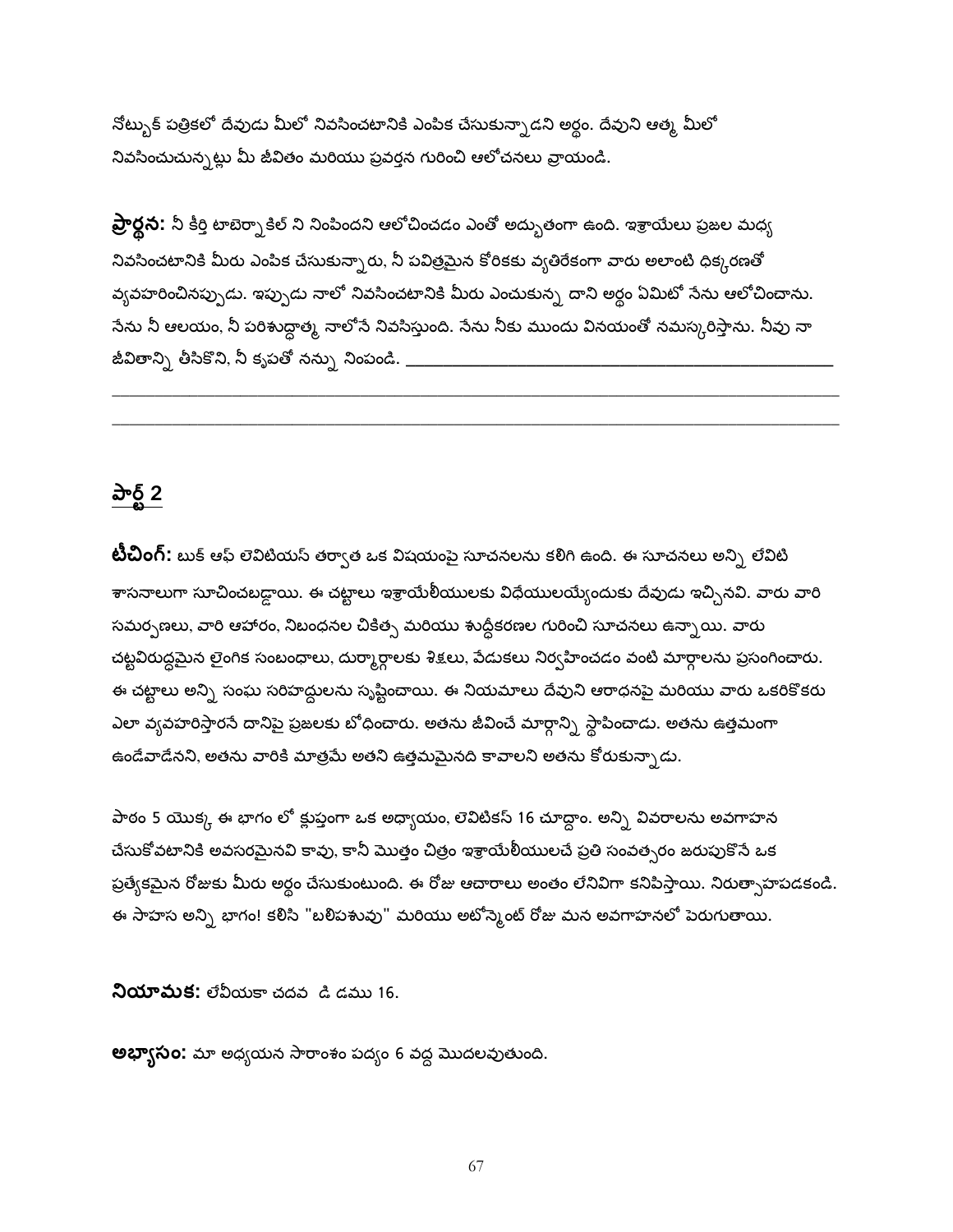- 1. అహరోను ఏమి చేయాలి? \_
- 2. తన పాప పరిహారార్థ బలి కోసం ఒక ఎద్దుని అర్పించిన తరువాత, అతను ఏమి చేస్తాడు (పద్యం 7)? \_\_\_\_\_\_\_\_\_
- 3. పాపపరిహారార్థబలిగా యెహోవాకు రెండు మేకలలో ఒకడు అర్పింపబడును. ఇతర మేకకు ఏమవుతుంది (పద్యము 1)? \_\_\_\_\_\_\_\_\_\_\_\_\_\_
- 4. పాపపరిహారార్థ బలికి వధించిన మొట్టమొదటి మేక నుండి రక్తం ఎక్కడ దొరుకుతుంది (పద్యము 15)?
- 5. వ వచనాలు 16, 18: పరిశుద్ధ స్థలంలో పరిశుద్ధ స్థలంలో ప్రాయశ్చిత్తం, సమావేశం గుడారం మరియు బలిపీఠం (పద్యాలు 16, 19) \_\_\_\_\_\_\_\_\_\_\_\_\_\_\_\_\_\_\_\_\_\_

గుర్తు: గుర్తుంచుకో, ప్రాయశ్చిత్తం రెండు పోరాడుతున్న పార్టీలు కలిసి తెచ్చింది ఉంది.

**స్టూర్మరశ్లే:** అహరోను, ప్రధానయాజకుడు, మొదట తనకు, తన కుటుంబానికి ప్రాయశ్చిత్తము చేస్తాడు మరియు తరువాత అతడు గుడారమునకు ప్రాయశ్చిత్తము చేస్తాడు (పవిత్ర స్థలం, బలిపీఠం). చివరకు, అతడు బలిపీఠముతో, ప్రజల కోసం పాపములను తీసివేసి, పాపాన్ని ఎడారిలోకి పంపాడు. రక్తం యొక్క చిలకరించడం మరియు ఎడారిలోకి స్కపెగోట్ను పంపించడం ద్వారా ప్రాయశ్చిత్తం చేయబడుతుంది.

**బో ధన:** దేవుడు మోషకు ఆజ్ఞాపించిన ఆర్టికల్స్ యొక్క ఆర్క్ అని నిర్మి చిన ముక్కల్లో ఒకటి. ఇది ఘన బంగారంతో కప్పటడి ఉంది. దేవుడు ఇచ్చిన ధర్మశాస్త్రంలోని రెండు పలకలు ఉన్నాయి, దానిలో దేవుడు మోషేను సీనాయి పర్వతంపై ఇచ్చాడు. ప్రజల దృష్టిలో ఆ ఆర్క్ ఉంచబడింది. ఇది దేవుని సమాపేశం ప్రదేశం మరియు హోలీ యొక్క పవిత్ర అని ఒక గదిలో టాబెర్నకిల్ ఉందారు. హై ప్రీస్ట్ మాత్రమే ఈ ప్రాంతంలో ప్రవేశించగలిగారు మరియు ఇది ఒక సంవత్సరానికి ఒకసారి జరిగింది. పూజారి వధించబడిన మేక నుండి రక్తం తీసుకొని మందసము, ప్రాయశ్సిత్తము, దాని ముందు దానిపై చల్లుతాడు. మందసము యొక్క మూత, లేదా అటోన్మెంట్ కవర్ను "కరుణాపీఠం" అని పి<mark>లి</mark>చారు. దేవుడు కూర్చున్న ప్రదేశంగా భావించబడ్డాడు, దేవుడు తన కరుణామయమైన వాక్యమును మోషకు పెల్లడించాడు.

# వ్యాయామం:

- 1. ఎందుకు పద్యం 16 లో మేక రక్తాన్ని చిలకరించడం అవసరం? \_\_\_\_
- 2. ఇశ్రాయేలీయుల అపవిత్రతను తొలగించిన రక్తము (పద్యం 19).
- 3. ప్రత్యక్ష మేకతో అహరోను ఏమయ్యాడు? శ్లోకాలు 2-22 లో స్కేపేగోట్కు ఏం జరిగింది?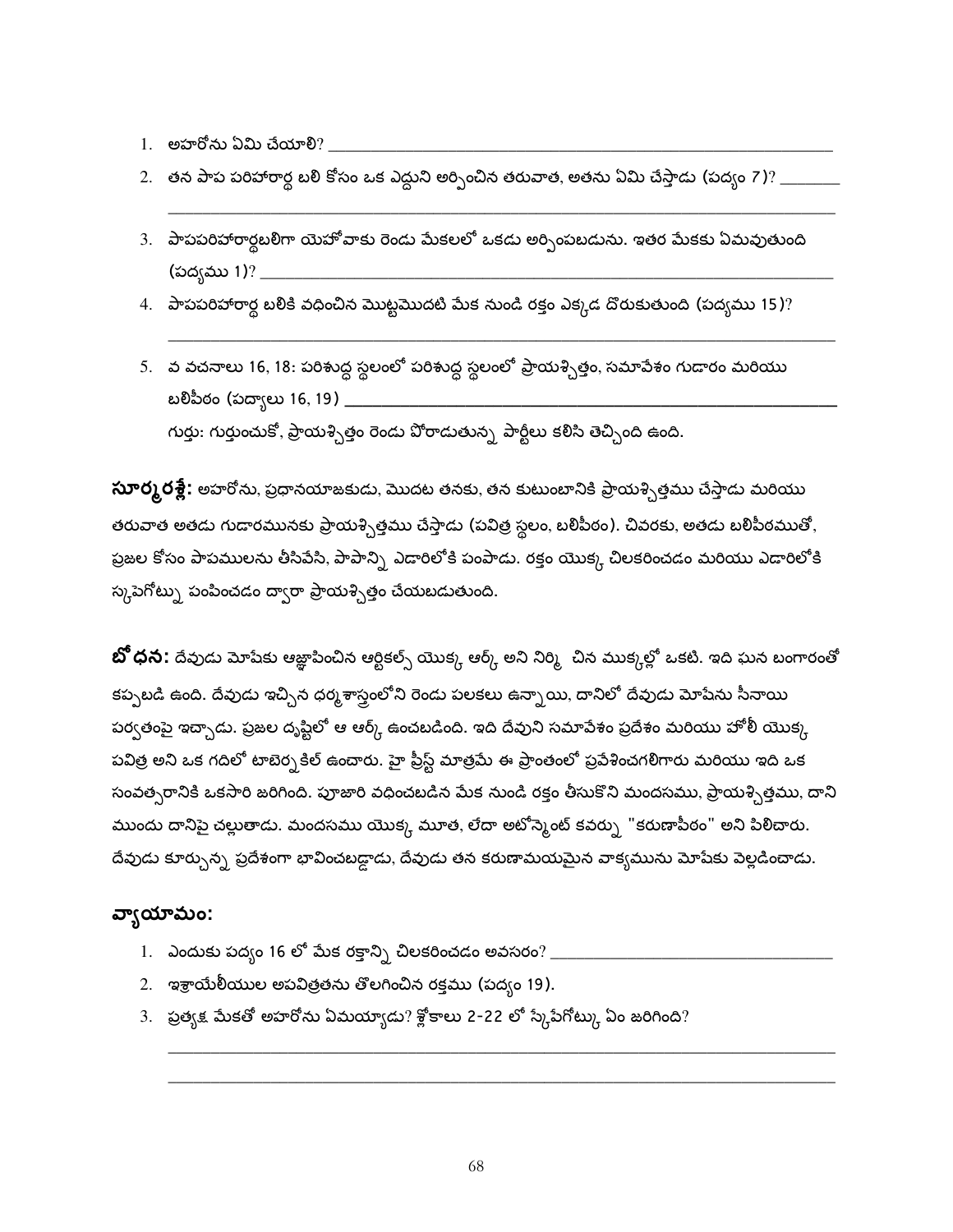ఈ విధంగా, ప్రజల పాపాలు మరియు వారి తిరుగుబాటు మరియు దుర్మార్గాన్ని ప్రజల నుండి దూరం చేశారు, ఆ మేక ఎడారిలో చనిపోయే వరకూ విడుదలవుతుంది. వారి పాపం లేదు.

4. ఎంతకాలం ఈ శాశ్వత శాసనం జరుగుతుంది (పద్యము 34)? \_\_\_

| ఎవరి వలన             | అటోస్మెంట్                       | ఎలా                                    |
|----------------------|----------------------------------|----------------------------------------|
| ప్రధానయాజకుడు అహరోను | తనకు మరియు తన ఇంటికి             | పాపపరిహారార్థ బలిగా అర్భణకు త్యాగం;    |
|                      |                                  | ప్రాయశ్చిత్తము ముందర ముందు మరియు       |
|                      |                                  | ముందు రక్తము చిలకరించడం (ఆర్క్)        |
| ప్రధానయాజకుడు అహరోను | సమాపేశం గుడారం కోసం, బలిపీఠం,    | పాపం సమర్పణ కోసం మేక త్యాగం; ముందు     |
|                      | హోలీ యొక్క అత్యంత పవిత్రమైన      | రక్తం చిలకరించడం, ఆర్క్ ప్రాయోజిత కవర్ |
|                      |                                  | మీద, కరుణా సీటు మీద.                   |
| ప్రధానయాజకుడు అహరోను | ప్రజల కోసం - వారి దుర్మార్గాన్ని | నిత్వజీవానికి ఎడారిలోకి అన్ని పాపాలను  |
|                      | మరియు తిరుగుబాటును               | మోసుకొని పెళ్లి, చనిపోయేలా విడుదల      |
|                      | అంగీకరిస్తున్నాను- వారి పాపాలు   | చేయబడిన గొర్రె                         |
|                      | అన్నిటిని మేక తలపై ఉంచుతారు      |                                        |
|                      |                                  |                                        |

**రిఫెక్షస్:** మన దేవుడు పరిశుద్ధ దేవుడే మరియు పాపాన్ని ద్వేషిస్తాడు కానీ అదే సమయంలో మన దేవునికి పాపాత్వాన్ని ప్రేమిస్తున్నాడు. ప్రాయశ్చిత్తం శాంతి సంబంధంలో రెండు శత్రువులు కలిసి ఉంది. సేను పాపిసైతే, అపవిత్రుడు మరియు తిరుగుబాటుదారుడు అయిన వాడు నాకును మరియు పాపమును ద్వేషిస్తున్న దేవునికి మధ్య సమాధానము ఎలా సాధ్యమవుతుంది? పాపం మనకు శత్రువులుగా ఉంటే, పాపం తొలగిపోయి, మిత్రులుగా ఉండగలదా? మన $\;$ ఎప్పుడైనా దేవునికి ఎలా రాజీపడవచ్చు? దేవుడు తన ప్రజల మధ్య వచ్చి నివసించటానికి సిన్ తప్పక తీసివేయబడాలి. ప్రతి సంవత్సరం వారు ఈ ఆర్డినెన్స్ను ఉందారు. ప్రతీ సంవత్సరం ప్రధాన యాజకుడు తాను, తన కుటుంబం, మరియు వారి అపవిత్ర మధ్యలో వారిలో ఉన్న టాబెర్నాకి కోసం కూడా ప్రాయశ్చిత్తము చేయించాడు (పద్యం 16). ప్రతి సంవత్సరం అతను ప్రజల పాపాలను ఆ మేకమీద ఉందాడు మరియు ప్రజల నుండి పూర్తిగా పాపాలను తొలగించి పూర్తిగా ఎడారిలోకి పంపించాడు.

కానీ, క్రీస్తు ప్రధానయాజకునిగా వచ్చినప్పుడు ఆయన తన పవిత్ర స్థలంలో ఒక్కసారి కూడా తన రక్తముతో ప్రవేశించాడు. ప్రాయశ్చిత్తార్థమైన రోజు యేసు తన రక్తాన్ని అట్టోనీయుడైన బలిగా ఇచ్చాడు, పాపం మరియు అతను ప్రేమిస్తున్న పాపాత్వాన్ని ద్వేషిస్తాడు మన దేవుని మధ్య శాంతి తీసుకువచ్చిన త్యాగం. అతను తనపై తాను పాపములను స్వీకరించాడు మరియు ఇంకా పాపం చేయలేదు.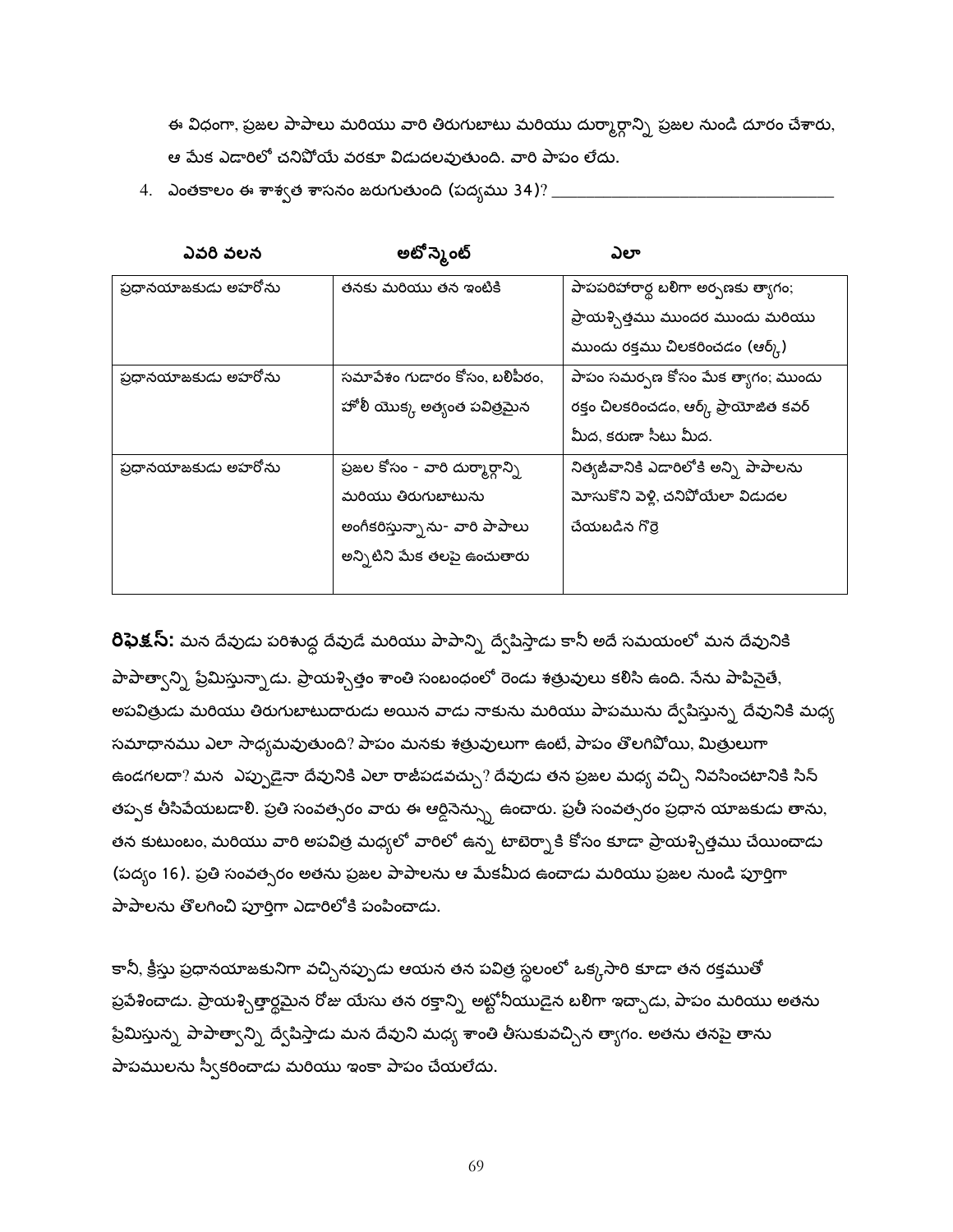- 1. అటువంటి ప్రేమను అర్థం చేసుకోవడం కష్టం, మనలో ప్రతి ఒక్కరికి దేవుని ప్రేమ. నా పాపాలకు ప్రాయశ్చిత్తమైందని తెలుసుకున్న నా జీవితంలో ఏమి తేడా ఉంది? \_\_\_\_\_\_\_\_\_\_\_\_\_\_\_\_\_\_\_\_\_\_\_\_\_\_\_\_
- 
- 3. హెబ్రీయులు 1:22, 23 ఇలా చెబుతో ది: "విశ్వాసఘాతకులకు పూర్తి నమ్మక తో మన దేవునితో దగ్గరికి చేరుదాము, మన హృదయము మనల్ని మనస్ఫూర్తిగా మనస్సులోను చుకొని, మన <del>శ</del>రీరములు స్వచ్చమైన నీటితో కడుగుకొని చల్లబడుచున్నది. విశ్వాసము దని వాగ్దాన చెల్లీ చిన వాగ్దాన గురి చి మన నిస్స<sup>్</sup> దేహ గా ఉ $\;$  దా . "క్రీస్తు రక్త లో, మనల్ని పరిశుద్ధుడైన క్రీస్తు రక్త లో పరిశుద్ధ గా ఉ $\;$  చి మన పరిశుభ్ర గా ఉ డి ఇప్పుడు మనస్సాక్షికి అపరాధభావ కలిగివు డవచ్చు. మేము క్షమించబడ్డాము. మా పాపాలు తీసిపేయబడ్డాయి.

## పార్ట్  $3$

**పరిచయము:** ఈజిప్టు మరియు కనాను యొక్క ప్రాముఖ్యమైన భూమి మధ్య దూరం ప్రయాణించడానికి ఇశ్రాయేలీయులకు రెండు సెలలు కంటే ఎక్కువ సమయం పట్టలేదు. అయితే, బుక్ ఆఫ్ నంబర్స్ లో కనుగొనబడిన కథ పేర్వేరు సమయ పట్టికను పెల్లడిస్తుంది. 11 వ స వత్సరానికి స బ ధి చిన అత్య త స దర్భాన్ని ప్రజల అసహ్య గా, ఫిర్యాదు చేయడ మాసేసి ఆ శిబిర లో కొనసాగుతున్న బజ్లే అని మాకు చెప్పి ది. 12 వ అధ్యాయంలో మోషే నోదరుడు మరియు సహోదరి కూడా అతనితో మాట్లాడటం మొదలుపెట్టాము. అలాంటి అసమ్మతి దేవుని కోపం ప్రజలకు వ్యతిరేకంగా కాల్చడానికి కారణమైంది.

ఇశ్రాయేలీయులు సీనాయి పర్వత విడిచిపెట్టి హజరోతుకు పెళ్లారు. మీ బైబిల్లోని మ్యాప్లో హజరొత్ కోసం సాధ్యమైన స్థలాలను గుర్తించండి. మా కథ ఈ సమయంలో మరియు స్థలంలో కధ. ఇది ముందుకు ఏమి తనిఖీ సమయం.

నియామక: చదవండి నంబర్స్ 13: 1-25.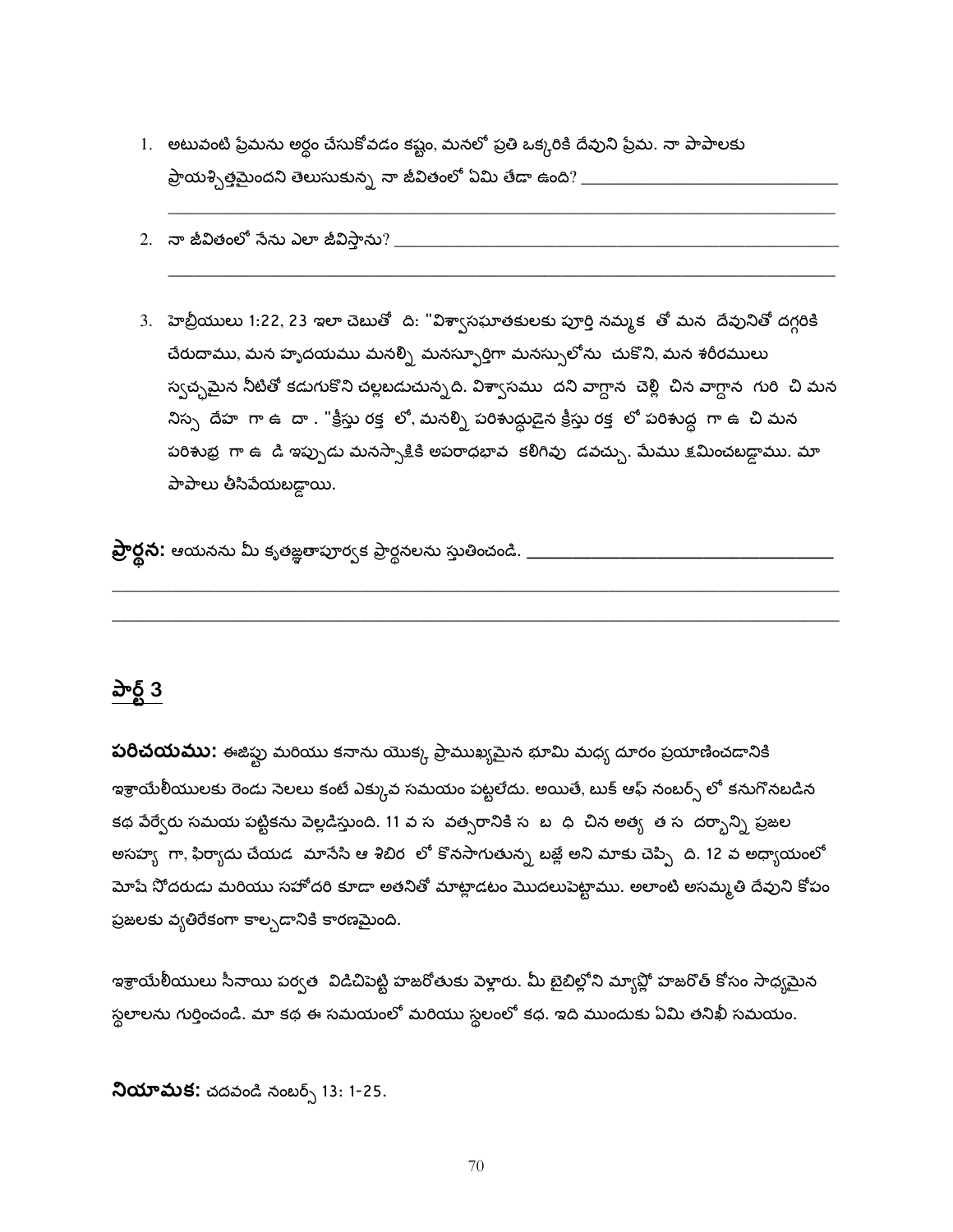#### **అభ్యాసం:** ప్రణాళిక

| 2. పద్యాలు 2: పారన్ ఎడారి నుండి పంపబడినవారు ఎవరు? _______________________________               |
|-------------------------------------------------------------------------------------------------|
| ఒక. జాబితా ఇవ్వబడింది. ముఖ్యంగా శ్లోకాలు 8 మరియు 16 గమనించండి. ________________________         |
| బి. మీ కన్ను ఉంచడానికి మరో గూఢదారి 6 వ వచనంలో ఉంది. ____________________________                |
| 3.   పద్యం 17: ఈ మనుష్యులకు మోషే సూచనలు ఏమిటి? పురుషులు ఏమి తనిఖీ చేశారు?                       |
|                                                                                                 |
|                                                                                                 |
|                                                                                                 |
|                                                                                                 |
| 4.   పద్యాలు 21-24: వారు వారి మిషన్సు  సాధించారు. వారు తిరిగి ఏమి తీసుకుని వచ్చారు? ___________ |
|                                                                                                 |
| <b>నియామకాలు:</b> చదవ డి 13: 26-33.<br><b>అభ్యాసం:</b> గూఢదారులు వారి నిపేదికతో తిరిగి వచ్చారు. |
| $1.$ ఈ నాయకులు ఏమి నిపేదించారు?                                                                 |
|                                                                                                 |
|                                                                                                 |
|                                                                                                 |
|                                                                                                 |
|                                                                                                 |
| $4.$ వ వచన `ప్రకార 33, వారు తమను తాము ఎలా దృష్టి 0 చారు? ___________                            |

**రిఫెక్షస్:** ఇక్కడ ఏమి జరగబోతోంది? డైనమిక్స్ అంటే ఏమిటి? ఈ నాయకులు భూమిని అస్వేషించడానికి మోషే చేత పంపబడ్డారు, విషయాలను తనిఖీ చేసేందుకు. ఇశ్రాయేలీయులు పెళ్లి భూమిని స్వాధీనం చేసుకో*వాలా* వద్దా అనేదానిపై నిర్ణయం తీసుకున్నారా? 1 వ వచనంలో దేవుడు ఏమి స్పష్టంగా చూపించాడు? అతను ఏమన్నాడు $?$   $\_$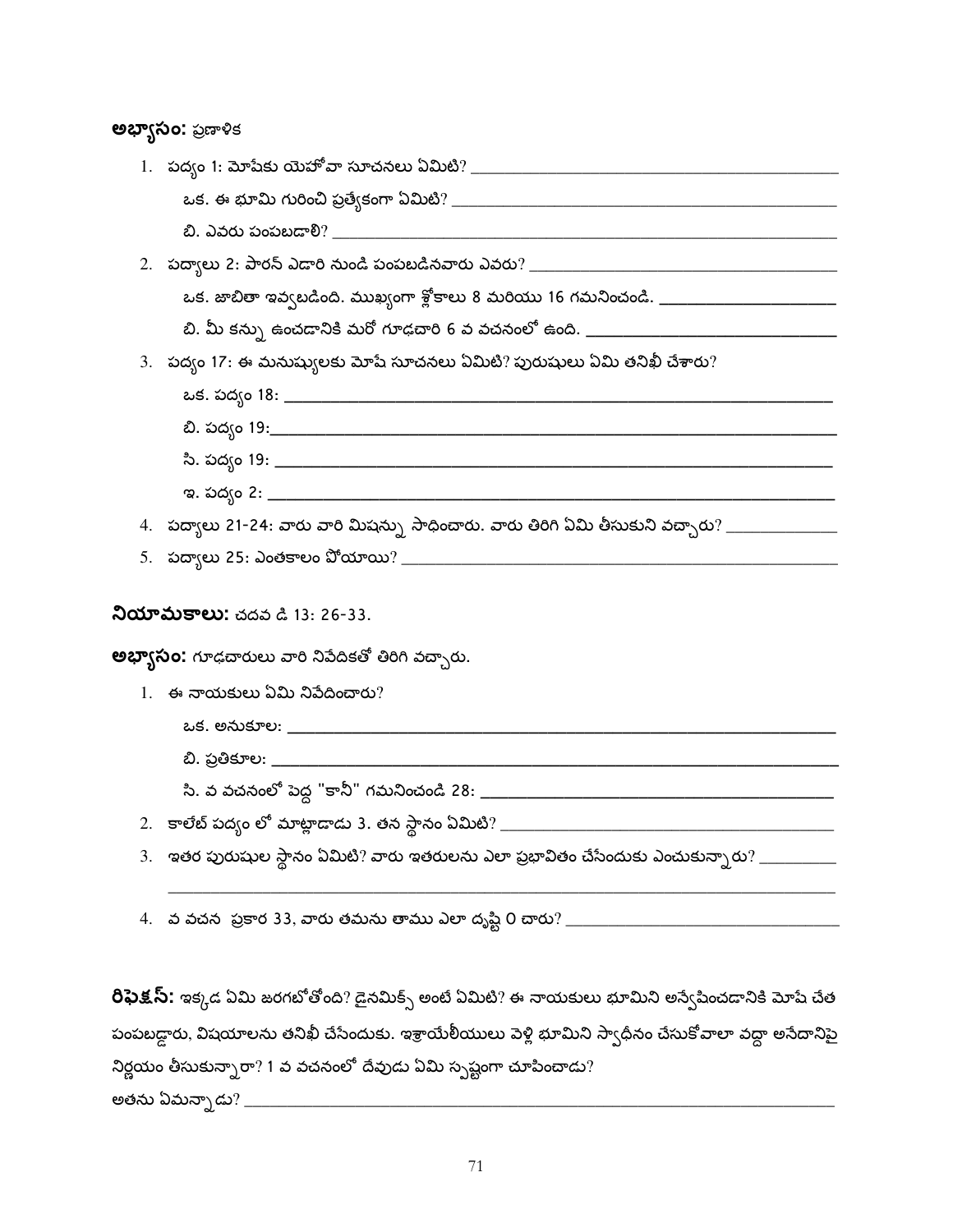భూమి వారి బహుమానం. అతను వారి పూర్వీకులు తన వాగ్దానం ఉంచడం జరిగినది. వారు చెల్లించాల్సిన అవసరం లేదు. వారు దానిని స్వాధీనం చేసుకోవడానికి, దావా పేయడానికి, స్వాధీనం చేసుకోవడానికి ఏమీ చేయవలసిన అవసరం లేదు! వాస్తవానికి, వారు దాని కోసం పోరాడవలసిన అవసరం లేదని దీని అర్థం కాదు, కానీ చిత్రం విచ్చిన్నం అవుతున్నట్లు ఉంది. ఈ మనుష్యులు భూమిని స్వాధీనం చేసుకున్న ప్రజలకు వ్యతిరేకంగా యుద్ధంలో ఒంటరిగా చూశారు. తప్పు! దేవుడు వారికి భూమి ఇచ్చాడని చెప్పాడు. అతను వారి చాంపియన్. అతను వారి శత్రువులు వ్యతిరేకంగా ఛార్జ్ దారి తీస్తుంది. ఇశ్రాయేలీయులకు తమ పోరాటాలకు పోరాడడానికి అవసరమయ్యేది ఏమీ లేదు.

కాలేట్ ఈ సమయంలో ఒంటరి ప్రతినిధిగా ఉండేవాడు. కాలేబు, ఒక వాయిస్, ప్రజలకు ఇలా ప్రకటించాడు, "మేము ఎక్కడికి పెళ్లి భూమిని స్వాధీనం చేసుకోవాలి, ఎందుకంటే మేము దానిని ఖచ్చితంగా చేయగలము (3 వ వచనము)." ఇతరులు తప్పివోయినట్లు కాలేబ్ అర్థం చేసుకున్నాడా? మరి ఇతరులు లేరని ఆయన ఏమి చూశాడు?

అప్పుడు మెజారిటీ ఉంది. డెమొక్రాటిక్ ఆలోచన మెజారిటీ నియమాలు చెప్పారు. మెజారిటీ విజయాలు. మనం మెజారిటీ అది కుడి అని చెప్పటానికి ఇప్పటివరకు కూడా వెళ్ళి. వారు అన్వేషించిన భూమి గురించి చెడ్డ నిపేదికను ఎందుకు వ్యాప్తి చేయాలి?  $\rule{1em}{0.15mm}$ 

లప్తికేషస్: మీ నొంత ఆలోచనలు కొన్ని ఏమిటి?

- 1. మీరు ఒంటరి స్వరంగా ఉన్న పరిస్థితిలో ఉన్నారా? \_\_\_\_\_\_\_\_\_
- 2. మీరు ఎప్పుడైనా మెజారిటీతో పాటుగా ఉన్నారని మరియు మీరు నమ్మేది సరైనది అని ఇతరులకు  $\omega$ ప్పించటానికి మీరు తీసుకున్న పనులను మీరు ఎప్పుడైనా ఎదుర్కొన్నారా? \_\_\_\_\_\_\_\_\_\_\_\_\_\_\_\_
- 3. నీవు నీ హృదయ లో తెలుసుకున్న దుకు భయపడకు డా ఉ $\vec{a}$  దుకు భయపడకు డా ఉ $\vec{a}$  దుకు దేవుడు మిమ్మల్ని నిరాకరి చే దుకు అనుమతి చే సమయ గుర్తు తెచ్చుకో డి. \_\_\_\_\_\_\_\_\_\_\_\_\_\_\_\_\_
- 4. కథలోని ఈ సమయంలో, మీరు ఎవరి పక్షాన ఉంటారో అనుకుంటారు? మీ ఓటు ఏమిటి?

**ప్రార్థన:** ఓ లార్డ్, నా జీవితంలో మీ ఉనికిని గుర్తుపెట్టుకోండి. నీవు నాకు ఆశీర్వాదాలన్నింటినీ కలిగి ఉన్నావు. నీవు నాకు ప్రతి మంచి విషయం ఇచ్చే వ్యక్తి. నా కళ్ళు మీ మీద దృష్టి పెట్టండి మరియు సేను భయపడే వాటిపై కాదు.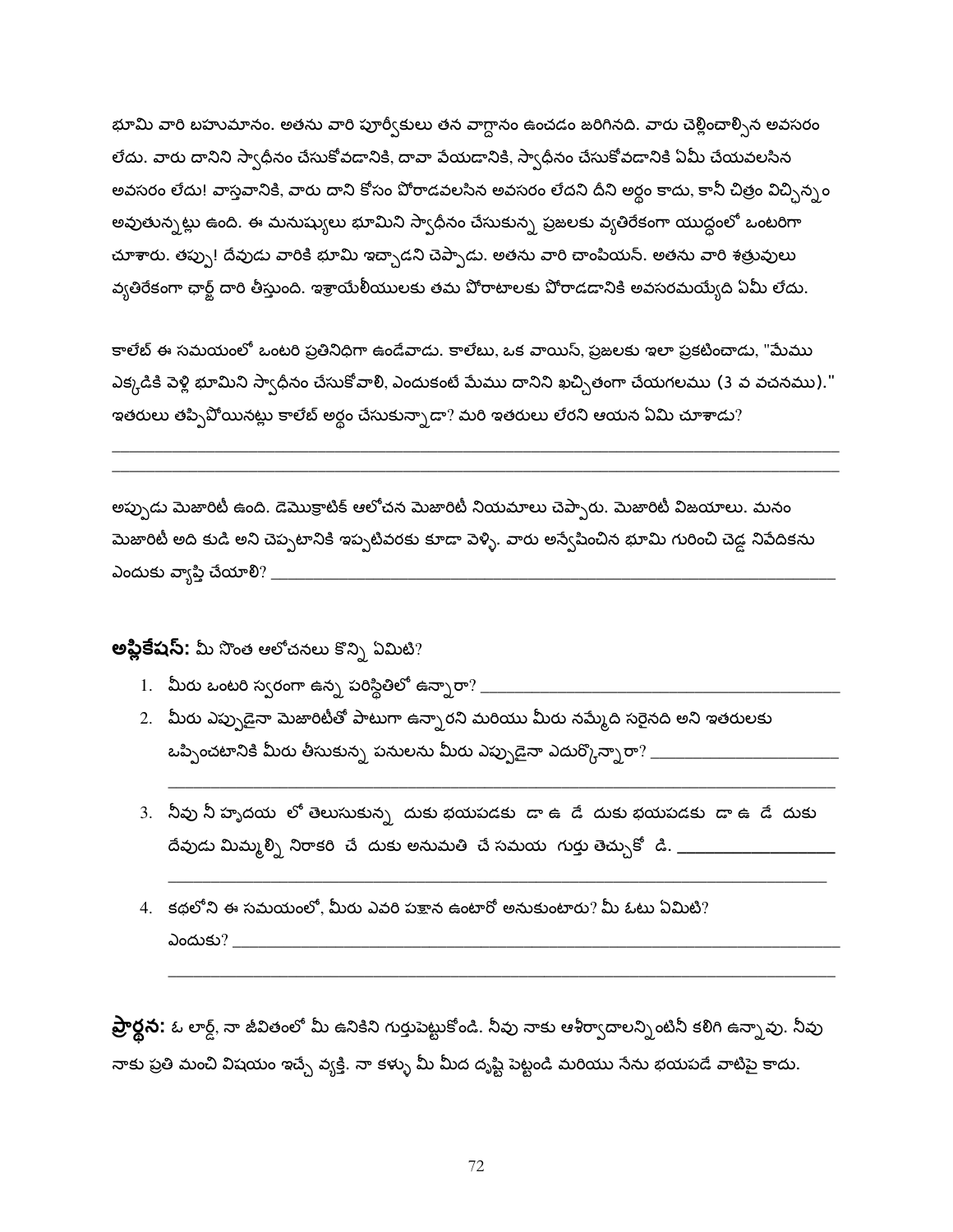మరియు, సేను ఒక వాయిస్ అని సమయం వచ్చినప్పుడు, మీరు దైర్యం మరియు దైర్యం మీరు మాట్లాడటం దైర్యం 

# పార్ 4

కథ కొనసాగుతుంది ...

నియామకం: సంఖ్యాకాండము 14: 1-25.

వ్యాయామం: ఏ విషాద వ్యాఖ్యానం!

1. ్శేకాలలో పదాలు మరియు మాటలను గుర్తించండి 1-4 ఇజ్రాయెల్ యొక్క నిస్సార పాత్ర బహిర్గతం:

| ఒక          | ఒక |
|-------------|----|
| ݻ           | ີ  |
| ೨<br>$\sim$ |    |

- 2. పురుషులు మరియు పంపిణీ చేసిన చెడ్డ నిపేదిక వారి నష్టం జరిగింది. వారు తమ నొంత కల్పితాల అతిశయోక్తికి దోహదం చేశారు. వారు "మాత్రమే" అని పిలిచారు మరియు తిరిగి ఈజిప్షుకు పెళ్ళాలని భావించారు. ప్రతి ఒక్కరికీ వారి ప్రత్యేక మార్గానికి వెళ్ళటానికి వారు సిద్ధంగా ఉన్నారు. మేము ఒక కొత్త నాయకుడితో తిరిగి పెళ్తున్నాము. మోషే మరియు ఆరోన్ ప్రతిచర్య ఏమిటి? \_\_\_\_\_\_\_\_\_\_\_\_\_\_\_\_\_\_\_\_\_
- 

| 4.   వారి హెచ్చరిక ఏమిటి? ____                                                                 |
|------------------------------------------------------------------------------------------------|
| 5. వారి ప్రబోధం (పద్యం 9) ఏమిటి? $\_$                                                          |
| 6. అసెంబ్లీని రాళ్ళతో చంపడానికి వాళ్ళ మరణం. ఆ సమయంలో "లార్డ్ యొక్క కీర్తి" కనిపించింది. దేవుడు |
| ఏమి చెప్తాడు?                                                                                  |
| ఒక. ఎంతసేపు _                                                                                  |
| బి. ఎంతసేపు _                                                                                  |
| సి. నేను చేస్తా                                                                                |
| ఇ. నేను చేస్తా                                                                                 |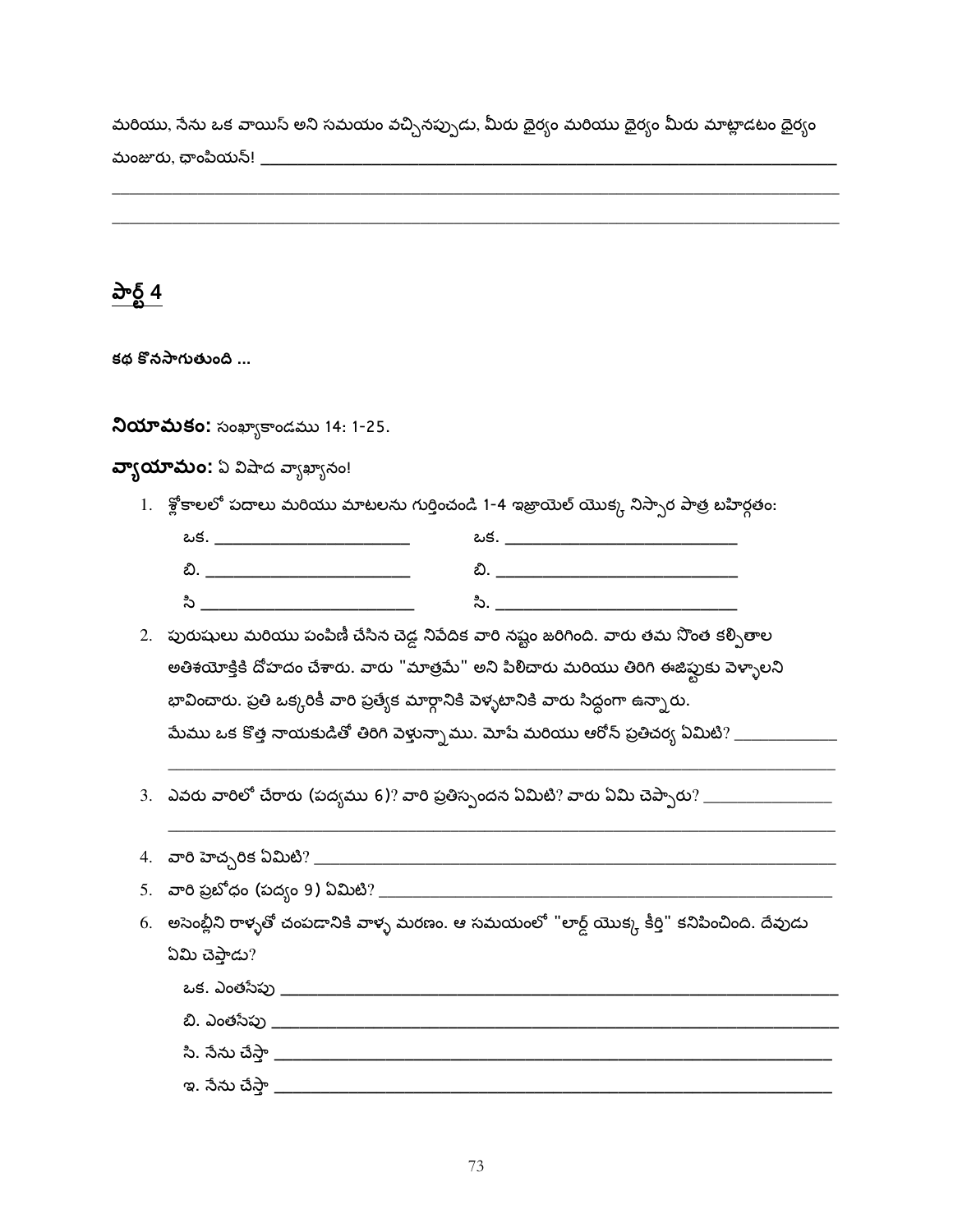మేము ఇంతకుముందు ఇలాంటి మాటలు వినలేదా? నిర్ధమకా ను చూడ డి డము 32: 9, 1.

- 7. సంఖ్వాకాండము 14: 13-16 లో మోష్ యెహోవా యెదుట ఏమి పేశాడు? బాటమ్ లైన్ ఏమిటి? \_\_\_\_\_\_\_\_
- బలం ప్రదర్నించడానికి లార్డ్ కోసం అడుగుతాడు. మోషే దేవుని పాత్రను పిలిచాడు, ఆయన సీనాయి పర్వతంపై మోషకు బయలుపరచాడు.
- 
- 
- 
- 12. దేవుడు ఇలా అంటున్నాడు: "నీవు (మోష్) అడిగినట్లు సేను వారిని క్షమించాను. అయినా, దేవుడు
- 13. ఈ వాక్యం నుండి ఎవరు మినహాయించారు మరియు దేవుడు తన గురించి ఏమి చెప్పాడు? \_\_\_\_\_\_\_\_\_\_\_\_\_\_\_\_\_\_\_\_\_\_\_\_\_\_\_\_\_\_\_\_\_\_\_
- 

**నియామకం:** నంబర్స్ 14: 26-45 చదవండి.

#### వ్యాయామం:

- 1. తరువాతి అసేక శ్లోకాలలో లార్డ్ మోసెస్ మరియు ఆరోన్ చెప్పడం కొనసాగుతుంది "ఈ చెడ్డ కమ్యూనిటీ" యొక్క అన్ని అసహ్యము మరియు ఫిర్యాదులు కోసం పరిణామాలు ఏమి ఉంటుంది. వారు (వాటర్స్ 26-
- 2. మోషే అన్వేషించడానికి పంపిన వారికి ఏమి జరిగింది (పద్యము 36-37)? \_\_\_\_\_\_\_\_\_\_\_\_\_\_\_\_\_\_\_\_\_\_\_ కానీ, దేవుడు \_\_\_\_\_\_\_\_\_\_\_\_\_\_\_\_\_ మరియు \_\_\_\_\_\_\_\_\_\_\_\_\_\_\_\_\_\_\_\_ యొక్క జీవితాలను విడిచిపెట్టాడు (పద్యం 38).
- 3. అప్పుడు మోషే దేవుడు చెప్పినదంతా సమాజానికి తెలియజేశాడు. వారి ప్రతిస్పందన ఏమిటి?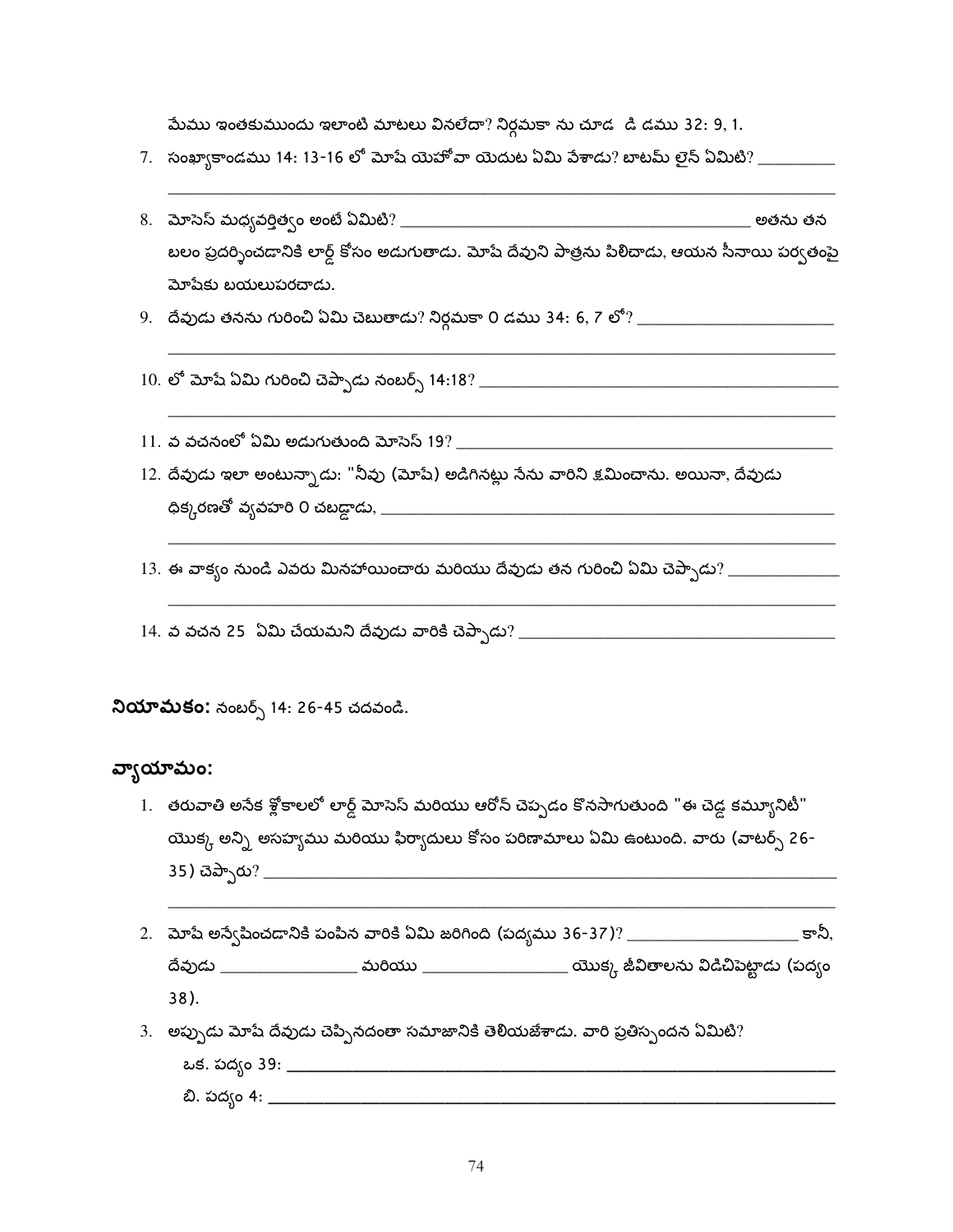సి. పద్భం 4: \_\_\_\_\_\_

- 
- 5. అవిధేయత చూపిన వారు యెహోవా వారితో ఉండకూడదని, మోషే, ఒడంబడిక యొక్క ఆర్క్ శిబిరాన్సి విడిచిపెట్టినట్లు చెప్పారు. వారు ఏమైనప్పటికీ వెళ్ళారు. ఫలితమేమిటి? \_\_\_\_\_\_\_\_\_\_\_\_\_\_\_\_\_\_\_\_\_\_\_\_\_\_\_\_\_\_\_\_\_

దేవుడు వారితో పాటు పెళ్తానని వారు అనుకున్నారు. దేవుడు వారి పక్షాన ఉన్నాడని వారు నమ్మారు. వారు "మేము పాపము" అని చెప్పి, తగినంత పాపం మరియు పాపం ఎటువంటి పర్వవసానాలు లేదని వారు బావించారు.

#### ప్రతిబింబం:

- 1. మీరు తప్పు చేసినందుకు చేసిన అపరాధ ప్రవేశం మరియు మీరు ఎంచుకున్న దిశలో క్షమించండి, మీరు ఏ పరిణామాల నుండి మినహాయింపు వొందారన్నట్లుగా ఎప్పుడైనా భావించారా? ఈ ప్రజలతో కోపంగా ఉండటానికి దేవుడు తప్పుగా ఉన్నాడా? కోపం తప్పు? మీ నొంత కోపం పరిగణించండి. నీకు కోపం తెప్పించేది
- 2. ఈ పాఠాల్లో దేవుడు కోపంగా ఉన్న కారణాలు ఏమిటి? \_\_\_\_\_\_\_\_\_\_\_\_\_\_\_\_\_\_\_\_\_\_\_\_\_\_\_\_\_\_\_\_\_
- 3. కోపంగా ఉండడానికి ఆయనకు హక్కు ఉందని మీరు నమ్ముతున్నారా? ఎందుకు? ఎందుకు కాదు?

**జ్ఞాపకార్థం:** మోసెస్ దేవుని లో వివరిస్తుంది 14:18. అతను, "మరోసారి, లార్డ్, వాటిని ఒక క్షణం క్షమించి", అని తెలుస్తోంది. కానీ, అడగడం ద్వారా, మోసెస్ అతను దేవుని పాత్ర గురించి నిజమని తెలుసు ఏమి మీద ఆకర్షిస్తుంది. ఇండెక్స్ కార్డుపై పద్యం 18 రాయడానికి సమయము తీసుకోండి. ఈ పదాలు జ్ఞాపకం. నిరంతరం మీరు అభయమిస్తారు మరియు శాంతి తీసుకుని వాటిని లెట్. యెహోవా కోపంతో నిదానంగా ఉంటాడు, ప్రేమలో పాలుపంచుకున్నాడు మరియు పాపం మరియు తిరుగుబాటును క్షమిస్తాడు. ఈయన ఎవరు? మీరు ధ్వానించటం, ప్రతిబింబిస్తాయి మరియు ఈ పదాల గురించి ఆలోచించటం వంటివి, మీరు ఆయన గురించి మీకు తెలిసిన వాటి నుండి యెహోవాను వివరించడానికి మీరు ఏ ఇతర పదాలు ఉపయోగించారో గమనించండి. బహుశా ఇది "విశా్సకులు" అనే పదము. అప్పుడు ఇశ్రాయేలీయులకు దేవుని నిజాయితీని జ్ఞాపకం చేసికొని, దేవునిపట్ల మీకు కలిగిన యథార్థతను జ్ఞాపకం చేసుకోండి. మీరు మీ నోట్బుక్లో వాటిని గుర్తుంచుకోవటానికి మరియు రికార్డ్ చేయగల అసేక విషయాలను వ్రాయండి.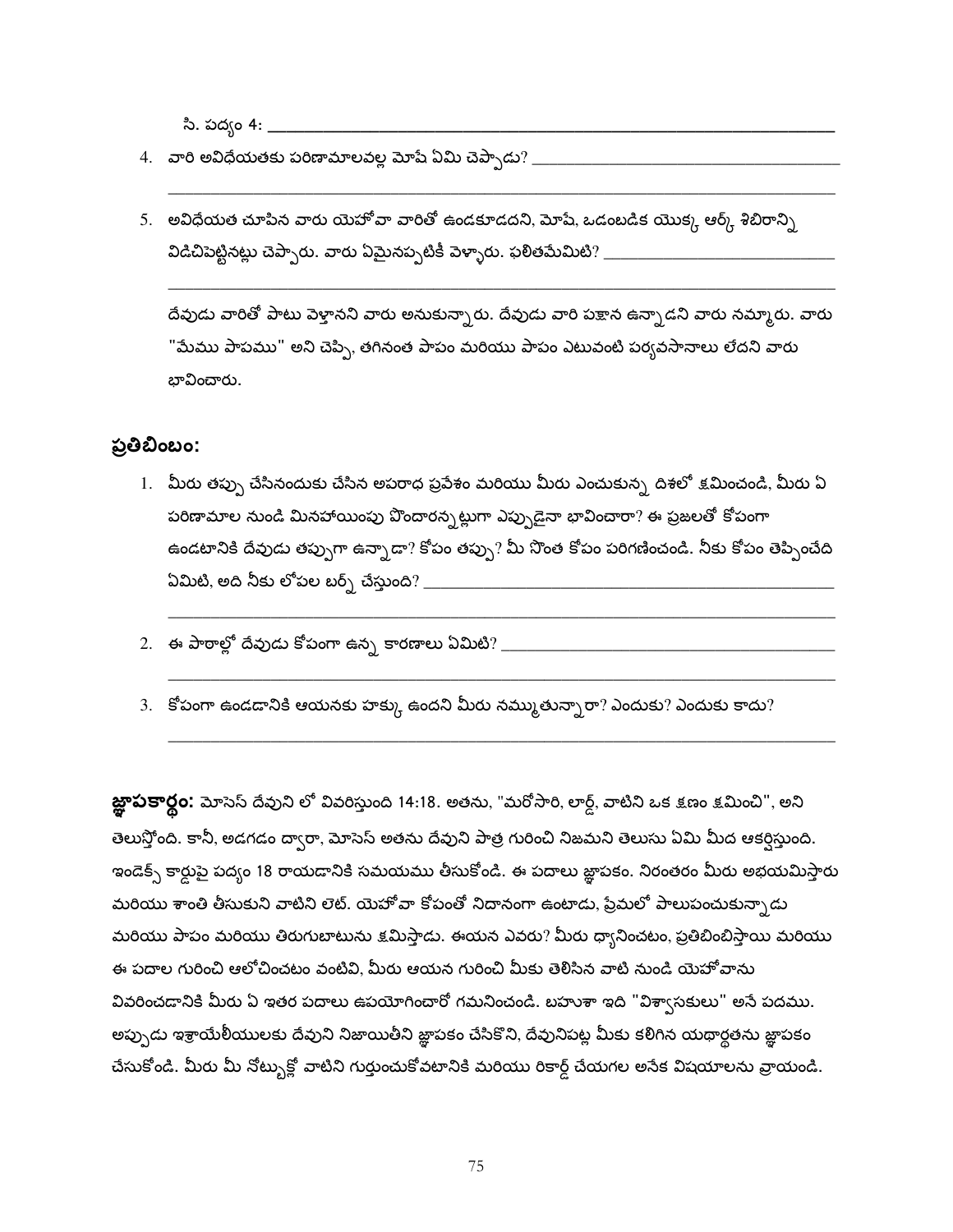**ప్రార్థన:** మీ జీవితంలోని కథలు మరియు సంఘటనలు మీరు ఆయనకు ఉన్నందుకు ఆయనను స్తుతించటం 

# పార్ట్ 5

**పరిచయము:** భూమిని నడిచిన గొప్పవాళ్ళలో మోషే ఒకడు అని సేను అనుకుంటాను. నంబర్స్ 12: 3 లో మనము ఎవ్వరూ లేనందున ఎవ్వరూ లేరు. అతను ఎన్నడూ తప్పు చేయలేదా లేదా ఎటువంటి తప్పు చేయలేదా అనిపించవచ్చు. ఆయనకు తెలుసు. వాగ్దాన దేశ లోకి ప్రవేశి చడానికి మోషే ఎన్నడూ అనుమతి చలేదు. అతను ప్రజలను స్వాధీనం చేసుకుసేందుకు ప్రవేశించే చోట ప్రజలను నడిపించగలిగాడు.

నియామకం: సంఖ్యలు 2: 1-13 చదవండి మరియు కనాను యొక్క ప్రామిస్డ్ ల్యాండ్ ఎంటర్ నుండి మోసెస్ ఉంచేందుకు ఏమి తెలుసుకుంటారు.

#### వ్వాయామం:

- 
- 2. మరోసారి, పరిస్థితిని ప్రజలు ఎలా స్పందిస్తారు? మీరు ఏమి చెప్పాలో మరియు చేయాలని మీరు ఏమి

# అప్లికేషస్ ప్రశ్న :

- 1. మీరు ఒక సంక్షోభంలో ఉన్నప్పుడు, మీరు ఏమి చెప్తారో మరియు ఇతరులకు ఏమి చెప్పవచ్చు? మీ మో
- 2. మీరు ప్రతిస్పందించిన మార్గంలో మీరు సరే ఉన్నారా? అటువంటి సమయాల్లో దేవుని పాత్రను ప్రతిబింబించే

#### అభ్యాసం (కొనసాగుతోంది):

- 1. మరోసారి ప్రజల దాడితో మోషే, అహరోనులు ఎక్కడ తిరుగుతారు? (పద్యము 6)? \_\_\_\_\_\_\_\_\_\_\_\_\_\_\_\_\_\_\_\_\_\_\_\_\_\_\_\_
-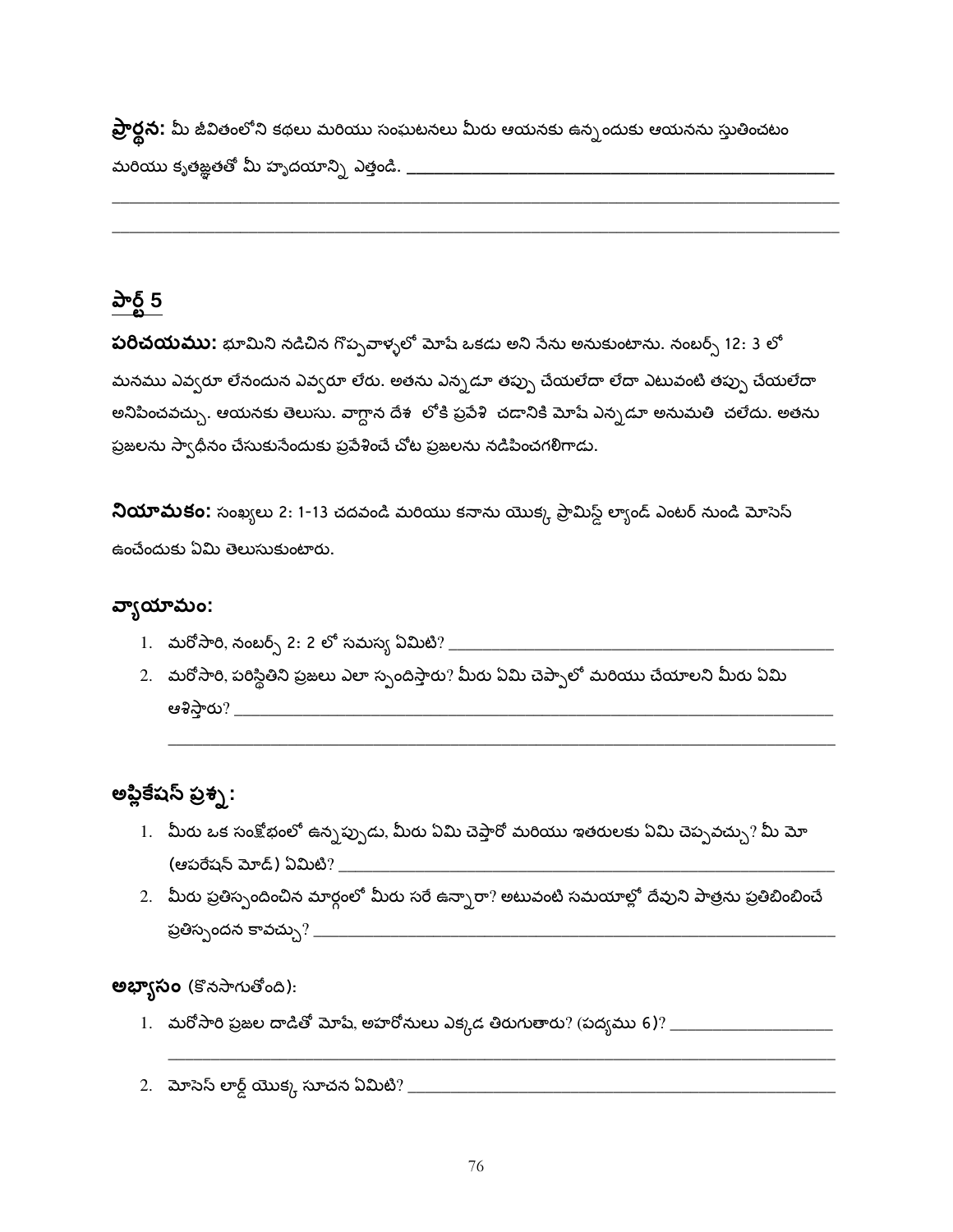- 
- 
- 

**పరిచయము:** నంబర్స్ 2: 1 లో మేము మిరియం కాదేషులో చనిపోయాడని తెలుసుకున్నాము మరియు ఇప్పుడు శ్లోకాలు 22-29 లోనే చనిపోయారని తెలుసుకున్నాము. ఏది ఏమైనప్పటికీ, తన మరణానికి ముందే అహరోను ప్రధానయాజకునిగా ఎవరిని విజయవంతం చేస్తాడో తెలుసుకోవాలసే ఉద్దేశ్యంతో లార్డ్ కోరుకున్నాడు. మోషీ, అహరోను, అహరోను కుమారుడైన ఎలియాజరు పర్వతం పైకి రావాలని దేవుడు పిలిచాడు. ఎజ్రాజరు అహరోను యాజక వస్తాలలో ధరించాడు. అప్పుడు మోషే, ఎలియాజరు పర్వతం దగ్గరకు వచ్చారు. అతను కొత్త ప్రధాన పూజారి అని ప్రతి ఒక్కరూ తెలుసు. ఆరాన్ చనివోయాడు మరియు సమాజం ముప్పై రోజుల పాటు అతనికి విదారించారు.

**నియామకం:** సంఖ్యాకాండము చదవండి 21: 4-9

#### వ్వాయామం:

- 
- 
- 3. ప్రజలు పాపం ఒప్పుకోవడాన్ని మోషకు తెచ్చారు. వారు ఏమి చేయమని అడిగారు? \_\_\_\_\_\_\_\_\_\_\_\_\_\_\_\_\_\_\_\_\_\_\_\_\_\_\_
- 4. మరోసారి, ప్రజల తరపున మోష యెహోవా ఎదుట వచ్చాడు. మోసెస్ కోసం లార్డ్ యొక్క సూచన ఏమిటి?
- 
- 6. కాబట్టి, మోష్ దేవుడు చెప్పినదాని చేసాడు, కత్తిరించిన వారికి ఏమి జరిగింది (వచనము 9)? \_\_\_\_\_\_\_\_\_\_\_\_\_

**టీచింగ్:** ఆదికా డము మొదలు 3 మానవజాతి విశ్రా తికోస దేవుని రక్షణ ప్రణాళికను మేము గమని చాము. ఇప్పటికే ఆదికా డము 3:15 లో దేవుడు పరిశుద్ధ దేవునికి, పాపభరితమైన మానవ జాతికి మధ్య శాంతి తీసుకువచ్చే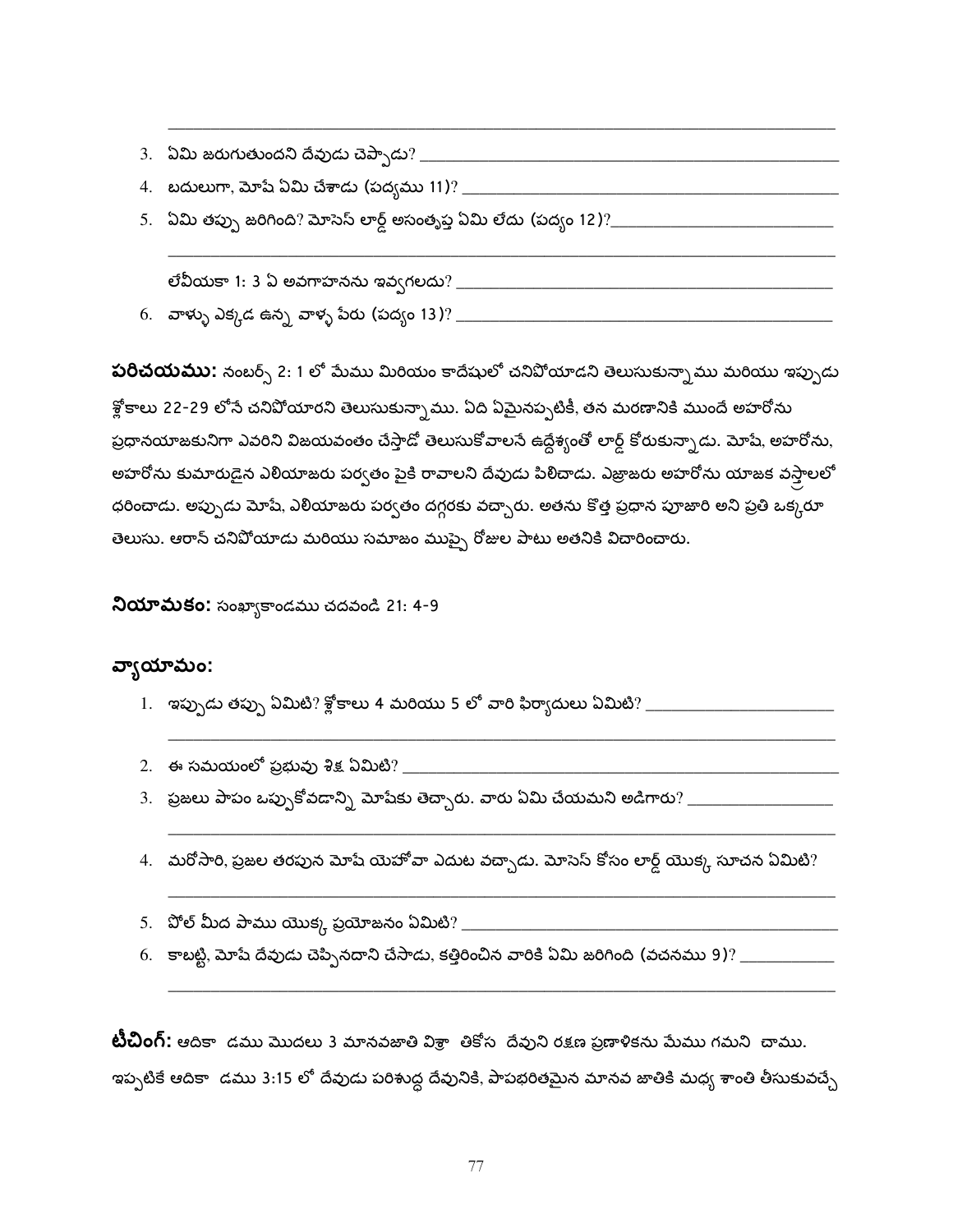వాగ్ధానమును ఇచ్చాడు. పాత నిబంధన అంతటా కథలు శాంతి తీసుకొని పాపం బానిసత్వం నుండి మాకు బట్వాడా చేసిన ఒక మాకు సూచించడానికి కొనసాగుతుంది. యేసుక్రీస్తు, దేవుని స్వంత కుమారునిగా ఉన్న వారికి, 21 వ స పుటిలోని కథ మళ్ళీ మనకు కనిపిస్తు ది. సంఖ్యాకాండము 21: 9 లో క్రొత్త నిబంధన క్రాస్ ప్రస్తావన ఇవ్వబడింది. (క్రాస్-రిఫరెన్స్ గుర్తును గమనించండి మరియు క్రాస్-రిఫరెన్స్ కాలమ్ లో చూడండి.) ఇచ్చిన సూచన యోహాను 3: 14-15. జాన్ 3 కు తిరగండి మరియు ఈ రెండు పదాలను రాయండి:

బోధనను పూర్తిచేయటానికి 16 మరియు 17 వచనాలు చదవడ కొనసాగుతు ది. ఈ నాలుగు వచనాలు యేసు గురి చి మాట్లాడతాయి. అతని మరణ శిక్ష మరణం శిలువ ద్వారా. అతను పేరే పోల్, ఒక క్రాస్ పై లేపబడ్డాడు. అతను చూడటానికి అన్నింటి కోసం ఒక శిలువ పైకి లేపాడు. కన్నీళ్లతో ఉన్న ఇశ్రాయేలీయులు తాము బ్రతికి ఉన్న జీవము కొరకు కాంస్య పాము మీద చూచినప్పుడు, జీసస్ కోసం జీసస్ ను చూచినప్పుడు మనము కూడా జీవించగలుగుతాము. కానీ, మన జీవిత కాలమంతా మా మానవ జీవితంలో జీవించటం కంటే ఎక్కువ. ఆయన మనకు ఇచ్చే జీవితం ఆయనతో నిత్యజీవము (యోహాను 3: 16-17).

**ప్రార్థన:** ఓ లార్డ్, నీవు మా రక్షకుడిగా యేసు ఇచ్చినప్పుడు నీ ప్రేమ మన ప్రపంచం మీద దాడి చేసింది. మోష్, ఇశ్రాయేలీయులు ఒక పాము వరకు చూశారు మరియు నీవు దయగా వారి ప్రాణాలను కాపాడి. మేము సిలువకు వెతుక్కుంటాము మరియు మా రక్షకుడిని చూసి, నీవు దయగా మాకు జీవాన్ని, విస్తారమైన జీవితాన్ని, నీతో నిత్య జీవితాన్ని ఇస్తాయి. నిన్ను నీవు ఎవరిని చూడమని నీ ఆత్మ మాకు కంటి చూపును, హృదయము నిన్ను నీవు నిత్యజీవముతో నిత్యజీవమునకు అప్పగించుచున్నట్టుగా నీవు ఆలింగించుటకు ఆసక్తి కలిగియుండుము.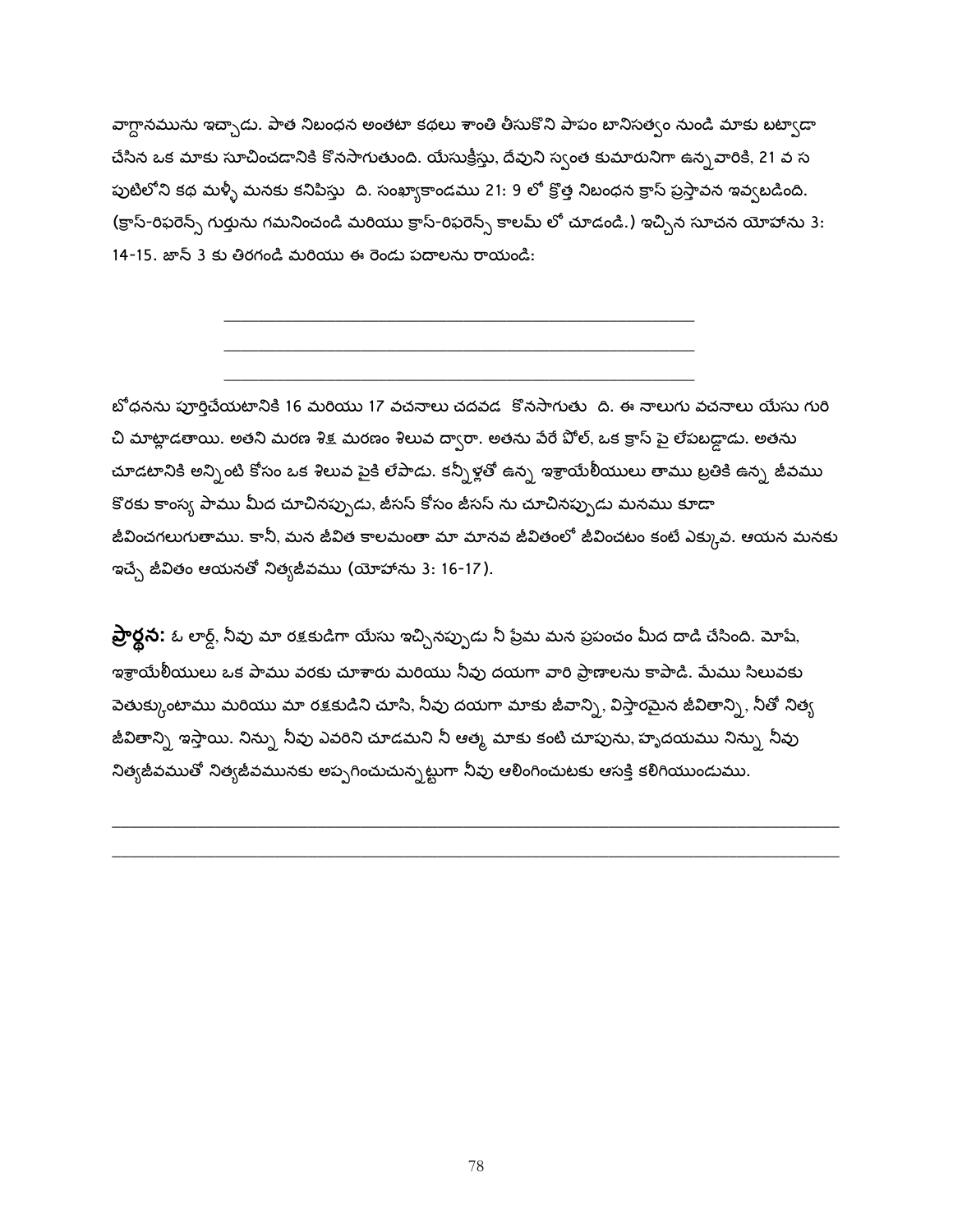# పాఠం ఆరు

# విను, ఓ ఇజ్రాయెల్

డిటెటోనియోమి 1-34 - బ్లెస్డ్

అవలోకనం యొక్క కృతి 6

| అవలోకనం                                       | 73 |
|-----------------------------------------------|----|
| పరిచయం                                        | 74 |
| పాఠం 6: ద్వితీయోపదేశకాండము 1-34               |    |
| • ద్వితీయోపదేశపు అవగాహన                       | 75 |
| • గతంపై రిప్లెక్షన్స్                         | 76 |
| • ఇజ్రాయెల్ యొక్క కాల్ గుర్తుంచుకోవాలి        | 77 |
| • ಇಜ್ರಾಯಿಲ್ ಯುక్క ಲెగసీ: దీవెనలు మరియు శాపాలు | 79 |
| • లీడర్షిప్ ఆమోదించింది                       | 80 |
| • మోసెస్ మరణం                                 | 83 |
| • నేను ప్రభువు!                               | 85 |
| • కాకుండా సెట్ చేయాలని పిలుపునిచ్చారు         | 87 |
|                                               |    |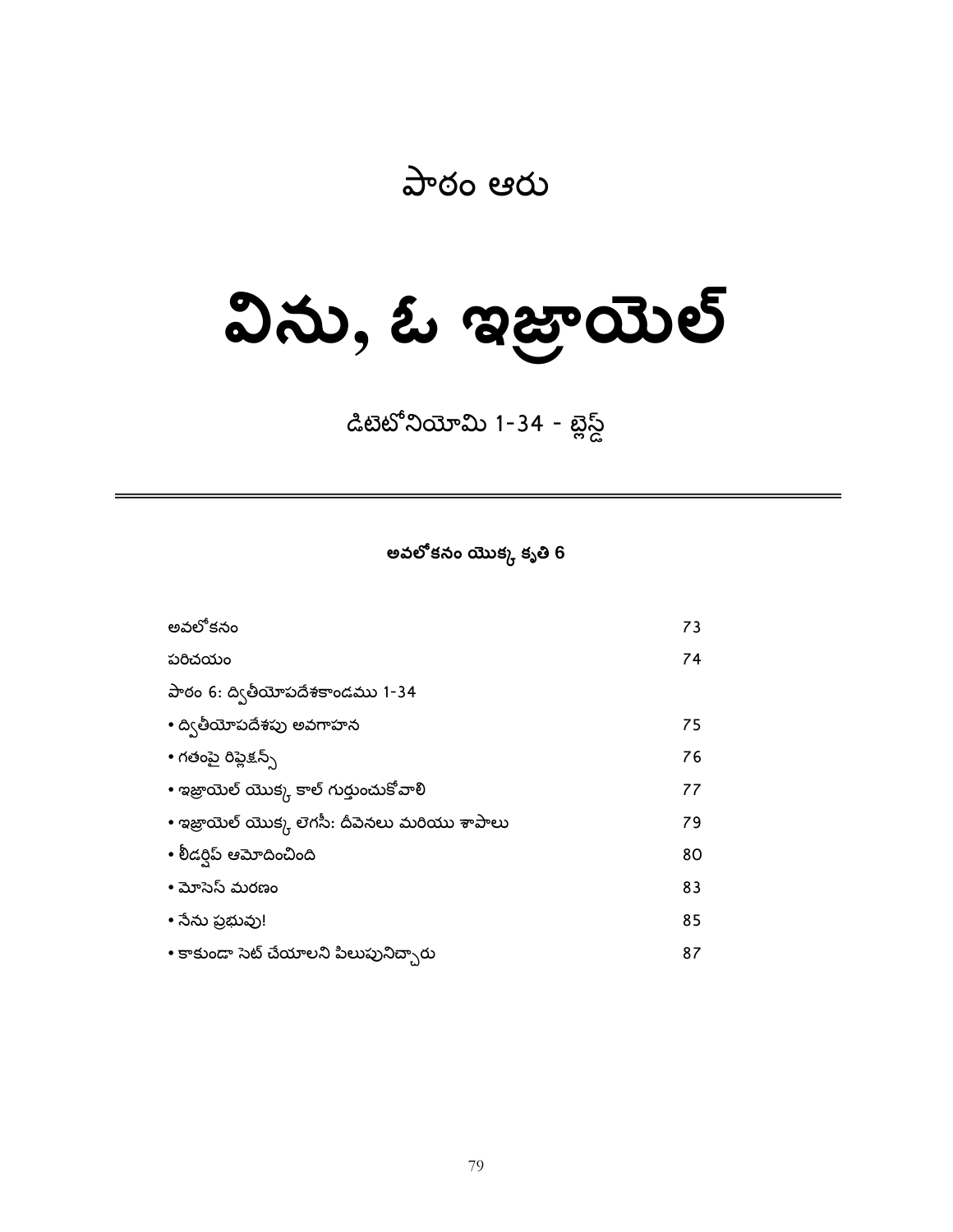#### పరిచయము

డ్యూటెరోనోమీ యొక్క టుక్ ఆఫ్ మెజారిటీ ఇజ్రాయెల్ కు మోసెస్ వీడ్కోలు చిరునామా రికార్డింగ్ ఉంది నాయకత్వం యొక్క మాంటెల్ ఆమోదించింది మరియు అతను మరణించాడు. అతను ఏమి పంచుకున్నాడు మరియు అతను చేసిన పనులను పంచుకుంటానని మీరు ఎందుకు ఊహించుకోగలరు? ఈ పాఠం ప్రారంభంలో మీరు మోసెస్ ఎంచుకున్న విభిన్న విషయం విషయాల్లో సేర్చుకుంటారు. మీరు మోషే విన్నప్పుడు ఇశ్రాయేలీయులతో మాట్లాడండి, మీ పిల్లలు మరియు మనుమళ్ళతో మరియు మిమ్మల్ని అనుసరించే వాళ్ళతో మీరు పంచుకోవాల్సిన విషయాలను పరిగణించండి. మీరు ప్రేమి చేవారిగా మరణి చే దుకు సిద్ద గా మీ వారసుడిగా ఉ $\,$  డవచ్చు $?$ 

అరణ్యంలో కలిసి గడిపిన అన్ని సంవత్సరాలనుండి నాయకత్వం యొక్క మాంటెల్ను అధిగమించడం ఒక బాధాకరమైన అనుభవం కావచ్చు. ఇశ్రాయేలీయులు క్రొత్తగా నియమి చిన ఈ నాయకుడిని అనుసరి చాలని అనుకున్నారు. లార్డ్ ఈ సాపేక్షంగా మృదుపైన మార్పు చేయడానికి పట్టింది దశలను గమనించండి. దేవుని నియమిత కొత్త నాయకుడు ఎవరు? అతని అర్హతలు ఏమిటి? తనకు, ఇశ్రాయేలుకు దేవుని అభయమిచ్చిన మాటలు ఏమిటి?

దేవుడు, ఇశ్రాయేలీయుల మధ్య ఉన్న సంబంధం మోషే వారితో లేనప్పటికి ఒకే విధంగా ఉంది. అతను వారి దేవుడు మరియు వారు అతని ప్రజలు ఉన్నారు. వారు పవిత్ర జనా గముగా, ఆయన ధనవ తుల స్వాధీన గా ఉ చబడ్డారు. వారి పిలుపు అదే. దేవుని ప్రజలు తన పరిశుద్ధమైన ఉపయోగం కోసం వేరుగా ఉన్నట్లుగా మనము కూడా అదే విధమైన పిలుపునివ్వాలి. సెయింట్ పీటర్ కొత్త యూదులు కైస్తవులు తన మొదటి లేఖలో ఏమి తెలుసుకోండి. ఒక క్రొత్త నిబంధన నమ్మికగా మీ హృదయానికి ఆయన మాట్లాడటం వినండి.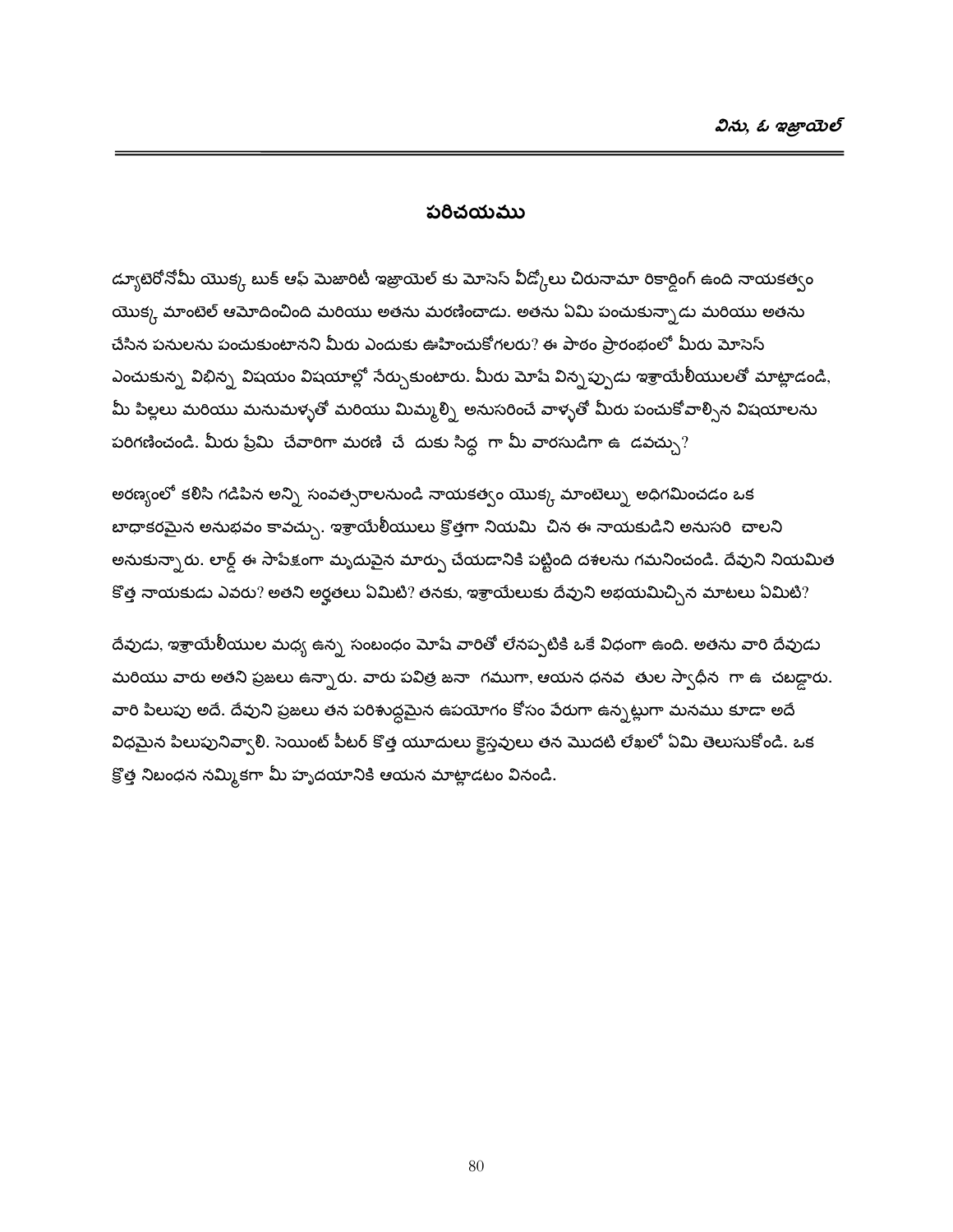# <u>పార్ట్ 1</u>

**పరిచయము:** లెసన్ 6 లో మేము మా అధ్యయనాన్ని భిన్నంగా చూసుకుంటాము. ఇది ఓల్డ్ టెస్టామెంట్, టోరాహ్ యొక్క మొదటి అయిదు పుస్తకాల వ్రాతగా ఉంటుంది. మోషే అరణ్యంలో తిరుగుటాటు నలబై సంవత్సరాల ప్రజలను తీసుకొని వచ్చాడు. వారు భూమి స్వాధీనంలోకి రావడానికి సిద్ధంగా ఉన్నారు. త్వరలోనే చనిపోతాడని మోష<mark>కు</mark> తెలుసు. ద్వితీయోపదేశ గ్రంథం ఇశ్రాయేలీయులతో కలిసి వోయే ఒక లెగసీలా ఉంది. ప్రజలకు ఆయన చివరి మాటలు. నీవు మోష అయినా చనివోతానా, నీ తలపై అగ్రభాగాన, నీవు ఈ సంవత్సరానికి నడిపించినవారితో ఏమి పంచుకోవాలనుకుంటున్నావు $?$  \_

గుర్తుంచుకో, ఈ పుస్తకంలోని డ్యూటెరోనోమీలో ఉన్న అన్నిటినీ తాకలేము. అయితే, మనము తన ప్రజలను భూమికి విడుదల చేస్తామనే నిర్దిష్ట విభాగాలను మనము హైలైట్ చేస్తాము (నిర్గమకా డము 3: 8) ఆయన వాగ్దాన చేసినట్లుగా (ఆదికా డము 15: 18-21).

#### అవలోకనం:

| సూచన                          | కంటెంట్                                                                         |
|-------------------------------|---------------------------------------------------------------------------------|
| $\alpha$ ్రతీయోపదేశకాండము 1-9 | చారిత్రాత్మక సమీక్ష దేవుడు ప్రజలను సమాజానికి ఆకృతి చేసింది                      |
| ద్వితీయోపదేశకాండము $12, 28$   | మీరు ఆచరించినట్లయితే, మీరు దీవించబడతారు. మీరు తిరస్కరిస్తే, మీరు<br>శపించబడతారు |
| ద్వితీయోపదేశకాండము $31$       | క్రొత్త నాయకత్వం మోషేకు విజయవంతం అయ్యింది                                       |
| ద్వితీయోపదేశకాండము $32:48-52$ | మోసెస్ తెగల దీపెనలు                                                             |
| ద్వితీయోపదేశకాండము 34         | మోసెస్ మరణం                                                                     |

నియామక : ద్వితీయోపదేశకా డము 1-9 ద్వారా చదవ డి. మీరు చదివినట్లుగా, మిమ్మల్ని వివరంగా చెప్పకండి. ప్రశ్నకు సమాధానమివ్వటానికి ప్రయత్నిస్తే: చివరిసారి మోషే ఇశ్రాయేలీయులను ప్రసంగిస్తాడు?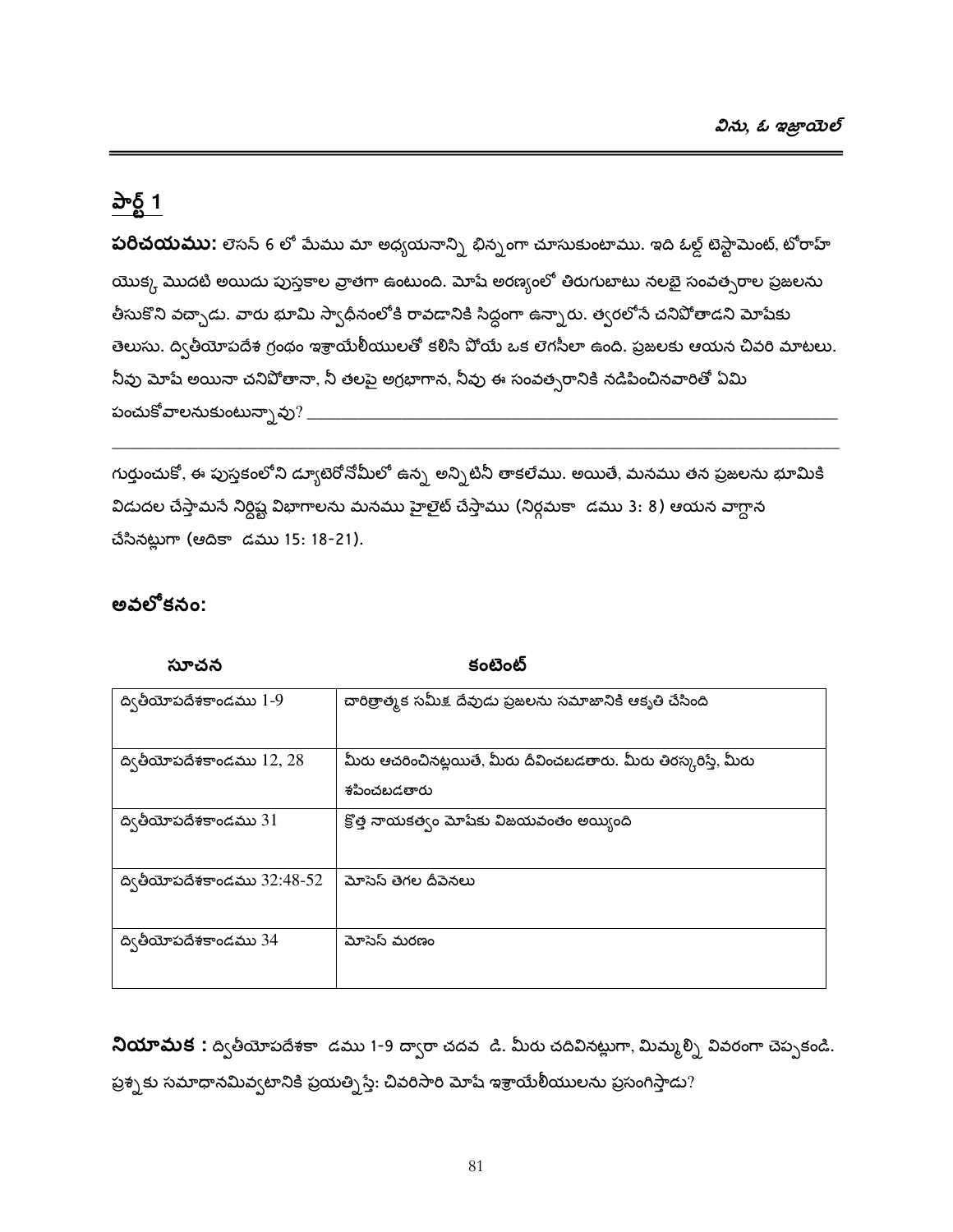**అభ్యాస :** మోష చేసిన మొట్టమొదటి విశేష అరణ్య లో తిరుగుతున్నప్పుడు జరిగే కొన్ని ముఖ్యమైన స ఘటనలను సమీ<u>కి</u>స్తు ది. మోసెస్ ఎంచుకున్న పేర్వేరు సంఘటనల్లో కొన్ని మేము చదివి వినిపించాము; మనకు ఇతరులు లేరు. కొన్ని సంఘటనలు మరియు ఆదేశాలను సంగ్రహించడానికి మీ ఉత్తమంగా చెయ్యండి:

ప్రస్తావన

ఈవెంట్

| ద్వితీయోపదేశకాండము $1:9-18$   |  |
|-------------------------------|--|
|                               |  |
| ద్వితీయోపదేశకాండము $1:19-46$  |  |
|                               |  |
| ద్వితీయోపదేశకాండము $2:1-23$   |  |
|                               |  |
| ద్వితీయోపదేశకాండము $3:21-29$  |  |
|                               |  |
| ద్వితీయోపదేశకాండము $4-5$      |  |
|                               |  |
| ద్వితీయోపదేశకాండము $9:7-1:11$ |  |

**బో ధి ∙చడ:** గత ౕగురి చి ఆలోచి చడ మనకు జ్ఞాపకము చేలా సహాయపడుతు ది. మనం గుర్తులేకపోతే, మన తప్పులను పునరావృతం చేస్తాము.

| 1. | అరణ్యాలను విడిచిపెట్టి, భూమి స్వాధీనంలోకి రావడానికి వెళ్ళినప్పుడు ప్రజలను జ్ఞాపకం చేసుకోవాలని |
|----|-----------------------------------------------------------------------------------------------|
|    | మోష కోరుకున్న కొన్ని విషయాలు ఏవి?                                                             |
|    | ఒక. ద్వితీయోపదేశకా డము 4: 1                                                                   |
|    | బి. ద్వితీయోపదేశకా డము 5:15                                                                   |
|    | సి. ద్వితీయోపదేశకా డము 7:18 క                                                                 |
|    | ఇ. ద్వితీయోపదేశకా డము 8: 2                                                                    |
|    | పదం "గుర్తుంచుకో" అసే ఇతర సమయాలను కనుగొను. మీ నోట్బుక్లో వాటిని వ్రాయండి. ఈ జాబితా            |
|    | ప్రారంభం.                                                                                     |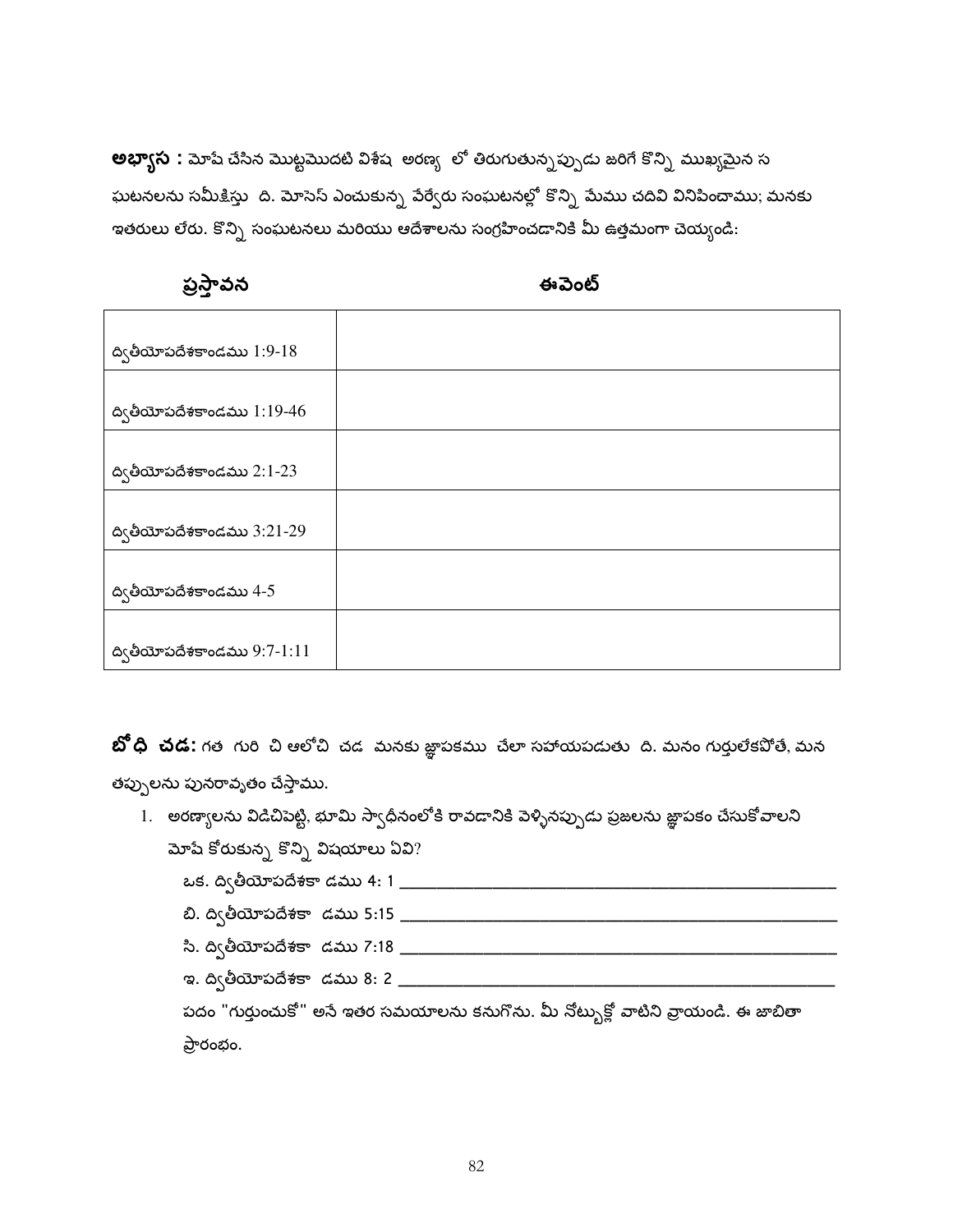2. ఎందుకు ఈ అన్ని గుర్తు చాలా ముఖ్యమైనది? వారి చరిత్రను జ్ఞాపకం చేసుకోవడానికి మోషే ఎ 0 దుకు అవసర, ఎ $\,$  దుక $\,$  టే చాలామ $\,$  దికి అది ఎ $\,$  తో ఉత్తేజకరమైనది కాదు $? \_\_$ 

మనము ఈజిప్టు నుండి అతని ప్రజలను విడిపించుట మరియు ఎర్ర సముద్రం ద్వారా దేవుని విమోచన అనుభవించిన తరం చనిపోయినట్లు మనము జ్ఞాపకం చేసుకోవాలి. వారి తల్లిదండ్రుల అనుభవంలో భాగమైన కథలను పిల్లలు చెప్పాల్సిన అవసరం ఉంది. మోషే ఈ కధలను సమీక్షించారు, పిల్లలకు తెలుసు మరియు జ్ఞాపకం ఉంచుకోవాలి ఇశ్రాయేలీయుల జీవితంలో జరిగిన ముఖ్యమైన సంఘటనలు. ఇది వారి వారసత్వం, వారి వారసత్వం.

కథలు చెప్పాల్సిన అవసరం ఉంది-మంచి, చెడు, మరియు అగ్లీ. మోషే జ్ఞాపకముంచుకున్నాడు ఆ విషయాలు, అతను ప్రజా సమావేశంలో ప్రకటించారు. ప్రజలందరికీ తెలుసు. సీక్రెట్స్, ఎటువంటి దాచనలు లేవు, సాకులు మరియు అసత్వాలు ఏమీ లేవు. ఇది జరిగినట్లుగా చరిత్ర చెప్పాలి.

ఇజ్రాయెల్ కథలు కాలక్రమానుసారం కంటే ఎక్కువ. ఈ కథలు ఈ దేశం యొక్క విమోచన కథను కలిగి ఉన్నాయి. ఈ కథలు, దేవుడు వాటిని ఎన్నుకున్నాడని, వాటిని బట్వాడా చేసి, వారి జీవిత అనుభవాలను వారి ద్వారా తీసుకువచ్చాడని తెలుస్తుంది. ఈ కథలు దేవుడు తన పాలనలో ఎలా తీసుకువచ్చాడని మరియు మళ్లీ పాలించాడని మరియు వాగ్దానం చేయబడిన భూమికి వారిని ఎలా తీసుకువచ్చాడో చెప్పాడు. ఈ కథలు వారి శత్రువుల నుండి ఎలా రక్షించబడ్డాయో వారికి చెప్పారు. ఈ కథలు దేవుని ప్రేమ మరియు వారికి విశా్సం మరియు వారి పూర్వీకులు తన వాగ్దానం సెరపేర్చిన ఎలా చెప్పారు. ఈ కథలు దేవుని విమోచన పని గురించి చెప్పారు. ఈ కథలు గుర్తుంచుకోవలసిన అవసరం ఉంది, ప్రజలు మరచివోయి, ఇతర దేవతలకు మారతారు.

#### అప్లికేషస్:

- 1. మేము జాబితాలను తయారుచేసే వ్వక్తులు. మేము "చేయాలని" జాబితాలు, కిరాణా జాబితాలు, మరియు మేము పెళ్లి చూడాలనుకుంటున్న ప్రదేశాలు వ్రాయండి. మేము దీన్ని మనం మర్చివోము. మీరు ఎప్పుడైనా ఇతరులు గుర్తుంచుకోవాలనుకునే విషయాల జాబితాను ఎప్పుడైనా ఆలోచిస్తున్నారా? మీకు తెలిసిన తర్వాత <u>వచ్చిన వారిలో మీకు కావలసిన కథలు ఏమిటి? \_\_\_\_\_\_\_\_\_\_\_\_\_\_\_\_\_\_\_\_\_\_\_\_\_\_\_\_\_\_</u>
- 
- 3. మీ కథలను విన్న వారికి మీ నిష్కాపట్యత మరియు నిజాయితీ ఏమి చెబుతున్నాయి? \_\_\_\_\_\_\_\_\_\_\_\_\_\_\_\_\_\_\_\_\_\_\_\_\_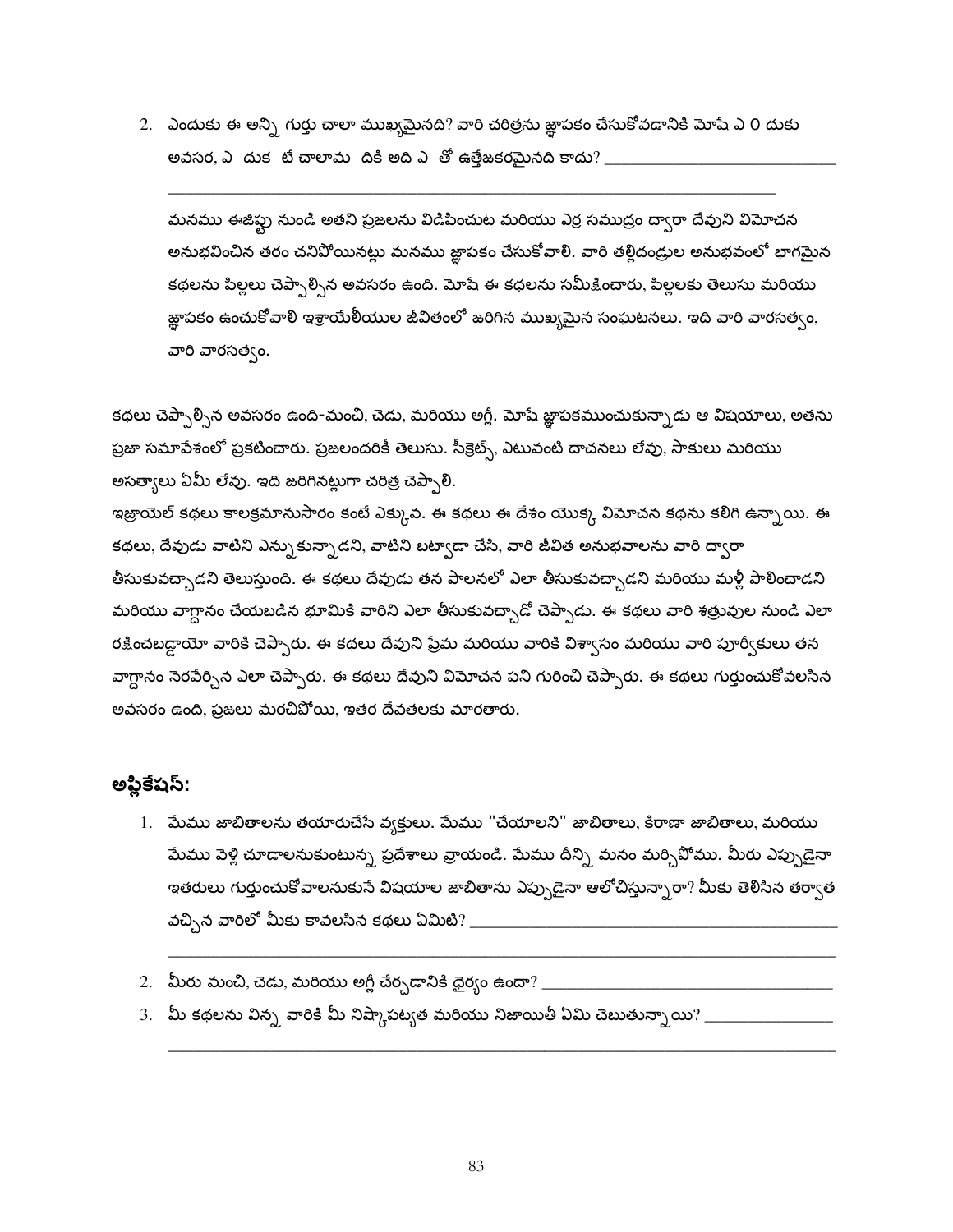- 4. ఈ కథలు దేవునికి మరియు మీ కోసం ఉన్న గొప్ప ప్రేమతో మీ సంబంధాన్ని గురించి ఇతరులకు ఎలా తెలియచేస్తాయి? మీ స్వంత విముక్తి గురించి వారు ఇతరులకు ఏమి తెలియజేస్తారు?  $\_$
- 5. చెడ్డ మరియు దుష్ట గురించి పంచుకునేందుకు కేవలం దుష్ట మరియు నిజాయితీ గురించి నిజాయితీ ఉండాలి ఎటువంటి ప్రయోజనం ఉపయోగపడుతుంది. అయితే, యేసుక్రీస్తు క్రీస్తులో దేవుని విమోచన పని గురి 0 చి గురి 0 చిన సూచనార్థక 0 గా ఆ విషయాలను ప 0 పడ 0, దేవుని పరిశుద్దాత్మ వినడ 0 లో విశ్వాస 0 గా పనిచేసే అవకాశాన్ని ఇస్తుంది. దేవుడు చేసినదానిని మీ జీవితంలో విమోచించే పనిని నిరూపించండి. దేవుని ప్రేమను, క్షమాపణ గురించి తెలుసుకోవటానికి వచ్చిన తర్వాత మీకు ఏమి కావాలి $?$ \_\_\_

**ప్రార్థన:** యెహోవా, నీవు నాకు నమ్మకముగా ఉన్నావు. నీ పాపానికి బానిసత్వం నుండి నీవు నన్ను తీసుకొని వద్చావు నీవు నన్ను రక్షించినందువల్ల నీ పాపములను క్షమించాను నీ కుమారుడైన యేసు క్రీస్తు ద్వారా నీతో ప్రేమ సంబంధంలోకి తీసుకువచ్చావు. సేను క్షమించబడ్డాను. వారు క్షమించబడ్డారని తెలుసుకోవాలని మీరు కోరుకుంటున్నారు. ఇతరులకు లెగసీ అని కథ చెప్పడానికి నాకు దైర్యం ఇవ్వండి. నా కథలు మీరు ఎవరు కమ్యూనికేట్ చేసుకోవచ్చు. నీవు నా దేవుడు, సేను నీ కుమారుడు మరియు నిన్ను నీతో నిత్యజీవమునకు వారసుడను. దీని కోసం సేను నా కృతఙ్ఞతలు మరియు ప్రశంసలు ఇస్తాను. \_\_

### పార్ట్ 2

**బో ధన:** ధర్మశాస్త్రాన్ని ఉపయోగించడం ద్వారా దేవుడు తన ప్రజలతో సంబంధాలు పెట్టుకోవాలని దేవుడు ఎంచుకున్నాడు. అతని ఆఙ్ఞ అతని ఆఙ్ఞను పాటించవలసియున్నది. ఆయన కోరినదాని గురించి చాలా స్పష్టంగా తెలిపాడు. ఆయన ఆదేశాలను స్పష్టంగా వివరించారు, తద్వారా అతను ఆజ్ఞాపించిన వాటిని అర్థం చేసుకోలేరు. ఇజ్రాయెల్ యొక్క చరిత్ర ద్వారా, మేము ఇప్పటికే చూసినట్లుగా, వారు విధేయత మరియు అవిధేయత కాలం వరకు పెళతారు. దేవుడు వారిని శిక్షిస్తాడు; వారు పశ్చాత్తాపం మరియు మంచి వాగ్దానం. అప్పుడు నీకు తెలుసు, వారు మళ్లీ మళ్లీ అవిధేయులయ్యారు. ఈ బహుశా మాకు ఆశ్చర్యం లేదు. మన స్వంత జీవితాల్లో దీనిని చూడవచ్చు. మేము పిల్లలు చుట్టూ ఉంటే, మేము వారి జీవితాల్లో చూసిన.

పాపం తరచు తప్పు చేశాడని, దేవుడు నిషేధిస్తున్నాడు, అతను వాగ్దానం చేస్తున్న వాటి కన్నా మనకు మరింత ఆకర్షణీయంగా ఉంటాడు. దేవుని మరియు సాతాను మధ్య ఉగ్రవాదం మధ్య యుద్ధం. సాతాను దుష్టత్వాన్ని, అవినీతిని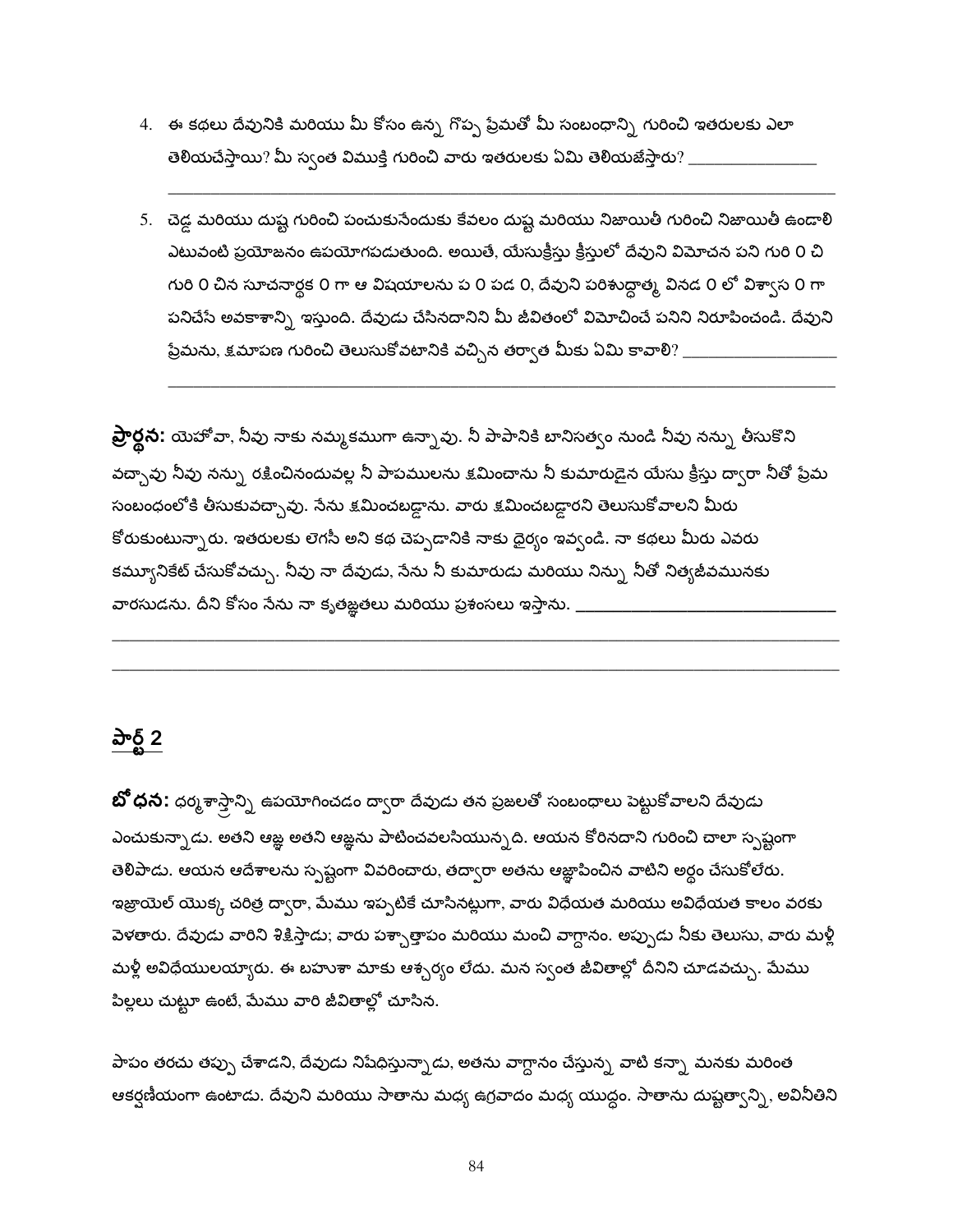తన ప్రజలకు నడిపి చే దుకు అసత్యాలు, మోసాలను ఉపయోగిస్తున్నాడు. అతను మా ఆత్మలు తర్వాత మరియు అతను మాకు బానిసలుగా మరియు నాశనం ఏ శక్తిని ఉపయోగించి, అది పడుతుంది సంసార చేస్తాను. దేవుడు, మరోవైపు, మా విజేత. అతను మాకు మా యుద్ధాలు వోరాడుతుంది. మనం మనకు మంచిది ఏమిటో తెలుసుకోవటానికి మరియు పాప పరిణామాల నుండి మనల్ని కాపాడుకోవటానికి ఆయన తన ధర్మశాస్త్రాన్ని మనకు ఇవ్వాలని ఎంచుకుంటాడు. సమృద్ధిగల జీవనాన్ని నిలబెట్టుకోవద్దని ఆయన కోరుతున్నాడు. ఈ ఇద్దరి శత్రువుల మధ్య విరుద్ధంగా!

ఆసక్తికరమైనది ఏమిటంటే, దేవుని ప్రజలు ధర్మశాస్త్రాన్ని నిలుపుకోలేరు. మేము తప్పు నిర్ణయాలు తీసుకుంటాము. మేము దుష్టులకు ఆహారం సంపాదించుకుంటాము. దేవుని నియమాల అపవిత్రమైన వాటిని మన $\;$  ఆకర్షిస్తున్నా . ఉగ్రం చేసే శత్రువులు మనలో యుద్దం కొనసాగిస్తున్నారు. మేము యుద్దభూమి. మన ఇశ్రాయేలీయులతో, వారి ప్రవర్తనతో చికాకుపడవచ్చు కానీ, అదే సమయ లో, మన వారిలాగే ఉన్నామని ఒప్పుకు టా . అయితే, ఇశ్రాయేలు అస్థిరమైన ప్రవర్తన ఉన్నప్పటికీ, దేవుడు వారిపట్ల అసంగతంగా వ్యవహరించాడా? అతను తన వాక్యమునకు నమ్మకముగా ఉన్నాడు మరియు ఆయన వాక్యము ఎప్పుడూ మార్చలేదు. వారు ఇతర దేవతలను ఆరాధించేటప్పుడు కూడా ఆయన వారి దేవుడిగాసే ఉన్నాడు. వారు తమ గొడవలను, ఫిర్యాదుతో కృతఙ్ఞతాభావాన్ని ప్రదర్శిస్తున్నప్పటికీ, ఆయన వారి దేవుడు. వాళ్ళు ఆయన ఎవరు అని ఖరారు చేయలేదు. ఆయన విధేయతకు డిమాండ్ చేసాడు ఎందుకంటే వారి అవిధేయత వారి స్వేచ్ఛా చిత్తాన్ని వ్యక్తపరచటానికి మరియు మరొక దేవుడు ఎంపిక చేసుకుసే అవకాశాన్ని వారికి ఇచ్చాడు. వారిపట్ల ఆయనకున్న ప్రేమ ధర్మశాస్త్రాన్ని ధరి చాలని, ఆ ధర్మశాస్త్రానికి పరిపూర్ణ విధేయతను కోరింది. ధర్మం విరిగిపోయినట్లయితే, అతని ప్రేమ వారి శిక్షను కోరింది.

ఈ పరిచయ బోధనతో మేము విధేయత మరియు అవిధేయత, దీవెనలు మరియు శాపములకు సంబంధించి మోష్ ద్వారా ప్రజలను దేవుడు బోధించాము.

**నియామక:** ద్వితీయోపదేశకా చదవ ్డి డము 11: 26-29.

# వ్యాయామం:

- 1. పద్యం ఇజ్రాయెల్ యొక్క ఎంపికలు ఏమిటి 26? \_
- 2. "\_\_\_\_\_\_\_\_ మీరు \_\_\_\_\_\_\_\_\_\_\_\_..." పద్యం లో దీవెన ఉంది 27.
- 3. "\_\_\_\_\_\_\_\_\_ మీరు \_\_\_\_\_\_\_\_\_\_\_\_\_\_\_\_\_\_\_\_..." పద్యం 28 లో శాపం ఉంది.
- 4. ఈ తగినంత స్పష్టంగా తెలుస్తోంది. మొదటి చూపులో, మీరు ఎన్నుకుంటారు?  $\_$
- 5. ఇశ్రాయేలీయుల చరిత్ర మొత్తం లార్డ్ ఇతర దేవతలు ఈ విషయం మీద హర్చింగ్ ఉంచుతుంది తెలుస్తోంది. ఎందుకు అతను దానిని పునరావృతం చేస్తాడు? వారు ఏమి పొందరు?  $\_$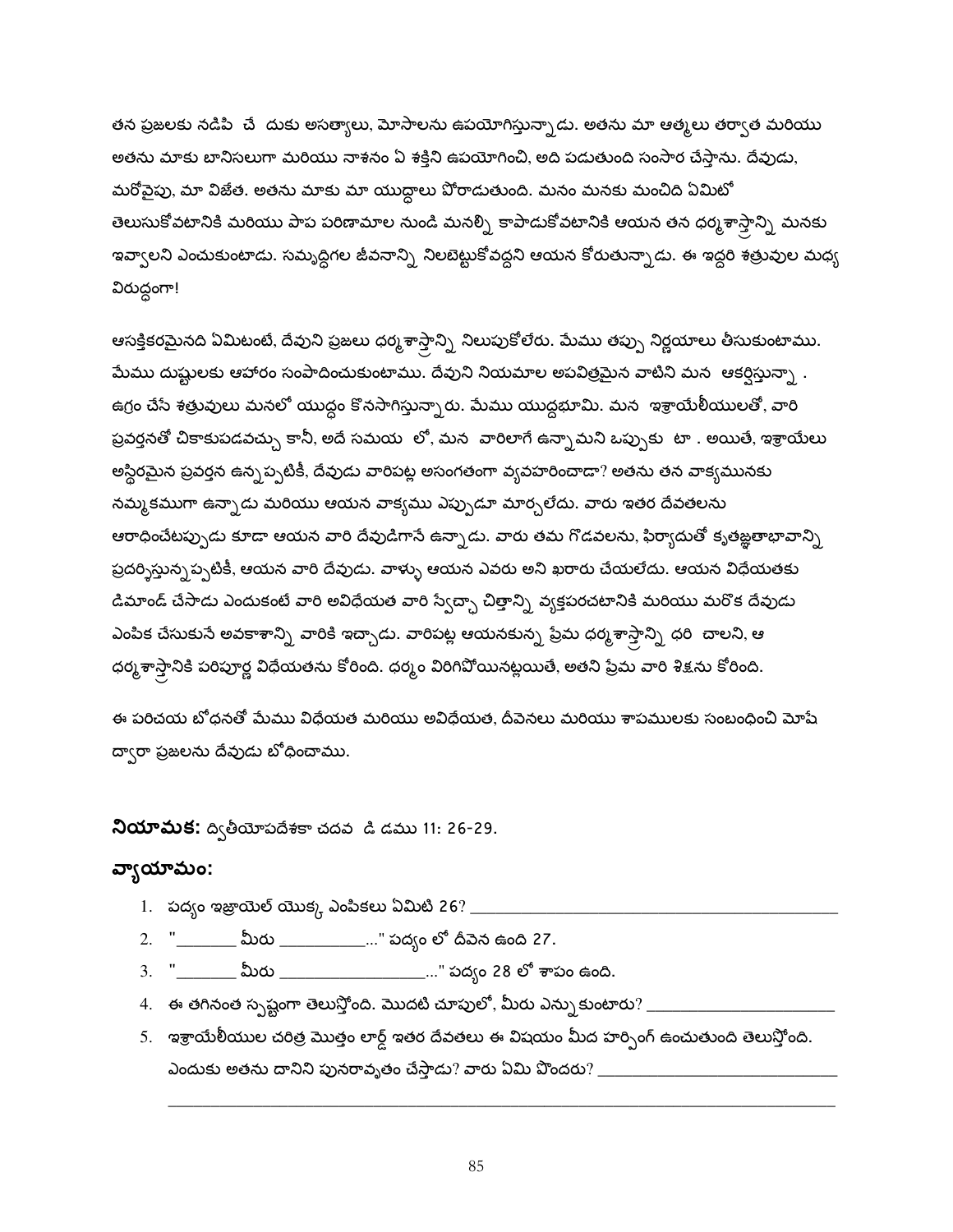- 6. మనకు చెప్పిన విషయాలు మనకు చేయవలసిన అవసరం లేదని చెప్పడం జరిగింది. ఇజ్రాయెల్ యొక్క సంభావ్య ఏమిటి?  $\_\_$
- 7. దేవుడు ఇశ్రాయేలుకు అవకాశం ఇచ్చినట్లు ఏది తెలుసు? \_\_\_\_\_\_\_\_\_\_\_\_\_\_
- 8. వాళ్ళు 29 వ వచనంలో గమనించదగ్గ ఆసక్తికరంగా ఉంటారు. వాళ్ళు ప్రజల ముందు ఒక దృశ్యమును ఉందాలని, వారు వాగ్దానం చేయబడిన దేశంలో నివసించినప్పుడు దేవుడు వారికి ముందు ఉంచిన ఆశీర్వాదం మరియు శాపం గుర్తుచేస్తాడు. రెండు పర్వతాలు దేశం యొక్క పశ్చిమ వైపు ఉన్నాయి. ఒక పర్వతం ఇతర \_\_\_\_\_\_\_\_\_\_\_\_\_\_\_\_\_\_\_\_\_\_\_\_ ప్రకటించారు. ఈ పర్వతాలు ప్రజలకు విజువల్ రిమైండర్లుగా ఉపయోగపడతాయి.

**నియామక:** ద్వితీయోపదేశకా చదవ డి డము 28.

#### వ్యాయామం:

- 1. ఈ అధ్యాయంలో ప్రస్తావి చబడిన ప్రతి ఆశీర్వాదాలు, శాపాలకు మన శ్రద్ధ తీసుకోవడ లేదు. అయితే, దేవుడు ఆశీరా్ధదాల దా్ధా చదివినట్లుగా, 1-14 వ వచనములో వాగ్దానం చేస్తాడు, అతను విడిచిపెట్టిన
- 2. శాపాలు అవిధేయత ఎంత వొడవుగా ఉన్నాయో గమనించడం ఆసక్తికరమైనది. అవిధేయులందరికి ఈ విషయాలన్ని ంటికీ అవి వస్తాయి. ఇది ఎంపిక అయితే, జీవించడానికి మార్గం స్పష్టమైనది కాదు? \_\_\_\_\_\_\_\_\_\_\_\_\_

**ప్రతిబింబం:** ఈ సమయంలో మోసెస్ను పరిగణలోకి తీసుకుసేందుకు కొంత సమయం పడుతుంది. ఆయన తన ప్రజలను ప్రజలకు పడపేస్తున్నాడు. ఎవరూ సహాయం చేయలేరు, వారు వింటుంటే, లేదా వారు విసుగు చెంది ఉంటారు మరియు వారి మనస్సులు ఇతర విషయాల్లో తిరుగుతూ ఉంటాయి. ఈ ప్రజల పాత్ర మోషేకు తెలుసు. దేవుడు వారిని గట్టిగా మెడలు, తిరుగుబాటుదారులు అని పిలిచాడు. మోషే వారికి మాత్రమే యెహోవా వాక్వము ముందు పేయగలడు.

1. మీ జీవితంలో పరిస్థితులు ఉన్నాయా, మీరేమి చేస్తాయో తెలుసుకుసేలా చేయకుండా ఉండాలసే కోరికతో ఎవరైనా మీ హృదయాన్ని పోగొట్టుకుంటారు.

తరచుగా, ఒక చేయగల ఏమీ లేదు. దేవుడు ఏదెను తోటలో ఆడమ్ మరియు ఈవ్లకు ఉచిత ఎంపిక ఇచ్చాడు. వారు దేవునికి విధేయత చూపించటానికి లేదా అవిధేయత చూపించడానికి ఎంపిక చేయబడ్డారు.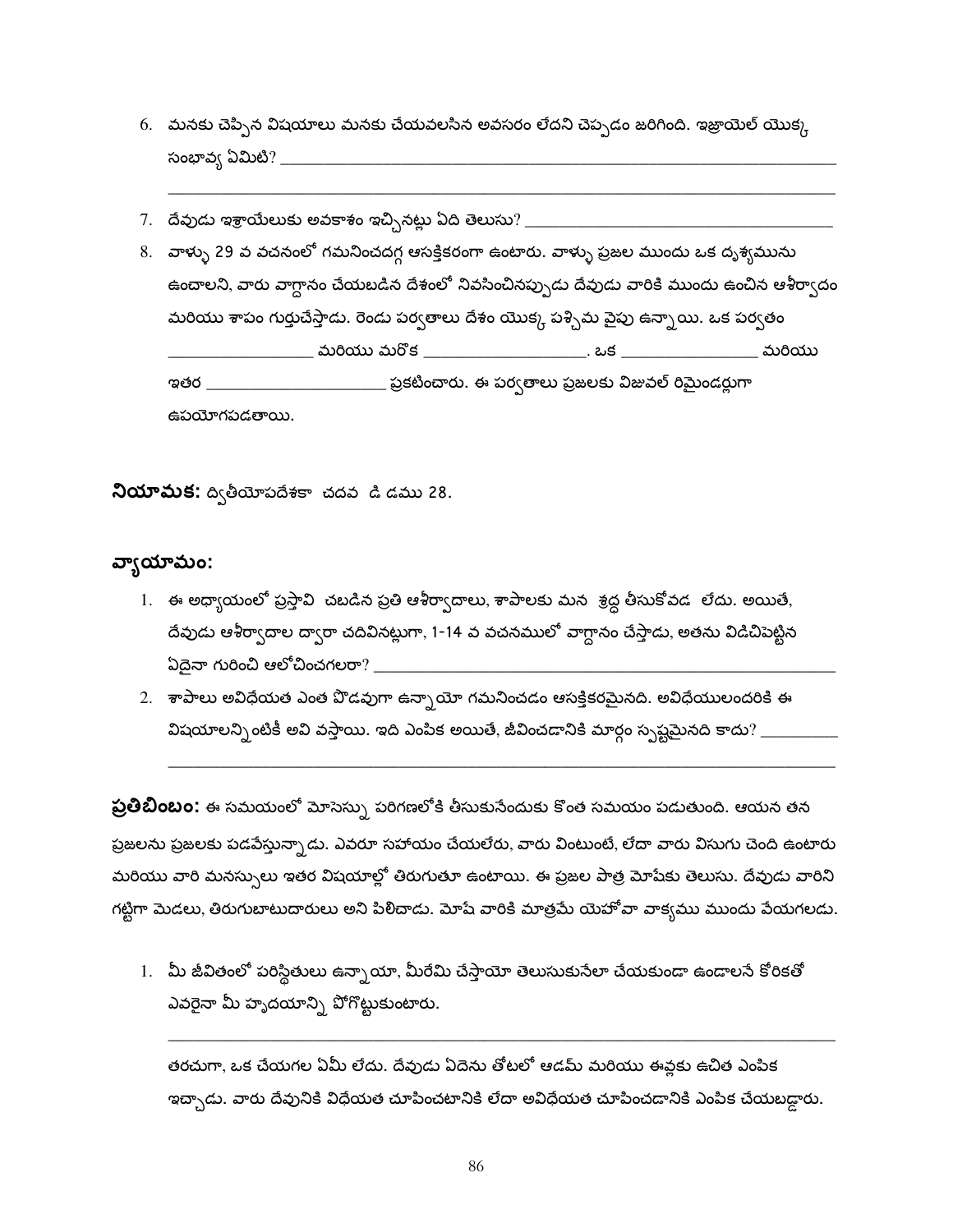వారు అంగీకరించనందుకు ఎంచుకున్నారు. పాపము మన హృదయములను విస్తరించింది ఎందుకంటే మనము మన స్వేద్చా సంకల్పమును ఒక బాహ్య లేదా నిస్పార మార్గము కన్నా ఎక్కుపే కట్టుటకు మనము కోల్పోయాము. ఇశ్రాయేలీయుల్లాగే మన 0 అవిధేయతను ఎ 0 పిక చేసుకు 0 టా 0. మాత్రమే దేవుని దయ ద్వారా మరియు యేసు మరియు అతని పరిపూర్ణ విధేయత మాకు ఇచ్చిన అతని శక్తి ద్వారా మేము అన్ని మా గుండె, ఆత్మ, మరియు మనస్సు తో దేవుని ప్రేమ చేయవచ్చు. ఆయనను ప్రేమించి, ఆయనకు విధేయత చూపకపోతే, ఆయన క్షమించి, మనతో మనకున్న సన్నిహితాన్ని తిరిగి పొందుతాడు. మరోసారి, ఆయన ప్రేమను బట్టి ఆయనకు విధేయత చూపుతుంది.

2. మీరు విధేయత కొరకు దేవుని కోరికతో గుర్తించగలరా, ఇంకా ఇతరులకు విధేయత చూపించటానికి ఉచిత 

ఇశ్రాయేలును వారు ఎన్నుకున్నదానితో ఉన్నప్పటికీ దేవుడు సిద్ధంగా ఉన్నాడు. ఆయన వారి శిక్షను, వారి పాప పరిణామాలను అనుభవించాడు. ఆయనకు వారి అవిశ్వాస్యతతో సంబంధం లేకుండా ఆయన వారికి 

### పార్ట్  $3$

**నియామక:** ద్వితీయోపదేశకా డము 31: 1-8 చదవ డి.

8క్ష**ణ:** ఉత్తీర్ణతకు నాయకత్వం వహించడానికి సమయం వచ్చింది.

- \_\_\_\_\_ యొక్క ఇంటిలో గడిపాడు. రెండవ నలబై సంవత<sub>్</sub>రాల అతను ఒక గొర్రెల కాపరి గా \_\_\_\_\_\_\_\_ యొక్క భూమిలో నివసించాడు. మరియు, మూడవ నలభై సంవత్సరాల అతను దారితీసింది గడిపాడు.
- 2. నలభై సంవత్సరాలు ఒక నాయకత్వంలో ఉండటానికి చాలా కాలం. ఈ సంవత్సరాలుగా ప్రజలు ఒక నాయకుడిని కలిగి ఉన్నారు. అతను వారికి దేవుడికి కనిపిస్తాడు. దేవుడు ఫరో మీద తన తీర్పును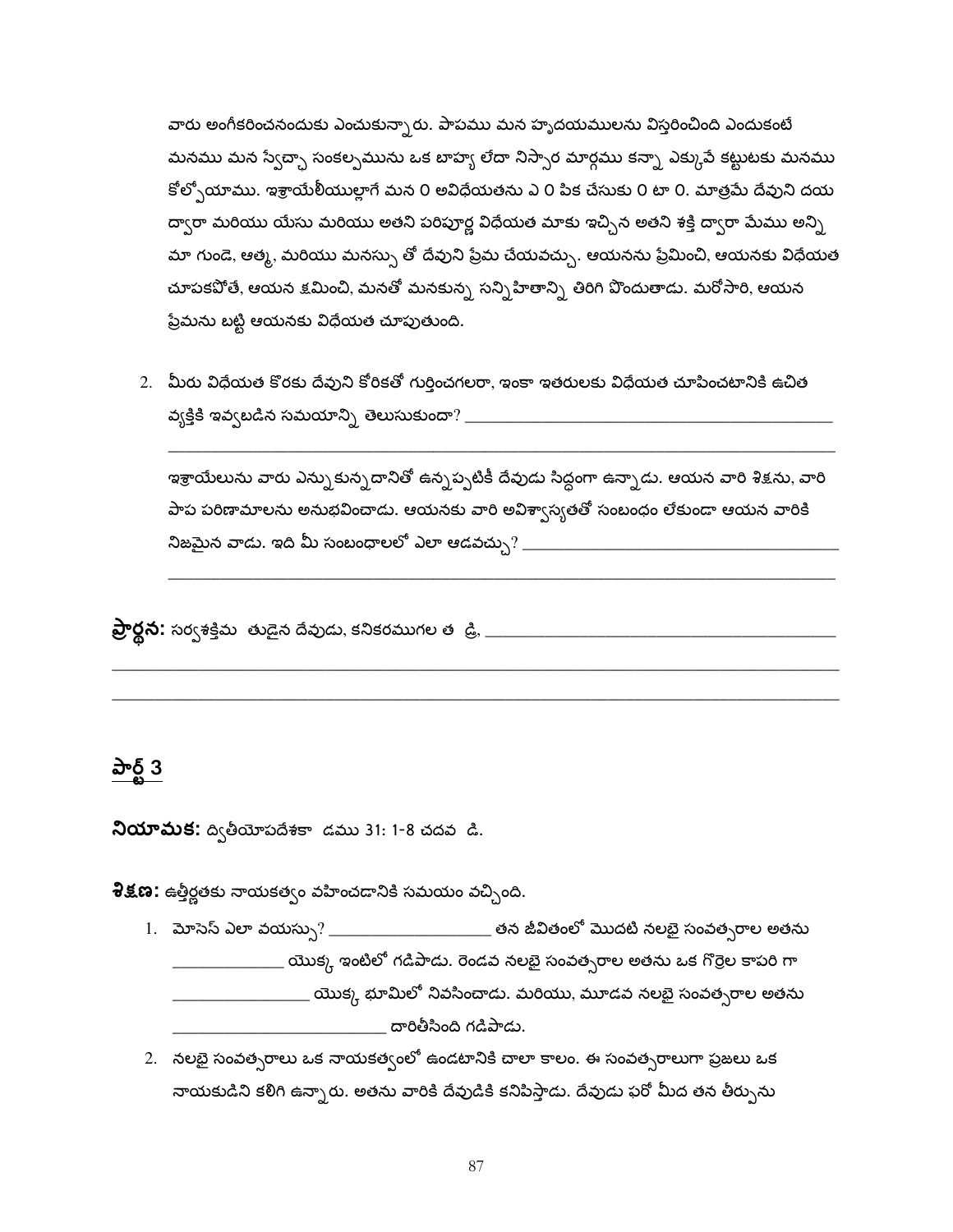అమలుచేసినందున అతడు విమోచకునిగా పనిచేశాడు. అతను శిబిరంలో ఉద్బవించిన వివాదాలు మరియు పైరుధ్యాలను పరిష్కరించడానికి మధ్యవర్తిగా పనిచేశాడు. అతను బాధ్యత యొక్క భారం భరించారు మరియు అతనికి మరియు ఆరోన్ వ్యతిరేకంగా ప్రజలు విమర్నలు పట్టింది. అతను మధ్యవర్తిగా పనిచేశాడు మరియు ప్రజలను నాశనం చేయాలని దేవుడు కోరినప్పుడు, అతను వారి పక్షాన దేవునికి ప్రార్థించాడు. ఒక కొత్త నాయకుడు! అలాంటి పెద్ద ఒప్పందం ఎందుకు?  $\_\_$ 

- 3.  $\sigma$ సారాంశంలో మోషే ఇలా అంటున్నాడు, "సేను పాతవాడిని, అలసటతో ఉన్నాను. సేను ఇకపై మిమ్మల్ని నడిపించలేను. "కొత్త నాయకత్వం అవసరం కోసం అతను ఇచ్చిన మరొక కారణం ఏమిటి (పద్యము 2)?
- 4. మోష్ యొర్దాను నదిని ప్రామిస్డ్ ల్యాండ్ లోకి దాటలేడు కానీ అతను 3 వ వచనంలో ఏమి చెప్పాడు?
- 5. మోషీ, తాను ఎన్నటికీ చేయలేనని చేసిన పనులను యెహోవా చేస్తాడని వారికి చెప్పాడు. ఏది (3-4 వచనాలు)? $\rule{1em}{0.15mm}$

మోష వాళ్ళతో తాను దాటలేదని చెప్పాడు, కాని యెహోవా చేస్తానని చెప్పాడు. అతడు (మోష) వారితో ఉండకవోయినా, వారిని ఇక్కడకు తీసుకొని వచ్చాడని తెలుసుకోవాలని ఆయన కోరుకున్నాడు.

- 6. వారి కొత్త నాయకుడిగా యెహోషువ వారికి ఎవరు సమర్పించారు (3b, 7 ఎ). \_\_
- 7. వ 6 పేజీ మోసెస్ ప్రజలకు పదం:
- 8. నాయకత్వం బదిలీ చేయబడింది. యెహోషువ వారిని వాగ్దాన దేశానికి తీసుకువచ్చాడు. పురుషులు భిన్నమైనప్పటికీ, దేవుడు మారడు. ఆయన మోషేకు విధేయుడై యెహోషువకు నమ్మకంగా ఉంటాడు. ఆయనకు భయపడలేదు.

**జ్ఞాపకార్థం:** మోసెస్ ప్రజలకు శక్తివంతమైన పదాలు మాట్లాడారు. ఇవి మనకు చేయవలసిన పిలిచే పనులకు శక్తినిచ్చే పదాలు. ఈ జ్ఞాపకం పదాలు ఉన్నాయి! ద్వితీయోపదేశకా డము 31: 6 ను ఇండెక్స్ కార్డు మీద వ్రాసి, ఈ వచనమును గుర్తు చుకో డి. ఈ పదాల్లో నాయకత్వంలో ఒక వ్యక్తిని ప్రోత్సహించే అవకాశాల కోసం చూడండి. చాలామంది ప్రమాదం మరియు తెలియని కారణాలను కలిగి ఉన్న ప్రాంతాల్లోకి ఇతరులను నడిపించడానికి పిలుపునిస్తారు. పదాలు వాటిని ప్రోత్సహిస్తున్నాము, "బలమైన మరియు దైర్యం ఉండండి. భయపడకండి లేదా భయపడకు. "నీ దేవుడైన యెహోవా నీతోకూడ పెళ్తాడు" అని వారిని గుర్తుచేసుకోండి. మరియు ఆయన వారికి చేసిన వాగ్దానాన్ని పెంచుకోండి: "ఆయన నిన్ను విడువడు, నిన్ను విడిచిపెట్టడు."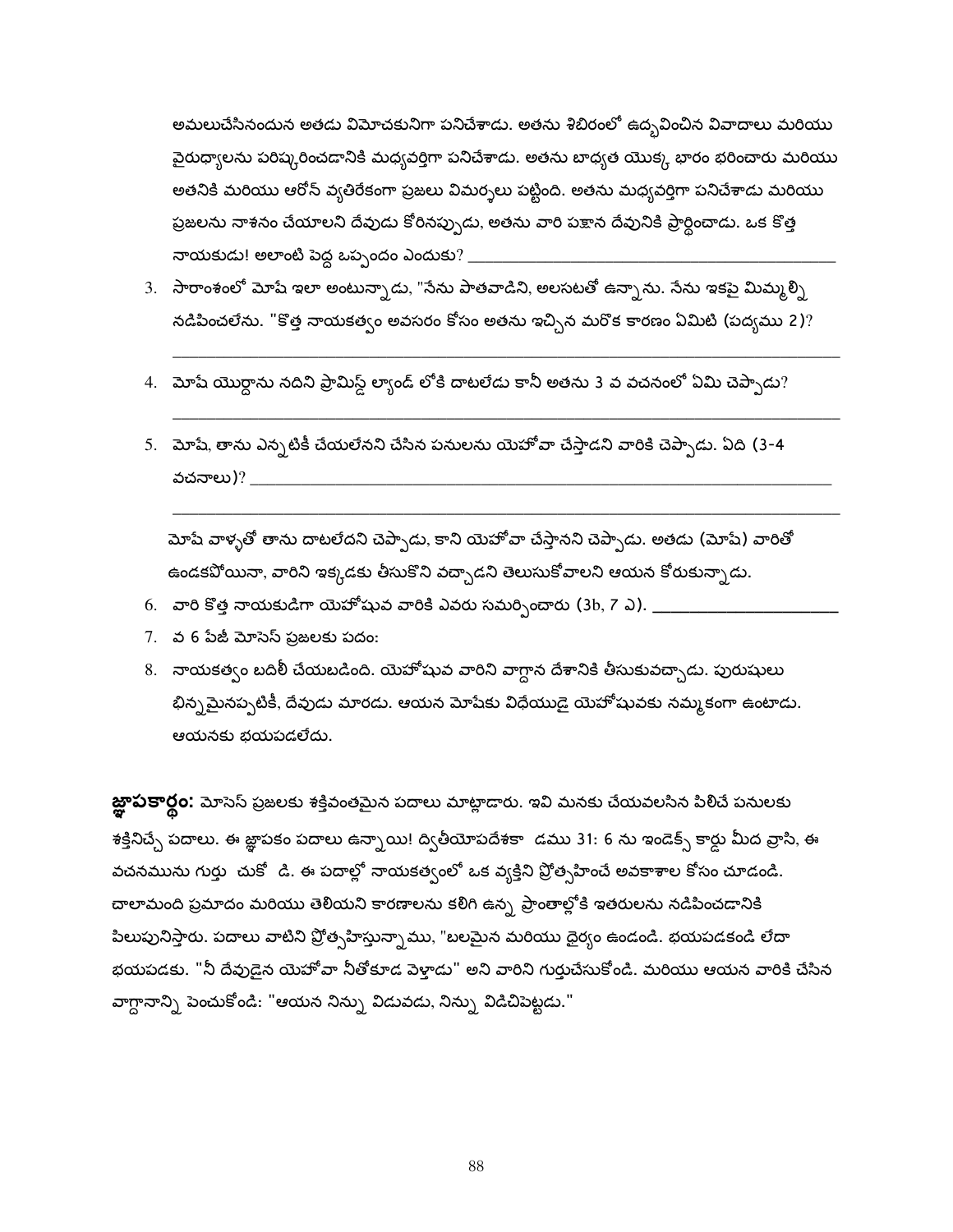అప్లికేషస్:

 $1.$  కొత్త నాయకత్వం గురించి మీరు ఎలా భావిస్తారు? ఇది అంగీకరించడం కష్టం? ఎందుకు? ఎందుకు కాదు?

మోషే ప్రజలందరికి బదిలీ చేసాడు. వారు కొత్త భూమిని స్వాధీనం చేసుకునే విధంగా ప్రజలను ఆశీర్వదించారు, ఆ తర్వాత యెహోషువ వారిని వారి నాయకుడిగా ముందుగా పెళ్ళే వ్యక్తిగా ఆశీర్వదించారు.

- 2. యెహోషువ మరియు ప్రజలు ఇద్దరూ తమ స్వాధీనంలో ఉన్న భూమిని స్వాధీనం చేసుకున్న రాజులకు అప్పగించాలని చెప్పారు. రాజులు సీహోను (హెష్బోను) మరియు ఓగ్ (బాషాను) లను ఓడించిన ఇశ్రాయేలీయుల కథలు డ్యూటెరోనోమీ 2 మరియు 3 లో నమోదు చేయబడ్డాయి. ఈ కథలను మేము అధ్యయనం చేయలేదు కాని మీరు అర్థం చేసుకోవడం చాలా ముఖ్యం, తన ఓటమి ద్వారా యెహో*వా* అన్ని దేశాలపై ఇశ్రాయేలీయుల భయం మరియు భయాన్ని ఉంచడానికి ఆజ్ఞాపించాడు. అప్పుడు యెహోవా దేవుడు ఇశ్రాయేలీయులను బాషానుకు తీసుకువచ్చాడు మరియు వారు ప్రాణాలతో బయటపడలేదు.
- 3. కష్ట సమయాల్లో ముందుకు సాగింది. ఆ సమయాలు వారి బలాన్ని, దైర్యంను కోరుతున్నాయి. ఇది ప్రజలు మరియు నాయకుడు లార్డ్ యొక్క దిశలో కలిసి పని, సామరస్యంగా పిలిచారు ఒక సమయం. ఒక సామూహిక మంచి కోసం కలిసి పని చేసేటప్పుడు మీ బృందం మరియు దాని నాయకుడి మధ్య శాంతి మరియు సామరస్యాన్ని, ఆత్మ యొక్క ఐక్యత, సమన్వయ మరియు సహకారాన్ని తీసుకురావడానికి మీ ప్రభావం ఎలాంటి అవకాశాలను కలిగి ఉంటుంది? \_\_\_\_

**ప్రార్థన:** మీరు ఒక కొత్త నాయకుని బహుమతితో ప్రజలను ఆశీర్వదించారు. ద్వితియోపదేశకాండము 31:23 లో యెహోషువ మీకు బలమైన, దైర్యంగా ఉండాలని ఆదేశించావు. నీవు వాగ్దానం చేసిన ప్రజలను ప్రజలకు తీసుకొనివస్తానని నీవు వాగ్దానం చేశావు. నీవు వారి ఉనికిని వారితో ఉంచుతామని నీవు వాగ్దానం చేశావు. ఈ రోజు, లార్డ్, నా పని గురించి సేను పెళ్ళిపోతున్నాను, పని పనులను చేయటానికి బలం మరియు దైర్యం కోసం సేను అడుగుతున్నాను, సేను మీ ఉనికిని వాగ్దానం చేస్తానని తెలుసుకోవడం. శాంతి కోసం సేను నిన్ను ఎన్నడూ విడిచిపెట్టను, లేదా నన్ను విడిచిపెడుతున్నానని నాకు తెలుసు. \_\_\_\_\_\_

# <u> केई 4</u>

**నియామక:** ద్వితీయోపదేశకా చదవ 0 డి డము 32: 48-52. అభ్యాసం: ఇది సమయం.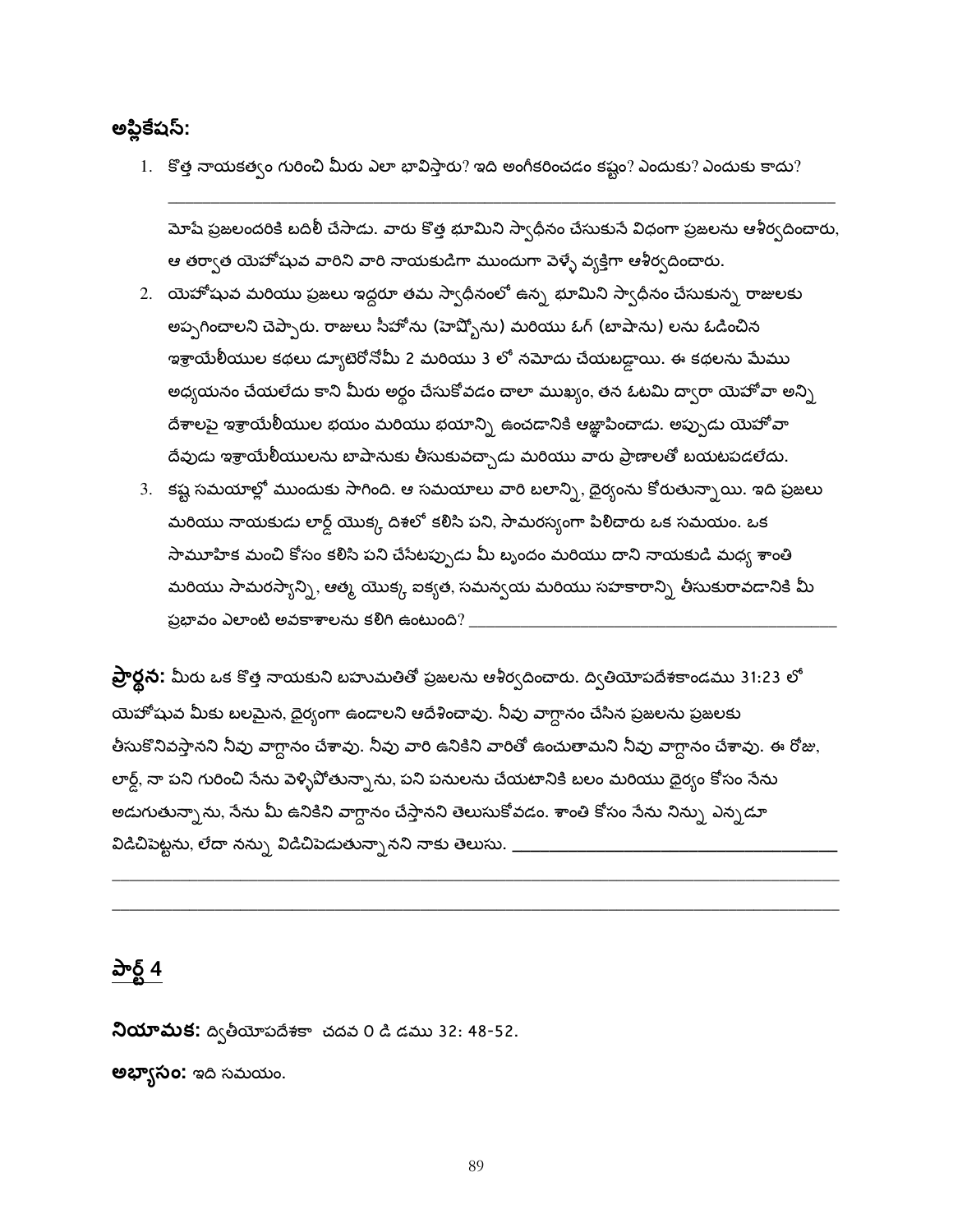- 
- 
- 
- 4. మరోసారి, దేవుడు మోషేతో, అతను మరియు అహరోను వాగ్దానం చేయబడిన దేశానికి ప్రవేశించే ముందు చనిపోతాడని (పద్యం 51):
- 2.  $\qquad$ <u> 1989 - Johann Barn, fransk politik (f. 1989)</u>

నియామక: ద్వితీయోపదేశకా చదవ డి డము 34.

**అభ్యాసం:** పటాలు మీకు 1-3 ను ఇవ్వటానికి సహాయపడతాయి.

- 1. మౌంట్ సెటోని గుర్తించండి. డెడ్ సీ (ఉప్పు సముద్రం) యొక్క ఉత్తర దిశలో మీరు జెరిఖోను చూస్తారు. తూర్పున సెబో పర్వతం ఉంది. లార్డ్ ఈ స్థానాన్ని నుండి మోసెస్ చూపించు లేదు (పద్యము 1)?
- 2. పస్పెండు గోత్రాల మధ్య భూమి పంపిణీని చూపించే మావ్లో ఈ స్థలాలను గుర్తించండి. ఒక. గిలియద్కు డానాను - గిలియడ్ జోర్గాన్ నదికి తూర్పు డెడ్ సీ (ఉప్పు సముద్రం) కి ఉత్తరంగా ఉంది. డాన్ మౌంట్ సమీపంలోని ఉత్తరాన ఉన్న ఒక పట్టణం. హెర్మన్. బి. నఫ్తాలి యొక్క అన్ని - ఇది నఫ్తాలి యొక్క తెగకు ఇవ్వబడిన ప్రాంతం మరియు ఉత్తరాన జోర్డాన్ నదికి పశ్చిమాన విస్తరించి ఉంది. సి. ఎఫ్రాయిము, మనషే ప్రాంతము - ఎఫ్రాయిము, మనషేలు యోసేపు ఇద్దరు కుమారులు. ఈ గిరిజనులు జోర్గాన్ నది మరియు మహా సముద్రం (మధ్యధరా) మధ్య మరింత భూభాగాన్ని వొందారు. ఇ. జెరిఖోకు జోవార్ - జెరిఖో మేము ముందుగా ఉప్పు సముద్రం యొక్క ఉత్తర దిశ నుండి దూరంగా ఉండలేదు మరియు జోయర్ సముద్రపు దక్షిణ భాగంలో ఉంది.
- 3. మోష అబ్రాహాము, ఇస్సాకు, యాకోటులతో తాను వాగ్దాన 0 చేసిన భూమిని చూడడానికి అద్భుతరీతిగా దేవుడు అనుమతి 0 చాడు.
- 

ఒక. మోసెస్ తన వాగ్దానం ఉంచిన తరువాత, మోసెస్ మరణిస్తాడు. యెహోవా మోయాబులో అతనిని పాతిపెట్టారు. 6 వ వచనంలో చేర్చబడిన ఒక ఆసక్తికరమైన వివరాలు ఏమిటి? \_\_\_\_\_\_\_\_\_\_\_\_\_\_\_\_\_\_\_\_\_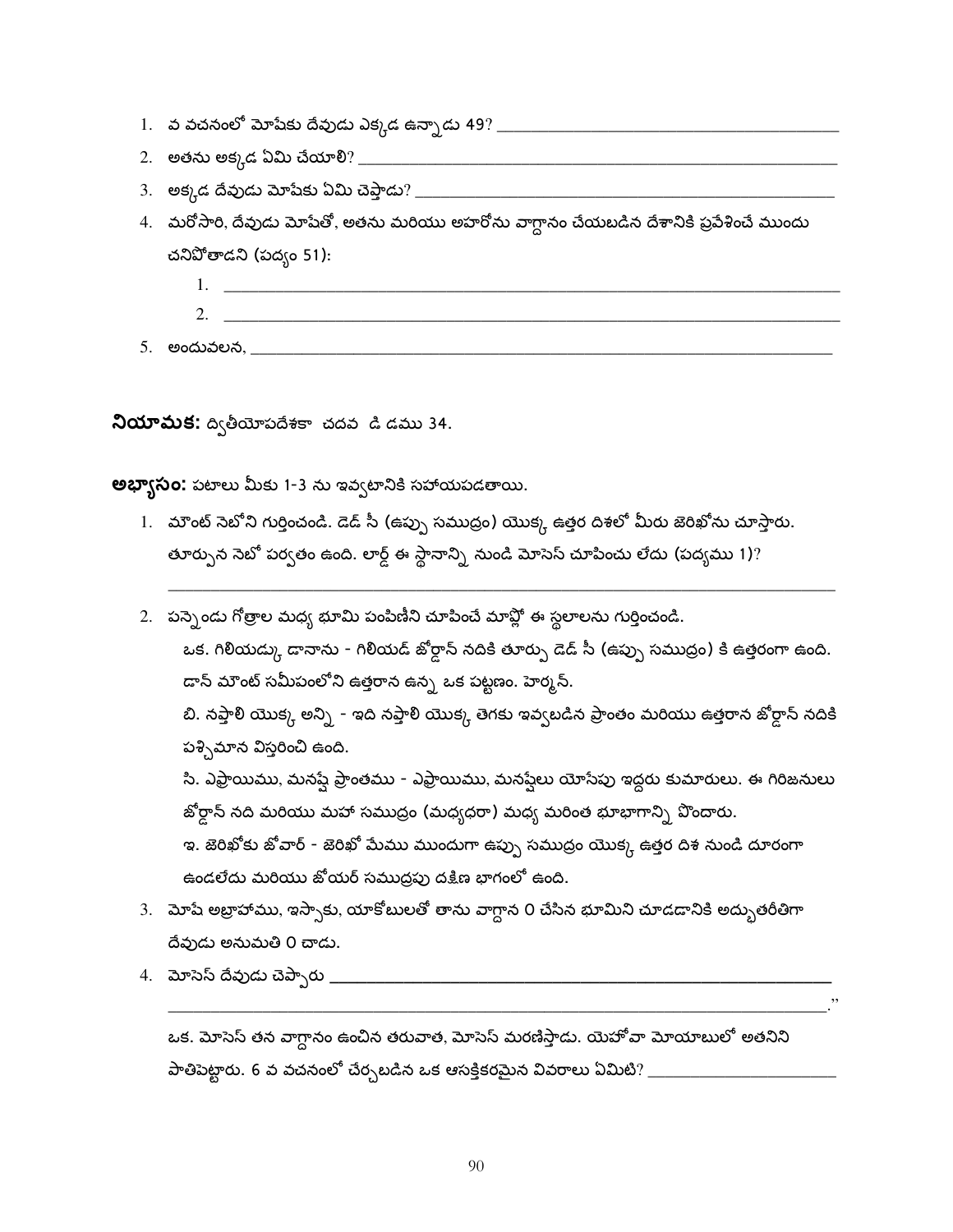- బి. మోషే చనిపోయినప్పుడు మన 0 ఏమి సేర్చుకుంటాము? \_\_\_\_\_\_\_\_\_\_\_\_\_\_\_\_\_\_\_\_\_\_\_\_\_\_\_\_\_\_\_\_\_
- 

<mark>రిఫెక్షస్:</mark> ఎవరూ సహాయం చేయలేరు కానీ ఇది ఇజ్రాయెల్కు విదారకరమైన సమయం అని సేను భావిస్తున్నాను. మోషే జీవిత గురి చి ఆలోచిస్తూ, దేవుడు తన ద్వారా చేసిన అద్భుతాలను గుర్తుచేసుకునే సమయ మనకు ఇదే. విద్యార్థులు మరొక అనుభవం తర్వాత ఒక అనుభవం గురించి చదివారు. మేము అధ్యయనం చేసిన కథల్లో కొన్నింటిని ప్రతిబింబించేలా మరియు కొంతకాలం గుర్తుంచుకోండి.

- 1. దేవుడిని గుర్తుపట్టేవాడిని గుర్తుకు తెచ్చుకుని, అతడిని మనిషిగా మార్చాడు.
- 2. ఇశ్రాయేలీయుల గుడారాలకు మిద్యానీయుల గుడారాలలోనుండి, అతడు నివసిస్తున్న పరిసరాల గురించి, ఒక హీబ్రూ ఇంటి నుండి ఫరో నివాసస్థలం వరకు ఆలోచిం<mark>చండి</mark>.
- 3. దేవుడు ఐగుప్తుపై తీర్పులను తెచ్చే, ఇశ్రాయేలు ఇంటిపట్ల కనికరపు చేతిని తీసుకొచ్చేందుకు, ఎర్ర సముద్రం భాగమవ్వటానికి, రాతి నుండి నీటిని తీసుకొచ్చేందుకు, మరియు ఇతర అద్భుత సూచనలు చేసేందుకు ఉపయోగించిన సిబ్బందిని పరిగణించండి.
- 4. లార్డ్ వాటిని అమృతం మరియు పిట్ట, మరియు దిగువ వారు అంగీకరించనందుకు మరియు అది మాగ్గోట్ మారినప్పుడు వాటిని ఇచ్చిన ఉన్నప్పుడు అధిక పాయింట్ గుర్తుంచుకో.
- 5. లార్డ్ తన పేలు రాతి రెండు రాతి పలకలపై వ్రాసిన మరియు వారి విగ్రహారాధన మరియు విలాసంలో వాటిని దెబ్బతింది ఉన్నప్పుడు మోసెస్ మరియు తక్కువ పాయింట్ ఇచ్చింది ఉన్నప్పుడు అధిక పాయింట్ గుర్తుంచుకో.
- 6. లార్డ్ యొక్క కీర్తి గుడి నిండిన వంటి దృష్టి ఇమాజిన్.

నిస్సందేహంగా, ఇతర విషయాలు మీరు కోసం గుర్తుంచుకోండి. మీకు ప్రత్యేక అర్దాన్నిచ్చిన ప్రత్యేకమైన సంఘటన ఏమిటి? మీ ఆలోచనలను పంచుకోండి: \_\_\_\_\_\_\_

#### వ్యాయామం:

1. ఇప్పుడు, దుఃఖితుల రోజులు ఉన్నాయి. ఇశ్రాయేలీయులు భూమిని స్వాధీనం చేసుకుని, స్వాధీనం చేసుకుసేందుకు సమయం ఆసన్నమైంది. వ వచనంలో యెహోషువ గురించి ఏమి చెప్తుంది 9?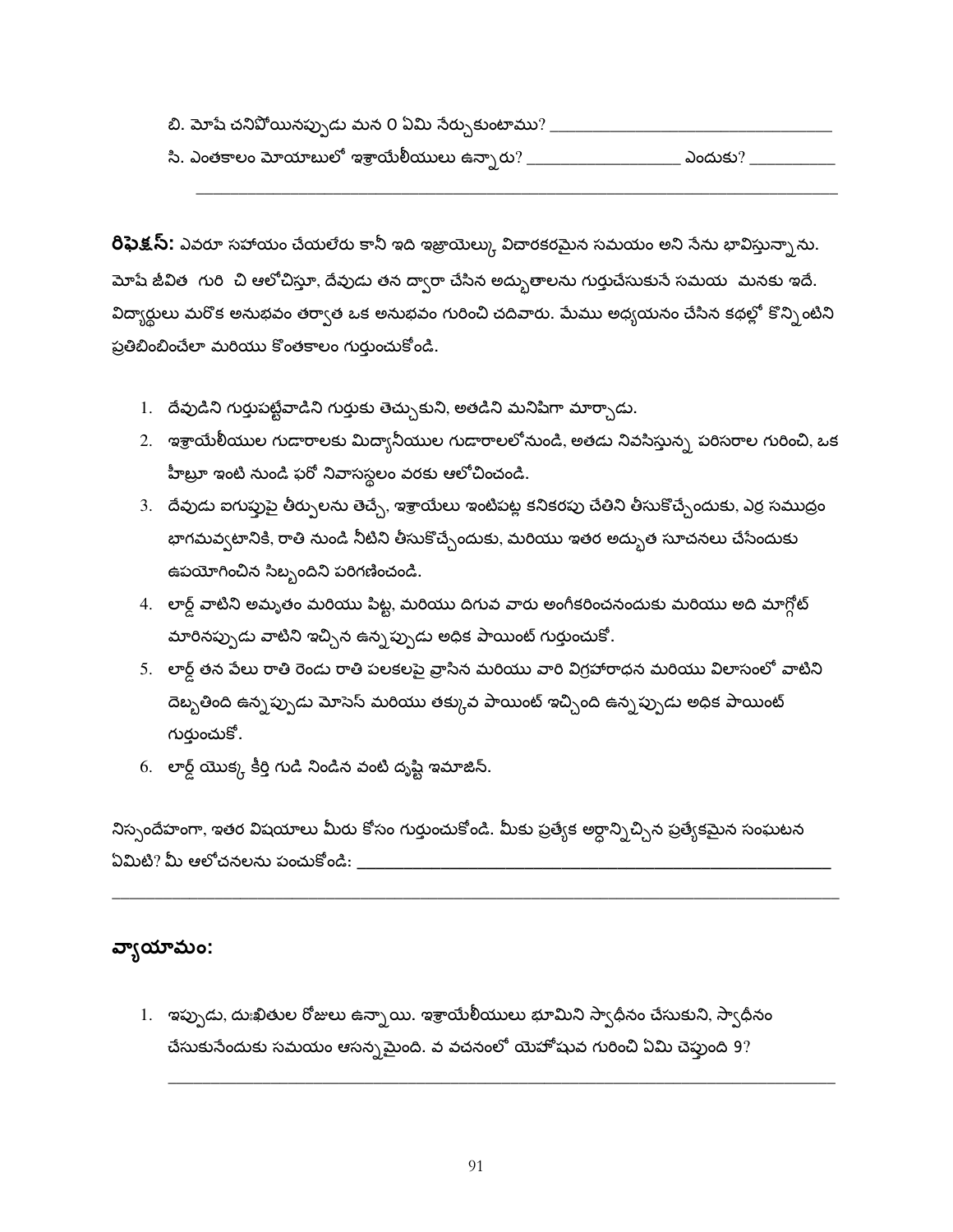- 
- 3. మోసెస్ గురించి తుది వ్యాఖ్యానాలు ఏవి 1-12 లో చదివి వినిపించాయి?



**ప్రార్థన:** ఇది కేవలం ఒక క్షణం తీసుకొని, ఇశ్రాయేలుకు ఇచ్చిన బహుమతిని, ఈ మనిషి ద్వారా వారి ప్రాణాలను ఆశీర్వదిస్తూ మోషే కోసం దేవునికి కృతజ్ఞతలు. మీ జీవితంలో ప్రముఖ నాయకుల కోసం ఆయనను స్తుతించడానికి మరియు ప్రశంసించడానికి సమయాన్ని వెచ్చించండి, దైర్యం మరియు దైర్యంగా ఉన్న ఇతరులు ఇతరుల కొరకు 

## <u>పార్ట్ 5</u>

**పరిచయము:** ఎక్సోడస్, లెవిటికస్, మరియు ఇప్పుడు ద్వితీయోపదేశక్రమం అంతటా కనిపించే ఒక రీకోర్టింగ్ వాక్యం: "సేను మీ దేవుడైన యెహోవాను." పునరావృతం అంటే ప్రాముఖ్యత. ఒక ఆసక్తికరమైన వ్యాయామం కోసం, ఒక అధ్యాయం, లెవిటికస్ 19 తీసుకోండి, మరియు దాని మొత్తం చదవండి. మీరు ప్రతిసారి "సేను ప్రభువు" అని లేదా "సేను మీ దేవుడైన యెహోవాను" వ్రాసినట్లు ప్రతిసారి అండర్లెన్ చదువుతాను.

కాబట్టి ఇప్పుడు మనము ఈ ప్రశ్నను అడగాలి: దేవుడు ఈ మాటలు ఎ దుకు మరలా చేస్తున్నాడు? ఈ పదాల గురించి ఏముంది? ద్వితీయోపదేశకాంతంలో మేము గుర్తుంచుకోవలసిన అవసరాన్ని మరియు మర్చి<sup>ప్రో</sup>యే ప్రమాదాన్ని చర్చించాము. మనమందరం మర్చివోవటానికి ధోరణి ఉంది. అయితే, ఇశ్రాయేలు "సేను మీ దేవుడసైన యెహోవాను" మరచిఏోయినట్లయితే అది ఈ దేశం కోసం ఓటమి మరియు నాశనమౌతుంది. వారి రక్షణ ఈ మాటల సత్యాన్ని విశదీకరించింది.

మా పాఠం యొక్క ఈ విభాగంలో ఇజ్రాయెల్ యొక్క జీవితాల్లో మాత్రమే కాకుండా, మన జీవితాల్లో కూడా ఆయన మనకు చెప్పినట్లు, "సేను మీ దేవుడసైన యెహోవాను."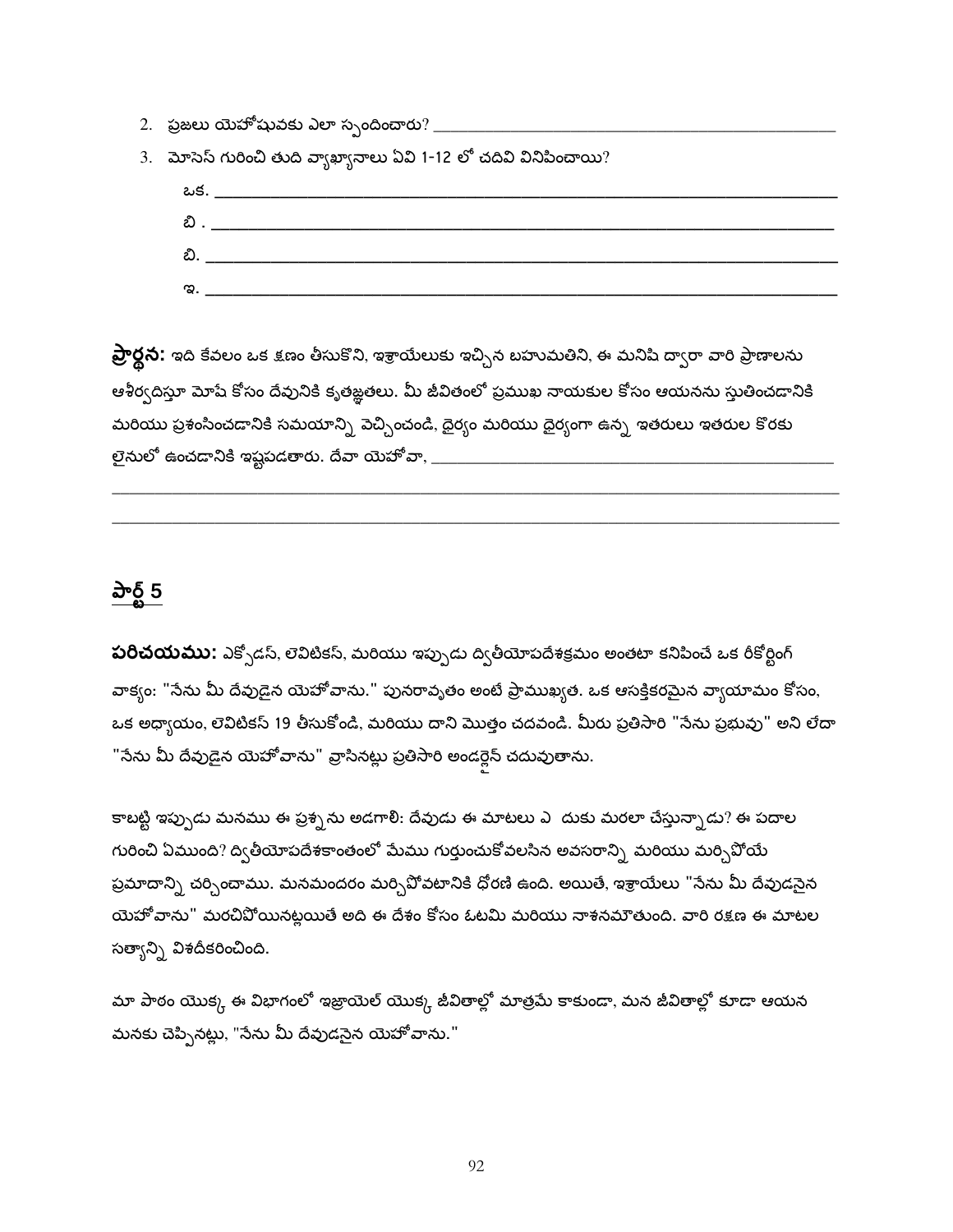**అభ్యాస:** ఈ మాటలు ఎప్పుడు మొదట విన్నవి? లెట్ యొక్క సమీక.

- 1. నిర్గమకా 0 డము 3: 14-15లో దేవుడు దహన బుఏ్లో మోషేతో మాట్లాడుతున్నాడు. మోషే తన పేరు కోసం ఆయనను అడుగుతాడు, అందుచేత అతడు పంపిన ఇశ్రాయేలీయులకు చెప్పగలడు. దేవుని సమాధానం ఏమిటి?
- 2. మోష ఫరోతో మొట్టమొదటి కలయిక తర్వాత, మోషే ఎక్ఫోడస్ 6 లో మోషేకు హామీ ఇస్తాడు. 2, 6, 7,
- 
- 
- 5. దేవుడు ఆయనను ఎరిగినవాడని మరియు వారు ఎలా తెలుసుకోవాల్సి ఉంటుందని దేవుడు ఎవరిని
- 6. అతను ఎవరు మరియు అతను తీర్పు తెచ్చింది ఎవరికి (ఎక్సోడస్ 12:12)? \_\_\_\_\_\_\_\_\_\_\_\_\_\_\_\_\_\_\_\_\_\_\_\_\_\_\_\_\_\_\_
- 
- 

గుర్తుంచుకోవడానికి రిపీట్ చేయండి! మర్చిపోతే కాదు గుర్తుంచుకోండి! గుర్తుంచుకోండి మరియు గుర్తుంచుకో!

**బో ధి ∙చడ :** దేవుడు పరిశుద్ధుడు అని లేవీయకా డము 11:44 లో మనకు చెప్పటడి ది. ఆయన తన గురించి చెబుతున్నాడు. ఆసక్తికరమైన విషయమేమిటంటే ఆయన మనల్ని పవిత్రంగా పిలుస్తాడు. 44 మరియు 45 వ వచనాలను చదవండి. దేవుడు తన ప్రజలను విభిన్నంగా, పేరుగా ఉండమని పిలుస్తున్నాడు. తాము పవిత్ర పరచటానికి మరియు పవిత్రంగా ఉండమని వారికి ఆజ్ఞాపించాడు. అతను అందరి నుండి వేరు వేరు వేరు వేరు వేరు పేరుగా ఉన్నట్లు చూడాలని వారికి బోధించాడు. అతను తమను గురించి ఆలోచిస్తూ ఒక కొత్త మార్గం వాటిని పిలిచారు. అతను వారి దేవుడైన యెహోవా ఎందుకంటే అతను వాటిని ఒక నూతన స్థాయికి పిలుస్తున్నాడు, ప్రవర్తన యొక్క క్ర<mark>ో</mark>త్త కోడ్. ఆయన వారిని పిలవాలని పిలిచాడు! అతను ఆలోచించే మొత్తం నూతన స్థాయికి, తమను తాము చూసే సరికొత్త మార్గాన్ని పెంచుకోవాలని ఆయన కోరుకున్నాడు. అన్ని తరువాత, అతను వారి దేవుడు!

దీని అర్ధం ఏమిటి? ఇది వారు అందరూ ఏమి చేయకూడదని అర్ధం. ఉదాహరణకు, అన్యజనుల దేవుడు మోలెకు బలులు అర్ఫించినట్లు లెవిటికా 18:21 మనకు తెలుసు. దేవుడు వారిని పేరే మార్గానికి పిలిచాడు మరియు ఆయనకు అలాంటి త్వాగం లేదా ఇతర దేవతలను మీ దేవుని నామమును అపవిత్రపరచేస్తానని చెప్పాడు ... మరియు సేను ప్రభువు. 3 వ వచన ఇలా చెబుతో ది, దేవుడు చెప్పినప్పుడు, నా అవసరాలు ఉ డ డి. దుర్మార్ధుల యొక్క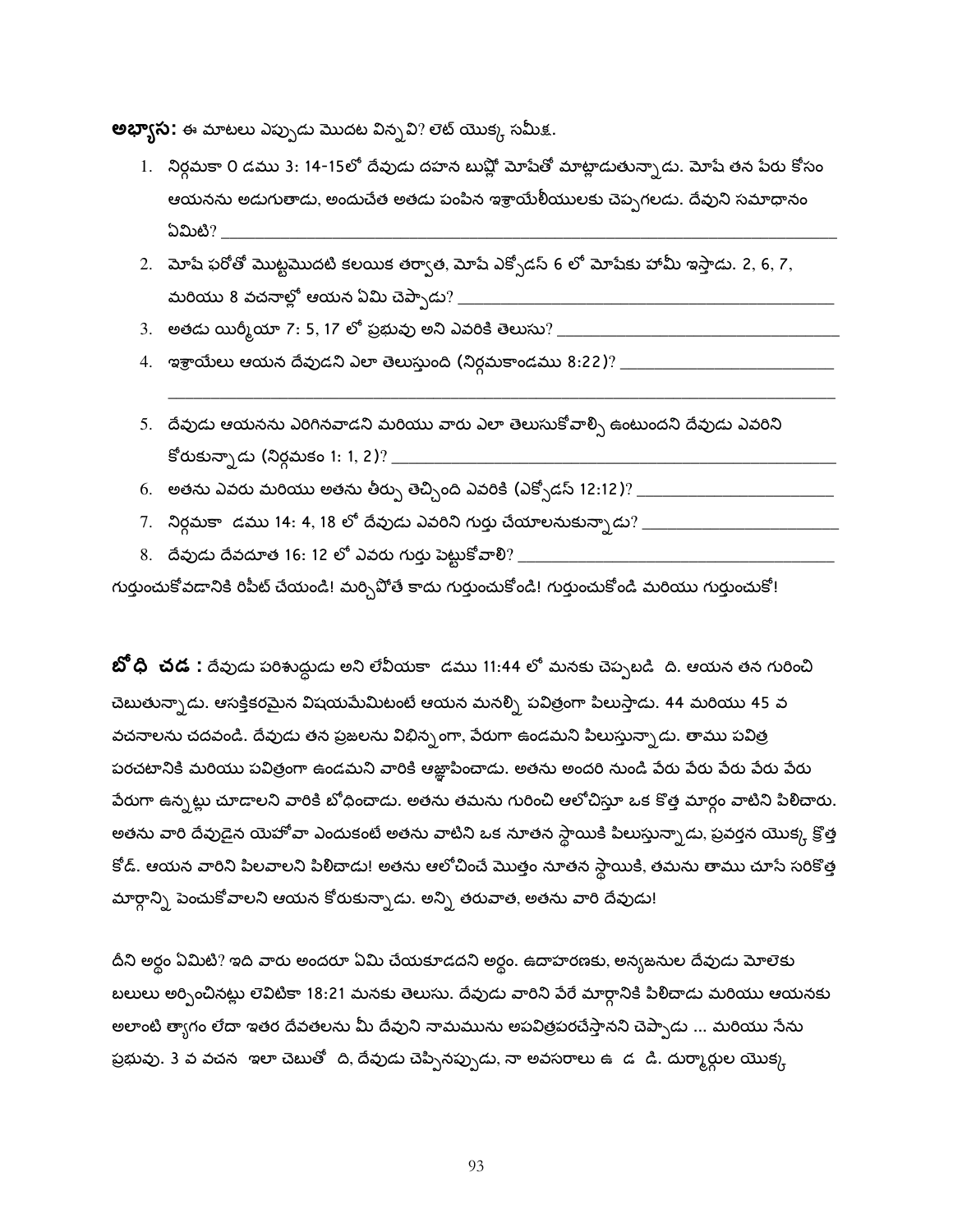అసహ్యకరమైన ఆచారాలను అనుసరించవద్దు. నిన్ను అపవిత్రపరచకూడదు. సేను విభిన్నమైన దానిని పిలుస్తాను! సేను మీ దేవుడైన యెహోవాను!

ఈ పాత నిబంధన పుస్తకాలలో ఇచ్చిన దేవుని చట్టాలన్నింటినీ మేము అధ్యయనం చేశాము, అన్యజనుల దేవతలు కోరిన అసహ్యకరమైన చర్యలను చేయకుండా ప్రజలను రక్షించే చట్టాలు. దేవుని మార్గం భిన్నమైనది. దేవుని పవిత్ర పవిత్రమైనది ఆయన పవిత్రమైనది మరియు ఆయన ప్రజలను తన మార్గాలను అనుసరించి, విధేయుడై, పవిత్ర దేశంగా (నిర్గమకా డము 19: 5-6) వేరుచేయమని ఆయన ప్రజలను పిలుస్తున్నాడు.

**ప్రతిబింబం:** నో, ఈ ఒక జీర్ణం ఎలా? ప్రతిఒక్కరికీ అది దేవుడు చేస్తున్నది కాదు లేదా అది కావాలని కోరుకునే మార్గం ఏది గ్రహించగలదు? ఇశ్రాయేలీయులు ఐగుప్తీయుల ప్రభావ ్తో 4 సౌవత్సరాలు గడిపారు, వారి దేవుళ్ళ ఆరాధన. ఎడారిలో వారు ఎక్పోడన్లో చూసినట్లుగా ఆ దేవతలను పునర్పిర్మించటానికి ప్రయత్నించారు. 32 బంగారు దూడతో. ఇప్పుడు వారు వాగ్దాన దేశ లోకి ప్రవేశి చారు, ఆ దేశ లో నివసిస్తున్న జనా గాలు విగ్రహారాధకులుగా ఉన్నారు. వారు ఇశ్రాయేలీయుల దేవుణ్ణి ఎరుగరు.

- 1. అతను దేవుడు అని సేను వాటిని చూపించడానికి చేసిన కొన్ని విషయాలు ఏమిటి, సేను, యెహోవా, యెహోవా? దేవుడు వారి ఆరాధనలో విలువైనవాడని చూపి 0 చడానికి దేవుడు చేసిన పనుల్లో కొన్ని ఏమిటి?
- $2.$  దేశాలలోని ఇతర దేవతల మార్గాల నుండి అతను చెప్పిన కొన్ని విషయాలు ఏమిటి? \_\_\_\_\_\_\_\_\_\_\_\_

అతడు దేవుడే ఉన్నాడని వారు నమ్మటం వలన వారు అలా చెప్పారేమో? అతను మాట్లాడలేదు ఎందుకంటే నిజం కాదని మనకు తెలుసు, కానీ వారి పక్షాన ప్రేమించడం మరియు శ్రద్ధ చూపించిన దేవుడుగా అతను వారి తరఫున పనిచేశాడు. దేశాల దేవతలు భయపడి ప్రజలను భయపడాల్సివచ్చారు. కోపంగా ఉన్న దేవతలను శాంతింపచేయడానికి ప్రజలు ఎల్లప్పుడూ ప్రయత్నిస్తారు. దేవుళ్ళు త్యాగం చేయాలని, తరచూ మానవ బలి, పిల్లల త్యాగం కూడా కోరుతారు. ఇశ్రాయేలు దేవుడు ఎలా భిన్నంగా ఉన్నాడు? మార్గాలను పరిశీలి 0 చ 0 డి.

- 
- 
-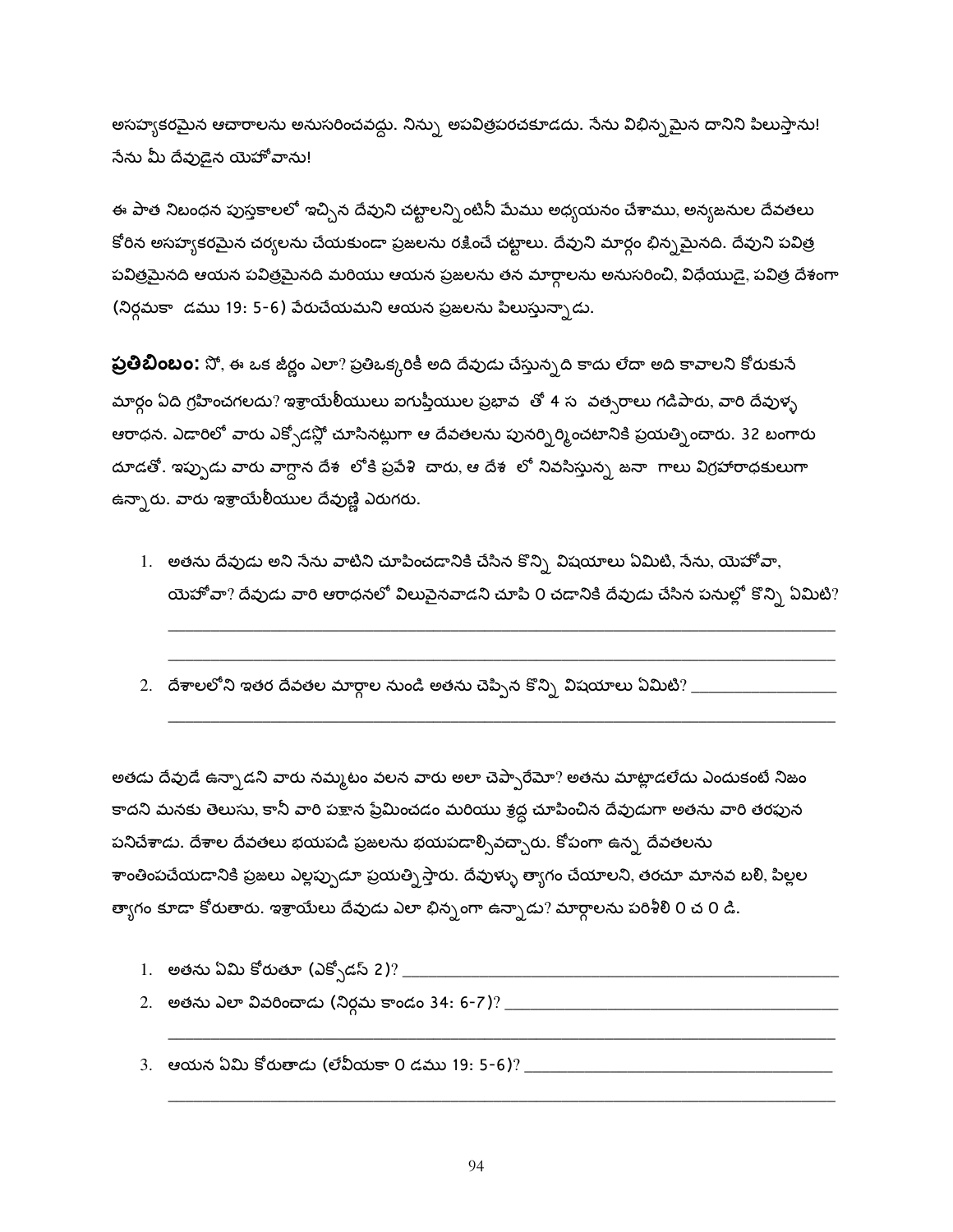దేవుడు ఆదికాండము లో అబ్రాహాము చేసిన నిబ 0 ధన వాగ్దాన 0 తో తన ప్రజలకు తనను తాను అ 0 గీకరిస్తాడు 17: 7. శతాబ్దాలు అంతటా ఆయన వాగ్దానం చేస్తాడు. ఏమీ ఆయనపట్ల వారి ప్రేమపై ఆధారపడలేదు, వారి దేవునికి మరియు వారి ప్రజలకు మాత్రమే ఆయన ప్రేమను అర్పించారు.

#### అప్లికేషస్:

- $1.$  అతను మీరు సమూహము పైన నిన్ను పెంచటానికి ప్రయత్నిస్తున్నాడు, సాధారణమైనదానిపై, అతనితో ఉన్న ప్రేమకు సంబంధించి, మీరు వేరుగా ఉండాలని పిలిచినట్లు మీరు విన్సారా? మీ హృదయంలో అతను ఎక్కడున్నాడు? \_\_\_\_\_
- 2. ఆయనతో కొత్త జీవితాన్ని, కొత్త సామర్థ్యాన్ని, కొత్త ప్రయోజనం, విలువ, ప్రాముఖ్యత మరియు అర్ధంతో జీవితం మీకు చూపించాలని అతను కోరుకుంటున్నాడా? అతను మిమ్మల్ని తన స్వంతగా ఎలా వేరు చేస్తాడు?
- 
- 4. ప్రభువు దేవుడే ప్రజలను వివరించండి! 1 పేతురు తీసుకో 0 డి. సెయింట్ పీటర్ లార్డ్ దేవుడు వీరిని ప్రజలు వివరిస్తుంది. మీరు మొత్తం పుస్తకాన్ని చదవడానికి ప్రోత్సహించబడ్డారు. ఇవి కొన్ని ఉదాహరణలు: <u>చి. 1 పేతురు 1:22 సంగతి</u> జగన్ కార్డులు ఉంది. సంగతి సంగతి సంగతి సంగతి సంగతి సంగతి సంగతి సంగతి సంగతి సంగతి సంగతి స సి. 1 పేతురు 2: 1-3 కార్లు కార్లు కార్లు కార్లు కార్లు కార్లు కార్లు కార్లు కార్లు కార్లు కార్లు కార్లు కార్లు  $\infty$ . 1 పేతురు 2: 9  $\infty$  . All  $\infty$  and  $\infty$  and  $\infty$  and  $\infty$  . The  $\infty$ 5. ఈ కొత్త జీవితం మీకు ఎలాంటిది కనిపిస్తుంది? అతను లార్డ్ మీ దేవుని ఉండాలనుకుంటున్నాను ఎందుకంటే

**బో ధన:** లార్డ్ ఇజ్రాయెల్ నుండి ఇజ్రాయెల్ బయటకు తెచ్చింది. అతని విమోచన స్వాతంత్ర్యాన్ని తీసుకొచ్చింది మరియు టందీ దేశమునకు విడుదల చేసింది. ఇప్పుడు వారు తమ భూములను స్వాధీనం చేసుకున్న<sub>.</sub> దేశాలను పారదోలి పెళ్ళారు (ద్వితీయోపదేశకా డము 7: 1). యెహోవా వారిని ఇశ్రాయేలు చేతుల్లోకి అప్పగిస్తాడు మరియు వారు ఓడించినప్పుడు ఇశ్రాయేలు వారిని నాశనం చేయవలసి ఉంది. వారు వారి జ్ఞాపకాల నుండి తొలగించబడతారు. ఏమీ ఉండదు. వారి విగ్రహాలు మరియు పవిత్ర రాళ్లు విచ్చిన్నం చేయబడ్డాయి మరియు కొట్టాడు. సేను వారి దేవుడు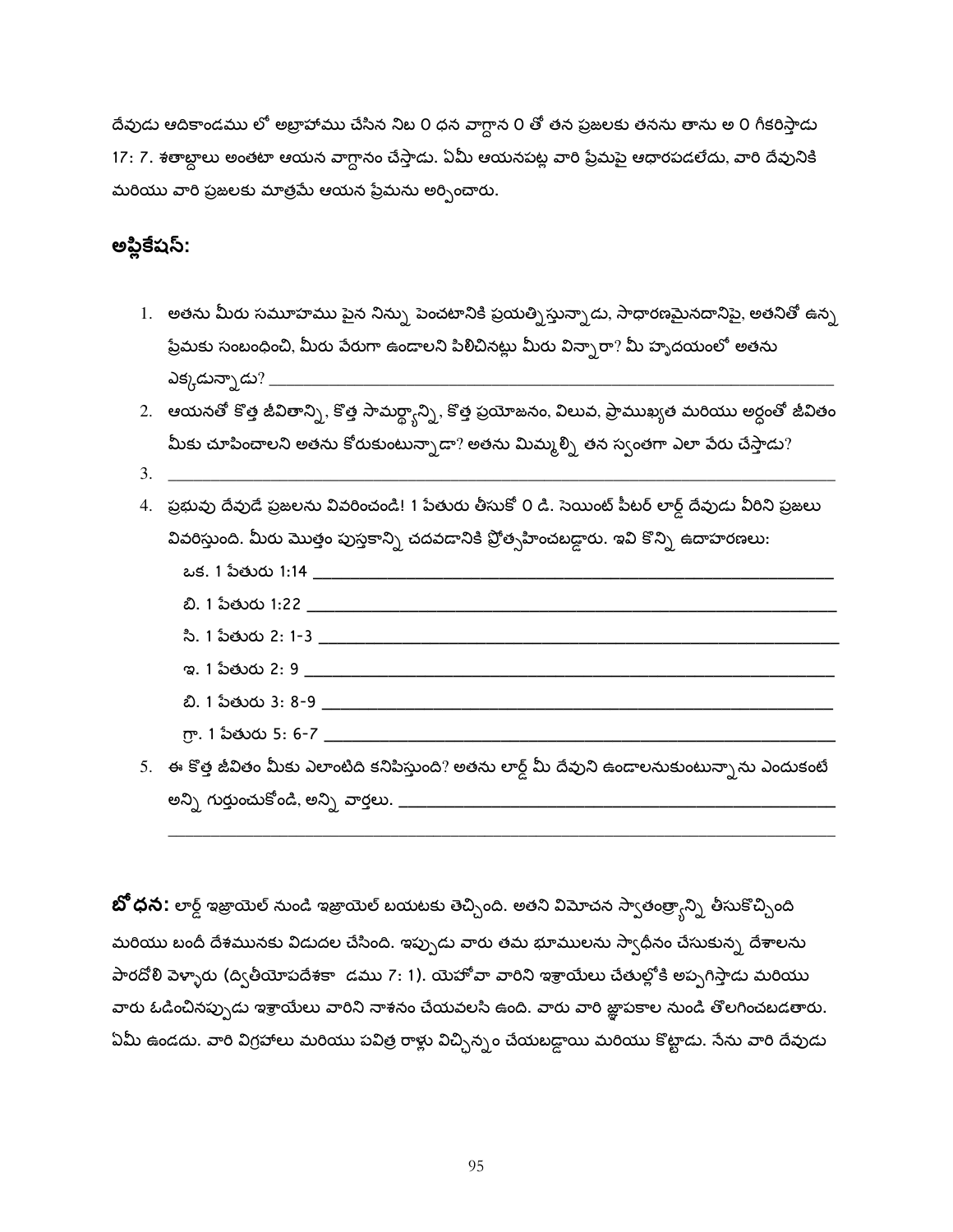మరియు అతని ముందు ఇతర దేవతలు ఉండాలి. దేవుడు తన ప్రజలను బలిగొల్సే బలం ఇశ్రాయేలు తన స్వాస్థ్వాన్ని స్వీకరించే క్రమంలో దేశాలని పారద్రోలడానికి ఉపయోగించాడు.

**జ్ఞాపకశక్తి:** భూమి స్వాధీనం చేసుకుసేందుకు మోయాబులో ఉన్న తన ప్రజలందరికీ దేవుని గౌరవం మన ఇళ్లలో మరియు ప్రపంచవ్యాప్తంగా ఉన్న వర్గాలలో నివసిస్తున్న మాతోనే ఉంటుంది. అతను ఇశ్రాయేలీయుల ప్రయోజనం మరియు విలువ ఇచ్చిన వ్యక్తి. నీకు మరియు మీ కోసం అతను అదే చేస్తాడు. ద్వితీయోపదేశకా డము 7: 6 లోని మాటలను రాయ డి. \_\_\_

ఇండెక్స్ కార్డుపై ఈ వచనాన్ని *వ్రాసి*, ఆయనే లార్డ్ మీ దేవుడని మీరు గుర్తు చేసుకునే పదాలు మరియు పదబంధాలను వ్రాస్తారు. ఈ పరిశుద్ధ దేవుడైన, ప్రేమకు ఈ దేవుడు మీ దేవుడని కావాలని ఆశిస్తున్నాడు!

**ప్రార్థన:** నా ప్రశంసలు మరియు కృతఙ్ఞతా ఇవ్వాలని సేను ఏమీ చేయలేను. నీవు నా దేవుడు, సేను నీ బిడ్డ. ఈ సంబంధం మీరు మాత్రమే ఎందుకంటే. సత్యం యొక్క మీ వర్డ్ లేకుండా సేను అర్థం లేదా ఉద్దేశ్యంతో నా స్వంత స్వీయ-నిర్మిత ఎడారిలో తిరుగుతూ ఉంటాను. కానీ నీవు నన్ను నీవు చేసాం. నీవు నన్ను ఉన్నతస్థాయికి పి<mark>లి</mark>దావు. మీరు నా ప్రభావాన్ని విస్తరించారు మరియు మీ పవిత్రత ప్రతిబింబించే జీవితాన్ని గడపడానికి నన్ను పి<mark>లి</mark>దారు. సేను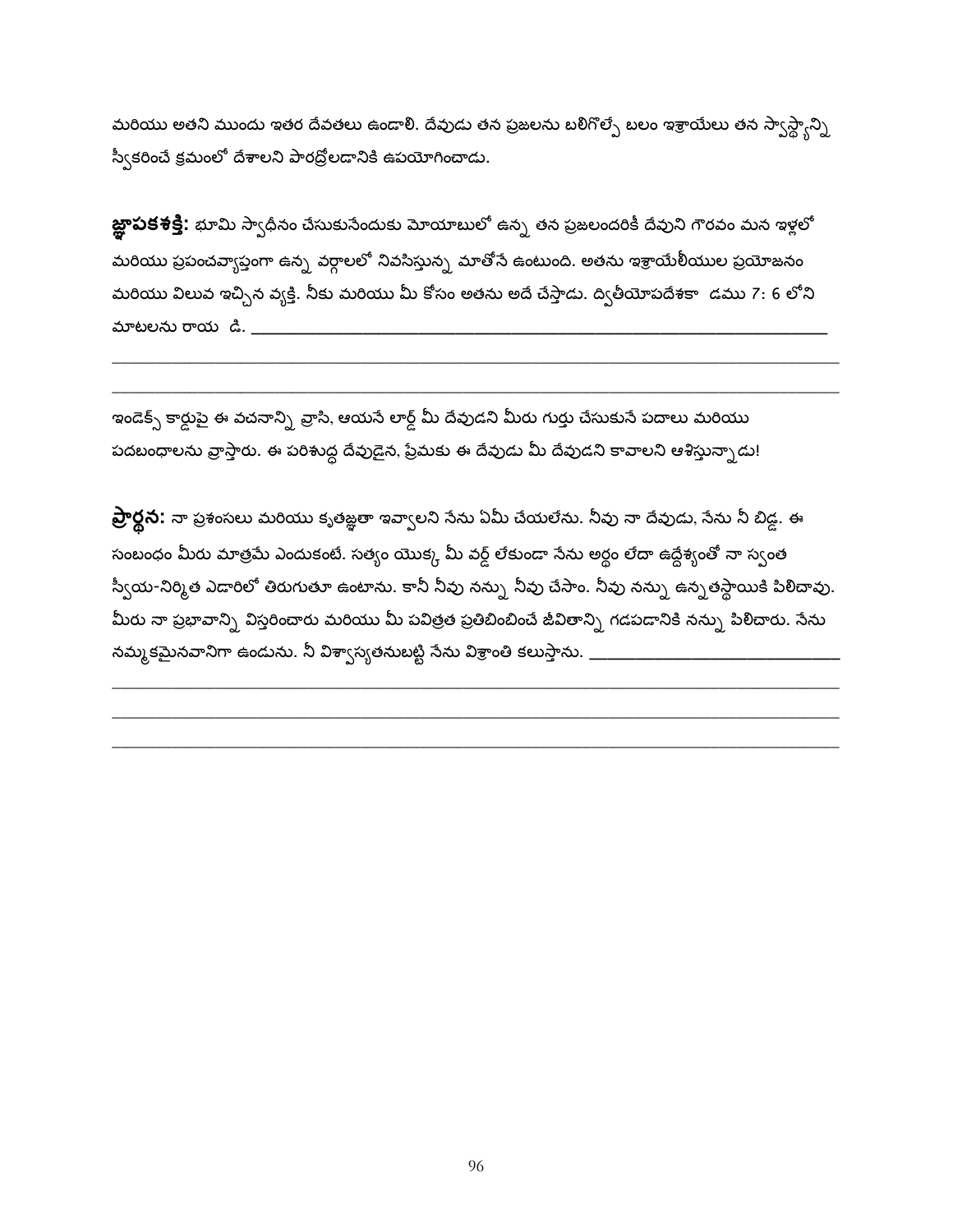యూనిట్ రివ్యూ

# దేవుడు మన పంపిణీని

కాల్స్ చేస్తాడు

పార్ట్  $II$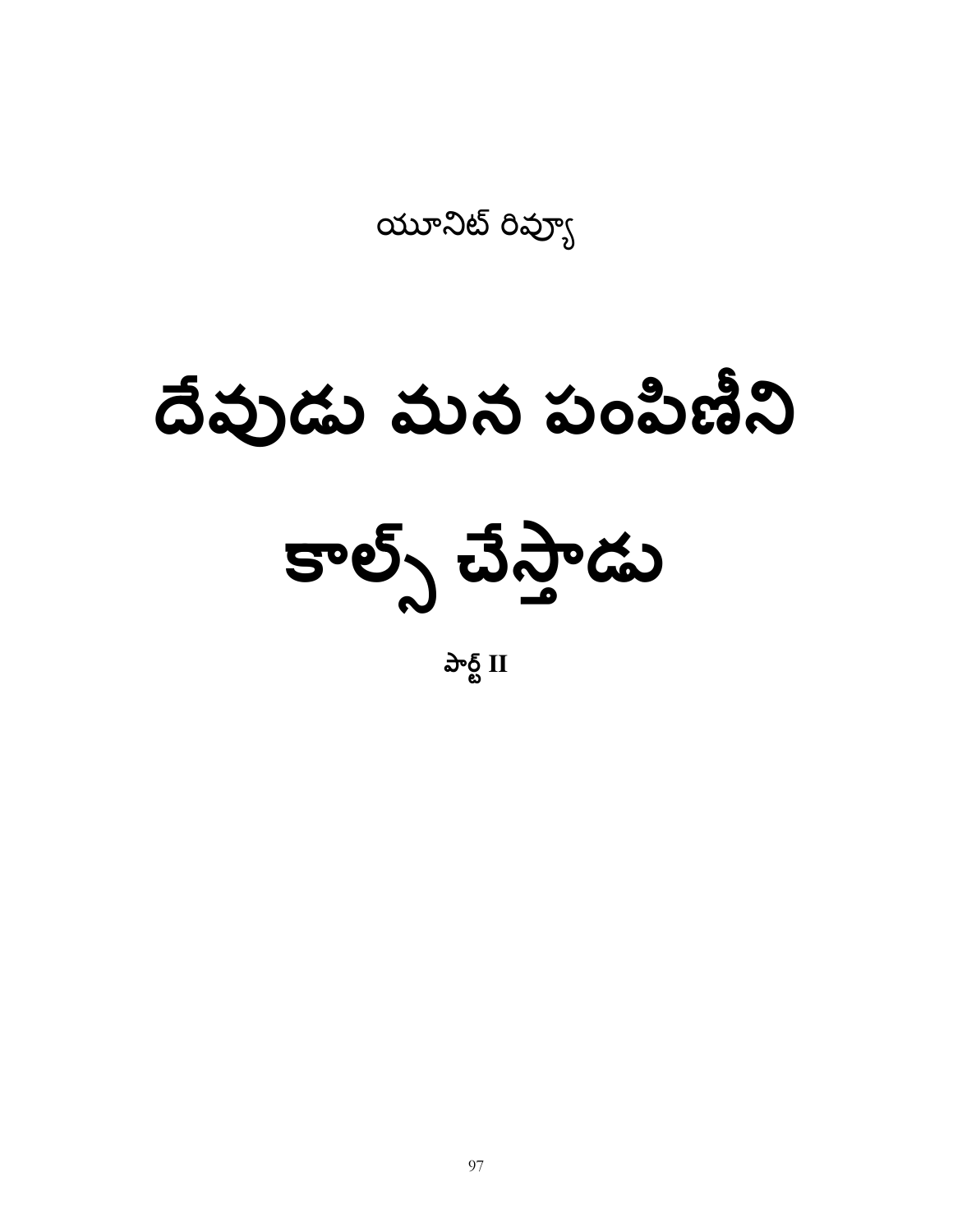**రివ్యూ:** మీరు అలెగ్జాండ్రియన్ గజెట్ కోసం రివోర్టర్. వార్తాపత్రిక ఈజిప్టు, సీనా, మిడియన్ మరియు కనాన్ అంతటా విస్తృతంగా చదవబడుతుంది. మీ యజమాని మీ కార్యాలయాన్ని వదిలిపేసాడు. ఇశ్రాయేలీయులను కనాను వాగ్దాన దేశమునకు ఫరోకు చెందిన దేశము నుండి వచ్చిన యాత్రల మీద వరుసక్రమాన్ని *వ్రాయ*టానికి అతను ఆరు వారాల పాటు మీకు అప్పగించాడు.

| 1. మీ కాలమ్కు ఆరు శీర్షిక శీర్షికలు ఏవి?                                                  |  |
|-------------------------------------------------------------------------------------------|--|
|                                                                                           |  |
|                                                                                           |  |
|                                                                                           |  |
|                                                                                           |  |
|                                                                                           |  |
|                                                                                           |  |
| 2.   ఎవరు ఇంటర్వ్యూ చేస్తారు? మీ ఉత్తమ విషయం మీకు ఎవరు ఇస్తారు?                           |  |
|                                                                                           |  |
| $3.$ ఏురు ఏ వాస్తవాలను తెలుసుకోవాలనుకుంటున్నారు? మీరు మీ పాఠకులను ఇష్టపడతారని మీరు        |  |
| నమ్ముతున్నారు?                                                                            |  |
|                                                                                           |  |
|                                                                                           |  |
|                                                                                           |  |
| 4.   నీవు ఈ దేవుని గురించి తెలుసుకోవాలనుకుంటున్నావా? సత్యం అని మీరు ధృవీకరించాలని ఆయన     |  |
| కోరుకున్నారు                                                                              |  |
|                                                                                           |  |
|                                                                                           |  |
|                                                                                           |  |
| 5.   ఈ ప్రజల సమాజ జీవితంలో మీరు సేకరించిన నిజాలు మరియు వాస్తవాలను అన్వయించడం గురించి మీరు |  |
| ఏమి నిపేదించగలరు?                                                                         |  |

ఒక. \_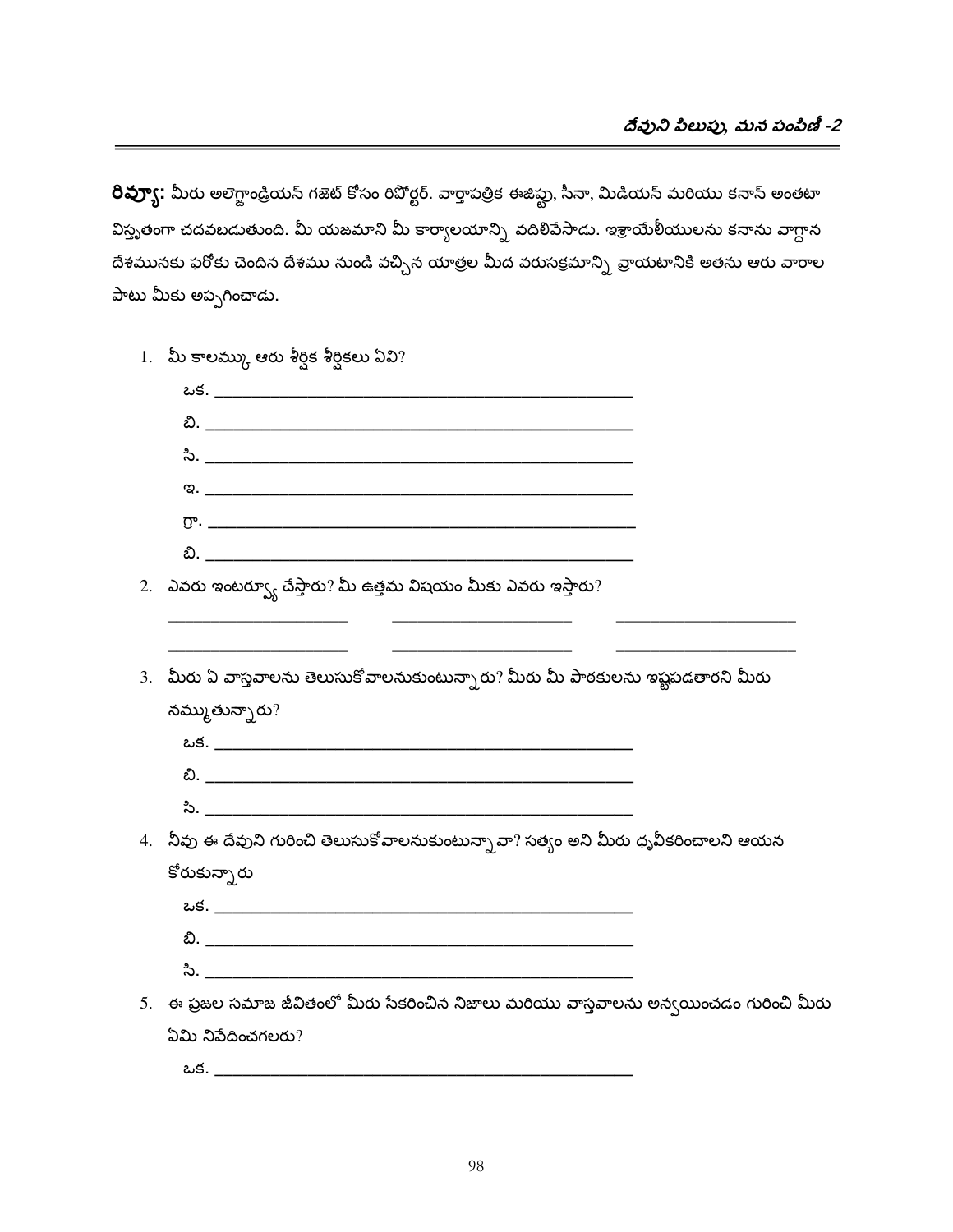| ಿ<br>$\sim$ |  |
|-------------|--|

దేవుని పిలుపుకు, మా డెలివరీ: ఈ ప్రయాణం చాలా కాలం మరియు కఠినమైనది. ప్రాచీన యెహోషువ, కాలేటరే వాగ్దాన దేశ లోకి ప్రవేశి చడానికి అనుమతి చారు, కానీ ఇతరులు ఆ దారిలోనే మరణి చారు. పిల్లలు మరియు మునుమనవళ్లను ఈ సంవత్సరాలు గడిపిన మరియు ఇప్పుడు భూమిని స్వాధీనం చేసుకునేందుకు సిద్ధంగా ఉన్నాయి. కొ దరు సముద్ర దాటిన వొడి సేలపై దాటుకుని, ఫరో సైన్యాన్ని మరణి చినట్లు గుర్తు చుకు టారు. అన్ని చాలా విషయాలు బోధించబడినాయి. దేవుని నిర్దేశంలో అరణ్యంలో లైఫ్ మరియు మోసెస్ నాయకత్వం ఒక బలమైన సమాజం నిర్మించింది. వారు కలిసి దేవుని రూపకల్పన ప్రకారం టాబర్సి కల్ నిర్మించారు. వారు మన్నా, క్వాయిల్ మరియు నీళ్ల అద్భుతాలతో ఆశీర్వదించారు. వారి అవిధేయత కారణంగా వారు బాధ పడ్డారు, ఒక వాయిస్తో వారు తమ విధేయతకు హామీ ఇచ్చారు. మోషే, అహరోనులు చనిపోయారు. యెహోషువ వారి కొత్త నాయకుడు. దేవుడు వారిని ముందుకు తీసుకెళ్లడాన్ని ఎంచుకున్నాడు, యుద్ధాలు పోరాడటానికి మరియు వారి శత్రువులను వారి భూములనుండి బయటకు పంపటానికి. యెహోవా వారి దేవుడు!

**ప్రార్థన:** రోజు వచ్చింది. ఇశ్రాయేలు నీవు వాగ్దానం చేసిన భూమిని స్వాధీనం చేసుకునేందుకు సిద్ధంగా ఉంది. మాకు కొత్త రోజు కూడా ఉంది. నీవు మమ్మల్ని చీకటి నుండి మరియు పాప బానిసత్వం నుండి పిలిచినప్పుడు మరియు నీ ప్రేమ యొక్క కాంతితో నిండిన జీవితంలో మాకు పంపిణీ చేసినప్పుడు మన జీవితాల్లో ఈ రోజు మరియు ఈ సమయం వరకు నీవు చేశావు. దైర్యముతో మరియు విశ్వాసంతో ముందుకు సాగడానికి మాకు అధికారము చేయుము ఎందుకంటే నీవు మన ప్రభువైన దేవుడని మాకు తెలుసు. \_\_\_\_\_\_\_\_\_\_\_\_